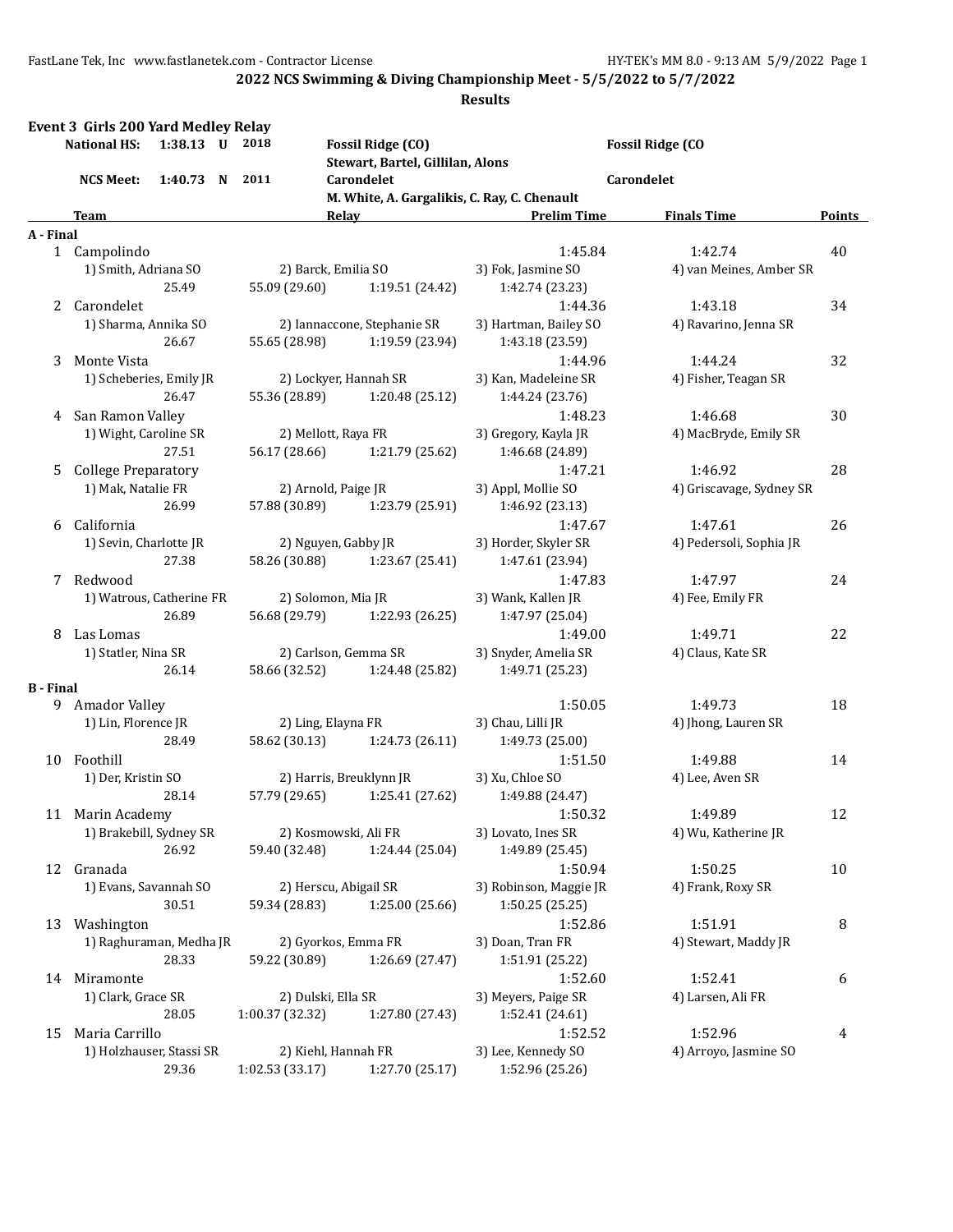**2022 NCS Swimming & Diving Championship Meet - 5/5/2022 to 5/7/2022**

|    | Team<br>Relay<br>16 Clayton Valley Charter<br>1) Wong, Haylee FR<br>2) Canada, Maya SO<br>29.53<br>1:00.95 (31.42)<br>1:29.90 (28.95) |                         | <b>Prelim Time</b>                                 | <b>Finals Time</b>               | Points                          |  |
|----|---------------------------------------------------------------------------------------------------------------------------------------|-------------------------|----------------------------------------------------|----------------------------------|---------------------------------|--|
|    |                                                                                                                                       |                         | 1:52.44<br>3) Adent, Abigail FR<br>1:54.97 (25.07) | 1:54.97<br>4) Kougios, Gianna SO | $\overline{2}$                  |  |
|    | <b>Event 3 Girls 200 Yard Medley Relay</b>                                                                                            |                         |                                                    |                                  |                                 |  |
|    | <b>National HS:</b><br>1:38.13 U 2018                                                                                                 |                         | <b>Fossil Ridge (CO)</b>                           |                                  | <b>Fossil Ridge (CO</b>         |  |
|    |                                                                                                                                       |                         | Stewart, Bartel, Gillilan, Alons                   |                                  |                                 |  |
|    | 1:40.73 N 2011<br><b>NCS Meet:</b>                                                                                                    |                         | Carondelet                                         |                                  | Carondelet                      |  |
|    |                                                                                                                                       |                         | M. White, A. Gargalikis, C. Ray, C. Chenault       |                                  |                                 |  |
|    | <b>Team</b>                                                                                                                           | Relay                   |                                                    | <b>Seed Time</b>                 | <b>Prelim Time</b>              |  |
|    | <b>Preliminaries</b>                                                                                                                  |                         |                                                    |                                  |                                 |  |
|    | 1 Carondelet                                                                                                                          |                         |                                                    | 1:44.96                          | 1:44.36                         |  |
|    | 1) Gomez, Madelynn SO<br>27.30                                                                                                        |                         | 2) Iannaccone, Stephanie SR                        | 3) Hartman, Bailey SO            | 4) Sharma, Annika SO            |  |
|    |                                                                                                                                       | 56.36 (29.06)           | 1:20.68 (24.32)                                    | 1:44.36 (23.68)                  |                                 |  |
| 2  | Monte Vista<br>1) Scheberies, Emily JR                                                                                                | 2) Lockyer, Hannah SR   |                                                    | 1:44.05<br>3) Kan, Madeleine SR  | 1:44.96<br>4) Fisher, Teagan SR |  |
|    | 26.43                                                                                                                                 | 55.85 (29.42)           | 1:21.04 (25.19)                                    | 1:44.96 (23.92)                  |                                 |  |
| 3  | Campolindo                                                                                                                            |                         |                                                    | 1:47.02                          | 1:45.84                         |  |
|    | 1) van Meines, Amber SR                                                                                                               | 2) Barck, Emilia SO     |                                                    | 3) Fok, Jasmine SO               | 4) Pieper, Ana SO               |  |
|    | 26.26                                                                                                                                 | 56.12 (29.86)           | 1:20.55 (24.43)                                    | 1:45.84 (25.29)                  |                                 |  |
| 4  | <b>College Preparatory</b>                                                                                                            |                         |                                                    | 1:51.04                          | 1:47.21                         |  |
|    | 1) Mak, Natalie FR                                                                                                                    | 2) Arnold, Paige JR     |                                                    | 3) Appl, Mollie SO               | 4) Griscavage, Sydney SR        |  |
|    | 26.95                                                                                                                                 | 1:01.48(34.53)          | 1:24.02 (22.54)                                    | 1:47.21 (23.19)                  |                                 |  |
| 5. | California                                                                                                                            |                         |                                                    | 1:47.92                          | 1:47.67                         |  |
|    | 1) Sevin, Charlotte JR                                                                                                                | 2) Nguyen, Gabby JR     |                                                    | 3) Horder, Skyler SR             | 4) Pedersoli, Sophia JR         |  |
|    | 27.07                                                                                                                                 | 58.14 (31.07)           | 1:23.92 (25.78)                                    | 1:47.67 (23.75)                  |                                 |  |
| 6  | Redwood                                                                                                                               |                         |                                                    | 1:48.31                          | 1:47.83                         |  |
|    | 1) Watrous, Catherine FR                                                                                                              | 2) Solomon, Mia JR      |                                                    | 3) Wank, Kallen JR               | 4) Fee, Emily FR                |  |
|    | 26.94                                                                                                                                 | 56.03 (29.09)           | 1:22.44 (26.41)                                    | 1:47.83 (25.39)                  |                                 |  |
| 7  | San Ramon Valley                                                                                                                      |                         |                                                    | 1:48.29                          | 1:48.23                         |  |
|    | 1) Wight, Caroline SR                                                                                                                 | 2) Mellott, Raya FR     |                                                    | 3) Gregory, Kayla JR             | 4) MacBryde, Emily SR           |  |
|    | 27.59                                                                                                                                 | 56.52 (28.93)           | 1:22.72 (26.20)                                    | 1:48.23 (25.51)                  |                                 |  |
| 8  | Las Lomas                                                                                                                             |                         |                                                    | 1:48.79                          | 1:49.00                         |  |
|    | 1) Statler, Nina SR                                                                                                                   | 2) Carlson, Gemma SR    |                                                    | 3) Snyder, Amelia SR             | 4) Cortessis, Ashley SR         |  |
|    | 25.70                                                                                                                                 | 58.16 (32.46)           | 1:23.84 (25.68)                                    | 1:49.00 (25.16)                  |                                 |  |
| 9  | Amador Valley                                                                                                                         |                         |                                                    | 1:50.45                          | 1:50.05                         |  |
|    | 1) Lin, Florence JR                                                                                                                   | 2) Ling, Elayna FR      |                                                    | 3) Chau, Lilli JR                | 4) Jhong, Lauren SR             |  |
|    | 28.49                                                                                                                                 | 58.51 (30.02)           | 1:24.58 (26.07)                                    | 1:50.05 (25.47)                  |                                 |  |
|    | 10 Marin Academy<br>1) Brakebill, Sydney SR                                                                                           | 2) Kosmowski, Ali FR    |                                                    | 1:50.77<br>3) Lovato, Ines SR    | 1:50.32<br>4) Wu, Katherine JR  |  |
|    | 27.47                                                                                                                                 | 1:00.23 (32.76)         | 1:29.81 (29.58)                                    | 1:50.32 (20.51)                  |                                 |  |
|    | 11 Granada                                                                                                                            |                         |                                                    | 1:52.70                          | 1:50.94                         |  |
|    | 1) Tolentino, Lily JR                                                                                                                 | 2) Herscu, Abigail SR   |                                                    | 3) Robinson, Maggie JR           | 4) Frank, Roxy SR               |  |
|    | 30.65                                                                                                                                 | 59.77 (29.12)           | 1:25.47 (25.70)                                    | 1:50.94 (25.47)                  |                                 |  |
| 12 | Foothill                                                                                                                              |                         |                                                    | 1:51.07                          | 1:51.50                         |  |
|    | 1) Xu, Chloe SO                                                                                                                       | 2) Harris, Breuklynn JR |                                                    | 3) Wang, Annie SO                | 4) Lee, Aven SR                 |  |
|    | 28.39                                                                                                                                 | 57.88 (29.49)           | 1:27.06 (29.18)                                    | 1:51.50 (24.44)                  |                                 |  |
| 13 | <b>Clayton Valley Charter</b>                                                                                                         |                         |                                                    | 1:53.64                          | 1:52.44                         |  |
|    | 1) Lahanas, Zoe SO                                                                                                                    | 2) Canada, Maya SO      |                                                    | 3) Wong, Haylee FR               | 4) Kougios, Gianna SO           |  |
|    | 28.50                                                                                                                                 | 1:00.05(31.55)          | 1:26.95 (26.90)                                    | 1:52.44 (25.49)                  |                                 |  |
|    | 14 Maria Carrillo                                                                                                                     |                         |                                                    | 1:52.92                          | 1:52.52                         |  |
|    | 1) Holzhauser, Stassi SR                                                                                                              | 2) Kiehl, Hannah FR     |                                                    | 3) Lee, Kennedy SO               | 4) Arroyo, Jasmine SO           |  |
|    | 29.81                                                                                                                                 |                         | 1:27.21()                                          | 1:52.52 (25.31)                  |                                 |  |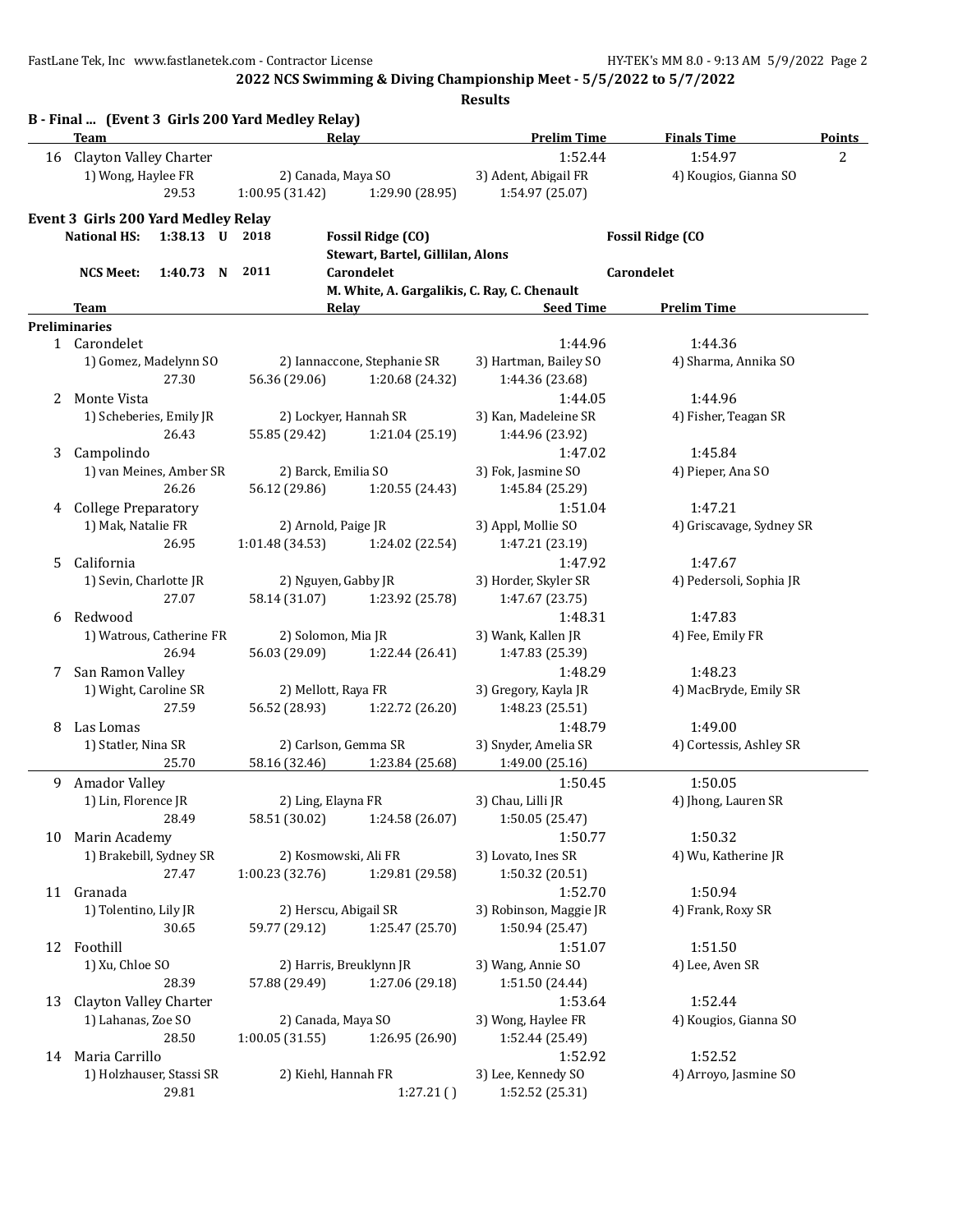|     | Preliminaries  (Event 3 Girls 200 Yard Medley Relay)<br><b>Team</b> | Relay                   |                                                    | <b>Seed Time</b>           | <b>Prelim Time</b>          |
|-----|---------------------------------------------------------------------|-------------------------|----------------------------------------------------|----------------------------|-----------------------------|
|     | 15 Miramonte                                                        |                         |                                                    | 1:52.14                    | 1:52.60                     |
|     | 1) Clark, Grace SR                                                  | 2) Dulski, Ella SR      |                                                    | 3) Meyers, Paige SR        | 4) Murphy, Shannon SR       |
|     | 28.03                                                               | 1:00.15(32.12)          | 1:27.21 (27.06)                                    | 1:52.60 (25.39)            |                             |
|     | 16 Washington                                                       |                         |                                                    | 1:53.18                    | 1:52.86                     |
|     | 1) Raghuraman, Medha JR                                             | 2) Gyorkos, Emma FR     |                                                    | 3) Doan, Tran FR           | 4) Stewart, Maddy JR        |
|     | 28.43                                                               | 59.25 (30.82)           | 1:27.16 (27.91)                                    | 1:52.86 (25.70)            |                             |
|     | 17 Dougherty Valley                                                 |                         |                                                    | 1:51.36                    | 1:53.01                     |
|     | 1) Roncal, Katelyn                                                  |                         |                                                    | 3) Chu, Zoe JR             |                             |
|     |                                                                     | 2) Wong, Kobi           |                                                    |                            | 4) Ma, Zoe SR               |
|     | 27.83                                                               | 1:00.10(32.27)          | 1:27.67 (27.57)                                    | 1:53.01 (25.34)            |                             |
|     | 18 Terra Linda                                                      |                         |                                                    | 1:49.92                    | 1:53.44                     |
|     | 1) Rodriguez, Kira JR                                               | 2) Lucchesi, Rosie JR   |                                                    | 3) Chong, Nicole FR        | 4) Fahrner, Catherine JR    |
|     | 30.21                                                               | 1:02.34 (32.13)         | 1:27.49 (25.15)                                    | 1:53.44 (25.95)            |                             |
|     | 19 Athenian                                                         |                         |                                                    | 1:55.81                    | 1:53.90                     |
|     | 1) von Zedtwitz, Emily SR                                           | 2) Capelli, Aria SO     |                                                    | 3) Piel, Annabel JR        | 4) Ford, Alexa FR           |
|     | 26.83                                                               | 57.09 (30.26)           | 1:25.45 (28.36)                                    | 1:53.90 (28.45)            |                             |
|     | 20 Benicia                                                          |                         |                                                    | 1:56.01                    | 1:54.20                     |
|     | 1) Pettit, Olivia                                                   | 2) Mincy, Mackenzie     |                                                    | 3) Gomez, Mikaela FR       | 4) Whitty, Piper            |
|     | 28.45                                                               | 1:03.22(34.77)          | 1:34.94 (31.72)                                    | 1:54.20 (19.26)            |                             |
|     | 21 Piedmont                                                         |                         |                                                    | 1:52.89                    | 1:54.47                     |
|     | 1) Oesterer, Josephine FR                                           | 2) Rolefson, Taylor SO  |                                                    | 3) Aubrecht, Kate SR       | 4) Ten Grotenhuis, Sonja JR |
|     | 28.59                                                               | 1:02.15(33.56)          | 1:28.81 (26.66)                                    | 1:54.47 (25.66)            |                             |
|     | 22 Mission San Jose                                                 |                         |                                                    | 1:52.04                    | 1:54.68                     |
|     | 1) Pham, Nicole JR                                                  | 2) Ly, Meghan SO        |                                                    | 3) Nguyen, Megan FR        | 4) Yu, Kailyn SR            |
|     | 30.51                                                               | 1:01.26(30.75)          | 1:28.75 (27.49)                                    | 1:54.68 (25.93)            |                             |
|     | 23 Liberty                                                          |                         |                                                    | 1:53.66                    | 1:55.28                     |
|     | 1) Silva, Alana SO                                                  | 2) Almarinez, Gisele JR |                                                    | 3) Sanchez, Olivia JR      | 4) Kleven, Brooke JR        |
|     | 29.61                                                               |                         |                                                    |                            |                             |
|     |                                                                     | 1:03.17(33.56)          | 1:30.14 (26.97)                                    | 1:55.28 (25.14)            |                             |
|     | 24 Berkeley                                                         |                         |                                                    | 1:54.84                    | 1:55.56                     |
|     | 1) Smyth, Brianna JR                                                | 2) Maninetti, Marta FR  |                                                    | 3) Magdlaeno, Zuleika SR   | 4) Miller-Ross, Talulla SR  |
|     | 28.31                                                               | 1:00.69(32.38)          | 1:28.31 (27.62)                                    | 1:55.56 (27.25)            |                             |
|     | 25 Northgate                                                        |                         |                                                    | 1:49.94                    | 1:55.74                     |
|     | 1) Chan, Cady JR                                                    | 2) Chekurova, Vlada FR  |                                                    | 3) Sullivan, Brooke FR     | 4) Rohrlick, Madison SO     |
|     | 28.76                                                               | 1:02.55(33.79)          | 1:29.30 (26.75)                                    | 1:55.74 (26.44)            |                             |
| 26  | Tamalpais                                                           |                         |                                                    | 1:53.46                    | 1:55.77                     |
|     | 1) Everage, Addison FR                                              |                         | 2) Uhlhorn-Thornton, Isabella SR 3) Philp, Elle FR |                            | 4) Emison, Avery SR         |
|     | 29.36                                                               | 1:01.16 (31.80)         | 1:29.98 (28.82)                                    | 1:55.77 (25.79)            |                             |
|     | 27 El Cerrito                                                       |                         |                                                    | 1:55.55                    | 1:56.29                     |
|     | 1) de Hart, Mya FR                                                  | 2) Thompson, Nora JR    |                                                    | 3) Brunetti, Natalia SR    | 4) Lu, Carrie SR            |
|     | 33.57                                                               | 1:04.92 (31.35)         | 1:31.33 (26.41)                                    | 1:56.29 (24.96)            |                             |
| 28  | Santa Rosa                                                          |                         |                                                    | 1:57.52                    | 1:56.38                     |
|     | 1) Mensch, Nora JR                                                  | 2) Lewis, Alexis JR     |                                                    | 3) Sanchez, Ruby SR        | 4) Baldenegro, Sofia SR     |
|     | 30.57                                                               | 1:02.38 (31.81)         | 1:29.20 (26.82)                                    | 1:56.38 (27.18)            |                             |
| 29. | Justin Siena                                                        |                         |                                                    | 1:55.70                    | 1:56.49                     |
|     | 1) Wigington, Liliana SO                                            | 2) Heffernan, Lila SO   |                                                    | 3) Kawashiri, Mackenzie JR | 4) Fegan, Kaela FR          |
|     | 31.79                                                               | 1:02.34(30.55)          | 1:29.73 (27.39)                                    | 1:56.49 (26.76)            |                             |
|     | Cardinal Newman                                                     |                         |                                                    | 1:57.92                    | 1:56.60                     |
| 30  |                                                                     |                         |                                                    |                            | 4) Puckett, Morgan FR       |
|     | 1) Farquhar, Natalie SO                                             | 2) Do, Meghan SR        |                                                    | 3) Smits, Abby SO          |                             |
|     | 26.64                                                               | 1:00.76 (34.12)         | 1:30.75 (29.99)                                    | 1:56.60 (25.85)            |                             |
| 31  | <b>College Park</b>                                                 |                         |                                                    | 1:55.39                    | 1:56.72                     |
|     | 1) Hoover, Audrey SO                                                | 2) Martinez, Amara JR   |                                                    | 3) Branse, Madison SO      | 4) Katz, Corinne SO         |
|     | 29.85                                                               | 1:01.82 (31.97)         | 1:29.98 (28.16)                                    | 1:56.72 (26.74)            |                             |
| 32  | Marin Catholic                                                      |                         |                                                    | 1:56.24                    | 1:56.96                     |
|     | 1) Cassidy, Claire SO                                               | 2) Tarantino, Holly JR  |                                                    | 3) Zhou, Alisa JR          | 4) Kiriakis, Bella JR       |
|     | 31.70                                                               | 1:02.29 (30.59)         | 1:30.89 (28.60)                                    | 1:56.96 (26.07)            |                             |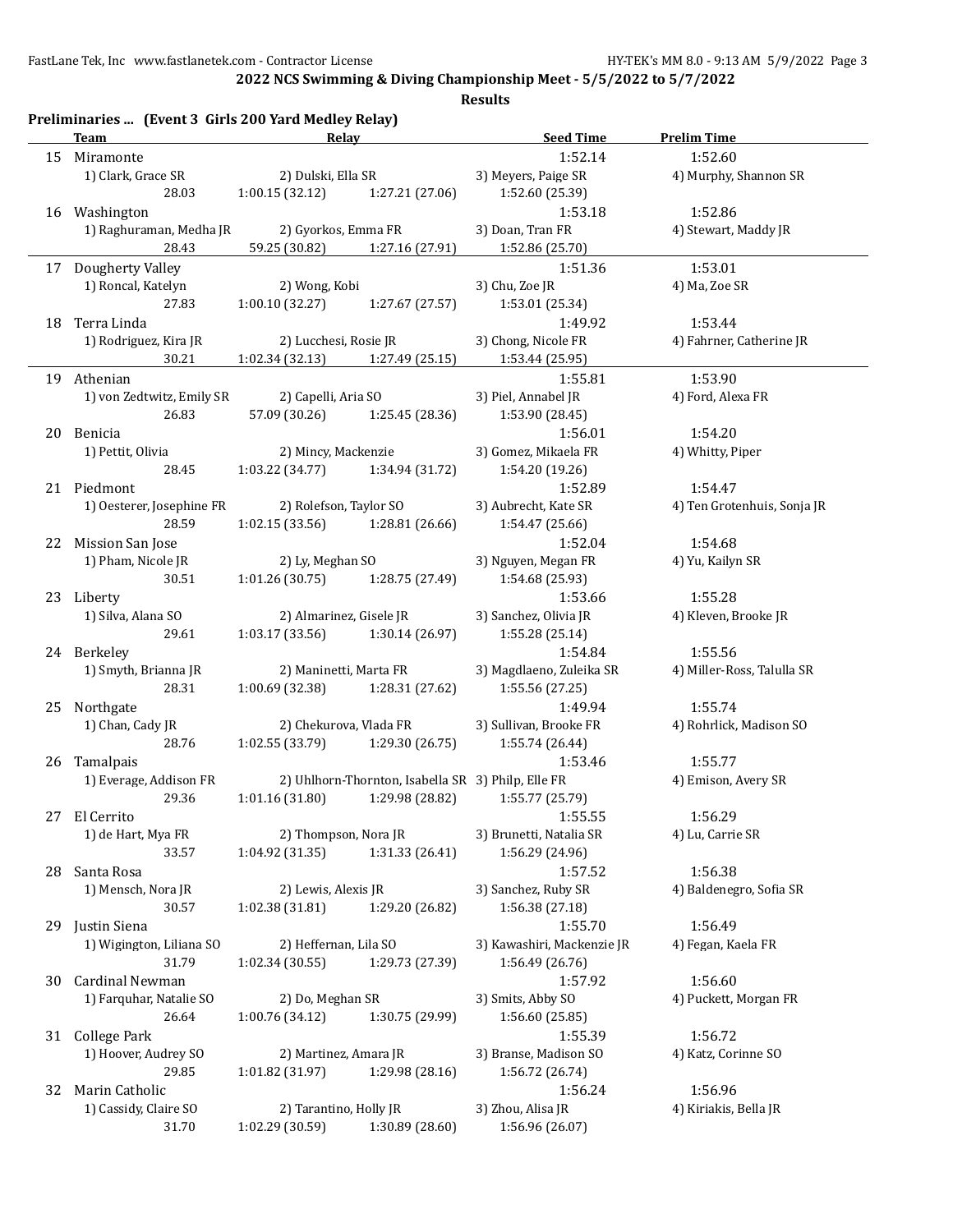**2022 NCS Swimming & Diving Championship Meet - 5/5/2022 to 5/7/2022**

|           | Preliminaries  (Event 3 Girls 200 Yard Medley Relay)<br>Team | Relay                                |                                                      | <b>Seed Time</b>                             | <b>Prelim Time</b>         |        |
|-----------|--------------------------------------------------------------|--------------------------------------|------------------------------------------------------|----------------------------------------------|----------------------------|--------|
|           | 33 Alameda                                                   |                                      |                                                      | 1:57.70                                      | 1:57.33                    |        |
|           | 1) Lisitza, Ava SO                                           |                                      | 2) Thompson, Sydney SO                               | 3) Yiu, Taylor SR                            | 4) Galbo, Isabel SR        |        |
|           | 32.16                                                        | 1:02.36(30.20)                       | 1:30.77 (28.41)                                      | 1:57.33 (26.56)                              |                            |        |
|           | 34 Novato                                                    |                                      |                                                      | 1:55.32                                      | 1:57.40                    |        |
|           | 1) McIntyre, Kaley FR                                        | 2) Zavala, Annette SR                |                                                      | 3) Ross, Amanda JR                           | 4) Garvey Miller, Tessa FR |        |
|           | 28.00                                                        | 1:02.02(34.02)                       | 1:30.74 (28.72)                                      | 1:57.40 (26.66)                              |                            |        |
|           | 35 Heritage                                                  |                                      |                                                      | 1:54.83                                      | 1:57.44                    |        |
|           | 1) Claibourne, Summer JR                                     | 2) Avalos Paz, Maria SR              |                                                      | 3) Chao, Sam JR                              | 4) Ogden, Megan FR         |        |
|           | 29.29                                                        | 1:04.08 (34.79)                      | 1:32.65 (28.57)                                      | 1:57.44 (24.79)                              |                            |        |
|           | 36 West County                                               |                                      |                                                      | 1:57.26                                      | 1:57.60                    |        |
|           | 1) Gagnon, Anya JR                                           | 2) West, Madi JR                     |                                                      | 3) Sow, Mari SO                              | 4) Black, Mackenzie JR     |        |
|           | 29.48                                                        | 59.35 (29.87)                        | 1:30.68 (31.33)                                      | 1:57.60 (26.92)                              |                            |        |
|           | 37 Albany                                                    |                                      |                                                      | 1:56.51                                      | 1:57.85                    |        |
|           | 1) Phoonpirom, Supitcha FR                                   | 2) Phoonpirom, Nara SR               |                                                      | 3) Dangol, Ashley FR                         | 4) Vitek, Sophia SR        |        |
|           | 32.19                                                        | 1:07.07 (34.88)                      | 1:33.22 (26.15)                                      | 1:57.85 (24.63)                              |                            |        |
| 38        | Sonoma Valley                                                |                                      |                                                      | 1:56.19                                      | 1:59.22                    |        |
|           | 1) Pine, Sierra SR                                           | 2) Harrison, Remy FR                 |                                                      | 3) Silvi, Alegria FR                         | 4) Ring, Glorianna SR      |        |
|           | 29.74                                                        | $1:04.95(35.21)$ $1:33.25(28.30)$    |                                                      | 1:59.22 (25.97)                              |                            |        |
|           | 39 Dublin                                                    |                                      |                                                      | 1:56.60                                      | 1:59.58                    |        |
|           | 1) Tsai, Emily SR                                            | 2) Robinson, Elaina JR               |                                                      | 3) Guidi, Rose SR                            | 4) Esquivel, Zoe JR        |        |
|           | 30.81                                                        | 1:03.66 (32.85) 1:34.37 (30.71)      |                                                      | 1:59.58 (25.21)                              |                            |        |
| 40        | Livermore                                                    |                                      |                                                      | 1:57.22                                      | 2:00.65                    |        |
|           | 1) Mackinnon, Claire SO                                      |                                      | 2) Combitsis, Annelyse SR                            | 3) Schwabenland, Cheryl JR                   | 4) Pettit, Britany SR      |        |
|           | 32.10                                                        | 1:06.72 (34.62)                      | 1:35.18 (28.46)                                      | 2:00.65 (25.47)                              |                            |        |
|           |                                                              |                                      |                                                      |                                              |                            |        |
|           | <b>Event 4 Boys 200 Yard Medley Relay</b><br>1:27.74 U 2014  |                                      |                                                      |                                              |                            |        |
|           | <b>National HS:</b>                                          |                                      | <b>Baylor</b> (TN)<br>Kaliszak, Tynes, McHugh, Selby | <b>Baylor</b> (TN)                           |                            |        |
|           | <b>NCS Meet:</b><br>1:30.26 N 2015                           |                                      |                                                      |                                              |                            |        |
|           |                                                              |                                      |                                                      |                                              |                            |        |
|           |                                                              |                                      | <b>Northgate</b>                                     | <b>Northgate</b>                             |                            |        |
|           |                                                              |                                      |                                                      | C. Kirkpatrick, S. Wu, M. Tittle, M. Bottene |                            |        |
|           | <b>Team</b>                                                  | Relay                                |                                                      | <b>Prelim Time</b>                           | <b>Finals Time</b>         |        |
|           |                                                              |                                      |                                                      |                                              |                            |        |
|           | 1 De La Salle                                                |                                      |                                                      | 1:32.49                                      | 1:30.94                    | 40     |
|           | 1) Iannaccone, Scott JR<br>23.44                             | 2) Ryan, Brendan SR                  |                                                      | 3) Roder, Tommy SR                           | 4) Elian, Zach JR          |        |
|           |                                                              | 49.95 (26.51)                        | 1:11.12(21.17)                                       | 1:30.94 (19.82)                              |                            |        |
|           | 2 Redwood                                                    |                                      |                                                      | 1:33.93                                      | 1:33.10                    | 34     |
|           | 1) Matthews, Max JR                                          | 2) Green, Gavin FR                   |                                                      | 3) Wait, Harry JR                            | 4) Scruton, Nicholas JR    |        |
|           | 22.73                                                        |                                      | 48.24 (25.51) 1:11.10 (22.86)                        | 1:33.10 (22.00)                              |                            |        |
| 3         | Northgate                                                    |                                      |                                                      | 1:35.30                                      | 1:34.21                    | 32     |
|           | 1) Wendler, Mason SO                                         | 2) Mohrland, Jacob JR                |                                                      | 3) Fong, AJ SR                               | 4) Kengla, Kyle FR         |        |
|           | 27.91                                                        | 50.75 (22.84)                        | 1:13.04 (22.29)                                      | 1:34.21 (21.17)                              |                            |        |
| 4         | Monte Vista                                                  |                                      |                                                      | 1:35.18                                      | 1:34.45                    | 30     |
|           | 1) VonderAhe, Nick JR                                        | 2) Kan, Sammy SO                     |                                                      | 3) Hagan, Ryder SR                           | 4) Palmer, Ian JR          |        |
|           | 24.67                                                        | 52.09 (27.42)                        | 1:13.85(21.76)                                       | 1:34.45 (20.60)                              |                            |        |
| 5         | Tamalpais                                                    |                                      |                                                      | 1:34.32                                      | 1:35.21                    | 28     |
|           | 1) Gattnar, Marre JR                                         |                                      | 2) Goldstein, Frederick JR                           | 3) Glenn, Nicky SR                           | 4) Barsotti, Fargo SR      |        |
|           | 22.67                                                        | 51.00 (28.33)                        | 1:13.32 (22.32)                                      | 1:35.21 (21.89)                              |                            |        |
|           | 6 Campolindo                                                 |                                      |                                                      | 1:35.98                                      | 1:35.31                    | 26     |
|           | 1) Younger, Owen SR                                          | 2) Levy, Nathan JR                   |                                                      | 3) Barck, Henrik SR                          | 4) Richards, Tommy SR      |        |
|           | 25.21                                                        |                                      | 51.58 (26.37) 1:14.42 (22.84)                        | 1:35.31 (20.89)                              |                            | Points |
|           | 7 Granada                                                    |                                      |                                                      | 1:35.24                                      | 1:35.91                    | 24     |
| A - Final | 1) Grove, Jacques SR<br>23.43                                | 2) Ridosko, Ryan SR<br>50.64 (27.21) | 1:14.20 (23.56)                                      | 3) Hendrick, Jack JR<br>1:35.91 (21.71)      | 4) Davis, Jack JR          |        |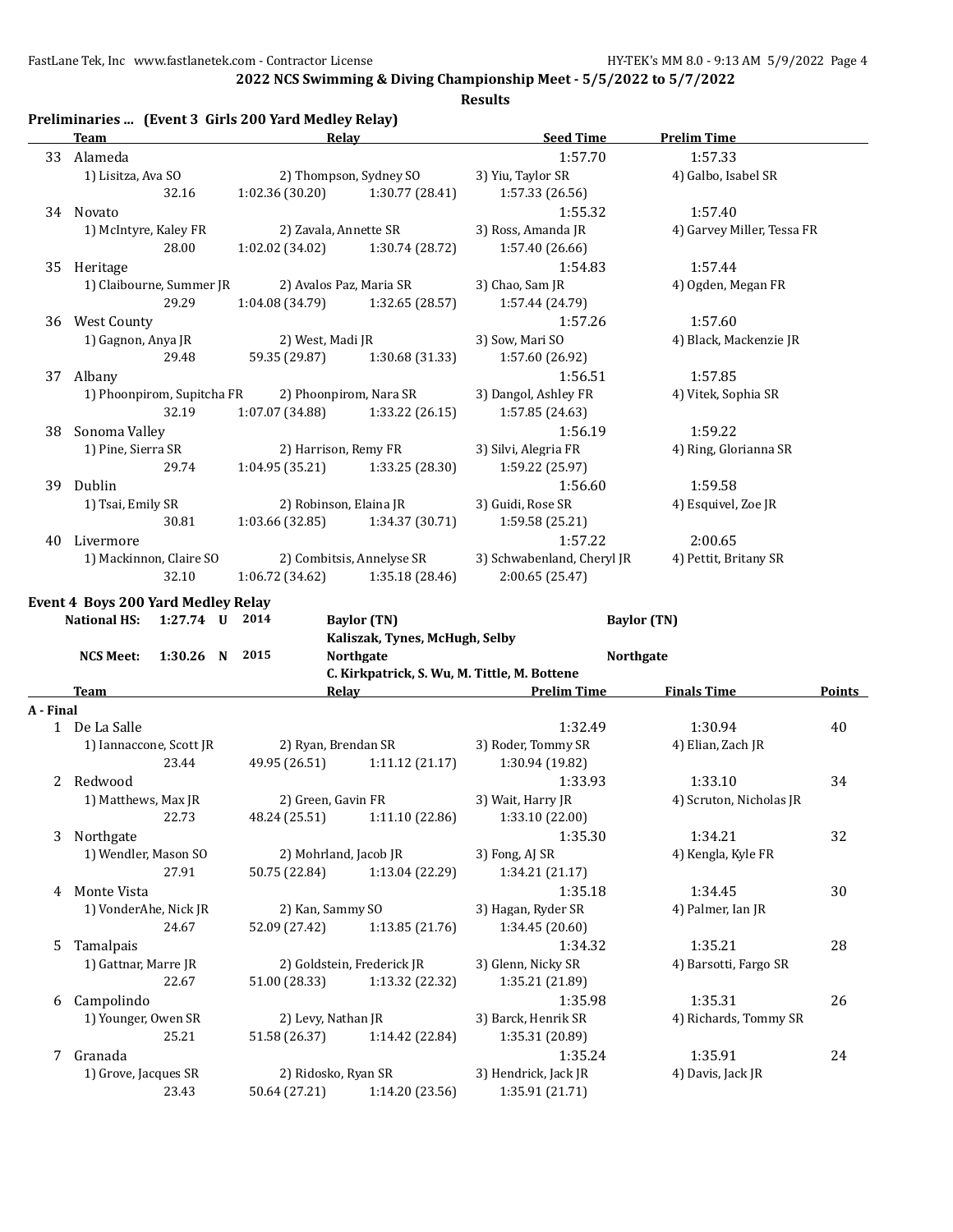**2022 NCS Swimming & Diving Championship Meet - 5/5/2022 to 5/7/2022**

|                  | A - Final  (Event 4 Boys 200 Yard Medley Relay)<br>Team | Relay                  |                                              | <b>Prelim Time</b>     | <b>Finals Time</b>         | <b>Points</b> |
|------------------|---------------------------------------------------------|------------------------|----------------------------------------------|------------------------|----------------------------|---------------|
| 8                | San Ramon Valley                                        |                        |                                              | 1:36.66                | 1:36.17                    | 22            |
|                  | 1) Seybold, Sam SO                                      | 2) Seybold, Alex SR    |                                              | 3) Harandi, Kushawn FR | 4) Coleman, Riley JR       |               |
|                  | 25.18                                                   | 51.26 (26.08)          | 1:15.03 (23.77)                              | 1:36.17(21.14)         |                            |               |
| <b>B</b> - Final |                                                         |                        |                                              |                        |                            |               |
| 9                | Las Lomas                                               |                        |                                              | 1:37.18                | 1:36.30                    | 18            |
|                  | 1) Mendelssohn, Jon FR                                  | 2) Solorzano, Tulio SR |                                              | 3) Bellanca, Ian SO    | 4) Kennedy, Andrew SO      |               |
|                  | 24.73                                                   | 51.92 (27.19)          | 1:15.90 (23.98)                              | 1:36.30 (20.40)        |                            |               |
| 10               | Dublin                                                  |                        |                                              | 1:37.94                | 1:37.49                    | 14            |
|                  | 1) Ohrr, Benjamin FR                                    | 2) Huang, Joey SR      |                                              | 3) Cory, Max SR        | 4) Nicolas Andres, Jino JR |               |
|                  | 25.22                                                   | 51.98 (26.76)          | 1:14.73(22.75)                               | 1:37.49 (22.76)        |                            |               |
|                  | 11 American                                             |                        |                                              | 1:38.45                | 1:37.86                    | 12            |
|                  | 1) Huang, Edward SO                                     | 2) Cillo, Ray JR       |                                              | 3) Bayoumi, Moataz JR  | 4) Lee, Elton SR           |               |
|                  | 22.92                                                   | 50.45 (27.53)          | 1:15.23 (24.78)                              | 1:37.86 (22.63)        |                            |               |
|                  | 12 Head Royce                                           |                        |                                              | 1:38.03                | 1:38.04                    | 10            |
|                  | 1) Chang, Nicholas SR                                   | 2) Kang, Ben JR        |                                              | 3) Raghavan, Chetan FR | 4) Brennan, Michael SR     |               |
|                  | 25.27                                                   | 52.13 (26.86)          | 1:16.02 (23.89)                              | 1:38.04 (22.02)        |                            |               |
| 13               | Maria Carrillo                                          |                        |                                              | 1:38.63                | 1:38.55                    | $\, 8$        |
|                  | 1) Morris, Andrew JR                                    | 2) Brophy, Reid SR     |                                              | 3) Valerga, Eric SO    | 4) Brophy, Finn SO         |               |
|                  | 24.53                                                   | 50.51 (25.98)          | 1:16.57(26.06)                               | 1:38.55 (21.98)        |                            |               |
|                  | 14 Heritage                                             |                        |                                              | 1:38.69                | 1:39.59                    | 6             |
|                  | 1) Chang, Brendon JR                                    | 2) Yee, Tyler FR       |                                              | 3) Giuliano, Jadon SR  | 4) LaBute, Zane SR         |               |
|                  | 24.54                                                   | 53.28 (28.74)          | 1:17.57 (24.29)                              | 1:39.59 (22.02)        |                            |               |
| 15               | Miramonte                                               |                        |                                              | 1:39.50                | 1:40.09                    | 4             |
|                  | 1) Sherwood, Dax SR                                     | 2) Gunn, Logan SO      |                                              | 3) Hoffman, Zach JR    | 4) Stice, Pat FR           |               |
|                  | 25.18                                                   | 53.89 (28.71)          | 1:17.86 (23.97)                              | 1:40.09 (22.23)        |                            |               |
|                  | Dougherty Valley                                        |                        |                                              | 1:38.18                | DQ                         |               |
|                  | 1) Liu, Darrell JR                                      | 2) Ruy, William JR     |                                              | 3) Fang, Jared SR      | 4) Wang, Ethan JR          |               |
|                  | 25.87                                                   | 53.68 (27.81)          | 1:16.71 (23.03)                              | DQ (21.62)             |                            |               |
|                  |                                                         |                        |                                              |                        |                            |               |
|                  | Event 4 Boys 200 Yard Medley Relay                      |                        |                                              |                        |                            |               |
|                  | <b>National HS:</b><br>1:27.74 U 2014                   |                        | <b>Baylor</b> (TN)                           |                        | <b>Baylor</b> (TN)         |               |
|                  |                                                         |                        | Kaliszak, Tynes, McHugh, Selby               |                        |                            |               |
|                  | 1:30.26<br><b>NCS Meet:</b><br>N                        | 2015                   | <b>Northgate</b>                             |                        | <b>Northgate</b>           |               |
|                  |                                                         |                        | C. Kirkpatrick, S. Wu, M. Tittle, M. Bottene |                        |                            |               |
|                  | Team                                                    |                        | Relay                                        | <b>Seed Time</b>       | <b>Prelim Time</b>         |               |
|                  | <b>Preliminaries</b>                                    |                        |                                              |                        |                            |               |
|                  | 1 De La Salle                                           |                        |                                              | 1:33.07                | 1:32.49                    |               |
|                  | 1) Iannaccone, Scott JR                                 | 2) Ryan, Brendan SR    |                                              | 3) Roder, Tommy SR     | 4) Elian, Zach JR          |               |
|                  | 23.64                                                   | 50.19 (26.55)          | 1:12.29 (22.10)                              | 1:32.49 (20.20)        |                            |               |
|                  | 2 Redwood                                               |                        |                                              | 1:34.45                | 1:33.93                    |               |
|                  | 1) Matthews, Max JR                                     | 2) Green, Gavin FR     |                                              | 3) Wait, Harry JR      | 4) Scruton, Nicholas JR    |               |
|                  | 22.61                                                   | 48.48 (25.87)          | 1:11.96 (23.48)                              | 1:33.93 (21.97)        |                            |               |
| 3                | Tamalpais                                               |                        |                                              | 1:35.91                | 1:34.32                    |               |
|                  | 1) Gattnar, Marre JR                                    | 2) Glenn, Nicky SR     |                                              | 3) Conklin, Riley SR   | 4) Barsotti, Fargo SR      |               |
|                  | 22.65                                                   | 48.89 (26.24)          | 1:12.73 (23.84)                              | 1:34.32 (21.59)        |                            |               |
| 4                | Monte Vista                                             |                        |                                              | 1:36.56                | 1:35.18                    |               |
|                  | 1) VonderAhe, Nick JR                                   | 2) Kan, Sammy SO       |                                              | 3) Hagan, Ryder SR     | 4) Palmer, Ian JR          |               |
|                  | 24.68                                                   | 52.17 (27.49)          | 1:14.19 (22.02)                              | 1:35.18 (20.99)        |                            |               |
| 5.               | Granada                                                 |                        |                                              | 1:36.88                | 1:35.24                    |               |
|                  | 1) Grove, Jacques SR                                    | 2) Ridosko, Ryan SR    |                                              | 3) Hendrick, Jack JR   | 4) Davis, Jack JR          |               |
|                  | 23.53                                                   | 50.72 (27.19)          | 1:13.79 (23.07)                              | 1:35.24 (21.45)        |                            |               |
| 6                | Northgate                                               |                        |                                              | 1:35.86                | 1:35.30                    |               |
|                  | 1) Wendler, Mason SO                                    | 2) Mohrland, Jacob JR  |                                              | 3) Fong, AJ SR         | 4) Kengla, Kyle FR         |               |
|                  | 25.06                                                   | 51.25 (26.19)          | 1:13.72 (22.47)                              | 1:35.30 (21.58)        |                            |               |
|                  |                                                         |                        |                                              |                        |                            |               |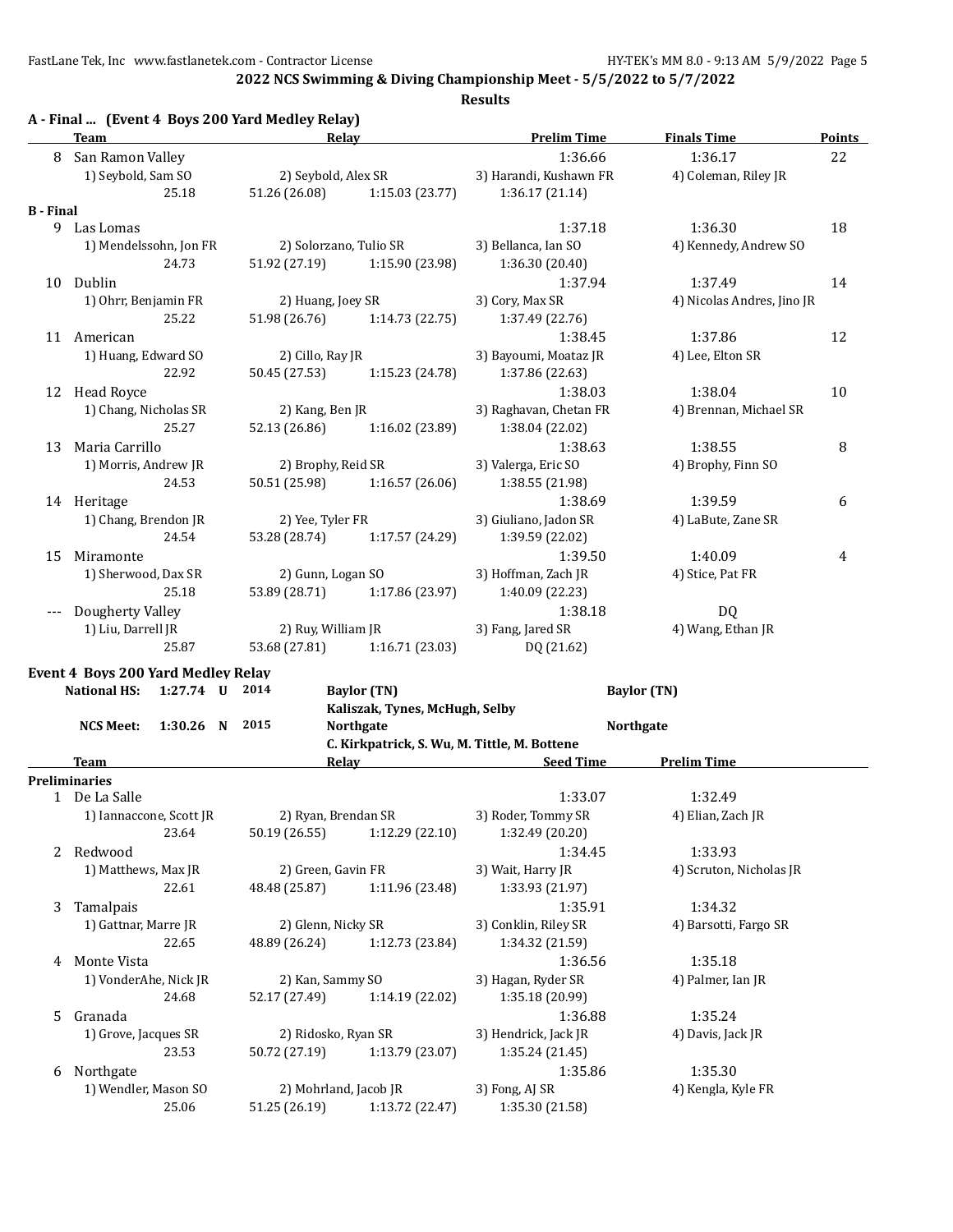**2022 NCS Swimming & Diving Championship Meet - 5/5/2022 to 5/7/2022**

|             | Team                       | Relay                             |                 | <b>Seed Time</b>       | <b>Prelim Time</b>         |
|-------------|----------------------------|-----------------------------------|-----------------|------------------------|----------------------------|
| $7^{\circ}$ | Campolindo                 |                                   |                 | 1:37.25                | 1:35.98                    |
|             | 1) Younger, Owen SR        | 2) Levy, Nathan JR                |                 | 3) Barck, Henrik SR    | 4) Richards, Tommy SR      |
|             | 25.63                      | 51.77 (26.14)                     | 1:15.12 (23.35) | 1:35.98 (20.86)        |                            |
| 8           | San Ramon Valley           |                                   |                 | 1:37.16                | 1:36.66                    |
|             | 1) Seybold, Sam SO         | 2) Seybold, Alex SR               |                 | 3) Harandi, Kushawn FR | 4) Coleman, Riley JR       |
|             | 25.13                      | 51.66 (26.53)                     | 1:15.66 (24.00) | 1:36.66 (21.00)        |                            |
| 9.          | Las Lomas                  |                                   |                 | 1:36.46                | 1:37.18                    |
|             | 1) Mendelssohn, Jon FR     | 2) Solorzano, Tulio SR            |                 | 3) Kennedy, Andrew SO  | 4) Nelson, Brett SO        |
|             | 24.74                      | 52.23 (27.49)                     | 1:15.42 (23.19) | 1:37.18 (21.76)        |                            |
|             | 10 Dublin                  |                                   |                 | 1:47.36                | 1:37.94                    |
|             | 1) Ohrr, Benjamin FR       | 2) Huang, Joey SR                 |                 | 3) Cory, Max SR        | 4) Nicolas Andres, Jino JR |
|             | 24.82                      | 51.73 (26.91)                     | 1:14.69 (22.96) | 1:37.94 (23.25)        |                            |
|             | 11 Head Royce              |                                   |                 | 1:40.42                | 1:38.03                    |
|             | 1) Chang, Nicholas SR      | 2) Kang, Ben JR                   |                 | 3) Raghavan, Chetan FR | 4) Brennan, Michael SR     |
|             | 25.20                      | 51.94 (26.74)                     | 1:15.97 (24.03) | 1:38.03 (22.06)        |                            |
|             | 12 Dougherty Valley        |                                   |                 | 1:37.92                | 1:38.18                    |
|             | 1) Liu, Darrell JR         | 2) Ruy, William JR                |                 | 3) Fang, Jared SR      | 4) Wang, Ethan JR          |
|             | 26.02                      | 53.53 (27.51)                     | 1:16.49 (22.96) | 1:38.18 (21.69)        |                            |
|             | American                   |                                   |                 | 1:39.62                |                            |
| 13          | 1) Huang, Edward SO        |                                   |                 | 3) Bayoumi, Moataz JR  | 1:38.45                    |
|             |                            | 2) Cillo, Ray JR<br>50.34 (27.15) | 1:16.05(25.71)  |                        | 4) Lee, Elton SR           |
|             | 23.19                      |                                   |                 | 1:38.45 (22.40)        |                            |
|             | 14 Maria Carrillo          |                                   |                 | 1:40.68                | 1:38.63                    |
|             | 1) Morris, Andrew JR       | 2) Brophy, Reid SR                |                 | 3) Valerga, Eric SO    | 4) Brophy, Finn SO         |
|             | 24.38                      | 50.89 (26.51)                     | 1:16.97 (26.08) | 1:38.63 (21.66)        |                            |
|             | 15 Heritage                |                                   |                 | 1:39.27                | 1:38.69                    |
|             | 1) Giuliano, Jadon SR      | 2) Yee, Tyler FR                  |                 | 3) Chang, Brendon JR   | 4) LaBute, Zane SR         |
|             | 25.35                      | 53.27 (27.92)                     | 1:16.94(23.67)  | 1:38.69 (21.75)        |                            |
| 16          | Miramonte                  |                                   |                 | 1:42.08                | 1:39.50                    |
|             | 1) Sherwood, Dax SR        | 2) Gunn, Logan SO                 |                 | 3) Hoffman, Zach JR    | 4) Stice, Pat FR           |
|             | 25.00                      | 53.38 (28.38)                     | 1:17.50 (24.12) | 1:39.50 (22.00)        |                            |
| 17          | <b>College Preparatory</b> |                                   |                 | 1:40.41                | 1:40.86                    |
|             | 1) Jung, Owen SR           | 2) Vuong, Julian JR               |                 | 3) Medina, David SR    | 4) Zener, Zachary JR       |
|             | 27.75                      | 55.14 (27.39)                     | 1:19.05(23.91)  | 1:40.86 (21.81)        |                            |
|             | 18 Foothill                |                                   |                 | 1:40.86                | J1:40.86                   |
|             | 1) Kann, Connor SO         | 2) Dwidar, Yassin JR              |                 | 3) Lin, Phil FR        | 4) Tang, Kevin SO          |
|             | 25.92                      | 53.64 (27.72)                     | 1:17.56 (23.92) | 1:40.86 (23.30)        |                            |
| 19          | Newark Memorial            |                                   |                 | 1:44.58                | 1:41.28                    |
|             | 1) Cao, Khang SR           | 2) Rosales, Adrian SO             |                 | 3) Caron, Noah FR      | 4) Haba, Evan JR           |
|             | 25.58                      | 53.34 (27.76)                     | 1:18.84(25.50)  | 1:41.28 (22.44)        |                            |
| 20          | Castro Valley              |                                   |                 | 1:41.13                | 1:41.39                    |
|             | 1) Li, Simon FR            | 2) Sutedja, Colin SR              |                 | 3) Williams, Elijah SR | 4) Arakawa, Nathan JR      |
|             | 27.14                      | 55.38 (28.24)                     | 1:18.78 (23.40) | 1:41.39 (22.61)        |                            |
| 21          | California                 |                                   |                 | 1:41.22                | 1:41.67                    |
|             | 1) Deweese, Alexander JR   | 2) Milasincic, Jax SO             |                 | 3) Frew, Hudson FR     | 4) Wang, Julian SR         |
|             | 26.80                      | 53.79 (26.99)                     | 1:19.28 (25.49) | 1:41.67 (22.39)        |                            |
|             | 22 Amador Valley           |                                   |                 | 1:40.03                | 1:42.11                    |
|             | 1) Grell, Evan JR          | 2) Caples, Devyn SO               |                 | 3) Channon, Jai SR     | 4) Shea, Griffin JR        |
|             | 27.10                      | 53.74 (26.64)                     | 1:18.76 (25.02) | 1:42.11 (23.35)        |                            |
| 23          | Mission San Jose           |                                   |                 | 1:42.82                | 1:42.38                    |
|             | 1) Crocker, Alex SR        | 2) Ta, Aidan SO                   |                 | 3) Wong, Ryan SR       | 4) Lau, Kasper SR          |
|             | 27.33                      | 54.97 (27.64)                     | 1:19.62 (24.65) | 1:42.38 (22.76)        |                            |
|             |                            |                                   |                 |                        |                            |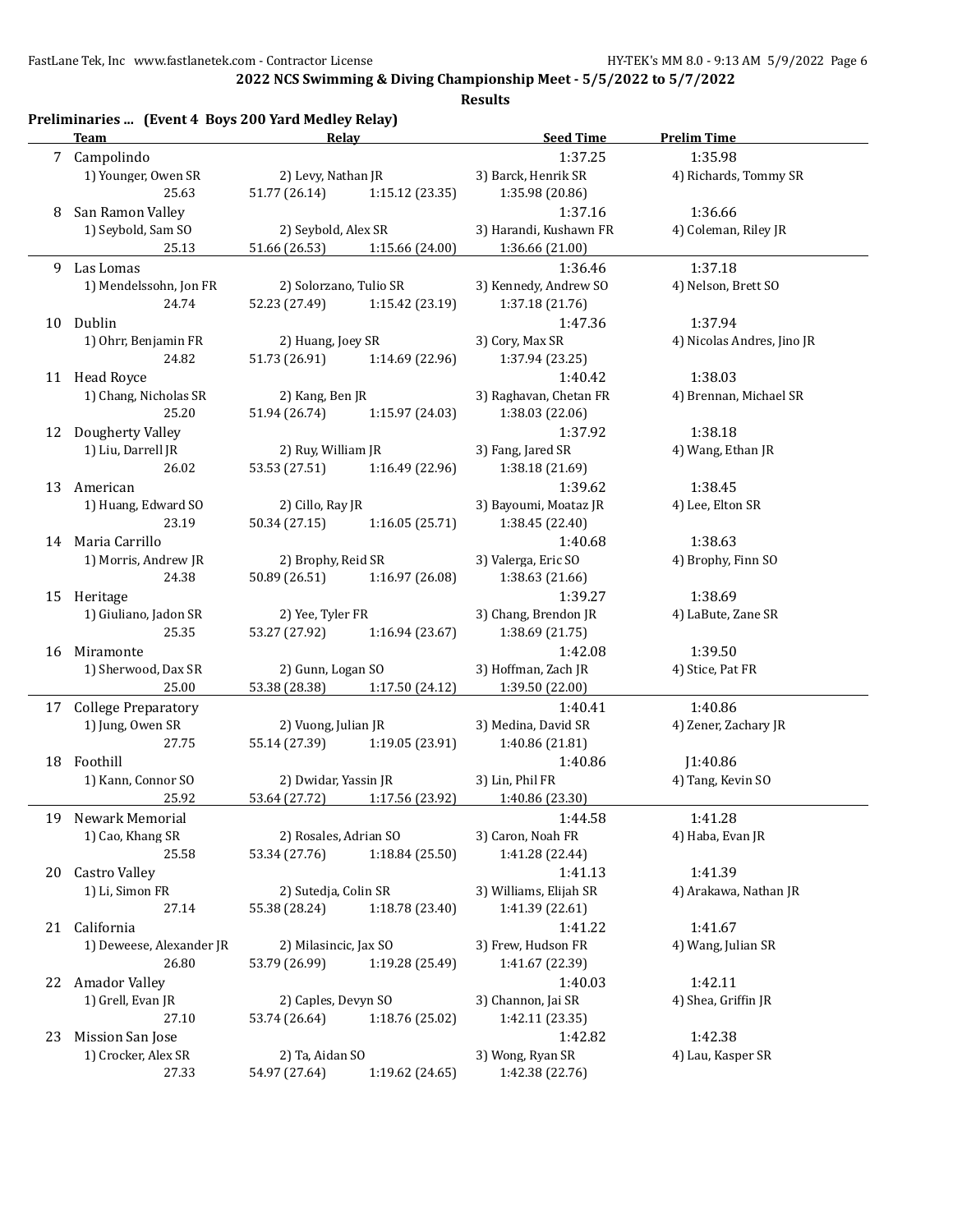**2022 NCS Swimming & Diving Championship Meet - 5/5/2022 to 5/7/2022**

| Preliminaries  (Event 4 Boys 200 Yard Medley Relay)<br><b>Team</b> | Relay                  |                             | <b>Seed Time</b>                 | <b>Prelim Time</b>              |
|--------------------------------------------------------------------|------------------------|-----------------------------|----------------------------------|---------------------------------|
| 24 Novato                                                          |                        |                             | 1:41.88                          | 1:42.70                         |
| 1) Portillo, Ezra SO                                               | 2) Thelen, Cooper SR   |                             | 3) Brewer, Brett JR              | 4) O'Halloran, Nathan SR        |
| 28.15                                                              | 56.14 (27.99)          | 1:20.06 (23.92)             | 1:42.70 (22.64)                  |                                 |
| Vintage<br>25                                                      |                        |                             | 1:42.39                          | 1:42.98                         |
| 1) Hayashi, Yuki SO                                                | 2) Larsen, Matthew SR  |                             | 3) Roldan, Mateo SR              | 4) McClintick, Carson SR        |
| 25.90                                                              | 53.73 (27.83)          | 1:19.94 (26.21)             | 1:42.98 (23.04)                  |                                 |
| 26<br>American Canyon                                              |                        |                             | 1:42.24                          | 1:43.29                         |
| 1) Valladares, Rowen SO                                            | 2) Cueva, Gabriel JR   |                             | 3) Raymond, Zakary SR            | 4) Patocchi, Joseph JR          |
| 27.19                                                              | 54.68 (27.49)          | 1:20.68(26.00)              | 1:43.29 (22.61)                  |                                 |
| 27 College Park                                                    |                        |                             | 1:41.86                          | 1:43.49                         |
| 1) Gartner, Zac JR                                                 |                        | 2) Sanchez Lopez, Jose SR   | 3) Gandrup, Logan JR             | 4) Barnacal, Jackson JR         |
| 26.90                                                              | 55.76 (28.86)          | 1:21.12(25.36)              | 1:43.49 (22.37)                  |                                 |
| 28 Napa                                                            |                        |                             | 1:44.44                          | 1:45.34                         |
| 1) Dillon, Andrew SO                                               | 2) Hattori, Noah FR    |                             | 3) Delanni, Carlo JR             | 4) Scargle, Camerone SO         |
| 26.85                                                              | 56.72 (29.87)          | 1:22.41 (25.69)             | 1:45.34 (22.93)                  |                                 |
| 29 Clayton Valley Charter                                          |                        |                             | 1:40.75                          | 1:45.63                         |
| 1) Duggan, Carrick SR                                              | 2) Cleary, Finn FR     |                             | 3) Tanos, John SR                | 4) Boland, Shawn SO             |
| 27.09                                                              | 56.58 (29.49)          | 1:22.02 (25.44)             | 1:45.63 (23.61)                  |                                 |
| 30 El Cerrito                                                      |                        |                             | 1:46.76                          | 1:46.21                         |
| 1) Mayer, Jacob JR                                                 |                        | 2) Willett Burfoot, Nate FR | 3) Thompson, Ryan SR             | 4) Willett, Milan SR            |
| 28.33                                                              | 57.52 (29.19)          | 1:22.27 (24.75)             | 1:46.21 (23.94)                  |                                 |
| 31 Athenian                                                        |                        |                             | 1:47.11                          | 1:46.24                         |
| 1) Solomon, Michael FR                                             | 2) Molitor, Garrett FR |                             | 3) Hallman, Charlie SO           | 4) Ford, Kai SR                 |
| 28.22                                                              | 56.64 (28.42)          | 1:22.98 (26.34)             | 1:46.24 (23.26)                  |                                 |
| James Logan<br>32                                                  |                        |                             | 1:45.48                          | 1:46.46                         |
| 1) Maboloc, Adam SR                                                |                        | 2) Outangoun, Brenton SR    | 3) Lee, Sean SR                  | 4) Liu, Daniel SR               |
| 27.69                                                              | 57.83 (30.14)          | 1:22.68 (24.85)             | 1:46.46 (23.78)                  |                                 |
| 33 Marin Academy                                                   |                        |                             | 1:46.83                          | 1:46.61                         |
| 1) Smith, Ewan SO                                                  | 2) Rewick, Schuyler SO |                             | 3) Joyce, Dillon SR              | 4) Byrne, Thomas FR             |
| 30.37<br>34 Alameda                                                | 58.54 (28.17)          | 1:23.69 (25.15)             | 1:46.61 (22.92)                  |                                 |
| 1) Evans, Ian FR                                                   | 2) Kaci, Sami FR       |                             | 1:46.18<br>3) Saulsbury, Hugh FR | 1:46.96<br>4) Nguyen, Andrew FR |
| 29.39                                                              | 58.00 (28.61)          | 1:23.57 (25.57)             | 1:46.96 (23.39)                  |                                 |
| San Marin<br>35                                                    |                        |                             | 1:46.25                          | 1:47.76                         |
| 1) Eilerman, Colin JR                                              | 2) Padillo, Sean SR    |                             | 3) Cordero, Hayden JR            | 4) Brawley, John JR             |
| 27.02                                                              | 56.14 (29.12)          | 1:22.31 (26.17)             | 1:47.76 (25.45)                  |                                 |
| 36 Pinole Valley                                                   |                        |                             | 1:46.31                          | 1:48.08                         |
| 1) Banuelos, Jack SR                                               | 2) Meeker, Gibson JR   |                             | 3) Ng, Eric SR                   | 4) Rarmirez, Corey FR           |
| 28.49                                                              | 59.17 (30.68)          | 1:26.12 (26.95)             | 1:48.08 (21.96)                  |                                 |
| 37 Irvington                                                       |                        |                             | 1:47.86                          | 1:48.17                         |
| 1) Lam, Aidan-Vinh JR                                              | 2) Young, Ryan JR      |                             | 3) Lam, Ivan JR                  | 4) Abel, Ashley SR              |
| 29.30                                                              | 59.35 (30.05)          | 1:25.39 (26.04)             | 1:48.17 (22.78)                  |                                 |
| Marin Catholic<br>38                                               |                        |                             | 1:45.97                          | 1:48.33                         |
| 1) Cassidy, Brendan SR                                             |                        | 2) Goldberg, Garrett SR     | 3) Wunderlich, Hudson SR         | 4) Hamel, Thomas JR             |
| 29.83                                                              | 59.37 (29.54)          | 1:25.30 (25.93)             | 1:48.33 (23.03)                  |                                 |
| San Leandro<br>$---$                                               |                        |                             | 1:44.96                          | <b>DQ</b>                       |
| 1) Nario, Lorenzo SR                                               | 2) Alvarez, Eliot SR   |                             | 3) Swanson, Rylan SR             | 4) Guilbert, Luca SR            |
| 28.28                                                              | 56.09 (27.81)          | 1:21.08 (24.99)             | DQ (24.14)                       |                                 |
| Washington<br>$---$                                                |                        |                             | 1:47.81                          | <b>NS</b>                       |
| 1) Javier, Jaden SR                                                | 2) Arnett, Benjamin JR |                             | 3) Gao, Leo SO                   | 4) Jauregui, Alejandro SR       |
|                                                                    |                        |                             |                                  |                                 |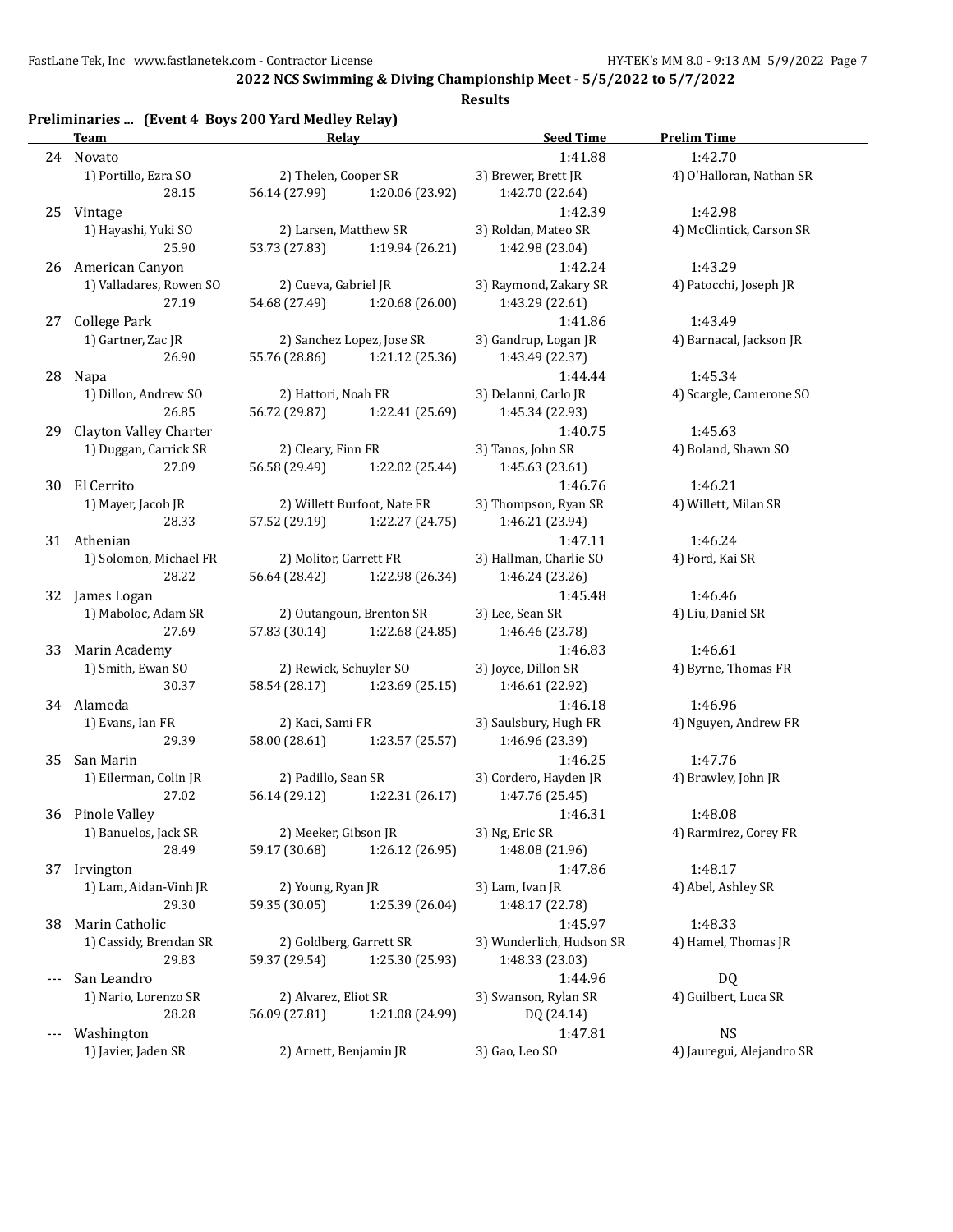**2022 NCS Swimming & Diving Championship Meet - 5/5/2022 to 5/7/2022**

#### **Results**

|                  | <b>National HS:</b><br>1:41.55 U 2015  |  |                         | <b>Kathleen Ledecky</b>         |                    | <b>Stone Ridge (MD)</b> |                |
|------------------|----------------------------------------|--|-------------------------|---------------------------------|--------------------|-------------------------|----------------|
|                  | 1:44.45 N 2013<br><b>NCS Meet:</b>     |  |                         | <b>Chelsea Chenault</b>         |                    | Carondelet              |                |
|                  | <b>Name</b>                            |  | Yr School               |                                 | <b>Prelim Time</b> | <b>Finals Time</b>      | <b>Points</b>  |
| A - Final        |                                        |  |                         |                                 |                    |                         |                |
|                  | 1 Hartman, Bailey                      |  |                         | SO Carondelet                   | 1:47.92            | 1:46.38                 | 20             |
|                  | 24.63                                  |  |                         | $50.93(26.30)$ $1:18.27(27.34)$ | 1:46.38 (28.11)    |                         |                |
|                  | 2 Li, Samantha                         |  | <b>IR</b> Castro Valley |                                 | 1:51.52            | 1:50.86                 | 17             |
|                  | 25.55                                  |  |                         | 53.28 (27.73) 1:21.94 (28.66)   | 1:50.86 (28.92)    |                         |                |
|                  | 3 Farquhar, Natalie                    |  |                         | SO Cardinal Newman              | 1:51.02            | 1:51.62                 | 16             |
|                  | 25.35                                  |  |                         | 53.41 (28.06) 1:22.77 (29.36)   | 1:51.62(28.85)     |                         |                |
|                  | *4 Bell, Sophia                        |  |                         | SR Bay School of SF             | 1:52.12            | 1:51.91                 | 14.50          |
|                  | 26.41                                  |  |                         | 54.59 (28.18) 1:23.28 (28.69)   | 1:51.91(28.63)     |                         |                |
|                  | *4 Snyder, Amelia                      |  | SR Las Lomas            |                                 | 1:51.98            | 1:51.91                 | 14.50          |
|                  | 26.23                                  |  |                         | 54.44 (28.21) 1:23.34 (28.90)   | 1:51.91 (28.57)    |                         |                |
|                  | 6 Blackwell, Madison                   |  | SO Campolindo           |                                 | 1:51.80            | 1:52.13                 | 13             |
|                  | 25.48                                  |  |                         | 53.58 (28.10) 1:22.92 (29.34)   | 1:52.13 (29.21)    |                         |                |
|                  | 7 Butler, Elisabeth                    |  | SO Carondelet           |                                 | 1:52.59            | 1:53.44                 | 12             |
|                  | 25.85                                  |  |                         | 53.94 (28.09) 1:23.20 (29.26)   | 1:53.44 (30.24)    |                         |                |
|                  | SO Dublin<br>8 Lee, Kaitlin            |  | 1:51.83                 | 1:53.79                         | 11                 |                         |                |
|                  | 26.34<br>54.43 (28.09) 1:23.74 (29.31) |  |                         | 1:53.79(30.05)                  |                    |                         |                |
| <b>B</b> - Final |                                        |  |                         |                                 |                    |                         |                |
|                  | 9 Struempf, Lillian                    |  | SO Northgate            |                                 | 1:54.09            | 1:52.99                 | 9              |
|                  | 26.46                                  |  | 55.08 (28.62)           | 1:24.10 (29.02)                 | 1:52.99 (28.89)    |                         |                |
|                  | 10 Kawamura, Minhnha                   |  | SR Livermore            |                                 | 1:53.36            | 1:53.79                 | 7              |
|                  | 26.27                                  |  | 54.42 (28.15)           | 1:24.03 (29.61)                 | 1:53.79 (29.76)    |                         |                |
|                  | 11 McConnell, Samantha                 |  |                         | SR Berean Christian             | 1:54.84            | 1:54.81                 | 6              |
|                  | 26.59                                  |  |                         | 55.36 (28.77) 1:24.87 (29.51)   | 1:54.81 (29.94)    |                         |                |
|                  | 12 Kim, Olivia                         |  |                         | SR Amador Valley                | 1:54.87            | 1:54.95                 | 5              |
|                  | 26.89                                  |  | 55.92 (29.03)           | 1:25.36 (29.44)                 | 1:54.95 (29.59)    |                         |                |
|                  | 13 Fisher, Teagan                      |  |                         | SR Monte Vista                  | 1:55.63            | 1:55.18                 | 4              |
|                  | 27.23                                  |  | 55.93 (28.70)           | 1:25.14 (29.21)                 | 1:55.18 (30.04)    |                         |                |
|                  | 14 Kuhn, Zoe                           |  |                         | SO Bishop O'Dowd                | 1:55.46            | 1:57.14                 | 3              |
|                  | 26.79                                  |  | 56.32 (29.53)           | 1:26.77 (30.45)                 | 1:57.14 (30.37)    |                         |                |
|                  | 15 Lewis, Alexis                       |  |                         | JR Santa Rosa                   | 1:57.16            | 1:57.93                 | $\overline{c}$ |
|                  | 26.53                                  |  | 55.33 (28.80)           | 1:26.36(31.03)                  | 1:57.93 (31.57)    |                         |                |
|                  | JR Monte Vista<br>16 Scheberies, Emily |  | 1:55.00                 | 1:58.12                         | $\mathbf{1}$       |                         |                |
|                  | 26.63                                  |  |                         | 56.17 (29.54) 1:26.92 (30.75)   | 1:58.12 (31.20)    |                         |                |

#### **Event 5 Girls 200 Yard Freestyle**

|   | <b>National HS:</b>  | $1:41.55$ U |  | 2015                    | <b>Kathleen Ledecky</b> |                  | <b>Stone Ridge (MD)</b> |  |
|---|----------------------|-------------|--|-------------------------|-------------------------|------------------|-------------------------|--|
|   | <b>NCS Meet:</b>     | $1:44.45$ N |  | 2013                    | <b>Chelsea Chenault</b> |                  | <b>Carondelet</b>       |  |
|   | Name                 |             |  | Yr School               |                         | <b>Seed Time</b> | <b>Prelim Time</b>      |  |
|   | <b>Preliminaries</b> |             |  |                         |                         |                  |                         |  |
|   | Hartman, Bailey      |             |  | SO Carondelet           |                         | 1:50.81          | 1:47.92                 |  |
|   |                      | 24.89       |  | 52.14 (27.25)           | 1:20.15(28.01)          | 1:47.92 (27.77)  |                         |  |
|   | 2 Farguhar, Natalie  |             |  | SO Cardinal Newman      |                         | 1:56.90          | 1:51.02                 |  |
|   |                      | 25.57       |  | 53.61 (28.04)           | 1:22.40 (28.79)         | 1:51.02 (28.62)  |                         |  |
|   | 3 Li. Samantha       |             |  | <b>IR</b> Castro Valley |                         | 1:51.18          | 1:51.52                 |  |
|   |                      | 25.19       |  | 53.46 (28.27)           | 1:22.20 (28.74)         | 1:51.52 (29.32)  |                         |  |
| 4 | Blackwell, Madison   |             |  |                         | SO Campolindo           | 1:54.18          | 1:51.80                 |  |
|   |                      | 25.78       |  | 54.04 (28.26)           | 1:22.84 (28.80)         | 1:51.80 (28.96)  |                         |  |
|   | Lee, Kaitlin<br>5.   |             |  | SO Dublin               |                         | 1:52.19          | 1:51.83                 |  |
|   |                      | 26.74       |  | 55.09 (28.35)           | 1:23.93 (28.84)         | 1:51.83(27.90)   |                         |  |
|   |                      |             |  |                         |                         |                  |                         |  |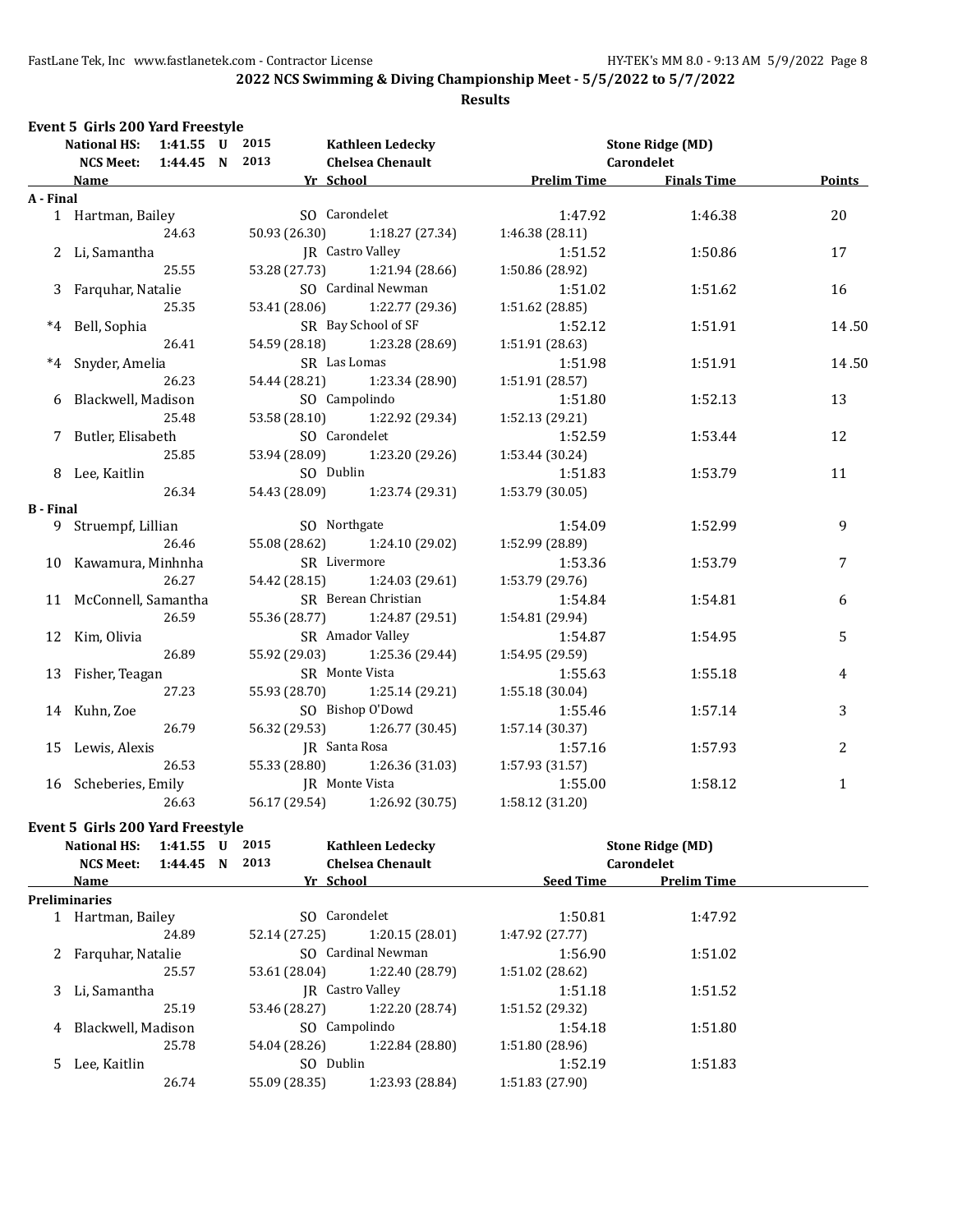|    | Preliminaries  (Event 5 Girls 200 Yard Freestyle)<br>Name | Yr School                        |                               | <b>Seed Time</b> | <b>Prelim Time</b> |  |
|----|-----------------------------------------------------------|----------------------------------|-------------------------------|------------------|--------------------|--|
| 6  | Snyder, Amelia                                            | SR Las Lomas                     |                               | 1:51.15          | 1:51.98            |  |
|    | 26.36                                                     | 55.02 (28.66)                    | 1:23.94 (28.92)               | 1:51.98 (28.04)  |                    |  |
| 7  | Bell, Sophia                                              |                                  | SR Bay School of SF           | 1:54.17          | 1:52.12            |  |
|    | 26.44                                                     | 55.17 (28.73)<br>1:24.23 (29.06) |                               | 1:52.12 (27.89)  |                    |  |
| 8  | Butler, Elisabeth                                         | SO Carondelet                    |                               | 1:53.78          | 1:52.59            |  |
|    | 25.96                                                     | 54.18 (28.22)                    | 1:23.15 (28.97)               | 1:52.59 (29.44)  |                    |  |
|    | 9 Kawamura, Minhnha                                       | SR Livermore                     |                               | 1:56.18          | 1:53.36            |  |
|    | 27.08                                                     | 55.86 (28.78)                    | 1:24.76 (28.90)               | 1:53.36 (28.60)  |                    |  |
|    | 10 Struempf, Lillian                                      | SO Northgate                     |                               | 1:52.03          | 1:54.09            |  |
|    | 26.40                                                     | 55.46 (29.06)                    | 1:25.00 (29.54)               | 1:54.09 (29.09)  |                    |  |
|    | 11 McConnell, Samantha                                    |                                  | SR Berean Christian           | 1:55.16          | 1:54.84            |  |
|    | 26.57                                                     | 54.91 (28.34)                    | 1:24.29 (29.38)               | 1:54.84 (30.55)  |                    |  |
|    | 12 Kim, Olivia                                            |                                  | SR Amador Valley              | 1:53.93          | 1:54.87            |  |
|    | 26.73                                                     | 55.80 (29.07)                    | 1:25.50 (29.70)               | 1:54.87 (29.37)  |                    |  |
|    | 13 Scheberies, Emily                                      | JR Monte Vista                   |                               | 1:54.41          | 1:55.00            |  |
|    | 26.78                                                     | 56.21 (29.43)                    | 1:25.75 (29.54)               | 1:55.00 (29.25)  |                    |  |
|    | 14 Kuhn, Zoe                                              |                                  | SO Bishop O'Dowd              | 1:57.31          | 1:55.46            |  |
|    | 26.68                                                     | 55.56 (28.88)                    | 1:25.41 (29.85)               | 1:55.46 (30.05)  |                    |  |
|    | 15 Fisher, Teagan                                         | SR Monte Vista                   |                               | 1:56.68          | 1:55.63            |  |
|    | 27.18                                                     | 56.15 (28.97)                    | 1:25.74 (29.59)               | 1:55.63 (29.89)  |                    |  |
|    | 16 Lewis, Alexis                                          | JR Santa Rosa                    |                               | 1:59.65          | 1:57.16            |  |
|    | 27.02                                                     | 55.97 (28.95)                    | 1:25.94 (29.97)               | 1:57.16 (31.22)  |                    |  |
|    | 17 Fok, Lexi                                              | SR Campolindo                    |                               | 1:56.80          | 1:57.21            |  |
|    | 26.60                                                     | 55.91 (29.31)                    | 1:26.39 (30.48)               | 1:57.21 (30.82)  |                    |  |
|    | 18 Hawkins, Maggie                                        | SR Campolindo                    |                               | 1:57.76          | 1:57.49            |  |
|    | 27.27                                                     | 56.98 (29.71)                    | 1:27.42 (30.44)               | 1:57.49 (30.07)  |                    |  |
|    | 19 French, Miya                                           | SR San Marin                     |                               | 1:55.88          | 1:57.64            |  |
|    | 26.82                                                     | 56.06 (29.24)                    | 1:26.53 (30.47)               | 1:57.64 (31.11)  |                    |  |
|    | 20 Baker, Clare                                           | FR Campolindo                    |                               | 1:58.67          | 1:58.75            |  |
|    | 28.30                                                     | 58.26 (29.96)                    | 1:28.88 (30.62)               | 1:58.75 (29.87)  |                    |  |
|    | 21 Rolefson, Taylor                                       | SO Piedmont                      |                               | 2:01.74          | 1:58.90            |  |
|    | 26.92                                                     | 57.18 (30.26)                    | 1:28.06 (30.88)               | 1:58.90 (30.84)  |                    |  |
|    | 22 Martin Del Campo, Lucia                                |                                  | SO College Preparatory        | 2:00.21          | 1:58.91            |  |
|    | 27.72                                                     | 57.71 (29.99)                    | 1:28.67 (30.96)               | 1:58.91 (30.24)  |                    |  |
|    | 23 Avalos Paz, Natalia                                    | SO Heritage                      |                               | 1:59.01          | 1:59.39            |  |
|    | 27.99                                                     |                                  | 57.60 (29.61) 1:28.35 (30.75) | 1:59.39 (31.04)  |                    |  |
|    | 24 Kawashiri, Mackenzie                                   | JR Justin Siena                  |                               | 1:59.31          | 1:59.79            |  |
|    | 27.85                                                     | 57.81 (29.96)                    | 1:28.66 (30.85)               | 1:59.79 (31.13)  |                    |  |
|    | 25 Engelskirchen, Estelle                                 | JR San Rafael                    |                               | 1:59.64          | 1:59.89            |  |
|    | 27.91                                                     | 58.17 (30.26)                    | 1:29.31 (31.14)               | 1:59.89 (30.58)  |                    |  |
|    | 26 Grant, Alexandra                                       | Benicia                          |                               | 1:59.63          | 2:00.09            |  |
|    | 27.99                                                     | 58.12 (30.13)                    | 1:29.24 (31.12)               | 2:00.09 (30.85)  |                    |  |
| 27 | Turner, Maile                                             | SO Monte Vista                   |                               | 2:01.27          | 2:00.56            |  |
|    | 27.81                                                     | 58.23 (30.42)                    | 1:29.63 (31.40)               | 2:00.56 (30.93)  |                    |  |
|    | 28 Ayers, Athena                                          | SO Liberty                       |                               | 2:00.46          | 2:00.59            |  |
|    | 27.43                                                     | 57.93 (30.50)                    | 1:29.28 (31.35)               | 2:00.59 (31.31)  |                    |  |
|    | 29 Newton, Aubrey                                         | SR Carondelet                    |                               | 2:02.45          | 2:00.81            |  |
|    | 27.85                                                     | 58.19 (30.34)                    | 1:29.49 (31.30)               | 2:00.81 (31.32)  |                    |  |
| 30 | Tseng, Ava                                                |                                  | SO San Ramon Valley           | 1:59.02          | 2:01.04            |  |
|    | 28.00                                                     | 58.13 (30.13)                    | 1:29.53 (31.40)               | 2:01.04 (31.51)  |                    |  |
|    | 31 Stickler, Piper                                        | SR Dublin                        |                               | 1:56.85          | 2:01.17            |  |
|    | 28.26                                                     | 58.62 (30.36)                    | 1:29.82 (31.20)               | 2:01.17 (31.35)  |                    |  |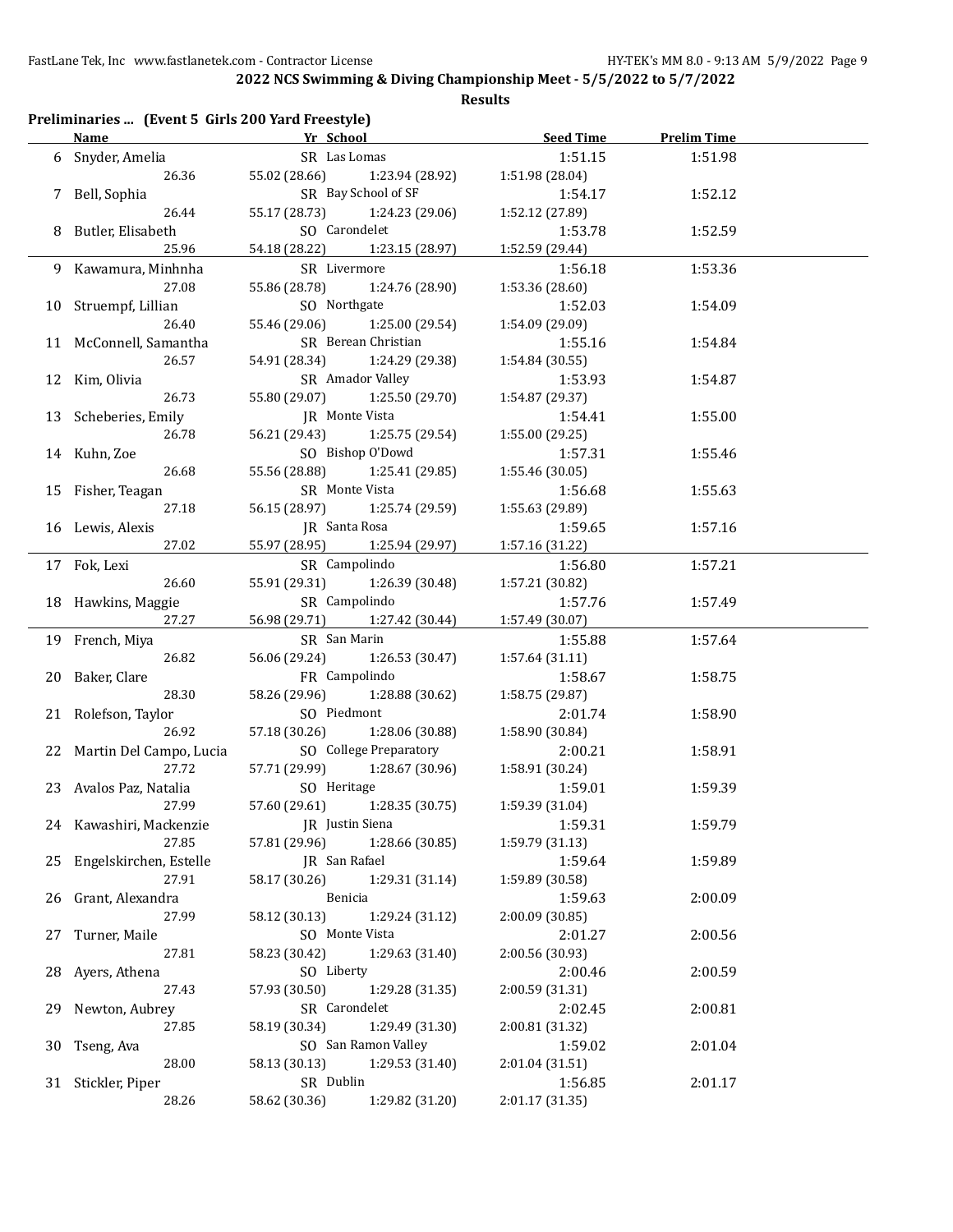#### **Results**

# **Preliminaries ... (Event 5 Girls 200 Yard Freestyle)**

|                  | <b>Name</b>                         | Yr School<br>$27.67$ 57 °                                                                                                                    |                 | <b>Prelim Time</b>    |        |
|------------------|-------------------------------------|----------------------------------------------------------------------------------------------------------------------------------------------|-----------------|-----------------------|--------|
|                  | 32 Cox, Audrey                      | JR Acalanes                                                                                                                                  | 2:01.95         | 2:01.57               |        |
|                  |                                     | 57.95 (30.28) 1:29.88 (31.93)                                                                                                                | 2:01.57 (31.69) |                       |        |
|                  |                                     | 33 D'Amelio, Angela SO James Logan                                                                                                           | 2:02.24         | 2:02.79               |        |
|                  | 27.89                               | 58.67 (30.78) 1:30.28 (31.61)                                                                                                                | 2:02.79 (32.51) |                       |        |
|                  | 34 Cortessis, Ashley SR Las Lomas   |                                                                                                                                              | 2:01.59         | 2:02.82               |        |
|                  | 28.28                               | 59.32 (31.04) 1:31.69 (32.37)                                                                                                                | 2:02.82(31.13)  |                       |        |
|                  | 35 de Hart, Mya                     | FR El Cerrito                                                                                                                                | 2:02.22         | 2:03.36               |        |
|                  | 27.92                               | 59.16 (31.24) 1:31.20 (32.04)                                                                                                                | 2:03.36(32.16)  |                       |        |
|                  |                                     | 36 Gornyitzki, Anna SO College Park                                                                                                          | 2:02.46         | 2:03.50               |        |
|                  | 28.12                               | 58.82 (30.70) 1:31.01 (32.19)                                                                                                                | 2:03.50 (32.49) |                       |        |
|                  | 37 Tuvshintugs, Oyu FR Northgate    |                                                                                                                                              | 2:01.48         | 2:03.59               |        |
|                  | 28.41                               | 59.10 (30.69) 1:31.05 (31.95)                                                                                                                | 2:03.59 (32.54) |                       |        |
|                  | 38 Murphy, Shannon SR Miramonte     |                                                                                                                                              | 2:02.27         | 2:03.73               |        |
|                  | 27.28                               | 57.84 (30.56) 1:30.17 (32.33)                                                                                                                | 2:03.73 (33.56) |                       |        |
|                  | 39 Tully, Brynn SO Carondelet       |                                                                                                                                              | 2:01.76         | 2:05.55               |        |
|                  | 27.87                               | 58.76 (30.89) 1:31.99 (33.23)                                                                                                                | 2:05.55(33.56)  |                       |        |
|                  |                                     |                                                                                                                                              |                 |                       |        |
|                  | --- Heffelfinger, Heidi SR Acalanes |                                                                                                                                              | 1:56.86         | <b>NS</b>             |        |
|                  | Event 6 Boys 200 Yard Freestyle     |                                                                                                                                              |                 |                       |        |
|                  |                                     |                                                                                                                                              |                 | <b>McCLatchy (CA)</b> |        |
|                  |                                     | National HS: 1:32.99 U 2019 Carson Foster<br>NCS Meet: 1:33.70 N 2016 M. Rooney 16,<br>M. Rooney 16, A Sancov 18<br>NCS Meet: 1:33.70 N 2016 |                 | Granada, Northga      |        |
|                  |                                     |                                                                                                                                              |                 |                       | Points |
| A - Final        |                                     |                                                                                                                                              |                 |                       |        |
|                  | 1 Berry, Owen                       | JR California                                                                                                                                | 1:38.48         | 1:38.83               | 20     |
|                  |                                     | 22.75 47.42 (24.67) 1:12.75 (25.33)                                                                                                          | 1:38.83 (26.08) |                       |        |
|                  |                                     | 2 Wang, Ethan JR Dougherty Valley                                                                                                            | 1:39.24         | 1:39.16               | 17     |
|                  | 22.91                               | 47.58 (24.67) 1:13.01 (25.43)                                                                                                                | 1:39.16(26.15)  |                       |        |
|                  |                                     | 3 Tupper, Hayden JR Amador Valley                                                                                                            | 1:40.01         | 1:40.02               | 16     |
|                  | 23.48                               | 48.46 (24.98) 1:14.22 (25.76)                                                                                                                | 1:40.02 (25.80) |                       |        |
|                  | 4 Thielenhaus, Bryden JR Novato     |                                                                                                                                              | 1:41.61         | 1:40.48               | 15     |
|                  | 23.66                               | 49.14 (25.48) 1:14.88 (25.74)                                                                                                                | 1:40.48 (25.60) |                       |        |
|                  |                                     | 5 Yavuzer-Judd, Theoden SR Campolindo                                                                                                        |                 | 1:40.63               | 14     |
|                  | 23.54                               | 49.20 (25.66) 1:15.35 (26.15)                                                                                                                | 1:40.63 (25.28) |                       |        |
|                  | 6 Hendrick, Jack Manuel JR Granada  |                                                                                                                                              | 1:39.60         | 1:41.04               | 13     |
|                  |                                     | 23.35 48.56 (25.21) 1:14.41 (25.85)                                                                                                          | 1:41.04 (26.63) |                       |        |
|                  |                                     | 7 Scruton, Nicholas JR Redwood                                                                                                               |                 | 1:42.61               | 12     |
|                  |                                     |                                                                                                                                              |                 |                       |        |
| 8                | McMillan, Scott                     | SO Northgate                                                                                                                                 | 1:42.31         | 1:43.11               | 11     |
|                  | 23.67                               | 49.46 (25.79)<br>1:16.01 (26.55)                                                                                                             | 1:43.11 (27.10) |                       |        |
| <b>B</b> - Final |                                     |                                                                                                                                              |                 |                       |        |
|                  | 9 Morris, Andrew                    | JR Maria Carrillo                                                                                                                            | 1:43.27         | 1:43.61               | 9      |
|                  | 23.94                               | 50.17 (26.23) 1:16.57 (26.40)                                                                                                                | 1:43.61 (27.04) |                       |        |
|                  | 10 Ridosko, Ryan                    | SR Granada                                                                                                                                   | 1:45.41         | 1:44.91               | 7      |
|                  | 23.98                               | 50.25 (26.27)<br>1:17.36 (27.11)                                                                                                             | 1:44.91(27.55)  |                       |        |
|                  | 11 Johnson, Jed                     | FR De La Salle                                                                                                                               | 1:45.12         | 1:45.21               | 6      |
|                  | 24.79                               | 51.64 (26.85)<br>1:18.55(26.91)                                                                                                              | 1:45.21 (26.66) |                       |        |
|                  | 12 Kang, Ben                        | JR Head Royce                                                                                                                                | 1:45.84         | 1:45.73               | 5      |
|                  | 24.55                               | 1:18.69(27.19)<br>51.50 (26.95)                                                                                                              | 1:45.73 (27.04) |                       |        |
|                  | 13 Kann, Connor                     | SO Foothill                                                                                                                                  | 1:46.39         | 1:46.00               | 4      |
|                  | 24.30                               | 50.90 (26.60)<br>1:18.00(27.10)                                                                                                              | 1:46.00 (28.00) |                       |        |
|                  | 14 Etnyre, Parker                   | JR Acalanes                                                                                                                                  | 1:46.03         | 1:46.27               | 3      |
|                  | 24.83                               | 51.97 (27.14)<br>1:19.51 (27.54)                                                                                                             | 1:46.27 (26.76) |                       |        |
|                  | 15 Davis, Jack                      | JR Granada                                                                                                                                   | 1:46.49         | 1:46.40               | 2      |
|                  | 24.52                               | 51.17 (26.65)<br>1:18.67 (27.50)                                                                                                             | 1:46.40 (27.73) |                       |        |
|                  |                                     |                                                                                                                                              |                 |                       |        |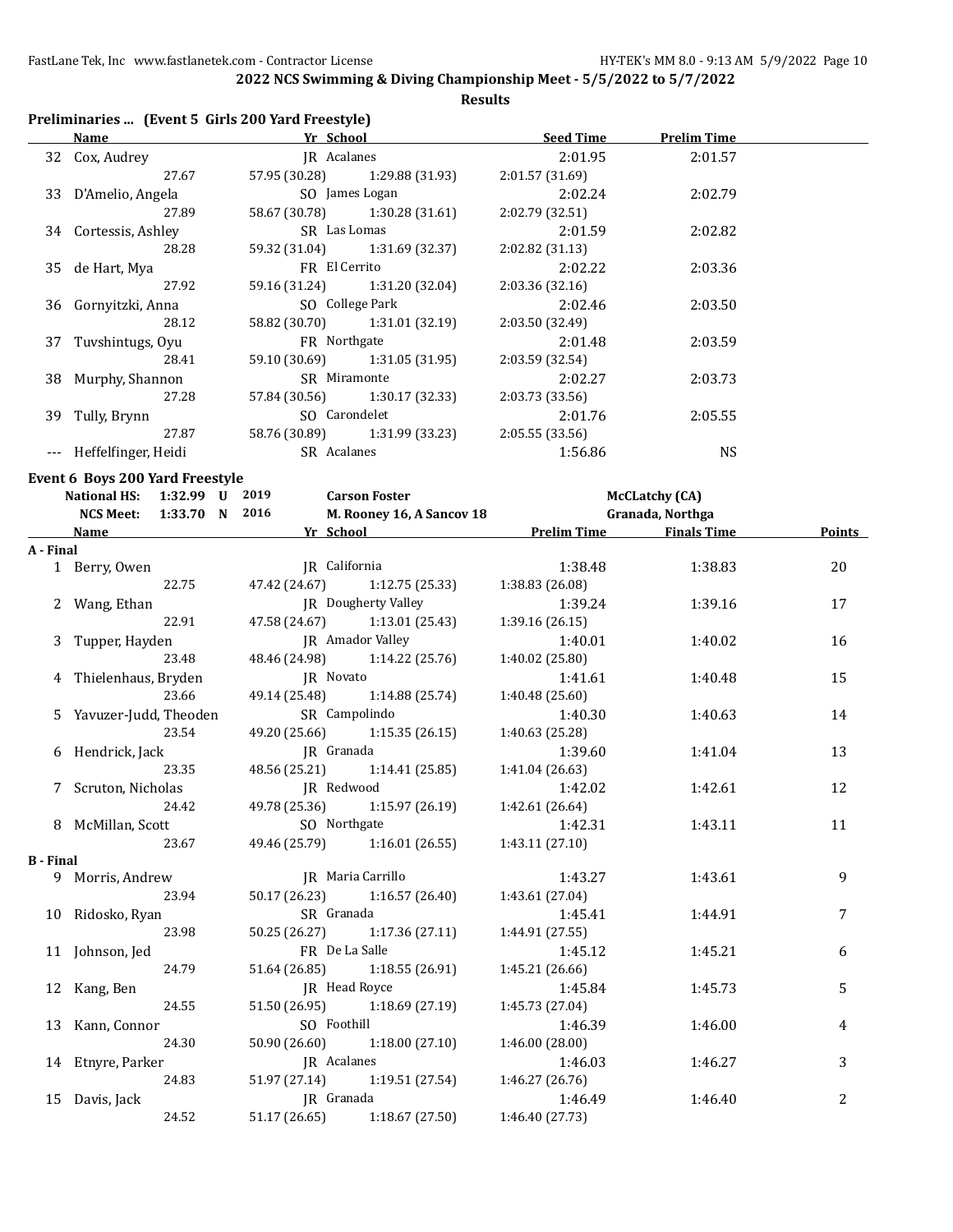**2022 NCS Swimming & Diving Championship Meet - 5/5/2022 to 5/7/2022**

|   |                                 |                |                                              | <b>Results</b>                                                                                                                                                                                                                       |                            |                       |               |
|---|---------------------------------|----------------|----------------------------------------------|--------------------------------------------------------------------------------------------------------------------------------------------------------------------------------------------------------------------------------------|----------------------------|-----------------------|---------------|
|   | <b>Name</b>                     |                | B - Final  (Event 6 Boys 200 Yard Freestyle) | <b>Example 20 Yrists and School Contract Contract Contract Contract Contract Contract Contract Contract Contract Contract Contract Contract Contract Contract Contract Contract Contract Contract Contract Contract Contract Con</b> |                            |                       | <b>Points</b> |
|   | 16 Bryant, Ian                  |                |                                              | JR California                                                                                                                                                                                                                        | 1:45.97                    | 1:46.90               | $\mathbf{1}$  |
|   |                                 | 24.33          |                                              | 50.66 (26.33) 1:18.16 (27.50) 1:46.90 (28.74)                                                                                                                                                                                        |                            |                       |               |
|   | Event 6 Boys 200 Yard Freestyle |                |                                              |                                                                                                                                                                                                                                      |                            |                       |               |
|   | National HS: 1:32.99 U 2019     |                |                                              | <b>Carson Foster</b>                                                                                                                                                                                                                 |                            | <b>McCLatchy (CA)</b> |               |
|   | <b>NCS Meet:</b>                | 1:33.70 N 2016 |                                              | M. Rooney 16, A Sancov 18                                                                                                                                                                                                            |                            | Granada, Northga      |               |
|   | <b>Name</b>                     |                |                                              | <b>The School Seed Time Brelim Time</b>                                                                                                                                                                                              |                            |                       |               |
|   | <b>Preliminaries</b>            |                |                                              |                                                                                                                                                                                                                                      |                            |                       |               |
|   | 1 Berry, Owen                   |                |                                              | JR California                                                                                                                                                                                                                        | 1:40.24                    | 1:38.48               |               |
|   |                                 | 22.45          | 47.28 (24.83)                                | 1:12.97 (25.69)                                                                                                                                                                                                                      | 1:38.48 (25.51)            |                       |               |
|   | 2 Wang, Ethan                   |                |                                              | JR Dougherty Valley                                                                                                                                                                                                                  | 1:39.28                    | 1:39.24               |               |
|   |                                 | 23.22          |                                              | 48.40 (25.18) 1:13.81 (25.41)                                                                                                                                                                                                        | 1:39.24 (25.43)            |                       |               |
|   | 3 Hendrick, Jack                |                |                                              | JR Granada                                                                                                                                                                                                                           | 1:43.43                    | 1:39.60               |               |
|   |                                 | 23.23          | 48.57 (25.34)                                | 1:13.99 (25.42)                                                                                                                                                                                                                      | 1:39.60 (25.61)            |                       |               |
|   | 4 Tupper, Hayden                |                |                                              | <b>IR</b> Amador Valley                                                                                                                                                                                                              | 1:43.68                    | 1:40.01               |               |
|   |                                 | 23.38          |                                              | 48.75 (25.37) 1:14.46 (25.71)                                                                                                                                                                                                        | 1:40.01 (25.55)            |                       |               |
|   | 5 Yavuzer-Judd, Theoden         |                |                                              | SR Campolindo                                                                                                                                                                                                                        | 1:42.74                    | 1:40.30               |               |
|   |                                 | 23.50          |                                              | 48.86 (25.36) 1:14.51 (25.65)                                                                                                                                                                                                        | 1:40.30 (25.79)            |                       |               |
| 6 | Thielenhaus, Bryden             |                |                                              | JR Novato                                                                                                                                                                                                                            | 1:42.56                    | 1:41.61               |               |
|   |                                 | 23.72          | 49.60 (25.88)                                | 1:15.87 (26.27)                                                                                                                                                                                                                      | 1:41.61 (25.74)            |                       |               |
|   | 7 Scruton, Nicholas             |                |                                              | JR Redwood                                                                                                                                                                                                                           | 1:45.01                    | 1:42.02               |               |
|   |                                 | 24.01          | 49.55 (25.54)                                | 1:15.66(26.11)                                                                                                                                                                                                                       | 1:42.02 (26.36)            |                       |               |
|   | 8 McMillan, Scott               |                |                                              | SO Northgate                                                                                                                                                                                                                         | 1:43.59                    | 1:42.31               |               |
|   |                                 | 23.89          |                                              | 49.69 (25.80) 1:15.73 (26.04)                                                                                                                                                                                                        | 1:42.31 (26.58)            |                       |               |
|   | 9 Morris, Andrew                |                |                                              | JR Maria Carrillo                                                                                                                                                                                                                    | 1:45.13                    | 1:43.27               |               |
|   |                                 | 23.44          |                                              | 49.50 (26.06) 1:16.15 (26.65)                                                                                                                                                                                                        | 1:43.27 (27.12)            |                       |               |
|   | 10 Johnson, Jed                 |                |                                              | FR De La Salle                                                                                                                                                                                                                       | 1:45.86                    | 1:45.12               |               |
|   |                                 | 24.69          |                                              | 51.26 (26.57) 1:17.96 (26.70)                                                                                                                                                                                                        | 1:45.12(27.16)             |                       |               |
|   | 11 Ridosko, Ryan                |                |                                              | SR Granada                                                                                                                                                                                                                           | 1:45.54                    | 1:45.41               |               |
|   |                                 | 24.13          |                                              | 50.28 (26.15) 1:17.50 (27.22)                                                                                                                                                                                                        | 1:45.41 (27.91)            |                       |               |
|   | 12 Kang, Ben                    |                |                                              | JR Head Royce                                                                                                                                                                                                                        | 1:46.60                    | 1:45.84               |               |
|   |                                 | 24.68          | 51.90 (27.22)                                | 1:19.00(27.10)                                                                                                                                                                                                                       | 1:45.84 (26.84)            |                       |               |
|   | 13 Bryant, Ian                  | 24.62          |                                              | JR California                                                                                                                                                                                                                        | 1:47.40                    | 1:45.97               |               |
|   | 14 Etnyre, Parker               |                | 51.09 (26.47)<br>JR Acalanes                 | 1:18.31 (27.22)                                                                                                                                                                                                                      | 1:45.97 (27.66)<br>1:45.88 |                       |               |
|   | 24.12                           |                |                                              | 50.73 (26.61) 1:18.27 (27.54)                                                                                                                                                                                                        | 1:46.03 (27.76)            | 1:46.03               |               |
|   |                                 |                |                                              | SO Foothill                                                                                                                                                                                                                          |                            |                       |               |
|   | 15 Kann, Connor                 | 24.45          | 50.68 (26.23)                                | 1:18.05 (27.37)                                                                                                                                                                                                                      | 1:46.19<br>1:46.39 (28.34) | 1:46.39               |               |
|   | 16 Davis, Jack                  |                |                                              | JR Granada                                                                                                                                                                                                                           | 1:48.04                    | 1:46.49               |               |
|   |                                 | 24.58          | 51.38 (26.80)                                | 1:18.93 (27.55)                                                                                                                                                                                                                      | 1:46.49 (27.56)            |                       |               |
|   | 17 Brophy, Finn                 |                |                                              | SO Maria Carrillo                                                                                                                                                                                                                    | 1:46.15                    | 1:46.76               |               |
|   |                                 | 24.09          | 51.02 (26.93)                                | 1:18.48 (27.46)                                                                                                                                                                                                                      | 1:46.76 (28.28)            |                       |               |
|   | 18 Cueva, Gabriel               |                |                                              | JR American Canyon                                                                                                                                                                                                                   | 1:47.32                    | 1:46.83               |               |
|   |                                 | 24.21          | 51.04 (26.83)                                | 1:18.83 (27.79)                                                                                                                                                                                                                      | 1:46.83 (28.00)            |                       |               |
|   | 19 Nicholson, Alex              |                |                                              | SO Monte Vista                                                                                                                                                                                                                       | 1:47.66                    | 1:46.87               |               |
|   |                                 | 24.64          | 51.72 (27.08)                                | 1:19.43 (27.71)                                                                                                                                                                                                                      | 1:46.87 (27.44)            |                       |               |
|   | 20 Raghavan, Chetan             |                |                                              | FR Head Royce                                                                                                                                                                                                                        | 1:46.63                    | 1:47.02               |               |
|   |                                 | 24.75          | 51.61 (26.86)                                | 1:19.26 (27.65)                                                                                                                                                                                                                      | 1:47.02 (27.76)            |                       |               |
|   | 21 Rogers, Nathan               |                |                                              | JR Bishop O'Dowd                                                                                                                                                                                                                     | 1:45.40                    | 1:47.05               |               |
|   |                                 | 23.95          | 50.17 (26.22)                                | 1:17.86 (27.69)                                                                                                                                                                                                                      | 1:47.05 (29.19)            |                       |               |
|   | 22 Gunn, Logan                  |                |                                              | SO Miramonte                                                                                                                                                                                                                         | 1:46.42                    | 1:47.29               |               |
|   |                                 | 24.84          |                                              | 51.88 (27.04) 1:19.62 (27.74)                                                                                                                                                                                                        | 1:47.29 (27.67)            |                       |               |
|   |                                 |                |                                              |                                                                                                                                                                                                                                      |                            |                       |               |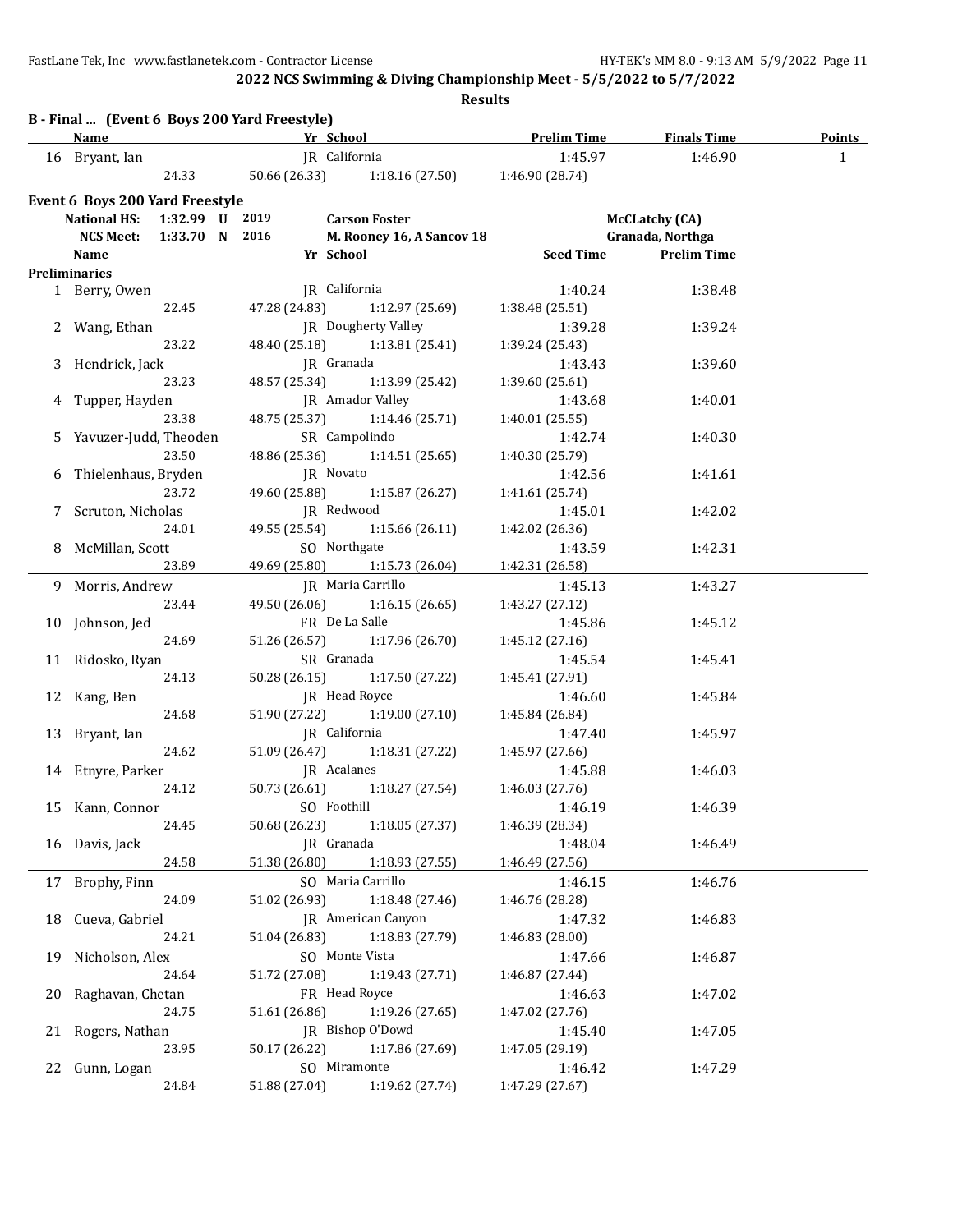| Preliminaries  (Event 6 Boys 200 Yard Freestyle) |  |  |  |  |
|--------------------------------------------------|--|--|--|--|
|--------------------------------------------------|--|--|--|--|

|           | <b>Name</b>                                                                  | <b>Example 18 Yr School</b> Service Service Service Service Service Service Service Service Service Service Service Service Service Service Service Service Service Service Service Service Service Service Service Service Service |                 | Seed Time<br><b>Prelim Time</b> |                |
|-----------|------------------------------------------------------------------------------|-------------------------------------------------------------------------------------------------------------------------------------------------------------------------------------------------------------------------------------|-----------------|---------------------------------|----------------|
|           | 23 Woolery, Nick                                                             | FR Heritage                                                                                                                                                                                                                         | 1:47.66         | 1:47.66                         |                |
|           | 24.95                                                                        | 52.13 (27.18) 1:19.93 (27.80)                                                                                                                                                                                                       | 1:47.66 (27.73) |                                 |                |
|           | 24 Hayashi, Yuki                                                             | SO Vintage                                                                                                                                                                                                                          | 1:47.52         | 1:47.67                         |                |
|           | 25.73                                                                        | 53.00 (27.27)<br>1:20.41 (27.41)                                                                                                                                                                                                    | 1:47.67 (27.26) |                                 |                |
|           | 25 Martinez, Ryan                                                            | SR De La Salle                                                                                                                                                                                                                      | 1:47.03         | 1:48.26                         |                |
|           | 24.63                                                                        | 50.82 (26.19)<br>1:18.90 (28.08)                                                                                                                                                                                                    | 1:48.26 (29.36) |                                 |                |
|           | 26 Krilanovich, Vincent                                                      | FR Archie Williams                                                                                                                                                                                                                  | 1:48.02         | 1:48.38                         |                |
|           | 26.42                                                                        | 53.05 (26.63) 1:20.91 (27.86)                                                                                                                                                                                                       | 1:48.38 (27.47) |                                 |                |
|           | 27 Van Fanos, Damik                                                          | JR Clayton Valley Charter                                                                                                                                                                                                           | 1:50.34         | 1:48.56                         |                |
|           | 24.15                                                                        | 51.39 (27.24) 1:20.06 (28.67)                                                                                                                                                                                                       | 1:48.56 (28.50) |                                 |                |
|           | 28 Richards, Jack                                                            | JR De La Salle                                                                                                                                                                                                                      | 1:49.14         | 1:48.63                         |                |
|           | 24.82                                                                        | 52.53 (27.71)<br>1:20.20 (27.67)                                                                                                                                                                                                    | 1:48.63 (28.43) |                                 |                |
|           | 29 Nguyen-Trong, Thanh-Long                                                  | JR Encinal                                                                                                                                                                                                                          | 1:49.43         | 1:49.03                         |                |
|           | 25.37                                                                        | 52.90 (27.53)<br>1:20.52 (27.62)                                                                                                                                                                                                    | 1:49.03 (28.51) |                                 |                |
|           | 30 Liu, Tysen                                                                | JR Amador Valley                                                                                                                                                                                                                    | 1:48.90         | 1:49.05                         |                |
|           | 25.87                                                                        | 53.44 (27.57) 1:21.11 (27.67)                                                                                                                                                                                                       | 1:49.05 (27.94) |                                 |                |
|           | 31 Monroy, Mateo                                                             | JR Las Lomas                                                                                                                                                                                                                        | 1:49.04         | 1:49.41                         |                |
|           | 25.63                                                                        | 1:21.87(28.17)<br>53.70 (28.07)                                                                                                                                                                                                     | 1:49.41 (27.54) |                                 |                |
| 32        | Ridosko, Nathanael                                                           | SO Granada                                                                                                                                                                                                                          | 1:49.85         | 1:49.58                         |                |
|           | 25.08                                                                        | 52.15 (27.07)<br>1:20.66 (28.51)                                                                                                                                                                                                    | 1:49.58 (28.92) |                                 |                |
|           | 33 Skov, David                                                               | FR De La Salle                                                                                                                                                                                                                      | 1:47.10         | 1:49.73                         |                |
|           | 24.30                                                                        | 51.16 (26.86) 1:19.98 (28.82)                                                                                                                                                                                                       | 1:49.73 (29.75) |                                 |                |
|           | 34 Giang, Ethan                                                              | FR Alameda                                                                                                                                                                                                                          | 1:49.29         | 1:49.74                         |                |
|           | 25.38                                                                        | 53.01 (27.63)<br>1:21.67 (28.66)                                                                                                                                                                                                    | 1:49.74 (28.07) |                                 |                |
|           | 35 Cillo, Ray                                                                | JR American                                                                                                                                                                                                                         | 1:49.62         | 1:49.91                         |                |
|           | 26.01                                                                        | 53.77 (27.76)<br>1:22.28 (28.51)                                                                                                                                                                                                    | 1:49.91 (27.63) |                                 |                |
|           | 36 Parker, Colin                                                             | JR Northgate                                                                                                                                                                                                                        | 1:49.14         | 1:50.09                         |                |
|           | 24.30                                                                        | 51.12 (26.82)<br>1:19.82 (28.70)                                                                                                                                                                                                    | 1:50.09 (30.27) |                                 |                |
|           | 37 Borden, Nicholas                                                          | JR San Ramon Valley                                                                                                                                                                                                                 | 1:49.00         | 1:50.35                         |                |
|           | 24.80                                                                        | 52.85 (28.05) 1:21.48 (28.63)                                                                                                                                                                                                       | 1:50.35 (28.87) |                                 |                |
|           | 38 Tang, Kevin                                                               | SO Foothill                                                                                                                                                                                                                         | 1:49.53         | 1:50.39                         |                |
|           | 25.14                                                                        | 53.02 (27.88)<br>1:21.66 (28.64)                                                                                                                                                                                                    | 1:50.39 (28.73) |                                 |                |
|           | 39 Holtzman, Theo                                                            | SO Bentley                                                                                                                                                                                                                          | 1:49.83         | 1:50.77                         |                |
|           | 25.07                                                                        | 53.23 (28.16)<br>1:21.82 (28.59)                                                                                                                                                                                                    | 1:50.77 (28.95) |                                 |                |
|           | --- McCaw, Greyson                                                           | SR Sonoma Valley                                                                                                                                                                                                                    | 1:46.01         | <b>NS</b>                       |                |
|           |                                                                              |                                                                                                                                                                                                                                     |                 |                                 |                |
|           | Event 7 Girls 200 Yard IM                                                    |                                                                                                                                                                                                                                     |                 |                                 |                |
|           | National HS: 1:53.73 U 2021                                                  | Victoria Huske                                                                                                                                                                                                                      |                 | <b>Arlington (VA)</b>           |                |
|           | NCS Meet: 1:55.76 N 2019                                                     | Zoie Hartman                                                                                                                                                                                                                        |                 | <b>Monte Vista</b>              |                |
|           | <b>Name</b>                                                                  | <b>Example 26 Yr School 22 Prelim Time 2016</b> Prelim Time 2016 Finals Time                                                                                                                                                        |                 |                                 | <b>Points</b>  |
| A - Final |                                                                              | SR Carondelet                                                                                                                                                                                                                       |                 |                                 |                |
|           | 1 Iannaccone, Stephanie                                                      | 57.30 (31.01) 1:32.84 (35.54) 2:02.27 (29.43)                                                                                                                                                                                       | 2:01.77         | 2:02.27                         | 20             |
|           | 26.29<br>$\Omega$ . It is $\Omega$ is a set of $\Omega$ is a set of $\Omega$ | $\overline{C}$ Luckin $\overline{C}$                                                                                                                                                                                                | $\sim$ 0.0001   | 2025                            | 4 <sub>7</sub> |

|   | 26.29             | 57.30 (31.01)   | 1:32.84 (35.54)         | 2:02.27 (29.43) |         |    |
|---|-------------------|-----------------|-------------------------|-----------------|---------|----|
|   | 2 Heffernan, Lila | SO Justin Siena |                         | 2:03.31         | 2:02.55 | 17 |
|   | 26.19             | 58.18 (31.99)   | 1:34.33(36.15)          | 2:02.55(28.22)  |         |    |
|   | 3 Herscu, Abigail | SR Granada      |                         | 2:04.00         | 2:03.20 | 16 |
|   | 26.96             | 58.41 (31.45)   | 1:33.41 (35.00)         | 2:03.20 (29.79) |         |    |
| 4 | Barck, Emilia     | SO Campolindo   |                         | 2:03.64         | 2:03.48 | 15 |
|   | 27.77             | 58.32 (30.55)   | 1:34.88 (36.56)         | 2:03.48(28.60)  |         |    |
|   | 5 Fok, Jasmine    | SO Campolindo   |                         | 2:05.47         | 2:05.53 | 14 |
|   | 27.36             | 58.83 (31.47)   | 1:36.12 (37.29)         | 2:05.53(29.41)  |         |    |
|   | 6 Chau, Lilli     |                 | <b>JR</b> Amador Valley | 2:06.05         | 2:07.27 | 13 |
|   | 27.74             | 1:00.74(33.00)  | 1:37.60 (36.86)         | 2:07.27 (29.67) |         |    |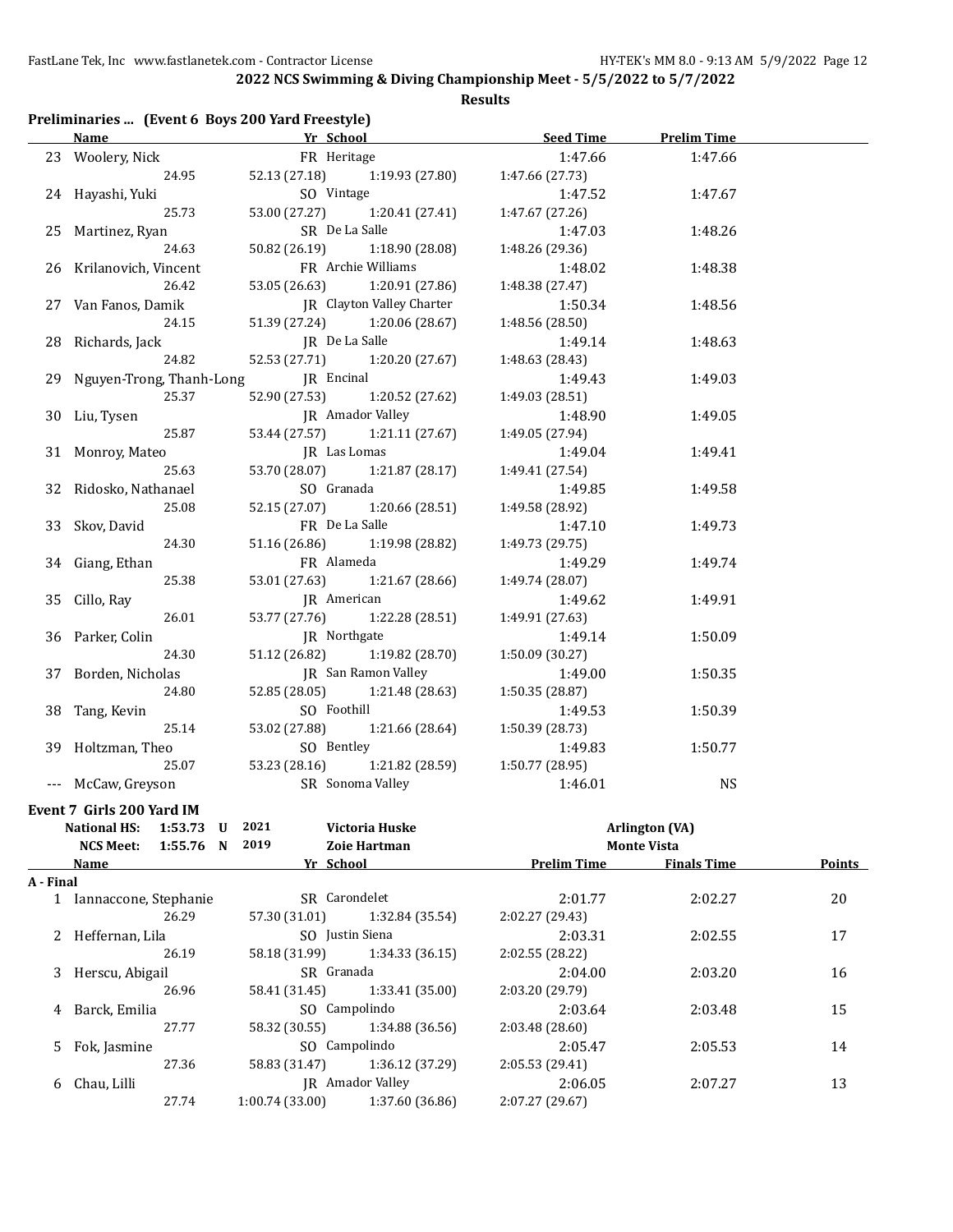|                  | A - Final  (Event 7 Girls 200 Yard IM) |                               |                                   | Name <b>Solution Strategy School Prelim Time</b> Finals Time |                       | <b>Points</b> |
|------------------|----------------------------------------|-------------------------------|-----------------------------------|--------------------------------------------------------------|-----------------------|---------------|
|                  | 7 Capelli, Aria                        | SO Athenian                   |                                   | 2:06.23                                                      | 2:07.43               | 12            |
|                  | 27.67                                  |                               | 59.02 (31.35) 1:36.81 (37.79)     | 2:07.43 (30.62)                                              |                       |               |
|                  | --- Lockyer, Hannah                    |                               | SR Monte Vista                    | 2:04.99                                                      | DQ                    |               |
|                  | 27.37                                  |                               | 57.67 (30.30) 1:34.32 (36.65)     | DQ (31.23)                                                   |                       |               |
| <b>B</b> - Final |                                        |                               |                                   |                                                              |                       |               |
|                  | 9 Keith-Brown, Emma                    |                               | SR San Domenico                   | 2:06.89                                                      | 2:05.56               | 9             |
|                  | 27.42                                  |                               | 58.76 (31.34) 1:36.15 (37.39)     | 2:05.56 (29.41)                                              |                       |               |
|                  | 10 Mellott, Raya                       |                               | FR San Ramon Valley               | 2:08.20                                                      | 2:07.29               | 7             |
|                  | 28.56                                  |                               | $1:02.63(34.07)$ $1:36.90(34.27)$ | 2:07.29 (30.39)                                              |                       |               |
|                  | 11 Tarantino, Holly                    | <b>IR</b> Marin Catholic      |                                   | 2:07.97                                                      | 2:07.69               | 6             |
|                  | 27.86                                  |                               | 59.46 (31.60) 1:36.42 (36.96)     | 2:07.69 (31.27)                                              |                       |               |
|                  | 12 Quan, Angela                        | JR Irvington                  |                                   | 2:07.32                                                      | 2:07.83               | 5             |
|                  | 27.32                                  |                               | $1:00.11(32.79)$ $1:37.47(37.36)$ | 2:07.83 (30.36)                                              |                       |               |
|                  | 13 Harris, Breuklynn                   | <b>IR</b> Foothill            |                                   | 2:08.60                                                      | 2:08.40               | 4             |
|                  | 28.17                                  |                               | $1:02.25(34.08)$ $1:38.24(35.99)$ | 2:08.40(30.16)                                               |                       |               |
|                  | 14 Lin, Florence                       | JR Amador Valley              |                                   | 2:08.88                                                      | 2:08.50               | 3             |
|                  | 29.02                                  |                               | $1:00.54(31.52)$ $1:39.29(38.75)$ | 2:08.50(29.21)                                               |                       |               |
|                  | 15 Gomez, Mikaela                      | FR Benicia                    |                                   | 2:08.25                                                      | 2:12.07               | 2             |
|                  | 27.61                                  | 59.98 (32.37) 1:39.95 (39.97) |                                   | 2:12.07 (32.12)                                              |                       |               |
|                  | 16 Robinson, Maggie                    | JR Granada                    |                                   | 2:09.30                                                      | 2:12.86               | $\mathbf{1}$  |
|                  | 28.15                                  |                               | $1:01.99(33.84)$ $1:41.01(39.02)$ | 2:12.86 (31.85)                                              |                       |               |
|                  | Event 7 Girls 200 Yard IM              |                               |                                   |                                                              |                       |               |
|                  | National HS: 1:53.73 U                 | 2021                          | <b>Victoria Huske</b>             |                                                              | <b>Arlington (VA)</b> |               |
|                  | NCS Meet: 1:55.76 N 2019               |                               | Zoie Hartman                      |                                                              | <b>Monte Vista</b>    |               |
|                  | Name Yr School                         |                               |                                   |                                                              | Seed Time Prelim Time |               |
|                  | Preliminaries                          |                               |                                   |                                                              |                       |               |
|                  | 1 Iannaccone, Stephanie                | SR Carondelet                 |                                   | 2:02.82                                                      | 2:01.77               |               |
|                  | 27.17                                  |                               | 58.74 (31.57) 1:33.12 (34.38)     | 2:01.77 (28.65)                                              |                       |               |
|                  | 2 Heffernan, Lila                      | SO Justin Siena               |                                   | 2:07.13                                                      | 2:03.31               |               |
|                  | 26.24                                  |                               | 59.49 (33.25) 1:34.63 (35.14)     | 2:03.31 (28.68)                                              |                       |               |
|                  | 3 Barck, Emilia                        | SO Campolindo                 |                                   | 2:04.76                                                      | 2:03.64               |               |
|                  | 27.57                                  |                               | 58.42 (30.85) 1:35.24 (36.82)     | 2:03.64 (28.40)                                              |                       |               |
|                  | 4 Herscu, Abigail                      | SR Granada                    |                                   | 2:05.47                                                      | 2:04.00               |               |
|                  | 26.98                                  |                               | 59.19 (32.21) 1:33.72 (34.53)     | 2:04.00(30.28)                                               |                       |               |
|                  | 5 Lockyer, Hannah                      | SR Monte Vista                |                                   | 2:05.12                                                      | 2:04.99               |               |
|                  | 28.16                                  |                               | 58.50 (30.34) 1:34.33 (35.83)     | 2:04.99 (30.66)                                              |                       |               |
|                  | 6 Fok, Jasmine                         |                               | SO Campolindo                     | 2:14.54                                                      | 2:05.47               |               |
|                  | 27.44                                  | 58.32 (30.88)                 | 1:36.23 (37.91)                   | 2:05.47 (29.24)                                              |                       |               |
|                  |                                        |                               | JR Amador Valley                  | 2:07.48                                                      | 2:06.05               |               |
| 7                | Chau, Lilli<br>27.37                   | 59.52 (32.15)                 |                                   |                                                              |                       |               |
|                  |                                        | SO Athenian                   | 1:36.08 (36.56)                   | 2:06.05 (29.97)                                              |                       |               |
| 8                | Capelli, Aria                          |                               |                                   | 2:06.74                                                      | 2:06.23               |               |
|                  | 27.85                                  | 59.63 (31.78)                 | 1:35.93 (36.30)                   | 2:06.23 (30.30)                                              |                       |               |
| 9                | Keith-Brown, Emma                      |                               | SR San Domenico                   | 2:05.27                                                      | 2:06.89               |               |
|                  | 27.68                                  | 59.23 (31.55)                 | 1:37.17 (37.94)                   | 2:06.89 (29.72)                                              |                       |               |
| 10               | Quan, Angela                           | JR Irvington                  |                                   | 2:11.90                                                      | 2:07.32               |               |
|                  | 26.89                                  | 1:00.44(33.55)                | 1:37.12 (36.68)                   | 2:07.32 (30.20)                                              |                       |               |
| 11               | Tarantino, Holly                       |                               | JR Marin Catholic                 | 2:08.74                                                      | 2:07.97               |               |
|                  | 27.74                                  | 59.43 (31.69)                 | 1:36.12 (36.69)                   | 2:07.97 (31.85)                                              |                       |               |
| 12               | Mellott, Raya                          |                               | FR San Ramon Valley               | 2:09.17                                                      | 2:08.20               |               |
|                  | 29.17                                  | 1:02.77 (33.60)               | 1:37.51 (34.74)                   | 2:08.20 (30.69)                                              |                       |               |
| 13               | Gomez, Mikaela                         | FR Benicia                    |                                   | 2:10.06                                                      | 2:08.25               |               |
|                  | 27.54                                  | 59.09 (31.55)                 | 1:37.68 (38.59)                   | 2:08.25 (30.57)                                              |                       |               |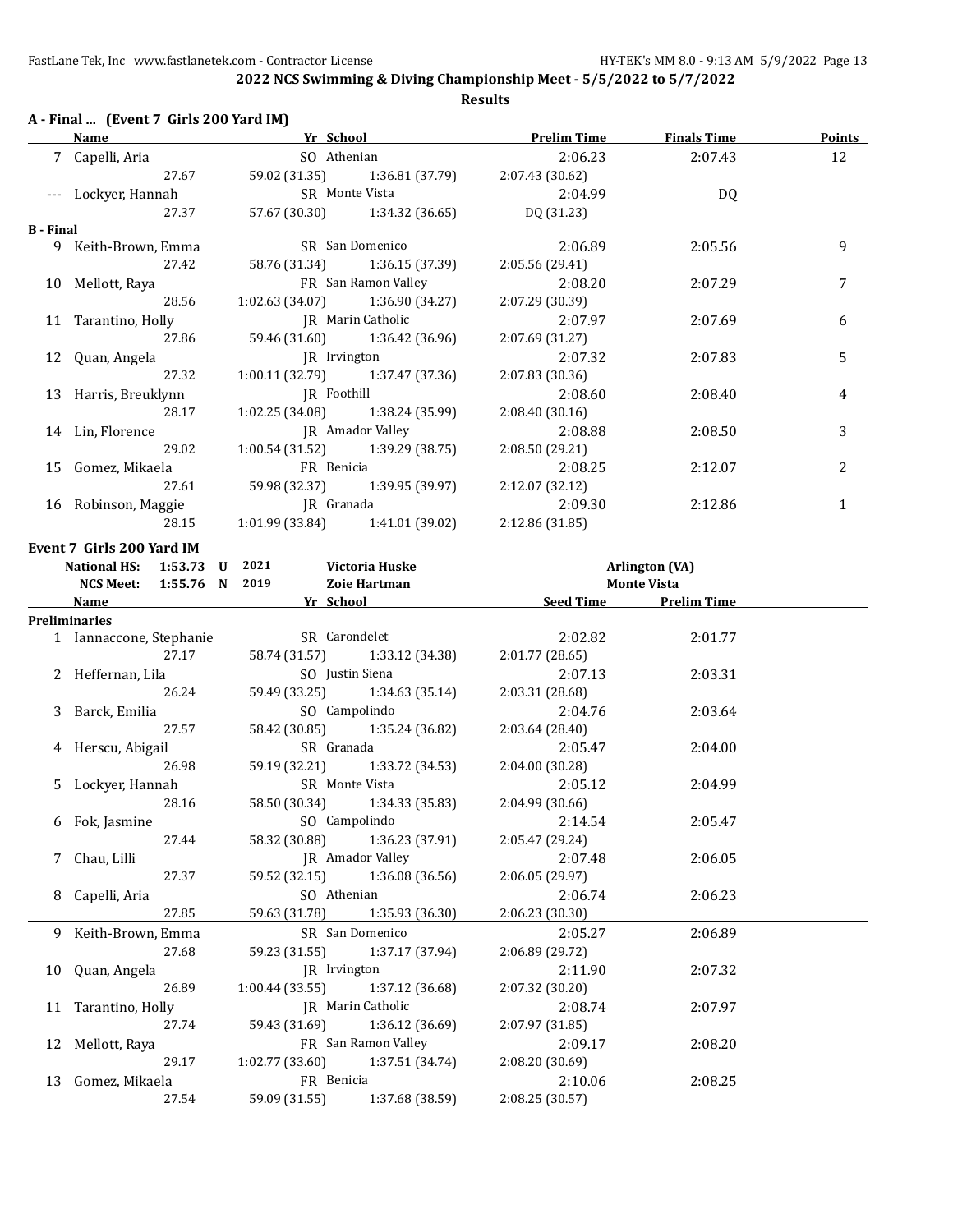|           | Preliminaries  (Event 7 Girls 200 Yard IM)<br><b>Name</b> | Yr School                                              | <b>Seed Time</b>   | <b>Prelim Time</b>   |               |
|-----------|-----------------------------------------------------------|--------------------------------------------------------|--------------------|----------------------|---------------|
|           |                                                           | JR Foothill                                            |                    |                      |               |
|           | 14 Harris, Breuklynn                                      |                                                        | 2:10.04            | 2:08.60              |               |
|           | 28.14                                                     | 1:38.19 (36.10)<br>1:02.09 (33.95)<br>JR Amador Valley | 2:08.60 (30.41)    |                      |               |
|           | 15 Lin, Florence                                          |                                                        | 2:08.08            | 2:08.88              |               |
|           | 28.08                                                     | 1:39.36 (39.24)<br>1:00.12 (32.04)                     | 2:08.88 (29.52)    |                      |               |
|           | 16 Robinson, Maggie                                       | JR Granada                                             | 2:11.15            | 2:09.30              |               |
|           | 27.92                                                     | 1:00.92(33.00)<br>1:38.84 (37.92)                      | 2:09.30 (30.46)    |                      |               |
|           | 17 Jhong, Lauren                                          | SR Amador Valley                                       | 2:09.12            | 2:09.89              |               |
|           | 27.92                                                     | 1:01.54(33.62)<br>1:39.78 (38.24)                      | 2:09.89 (30.11)    |                      |               |
|           | 18 Kelly, Kyla                                            | SR Monte Vista                                         | 2:08.37            | 2:10.25              |               |
|           | 27.67                                                     | 59.87 (32.20)<br>1:39.28 (39.41)                       | 2:10.25 (30.97)    |                      |               |
|           | 19 Widmer, Ashlyn                                         | <b>IR</b> San Ramon Valley                             | 2:10.36            | 2:10.43              |               |
|           | 28.41                                                     | 1:01.51(33.10)<br>1:39.97 (38.46)                      | 2:10.43 (30.46)    |                      |               |
| 20        | Thompson, Sydney                                          | SO Alameda                                             | 2:11.53            | 2:10.60              |               |
|           | 28.76                                                     | 1:02.93 (34.17)<br>1:39.54 (36.61)                     | 2:10.60 (31.06)    |                      |               |
|           | 21 Wythes, Alexandra                                      | JR SF University                                       | 2:12.21            | 2:11.17              |               |
|           | 29.40                                                     | 1:02.73(33.33)<br>1:42.64 (39.91)                      | 2:11.17 (28.53)    |                      |               |
| 22        | Indrisano, Ariel                                          | FR Campolindo                                          | 2:14.74            | 2:12.49              |               |
|           | 29.17                                                     | 1:02.94 (33.77)<br>1:42.44 (39.50)                     | 2:12.49 (30.05)    |                      |               |
| 23        | Carlson, Gemma                                            | SR Las Lomas                                           | 2:13.01            | 2:13.20              |               |
|           | 28.92                                                     | 1:41.66 (38.31)<br>1:03.35(34.43)                      | 2:13.20 (31.54)    |                      |               |
| 24        | Everage, Addison                                          | FR Tamalpais                                           | 2:14.23            | 2:13.46              |               |
|           | 28.65                                                     | 1:01.53 (32.88)<br>1:41.68 (40.15)                     | 2:13.46 (31.78)    |                      |               |
|           | Gomez, Madelynn                                           | SO Carondelet                                          | 2:13.10            | 2:13.58              |               |
|           | 29.39                                                     | 1:42.99 (41.76)<br>1:01.23 (31.84)                     | 2:13.58 (30.59)    |                      |               |
| 26        | Sharp, Alena                                              | SR Archie Williams                                     | 2:10.30            | 2:13.71              |               |
|           | 28.63                                                     | 1:02.76 (34.13)<br>1:41.18 (38.42)                     | 2:13.71 (32.53)    |                      |               |
| 27        | Boyle, Ace                                                | SR Encinal                                             | 2:16.24            | 2:14.04              |               |
|           | 28.55                                                     |                                                        |                    |                      |               |
|           |                                                           | 1:02.21 (33.66)<br>1:42.32 (40.11)                     | 2:14.04 (31.72)    |                      |               |
| 28        | Blackwood, Aimee                                          | JR Freedom                                             | 2:12.06            | 2:14.50              |               |
|           | 27.91                                                     | 1:01.52(33.61)<br>1:42.37 (40.85)                      | 2:14.50 (32.13)    |                      |               |
|           | 29 Chan, Cady                                             | JR Northgate                                           | 2:14.75            | 2:14.80              |               |
|           | 29.32                                                     | 1:01.93(32.61)<br>1:42.77 (40.84)                      | 2:14.80 (32.03)    |                      |               |
|           | 30 Lowe, Sophie                                           | FR James Logan                                         | 2:17.38            | 2:15.13              |               |
|           | 28.80                                                     | 1:03.85(35.05)<br>1:43.40 (39.55)                      | 2:15.13 (31.73)    |                      |               |
|           | 31 Koller, Brooke                                         | FR Carondelet                                          | 2:14.57            | 2:16.05              |               |
|           | 29.20                                                     | 1:05.39 (36.19) 1:44.43 (39.04)                        | 2:16.05 (31.62)    |                      |               |
|           | 32 Smyth, Brianna                                         | JR Berkeley                                            | 2:14.57            | 2:18.52              |               |
|           | 28.11                                                     | 1:02.74(34.63)<br>1:43.93 (41.19)                      | 2:18.52 (34.59)    |                      |               |
|           | 33 Wong, Haylee                                           | FR Clayton Valley Charter                              | 2:16.39            | 2:19.01              |               |
|           | 28.18                                                     | 1:03.03(34.85)<br>1:43.53 (40.50)                      | 2:19.01 (35.48)    |                      |               |
| 34        | Ly, Meghan                                                | SO Mission San Jose                                    | 2:08.81            | 2:19.11              |               |
|           | 30.50                                                     | 1:46.26 (38.52)<br>1:07.74 (37.24)                     | 2:19.11 (32.85)    |                      |               |
|           | Vitek, Sophia                                             | SR Albany                                              | 2:13.32            | DQ                   |               |
|           | 29.51                                                     | 1:03.71 (34.20)<br>1:41.24 (37.53)                     | DQ (31.26)         |                      |               |
|           | --- Joseph, Elizabeth                                     | FR Clayton Valley Charter                              | 2:16.61            | <b>NS</b>            |               |
|           |                                                           |                                                        |                    |                      |               |
|           | Event 8 Boys 200 Yard IM                                  |                                                        |                    |                      |               |
|           | <b>National HS:</b><br>1:41.39 U                          | 2011<br>David Nolan                                    |                    | <b>Hershey (PA)</b>  |               |
|           | <b>NCS Meet:</b><br>1:45.51 N                             | 2018<br><b>Chris Jhong</b>                             |                    | <b>Amador Valley</b> |               |
|           | <b>Name</b>                                               | Yr School                                              | <b>Prelim Time</b> | <b>Finals Time</b>   | <b>Points</b> |
| A - Final |                                                           |                                                        |                    |                      |               |
|           | 1 Caples, Devyn                                           | SO Amador Valley                                       | 1:51.44            | 1:50.29              | 20            |
|           | 24.44                                                     | 52.10 (27.66)<br>1:24.16 (32.06)                       | 1:50.29 (26.13)    |                      |               |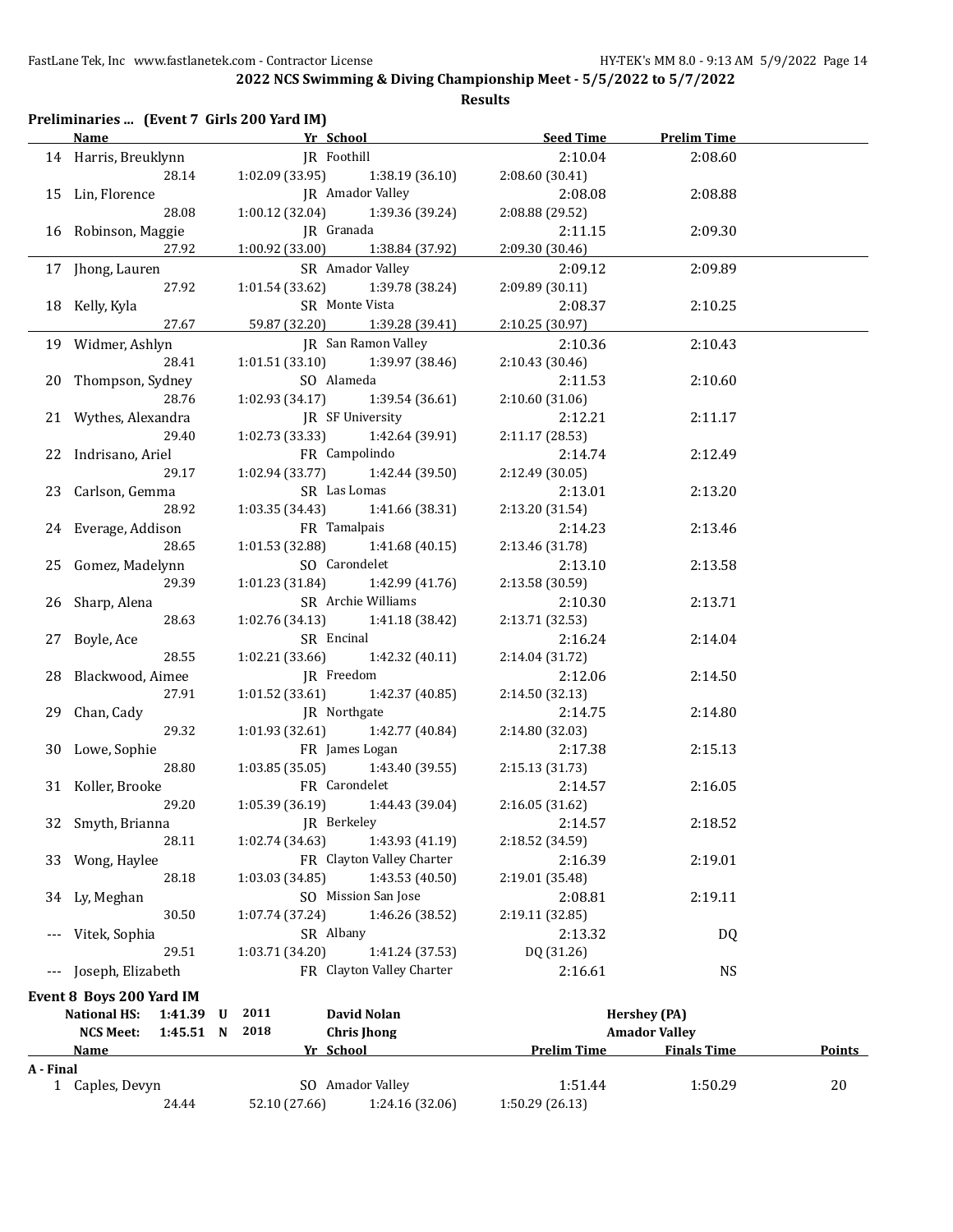#### **A - Final ... (Event 8 Boys 200 Yard IM)**

|                  | <u>Name</u>                                        | Yr School and the School and the School<br>$\label{eq:2.1} \frac{1}{\sqrt{2}}\int_{\mathbb{R}^3}\frac{1}{\sqrt{2}}\left(\frac{1}{\sqrt{2}}\right)^2\left(\frac{1}{\sqrt{2}}\right)^2\left(\frac{1}{\sqrt{2}}\right)^2\left(\frac{1}{\sqrt{2}}\right)^2\left(\frac{1}{\sqrt{2}}\right)^2.$ | <b>Prelim Time</b> | <b>Finals Time</b>                   | <b>Points</b> |
|------------------|----------------------------------------------------|-------------------------------------------------------------------------------------------------------------------------------------------------------------------------------------------------------------------------------------------------------------------------------------------|--------------------|--------------------------------------|---------------|
|                  | 2 Matthews, Max                                    | JR Redwood                                                                                                                                                                                                                                                                                | 1:52.32            | 1:50.92                              | 17            |
|                  | 24.53                                              | 51.91 (27.38)<br>1:25.26 (33.35)                                                                                                                                                                                                                                                          | 1:50.92 (25.66)    |                                      |               |
|                  | 3 Swiggett, Luke                                   | JR Berkeley                                                                                                                                                                                                                                                                               | 1:52.55            | 1:51.86                              | 16            |
|                  | 24.90                                              | 52.18 (27.28)<br>1:26.20 (34.02)                                                                                                                                                                                                                                                          | 1:51.86 (25.66)    |                                      |               |
|                  | Seybold, Alex                                      | SR San Ramon Valley                                                                                                                                                                                                                                                                       | 1:53.03            | 1:51.98                              | 15            |
|                  | 24.63                                              | 52.89 (28.26)<br>1:25.35 (32.46)                                                                                                                                                                                                                                                          | 1:51.98 (26.63)    |                                      |               |
|                  | 5 Brophy, Reid                                     | SR Maria Carrillo                                                                                                                                                                                                                                                                         | 1:52.46            | 1:52.24                              | 14            |
|                  | 23.93                                              | 52.68 (28.75)<br>1:24.80 (32.12)                                                                                                                                                                                                                                                          | 1:52.24 (27.44)    |                                      |               |
|                  | 6 Wendler, Mason                                   | SO Northgate                                                                                                                                                                                                                                                                              | 1:54.31            | 1:53.18                              | 13            |
|                  | 24.58                                              | 53.21 (28.63)<br>1:26.22 (33.01)                                                                                                                                                                                                                                                          | 1:53.18 (26.96)    |                                      |               |
|                  | 7 Ryan, Brendan                                    | SR De La Salle                                                                                                                                                                                                                                                                            | 1:54.16            | 1:53.72                              | 12            |
|                  | 24.80                                              | 53.73 (28.93)<br>1:25.84 (32.11)                                                                                                                                                                                                                                                          | 1:53.72 (27.88)    |                                      |               |
|                  | 8 Barck, Henrik                                    | SR Campolindo                                                                                                                                                                                                                                                                             | 1:54.28            | 1:54.48                              | 11            |
|                  | 24.76                                              | 54.08 (29.32) 1:27.96 (33.88)                                                                                                                                                                                                                                                             | 1:54.48 (26.52)    |                                      |               |
| <b>B</b> - Final |                                                    |                                                                                                                                                                                                                                                                                           |                    |                                      |               |
|                  | 9 Laymon, Tyler                                    | JR De La Salle                                                                                                                                                                                                                                                                            | 1:54.90            | 1:54.57                              | 9             |
|                  | 25.19                                              | 55.19 (30.00) 1:27.34 (32.15)                                                                                                                                                                                                                                                             | 1:54.57 (27.23)    |                                      |               |
|                  | 10 Iannaccone, Scott                               | JR De La Salle                                                                                                                                                                                                                                                                            | 1:55.84            | 1:55.34                              | 7             |
|                  | 25.12                                              | 52.78 (27.66) 1:28.49 (35.71)                                                                                                                                                                                                                                                             | 1:55.34 (26.85)    |                                      |               |
|                  | 11 Cesmat, Ryan                                    | JR De La Salle                                                                                                                                                                                                                                                                            | 1:55.90            | 1:55.56                              | 6             |
|                  | 24.76                                              | 53.24 (28.48) 1:27.64 (34.40)                                                                                                                                                                                                                                                             | 1:55.56 (27.92)    |                                      |               |
|                  | 12 Holunga, Marcu                                  | SR Granada                                                                                                                                                                                                                                                                                | 1:57.74            | 1:56.06                              | 5             |
|                  | 25.87                                              | 56.59 (30.72) 1:30.32 (33.73)                                                                                                                                                                                                                                                             | 1:56.06 (25.74)    |                                      |               |
|                  | 13 Dwidar, Yassin                                  | JR Foothill                                                                                                                                                                                                                                                                               | 1:56.47            | 1:57.71                              | 4             |
|                  | 25.66                                              | 55.97 (30.31) 1:29.54 (33.57)                                                                                                                                                                                                                                                             | 1:57.71 (28.17)    |                                      |               |
|                  | 14 Fang, Jared                                     | SR Dougherty Valley                                                                                                                                                                                                                                                                       | 1:58.58            | 1:58.08                              | 3             |
|                  | 24.27                                              | 55.56 (31.29) 1:29.76 (34.20)                                                                                                                                                                                                                                                             | 1:58.08 (28.32)    |                                      |               |
|                  | 15 Chang, Nicholas                                 | SR Head Royce                                                                                                                                                                                                                                                                             | 1:57.63            | 1:58.65                              | 2             |
|                  | 25.28                                              | 55.87 (30.59) 1:30.91 (35.04)                                                                                                                                                                                                                                                             | 1:58.65 (27.74)    |                                      |               |
|                  | 16 Levy, Nathan                                    | JR Campolindo                                                                                                                                                                                                                                                                             | 1:56.38            | 1:58.75                              | $\mathbf{1}$  |
|                  | 25.78                                              | 56.87 (31.09) 1:30.21 (33.34)                                                                                                                                                                                                                                                             | 1:58.75 (28.54)    |                                      |               |
|                  |                                                    |                                                                                                                                                                                                                                                                                           |                    |                                      |               |
|                  | Event 8 Boys 200 Yard IM                           |                                                                                                                                                                                                                                                                                           |                    |                                      |               |
|                  | National HS: 1:41.39 U<br>NCS Meet: 1:45.51 N 2018 | 2011<br>David Nolan<br><b>Chris Jhong</b>                                                                                                                                                                                                                                                 |                    | Hershey (PA)<br><b>Amador Valley</b> |               |
|                  | Name                                               | Yr School                                                                                                                                                                                                                                                                                 |                    | Seed Time Prelim Time                |               |
|                  | Preliminaries                                      |                                                                                                                                                                                                                                                                                           |                    |                                      |               |
|                  | 1 Caples, Devyn                                    | SO Amador Valley                                                                                                                                                                                                                                                                          | 1:52.29            | 1:51.44                              |               |
|                  | 24.27                                              | 51.93 (27.66)<br>1:24.62 (32.69)                                                                                                                                                                                                                                                          | 1:51.44 (26.82)    |                                      |               |
|                  | 2 Matthews, Max                                    | JR Redwood                                                                                                                                                                                                                                                                                | 1:56.18            | 1:52.32                              |               |
|                  | 24.84                                              | 52.30 (27.46)<br>1:26.80 (34.50)                                                                                                                                                                                                                                                          | 1:52.32 (25.52)    |                                      |               |
|                  | 3 Brophy, Reid                                     | SR Maria Carrillo                                                                                                                                                                                                                                                                         | 1:55.69            | 1:52.46                              |               |
|                  | 24.23                                              | 52.86 (28.63)<br>1:25.29 (32.43)                                                                                                                                                                                                                                                          | 1:52.46 (27.17)    |                                      |               |
|                  | Swiggett, Luke                                     | JR Berkeley                                                                                                                                                                                                                                                                               | 1:54.25            | 1:52.55                              |               |
|                  | 24.22                                              | 52.35 (28.13)<br>1:26.57 (34.22)                                                                                                                                                                                                                                                          | 1:52.55 (25.98)    |                                      |               |
| 5                | Seybold, Alex                                      | SR San Ramon Valley                                                                                                                                                                                                                                                                       | 1:57.28            | 1:53.03                              |               |
|                  | 24.71                                              | 53.71 (29.00)<br>1:26.65 (32.94)                                                                                                                                                                                                                                                          | 1:53.03 (26.38)    |                                      |               |
|                  | Ryan, Brendan                                      | SR De La Salle                                                                                                                                                                                                                                                                            | 1:56.92            | 1:54.16                              |               |
|                  | 24.95                                              | 54.42 (29.47)<br>1:26.70 (32.28)                                                                                                                                                                                                                                                          | 1:54.16 (27.46)    |                                      |               |
|                  | 7 Barck, Henrik                                    | SR Campolindo                                                                                                                                                                                                                                                                             | 1:55.80            | 1:54.28                              |               |
|                  |                                                    |                                                                                                                                                                                                                                                                                           |                    |                                      |               |

24.71 53.92 (29.21) 1:27.58 (33.66) 1:54.28 (26.70) 8 Wendler, Mason SO Northgate 1:54.26 1:54.31 24.51 52.64 (28.13) 1:25.99 (33.35) 1:54.31 (28.32)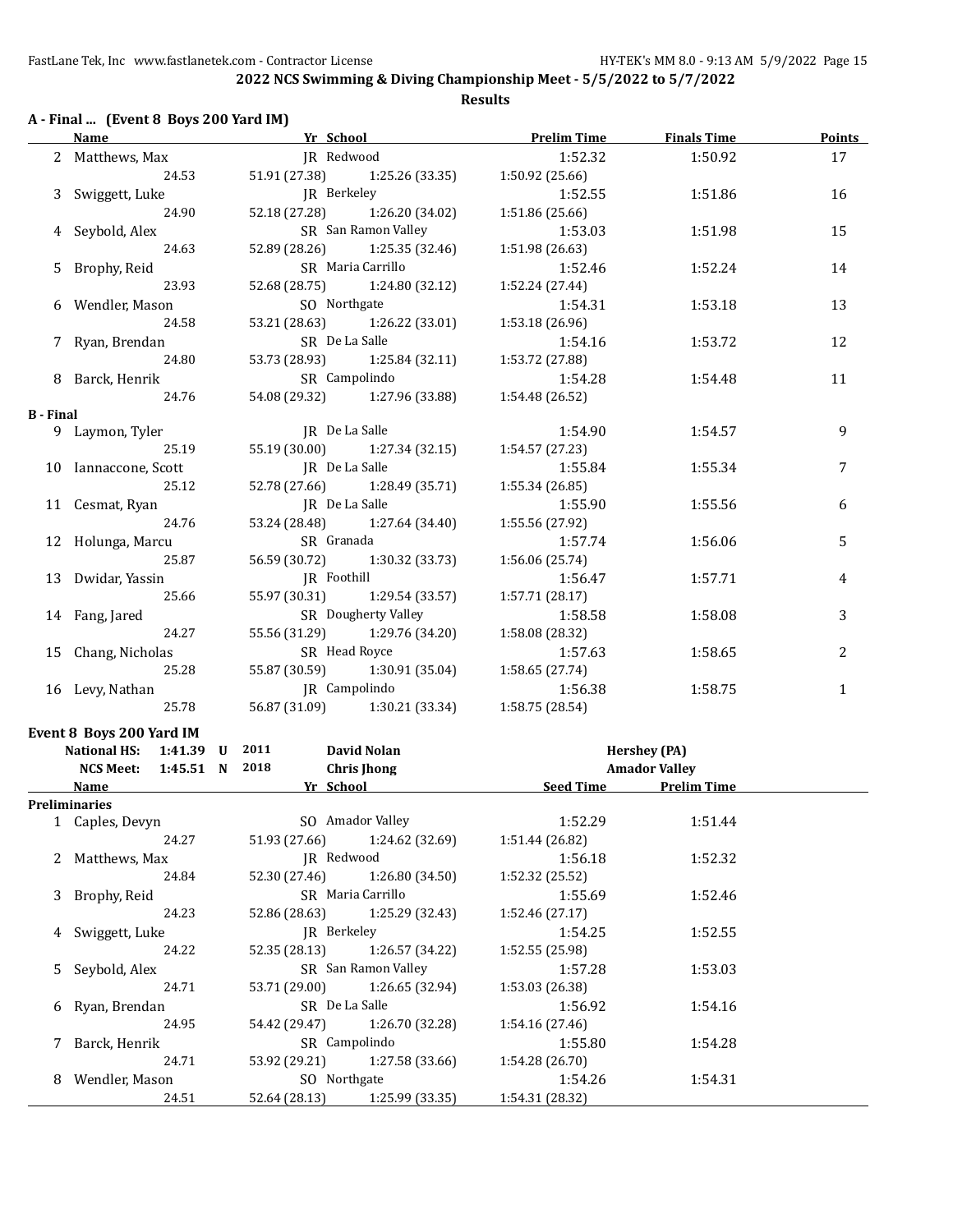| Name and the state of the state of the state of the state of the state of the state of the state of the state o |                       | <b>Example 20 Yr School</b> | <b>Seed Time</b> | <b>Prelim Time</b> |  |
|-----------------------------------------------------------------------------------------------------------------|-----------------------|-----------------------------|------------------|--------------------|--|
| 9 Laymon, Tyler                                                                                                 | JR De La Salle        |                             | 1:56.67          | 1:54.90            |  |
| 24.61                                                                                                           | 54.31 (29.70)         | 1:26.39 (32.08)             | 1:54.90 (28.51)  |                    |  |
| 10 Iannaccone, Scott                                                                                            | JR De La Salle        |                             | 1:56.53          | 1:55.84            |  |
| 25.32                                                                                                           | 53.12 (27.80)         | 1:29.63 (36.51)             | 1:55.84 (26.21)  |                    |  |
| 11 Cesmat, Ryan                                                                                                 | JR De La Salle        |                             | 1:58.57          | 1:55.90            |  |
| 25.12                                                                                                           | 53.25 (28.13)         | 1:28.23 (34.98)             | 1:55.90 (27.67)  |                    |  |
| 12 Levy, Nathan                                                                                                 | JR Campolindo         |                             | 1:58.07          | 1:56.38            |  |
| 25.57                                                                                                           | 55.89 (30.32)         | 1:28.02 (32.13)             | 1:56.38 (28.36)  |                    |  |
| 13 Dwidar, Yassin                                                                                               | JR Foothill           |                             | 1:57.38          | 1:56.47            |  |
| 25.25                                                                                                           | 55.11 (29.86)         | 1:28.05 (32.94)             | 1:56.47 (28.42)  |                    |  |
| 14 Fusinati, Michael                                                                                            |                       | FR Bishop O'Dowd            | 1:55.57          | 1:56.79            |  |
| 24.57                                                                                                           | 53.39 (28.82)         | 1:28.61 (35.22)             | 1:56.79 (28.18)  |                    |  |
| 15 Chang, Nicholas                                                                                              | SR Head Royce         |                             | 1:59.71          | 1:57.63            |  |
| 25.43                                                                                                           | 54.29 (28.86)         | 1:30.08 (35.79)             | 1:57.63 (27.55)  |                    |  |
| 16 Holunga, Marcu                                                                                               | SR Granada            |                             | 2:01.43          | 1:57.74            |  |
| 25.88                                                                                                           | 56.94 (31.06)         | 1:31.26 (34.32)             | 1:57.74 (26.48)  |                    |  |
|                                                                                                                 |                       | SR Dougherty Valley         |                  | 1:58.58            |  |
| 17 Fang, Jared                                                                                                  | 55.04 (30.12)         |                             | 1:58.55          |                    |  |
| 24.92                                                                                                           |                       | 1:30.02 (34.98)             | 1:58.58 (28.56)  |                    |  |
| 18 Seybold, Sam                                                                                                 |                       | SO San Ramon Valley         | 2:01.78          | 1:59.32            |  |
| 26.23                                                                                                           | 55.00 (28.77)         | 1:30.72 (35.72)             | 1:59.32 (28.60)  |                    |  |
| 19 Solorzano, Tulio                                                                                             | SR Las Lomas          |                             | 1:58.77          | 1:59.46            |  |
| 26.00                                                                                                           | 57.81 (31.81)         | 1:30.64 (32.83)             | 1:59.46 (28.82)  |                    |  |
| 20 Chen, Andrew                                                                                                 | <b>IR</b> Monte Vista |                             | 2:00.11          | 1:59.88            |  |
| 25.94                                                                                                           | 56.08 (30.14)         | 1:32.17 (36.09)             | 1:59.88 (27.71)  |                    |  |
| 21 Brewer, Brett                                                                                                | JR Novato             |                             | 2:00.89          | 2:00.42            |  |
| 25.80                                                                                                           | 55.46 (29.66)         | 1:32.63 (37.17)             | 2:00.42 (27.79)  |                    |  |
| 22 Liu, Darrell                                                                                                 |                       | JR Dougherty Valley         | 2:01.41          | 2:00.47            |  |
| 27.00                                                                                                           | 56.44 (29.44)         | 1:32.18 (35.74)             | 2:00.47 (28.29)  |                    |  |
| 23 Chu, Michael                                                                                                 | SO Campolindo         |                             | 2:00.91          | 2:00.49            |  |
| 25.75                                                                                                           | 57.79 (32.04)         | 1:32.27 (34.48)             | 2:00.49 (28.22)  |                    |  |
| 24 Kan, Sammy                                                                                                   | SO Monte Vista        |                             | 1:55.42          | 2:00.52            |  |
| 25.08                                                                                                           | 55.37 (30.29)         | 1:32.01 (36.64)             | 2:00.52 (28.51)  |                    |  |
| 25 Rohovit, Hunter                                                                                              | SO Foothill           |                             | 2:00.24          | 2:00.59            |  |
| 26.45                                                                                                           | 56.33 (29.88)         | 1:31.04 (34.71)             | 2:00.59 (29.55)  |                    |  |
| 26 Ruy, William                                                                                                 |                       | <b>IR</b> Dougherty Valley  | 1:59.48          | 2:00.88            |  |
| 26.08                                                                                                           | 57.14 (31.06)         | 1:31.37 (34.23)             | 2:00.88 (29.51)  |                    |  |
| 27 Zhang, Edi                                                                                                   |                       | JR Monte Vista              | 1:59.08          | 2:01.01            |  |
| 26.27                                                                                                           | 56.74 (30.47)         | 1:32.55 (35.81)             | 2:01.01 (28.46)  |                    |  |
| 28 Molitor, Garrett                                                                                             | FR Athenian           |                             | 2:02.06          | 2:01.12            |  |
| 25.70                                                                                                           | 56.83 (31.13)         | 1:31.88 (35.05)             | 2:01.12 (29.24)  |                    |  |
| 29 Wonosaputra, Dominick                                                                                        |                       | SO Amador Valley            | 2:02.74          | 2:01.21            |  |
| 25.86                                                                                                           | 55.59 (29.73)         | 1:31.89 (36.30)             | 2:01.21 (29.32)  |                    |  |
| 30 Lewis, Daniel                                                                                                | SO Northgate          |                             | 2:02.31          | 2:01.97            |  |
| 25.78                                                                                                           | 56.94 (31.16)         | 1:33.27 (36.33)             | 2:01.97 (28.70)  |                    |  |
| 31 Lalli, Reid                                                                                                  | SO Campolindo         |                             | 2:01.29          | 2:02.25            |  |
| 26.04                                                                                                           | 58.38 (32.34)         | 1:32.94 (34.56)             | 2:02.25 (29.31)  |                    |  |
| 32 Hou, Devin                                                                                                   |                       | SR College Preparatory      | 2:02.07          | 2:02.26            |  |
| 26.47                                                                                                           | 57.89 (31.42)         | 1:33.10 (35.21)             | 2:02.26 (29.16)  |                    |  |
| 33 Graham, Benjamin                                                                                             |                       | SO San Ramon Valley         | 2:02.78          | 2:02.30            |  |
| 26.71                                                                                                           | 57.10 (30.39)         | 1:33.30 (36.20)             | 2:02.30 (29.00)  |                    |  |
| 34 Liu, Tyler                                                                                                   |                       | FR Amador Valley            | 2:02.26          | 2:02.33            |  |
| 26.41                                                                                                           | 57.97 (31.56)         | 1:33.20 (35.23)             | 2:02.33 (29.13)  |                    |  |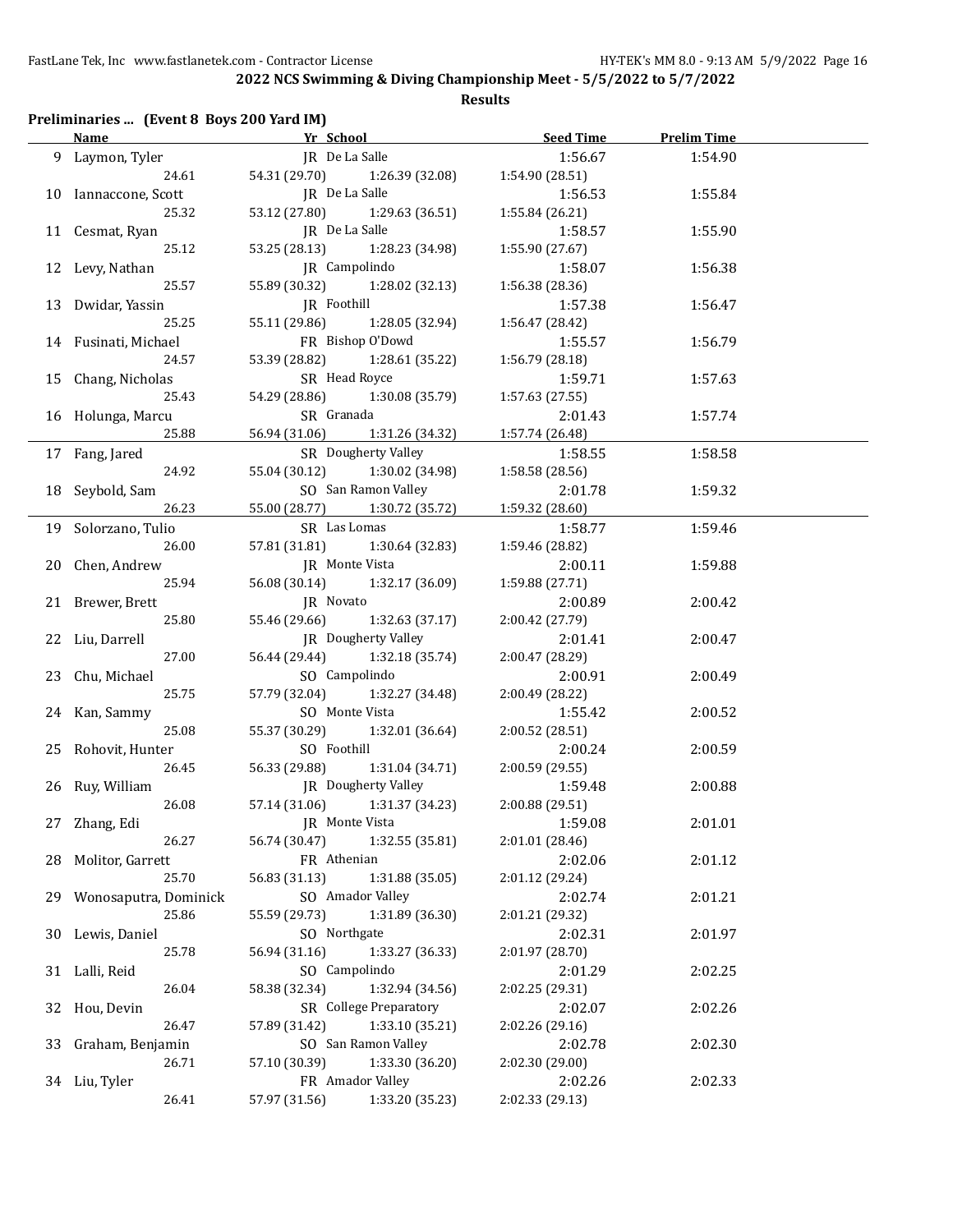**Results**

| Preliminaries  (Event 8 Boys 200 Yard IM) |  |  |  |
|-------------------------------------------|--|--|--|
|-------------------------------------------|--|--|--|

|    | Name                  | Yr School     |                    | <b>Seed Time</b> | <b>Prelim Time</b> |  |
|----|-----------------------|---------------|--------------------|------------------|--------------------|--|
| 35 | Sutedja, Colin        |               | SR Castro Valley   | 2:04.72          | 2:02.76            |  |
|    | 26.77                 | 59.57 (32.80) | 1:35.17 (35.60)    | 2:02.76 (27.59)  |                    |  |
| 36 | Manual, Michael       | IR Northgate  |                    | 2:03.60          | 2:03.16            |  |
|    | 26.35                 | 56.84 (30.49) | 1:34.48 (37.64)    | 2:03.16(28.68)   |                    |  |
| 37 | Deweese, Alexander    | IR California |                    | 2:02.20          | 2:03.31            |  |
|    | 25.82                 | 57.60 (31.78) | 1:33.79 (36.19)    | 2:03.31 (29.52)  |                    |  |
| 38 | Valladares, Rowen     |               | SO American Canyon | 2:03.83          | 2:04.62            |  |
|    | 25.71                 | 57.32 (31.61) | 1:33.97(36.65)     | 2:04.62(30.65)   |                    |  |
| 39 | Willett Burfoot, Nate | FR El Cerrito |                    | 2:02.99          | 2:05.05            |  |
|    | 26.77                 | 57.05 (30.28) | 1:34.08 (37.03)    | 2:05.05 (30.97)  |                    |  |
|    | Ruaboro, Ryin         | SO American   |                    | 1:57.71          | <b>NS</b>          |  |

#### **Event 9 Girls 50 Yard Freestyle**

|                  | <b>National HS:</b>             | 21.59 U | 2020 |    | <b>Gretchen Walsh</b>  |                    | <b>Harpeth Hall (TN</b> |               |
|------------------|---------------------------------|---------|------|----|------------------------|--------------------|-------------------------|---------------|
|                  | <b>NCS Meet:</b>                | 22.49 N | 2016 |    | <b>Madelyn Murphy</b>  |                    | Carondelet              |               |
|                  | Name                            |         |      |    | Yr School              | <b>Prelim Time</b> | <b>Finals Time</b>      | <b>Points</b> |
| A - Final        |                                 |         |      |    |                        |                    |                         |               |
| 1                | Statler, Nina                   |         |      |    | SR Las Lomas           | 23.11              | 23.17                   | 20            |
| 2                | Lovato, Ines                    |         |      |    | SR Marin Academy       | 23.61              | 23.38                   | 17            |
| 3                | Griscavage, Sydney              |         |      |    | SR College Preparatory | 23.43              | 23.60                   | 16            |
| 4                | Callison, Gretta                |         |      |    | <b>IR</b> Monte Vista  | 23.74              | 23.65                   | 15            |
| 5                | Lund, Alyssa                    |         |      |    | SR Northgate           | 23.55              | 23.75                   | 14            |
| 6                | Ravarino, Jenna                 |         |      |    | SR Carondelet          | 23.74              | 23.77                   | 13            |
| 7                | Brakebill, Sydney               |         |      |    | SR Marin Academy       | 23.77              | 23.91                   | 12            |
| 8                | Stryker, Natalie                |         |      | IR | Miramonte              | 23.89              | 23.95                   | 11            |
| <b>B</b> - Final |                                 |         |      |    |                        |                    |                         |               |
| 9                | Quon, Genesee                   |         |      |    | SO Monte Vista         | 24.05              | 23.88                   | 9             |
| 10               | Watrous, Catherine              |         |      |    | FR Redwood             | 24.14              | 24.01                   | 7             |
| 11               | VonderAhe, Addy                 |         |      |    | FR Monte Vista         | 23.91              | 24.02                   | 6             |
| 12               | Le-Nguyen, Audrey               |         |      |    | JR Campolindo          | 24.36              | 24.39                   | 5             |
| $*13$            | Seib, Airi                      |         |      |    | JR Carondelet          | 24.39              | 24.43                   | 3.50          |
| $*13$            | van Meines, Amber               |         |      |    | SR Campolindo          | 24.01              | 24.43                   | 3.50          |
| 15               | Piel, Annabel                   |         |      |    | JR Athenian            | 24.31              | 24.46                   | 2             |
| 16               | Pedersoli, Sophia               |         |      |    | IR California          | 24.36              | 24.58                   | $\mathbf{1}$  |
|                  | Event 9 Girls 50 Yard Freestyle |         |      |    |                        |                    |                         |               |
|                  | <b>National HS:</b>             | 21.59 U | 2020 |    | <b>Gretchen Walsh</b>  |                    | <b>Harpeth Hall (TN</b> |               |
|                  | <b>NCS Meet:</b>                | 22.49 N | 2016 |    | <b>Madelyn Murphy</b>  |                    | <b>Carondelet</b>       |               |
|                  | Name                            |         |      |    | Yr School              | <b>Seed Time</b>   | <b>Prelim Time</b>      |               |
|                  | <b>Preliminaries</b>            |         |      |    |                        |                    |                         |               |
| 1                | Statler, Nina                   |         |      |    | SR Las Lomas           | 23.81              | 23.11                   |               |
| 2                | Griscavage, Sydney              |         |      |    | SR College Preparatory | 23.17              | 23.43                   |               |
| 3                | Lund, Alyssa                    |         |      |    | SR Northgate           | 23.94              | 23.55                   |               |
| 4                | Lovato, Ines                    |         |      |    | SR Marin Academy       | 24.77              | 23.61                   |               |
| $*5$             | Callison, Gretta                |         |      |    | JR Monte Vista         | 23.88              | 23.74                   |               |
| $*5$             | Ravarino, Jenna                 |         |      |    | SR Carondelet          | 23.63              | 23.74                   |               |
| 7                | Brakebill, Sydney               |         |      |    | SR Marin Academy       | 23.99              | 23.77                   |               |
| 8                | Stryker, Natalie                |         |      |    | IR Miramonte           | 23.90              | 23.89                   |               |
| 9                | VonderAhe, Addy                 |         |      |    | FR Monte Vista         | 23.99              | 23.91                   |               |
| 10               | van Meines, Amber               |         |      |    | SR Campolindo          | 24.25              | 24.01                   |               |
| 11               | Quon, Genesee                   |         |      |    | SO Monte Vista         | 23.90              | 24.05                   |               |
| 12               | Watrous, Catherine              |         |      |    | FR Redwood             | 23.78              | 24.14                   |               |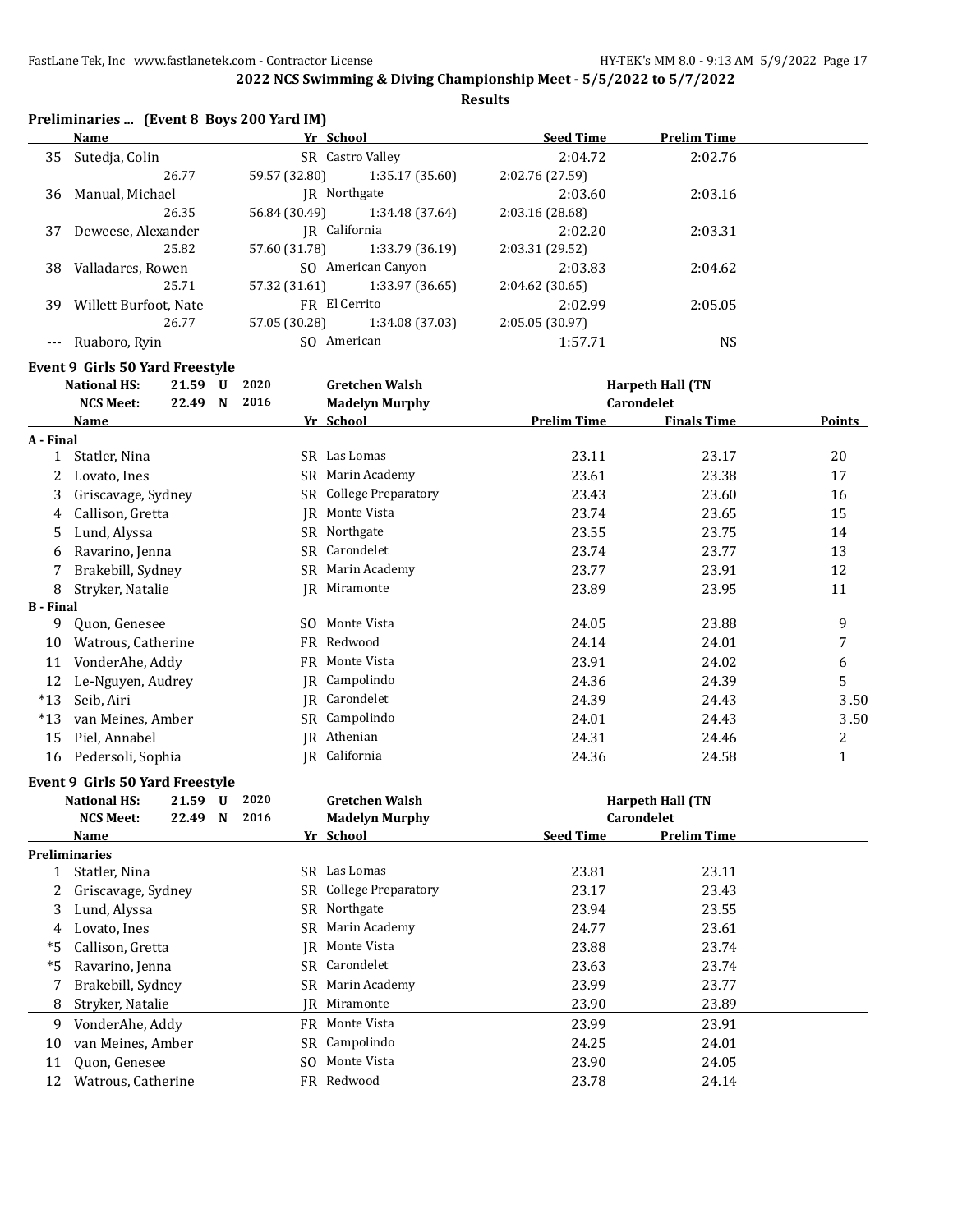| Preliminaries  (Event 9 Girls 50 Yard Freestyle) |  |  |  |  |
|--------------------------------------------------|--|--|--|--|
|--------------------------------------------------|--|--|--|--|

|                  | Name                                    |           | Yr School                         | <b>Seed Time</b>   | <b>Prelim Time</b>                            |        |
|------------------|-----------------------------------------|-----------|-----------------------------------|--------------------|-----------------------------------------------|--------|
| 13               | Piel, Annabel                           |           | JR Athenian                       | 24.57              | 24.31                                         |        |
| $*14$            | Le-Nguyen, Audrey                       |           | JR Campolindo                     | 24.51              | 24.36                                         |        |
| $*14$            | Pedersoli, Sophia                       |           | JR California                     | 24.21              | 24.36                                         |        |
| 16               | Seib, Airi                              |           | <b>IR</b> Carondelet              | 24.19              | 24.39                                         |        |
| 17               | Chong, Nicole                           |           | FR Terra Linda                    | 24.05              | 24.46                                         |        |
| 18               | Nguyen, Hannah                          |           | JR Dublin                         | 24.21              | 24.47                                         |        |
| 19               | Horder, Skyler                          |           | SR California                     | 24.69              | 24.50                                         |        |
| 20               | Aiken, Natalie                          |           | SO Carondelet                     | 24.23              | 24.66                                         |        |
| 21               | Waechter, Lila                          | IR        | Acalanes                          | 24.48              | 24.68                                         |        |
| 22               | MacKay, Sophi                           |           | JR Acalanes                       | 24.58              | 24.70                                         |        |
| 23               | Horcizia, Elsa                          |           | SO College Park                   | 24.95              | 24.75                                         |        |
| 24               | Aubrecht, Kate                          |           | SR Piedmont                       | 24.39              | 24.76                                         |        |
| 25               | Kan, Madeleine                          | SR        | Monte Vista                       | 24.83              | 24.80                                         |        |
| 26               | Dumais, Claudia                         |           | JR Carondelet                     | 24.68              | 24.90                                         |        |
| 27               | Goldstein, Sydney                       |           | FR Amador Valley                  | 25.16              | 25.01                                         |        |
| 28               | Zaydman, Alyssa                         | SR        | Castro Valley                     | 25.03              | 25.02                                         |        |
| 29               | Kleven, Brooke                          |           | JR Liberty                        | 24.93              | 25.05                                         |        |
| 30               | Nguyen, Gabby                           | IR        | California                        | 24.75              | 25.18                                         |        |
| 31               | Lee, Aven                               |           | SR Foothill                       | 24.97              | 25.22                                         |        |
| 32               | Roggensack, SiSi                        | FR        | Campolindo                        | 25.22              | 25.25                                         |        |
| 33               | Chu, Zoe                                | IR        | Dougherty Valley                  | 24.90              | 25.27                                         |        |
| 34               | Pieper, Ana                             |           | SO Campolindo                     | 24.97              | 25.32                                         |        |
| 35               | Ung, Samantha                           |           | Dougherty Valley                  | 25.25              | 25.45                                         |        |
| 36               | Harris, Aria                            |           | JR Foothill                       | 25.16              | 25.50                                         |        |
| 37               | Kallmeyer, Gwen                         |           | FR Redwood                        | 25.22              | 25.53                                         |        |
| 38               | Fee, Emily                              |           | FR Redwood                        | 25.21              | 25.65                                         |        |
| 39               | Pine, Sierra                            |           | SR Sonoma Valley                  | 25.05              | 25.72                                         |        |
| 40               | Harrison, Remy                          |           | FR Sonoma Valley                  | 24.96              | 25.83                                         |        |
|                  |                                         |           |                                   |                    |                                               |        |
|                  | Event 10 Boys 50 Yard Freestyle<br>2021 |           |                                   |                    |                                               |        |
|                  | <b>National HS:</b><br>19.11 U<br>2018  |           | <b>David Curtiss</b>              |                    | Pennington (NJ)                               |        |
|                  | <b>NCS Meet:</b><br>20.12 N<br>Name     |           | <b>Spencer Daily</b><br>Yr School | <b>Prelim Time</b> | <b>San Ramon Valley</b><br><b>Finals Time</b> | Points |
| A - Final        |                                         |           |                                   |                    |                                               |        |
| 1                | Lins, Simon                             |           | JR Piedmont                       | 20.29              | 20.20                                         | 20     |
| 2                | Gattnar, Marre                          | IR        | Tamalpais                         | 20.28              | 20.30                                         | 17     |
| 3                | Hagan, Ryder                            |           | SR Monte Vista                    | 20.65              | 20.45                                         | 16     |
| 4                | Elian, Zach                             |           | JR De La Salle                    | 20.65              | 20.66                                         | 15     |
| 5                | Hallett, Andrew                         |           | JR Northgate                      | 20.96              | 20.67                                         | 14     |
| 6                | Glenn, Nicky                            |           | SR Tamalpais                      | 20.93              | 20.69                                         | 13     |
| 7                | Green, Gavin                            | <b>FR</b> | Redwood                           | 21.06              | 21.00                                         | 12     |
| 8                | Cory, Max                               |           | SR Dublin                         | 20.84              | 21.02                                         | 11     |
| <b>B</b> - Final |                                         |           |                                   |                    |                                               |        |
| 9                | Stack, Jack                             | SR        | Clayton Valley Charter            | 21.39              | 21.17                                         | 9      |
| 10               | Kennedy, Andrew                         |           | SO Las Lomas                      | 21.24              | 21.24                                         | 7      |
| 11               | VonderAhe, Nick                         | IR        | Monte Vista                       | 21.26              | 21.25                                         | 6      |
| $*12$            | Sher, Micah                             | IR        | Archie Williams                   | 21.20              | 21.33                                         | 4.50   |
| $*12$            | Palmer, Ian                             | IR        | Monte Vista                       | 21.64              | 21.33                                         | 4.50   |
| 14               | Kengla, Kyle                            | FR        | Northgate                         | 21.44              | 21.55                                         | 3      |
| 15               | Lind, Brady                             | IR        | Monte Vista                       | 21.42              | 21.65                                         | 2      |
| 16               | Coleman, Riley                          |           | JR San Ramon Valley               | 21.65              | 21.76                                         | 1      |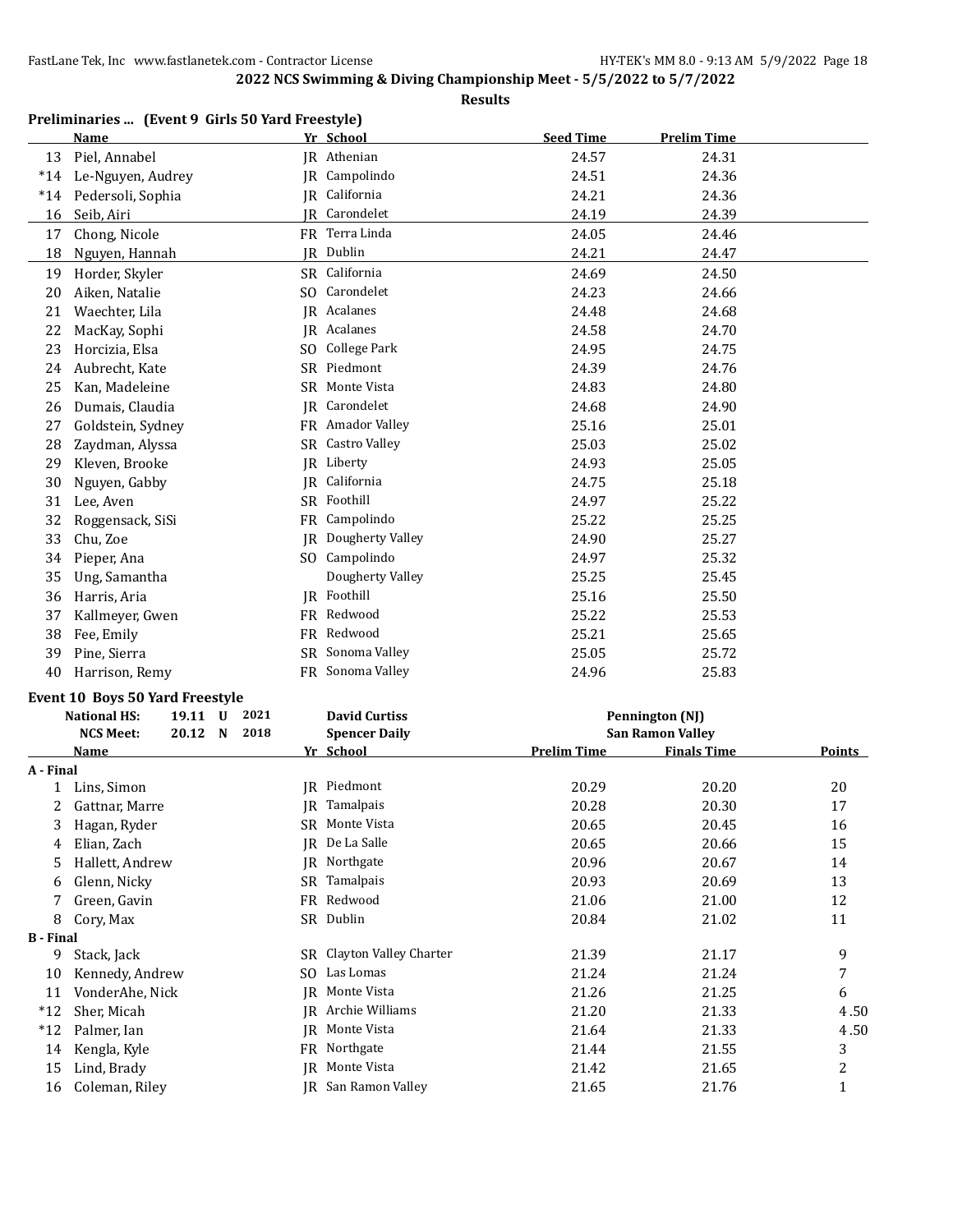|       | Event 10 Boys 50 Yard Freestyle |         |      |           |                           |                  |                         |  |
|-------|---------------------------------|---------|------|-----------|---------------------------|------------------|-------------------------|--|
|       | <b>National HS:</b>             | 19.11 U | 2021 |           | <b>David Curtiss</b>      |                  | Pennington (NJ)         |  |
|       | <b>NCS Meet:</b>                | 20.12 N | 2018 |           | <b>Spencer Daily</b>      |                  | <b>San Ramon Valley</b> |  |
|       | Name                            |         |      |           | Yr School                 | <b>Seed Time</b> | <b>Prelim Time</b>      |  |
|       | <b>Preliminaries</b>            |         |      |           |                           |                  |                         |  |
| 1     | Gattnar, Marre                  |         |      |           | JR Tamalpais              | 20.87            | 20.28                   |  |
| 2     | Lins, Simon                     |         |      |           | JR Piedmont               | 20.49            | 20.29                   |  |
| *3    | Hagan, Ryder                    |         |      |           | SR Monte Vista            | 20.74            | 20.65                   |  |
| *3    | Elian, Zach                     |         |      |           | JR De La Salle            | 20.61            | 20.65                   |  |
| 5     | Cory, Max                       |         |      |           | SR Dublin                 | 21.13            | 20.84                   |  |
| 6     | Glenn, Nicky                    |         |      |           | SR Tamalpais              | 21.08            | 20.93                   |  |
| 7     | Hallett, Andrew                 |         |      |           | JR Northgate              | 21.06            | 20.96                   |  |
| 8     | Green, Gavin                    |         |      |           | FR Redwood                | 21.23            | 21.06                   |  |
| 9     | Sher, Micah                     |         |      |           | <b>IR</b> Archie Williams | 21.30            | 21.20                   |  |
| 10    | Kennedy, Andrew                 |         |      |           | SO Las Lomas              | 21.21            | 21.24                   |  |
| 11    | VonderAhe, Nick                 |         |      |           | IR Monte Vista            | 21.63            | 21.26                   |  |
| 12    | Stack, Jack                     |         |      |           | SR Clayton Valley Charter | 21.55            | 21.39                   |  |
| 13    | Lind, Brady                     |         |      | IR        | Monte Vista               | 21.79            | 21.42                   |  |
| 14    | Kengla, Kyle                    |         |      |           | FR Northgate              | 21.48            | 21.44                   |  |
| 15    | Palmer, Ian                     |         |      |           | <b>IR</b> Monte Vista     | 21.41            | 21.64                   |  |
| 16    | Coleman, Riley                  |         |      |           | JR San Ramon Valley       | 21.69            | 21.65                   |  |
| 17    | Williams, Elijah                |         |      |           | SR Castro Valley          | 21.70            | 21.66                   |  |
| 18    | Fong, AJ                        |         |      |           | SR Northgate              | 21.69            | 21.72                   |  |
| $*19$ | Rhinehart, Sam                  |         |      |           | SR Novato                 | 21.85            | 21.86                   |  |
| $*19$ | Bugbee, Wyatt                   |         |      |           | SR San Ramon Valley       | 21.83            | 21.86                   |  |
| 21    | Meriam, Tommy                   |         |      |           | SR Northgate              | 21.83            | 21.89                   |  |
| 22    | Halley-McCarty, Conor           |         |      |           | SO De La Salle            | 21.86            | 21.91                   |  |
| 23    | Richards, Tommy                 |         |      |           | SR Campolindo             | 21.76            | 21.93                   |  |
| 24    | Jones, Sawyer                   |         |      |           | SO San Ramon Valley       | 21.87            | 21.97                   |  |
| $*25$ | Swann, Donovan                  |         |      |           | FR De La Salle            | 22.20            | 21.99                   |  |
| $*25$ | Wait, Harry                     |         |      |           | JR Redwood                | 21.68            | 21.99                   |  |
| 27    | Cillo, Ray                      |         |      |           | JR American               | 22.40            | 22.04                   |  |
| 28    | Haket, Dane                     |         |      |           | SR San Ramon Valley       | 22.17            | 22.16                   |  |
| 29    | Abrojena, Austin                |         |      |           | FR De La Salle            | 22.02            | 22.22                   |  |
| 30    | Gonzales, Isreal                |         |      |           | FR Bishop O'Dowd          | 21.89            | 22.28                   |  |
| 31    | Stratigos, Niko                 |         |      |           | SR Novato                 | 21.93            | 22.35                   |  |
| 32    | Roesch, Grant                   |         |      |           | JR Campolindo             | 22.21            | 22.40                   |  |
| 33    | Dixon, Jacob                    |         |      |           | SR Archie Williams        | 22.36            | 22.43                   |  |
| 34    | Barsotti, Fargo                 |         |      |           | SR Tamalpais              | 22.39            | 22.45                   |  |
| 35    | LaBute, Zane                    |         |      |           | SR Heritage               | 22.13            | 22.52                   |  |
| 36    | Thompson, Ryan                  |         |      | <b>SR</b> | El Cerrito                | 22.28            | 22.54                   |  |
| 37    | Younger, Owen                   |         |      |           | SR Campolindo             | 21.74            | 22.63                   |  |
| 38    | Haba, Evan                      |         |      | IR        | Newark Memorial           | 22.44            | 22.64                   |  |
| $---$ | Tom, Kailer                     |         |      |           | SR Convent Stuart Hall    | 22.22            | <b>NS</b>               |  |
| ---   | Purwal, Devin                   |         |      |           | IR College Park           | 21.88            | <b>NS</b>               |  |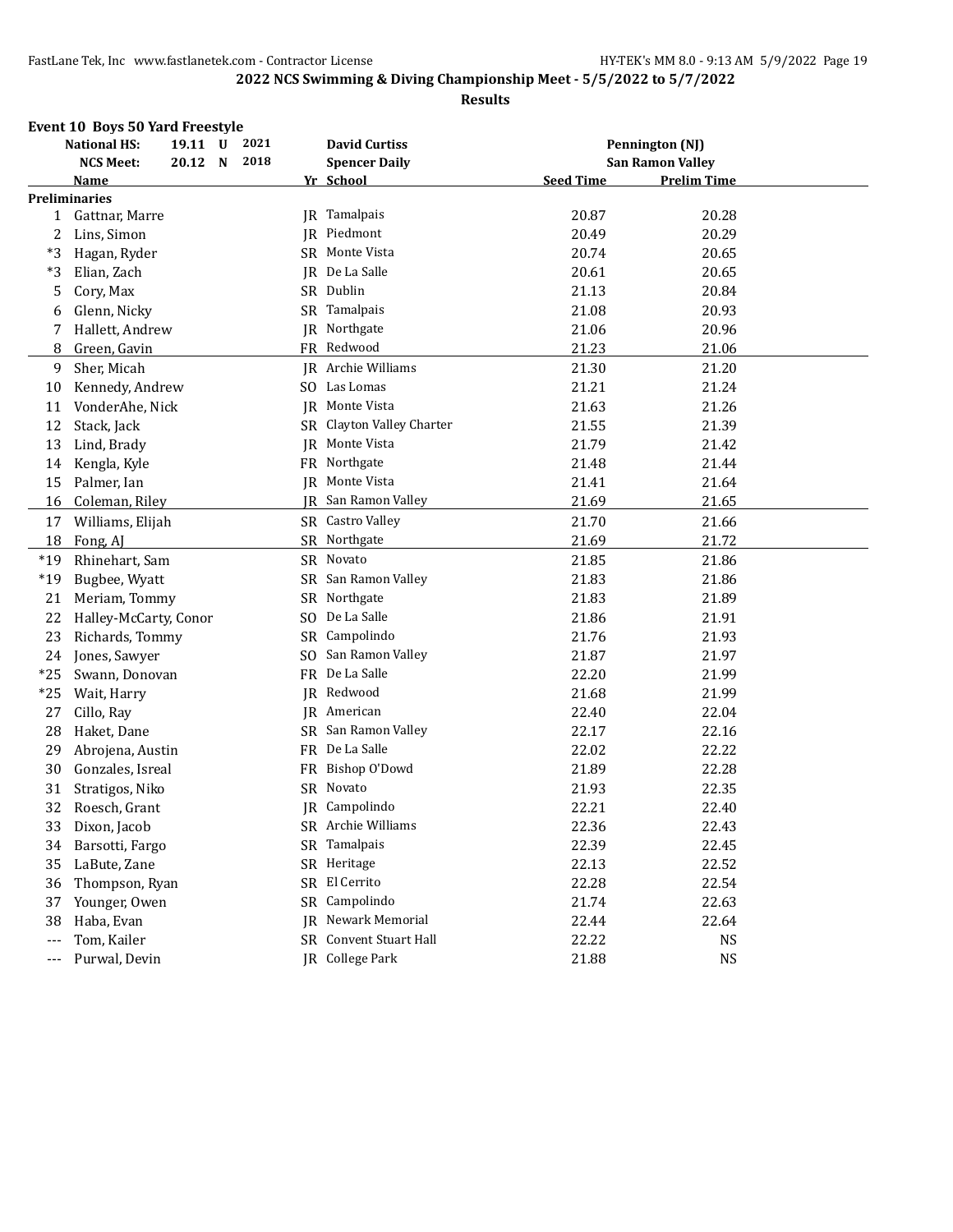### **2022 NCS Swimming & Diving Championship Meet - 5/5/2022 to 5/7/2022**

#### **Results**

|                  | Event 11 Girls 100 Yard Butterfly<br><b>National HS:</b> | 49.95 U 2021                   |                    |                                     |               |
|------------------|----------------------------------------------------------|--------------------------------|--------------------|-------------------------------------|---------------|
|                  | <b>NCS Meet:</b>                                         | Victoria Huske<br>52.15 N 2016 |                    | <b>Arlington (VA)</b><br>Carondelet |               |
|                  |                                                          | <b>Madelyn Murphy</b>          |                    | <b>Finals Time</b>                  | <b>Points</b> |
| A - Final        | <b>Name</b>                                              | Yr School                      | <b>Prelim Time</b> |                                     |               |
|                  | 1 Fok, Jasmine                                           | SO Campolindo                  | 55.18              | 54.93                               | 20            |
|                  | 26.32                                                    | 54.93 (28.61)                  |                    |                                     |               |
| 2                | Quan, Angela                                             | JR Irvington                   | 55.27              | 55.35                               | 17            |
|                  | 26.12                                                    | 55.35 (29.23)                  |                    |                                     |               |
| 3                | Iannaccone, Stephanie                                    | SR Carondelet                  | 55.51              | 55.59                               | 16            |
|                  | 26.82                                                    | 55.59 (28.77)                  |                    |                                     |               |
|                  | 4 Heffernan, Lila                                        | SO Justin Siena                | 55.45              | 56.24                               | 15            |
|                  | 26.81                                                    | 56.24 (29.43)                  |                    |                                     |               |
| 5                | Kawamura, Minhnha                                        | SR Livermore                   | 56.22              | 56.31                               | 14            |
|                  | 26.65                                                    | 56.31 (29.66)                  |                    |                                     |               |
| 6                | Sevin, Charlotte                                         | JR California                  | 56.56              | 56.35                               | 13            |
|                  | 26.32                                                    | 56.35 (30.03)                  |                    |                                     |               |
| 7                | Sharma, Annika                                           | SO Carondelet                  | 56.51              | 56.63                               | 12            |
|                  | 26.44                                                    | 56.63 (30.19)                  |                    |                                     |               |
|                  | 8 Kan, Madeleine                                         | SR Monte Vista                 | 56.44              | 57.16                               | 11            |
|                  | 26.15                                                    | 57.16 (31.01)                  |                    |                                     |               |
| <b>B</b> - Final |                                                          |                                |                    |                                     |               |
|                  | 9 Levenfeld, Kaia                                        | IR Campolindo                  | 56.98              | 56.67                               | 9             |
|                  | 26.55                                                    | 56.67 (30.12)                  |                    |                                     |               |
|                  | 10 Butler, Elisabeth                                     | SO Carondelet                  | 56.64              | 57.16                               | 7             |
|                  | 26.01                                                    | 57.16 (31.15)                  |                    |                                     |               |
|                  | 11 Gregory, Kayla                                        | <b>IR</b> San Ramon Valley     | 57.08              | 57.27                               | 6             |
|                  | 26.83                                                    | 57.27 (30.44)                  |                    |                                     |               |
|                  | 12 Hemige, Pooja                                         | JR Monte Vista                 | 56.92              | 57.31                               | 5             |
|                  | 26.15                                                    | 57.31 (31.16)                  |                    |                                     |               |
|                  | 13 Arnold, Paige                                         | JR College Preparatory         | 57.28              | 57.41                               | 4             |
|                  | 27.01                                                    | 57.41 (30.40)                  |                    |                                     |               |
|                  | 14 Mak, Natalie                                          | FR College Preparatory         | 57.42              | 58.06                               | 3             |
|                  | 27.32                                                    | 58.06 (30.74)                  |                    |                                     |               |
|                  | 15 Appl, Mollie                                          | SO College Preparatory         | 57.51              | 58.33                               | 2             |
|                  | 27.59                                                    | 58.33 (30.74)                  |                    |                                     |               |
| 16               | Chau, Lilli                                              | <b>JR</b> Amador Valley        | 57.66              | 58.65                               | $\mathbf{1}$  |
|                  | 27.32                                                    | 58.65 (31.33)                  |                    |                                     |               |

### **Event 11 Girls 100 Yard Butterfly**

| <b>National HS:</b><br><b>NCS Meet:</b> | 49.95<br>52.15 | U<br>N | 2021<br>2016  | Victoria Huske<br><b>Madelyn Murphy</b> |                  | Arlington (VA)<br><b>Carondelet</b> |  |
|-----------------------------------------|----------------|--------|---------------|-----------------------------------------|------------------|-------------------------------------|--|
| Name                                    |                |        |               | Yr School                               | <b>Seed Time</b> | <b>Prelim Time</b>                  |  |
| <b>Preliminaries</b>                    |                |        |               |                                         |                  |                                     |  |
| Fok, Jasmine                            |                |        |               | SO Campolindo                           | 55.05            | 55.18                               |  |
|                                         | 26.64          |        | 55.18 (28.54) |                                         |                  |                                     |  |
| 2 Quan, Angela                          |                |        |               | IR Irvington                            | 57.60            | 55.27                               |  |
|                                         | 26.17          |        | 55.27 (29.10) |                                         |                  |                                     |  |
| Heffernan. Lila<br>3                    |                |        |               | SO Justin Siena                         | 58.16            | 55.45                               |  |
|                                         | 26.15          |        | 55.45 (29.30) |                                         |                  |                                     |  |
| Iannaccone, Stephanie<br>4              |                |        |               | SR Carondelet                           | 55.28            | 55.51                               |  |
|                                         | 26.11          |        | 55.51 (29.40) |                                         |                  |                                     |  |
| Kawamura, Minhnha<br>5                  |                |        |               | SR Livermore                            | 56.19            | 56.22                               |  |
|                                         | 26.63          |        | 56.22 (29.59) |                                         |                  |                                     |  |
|                                         |                |        |               |                                         |                  |                                     |  |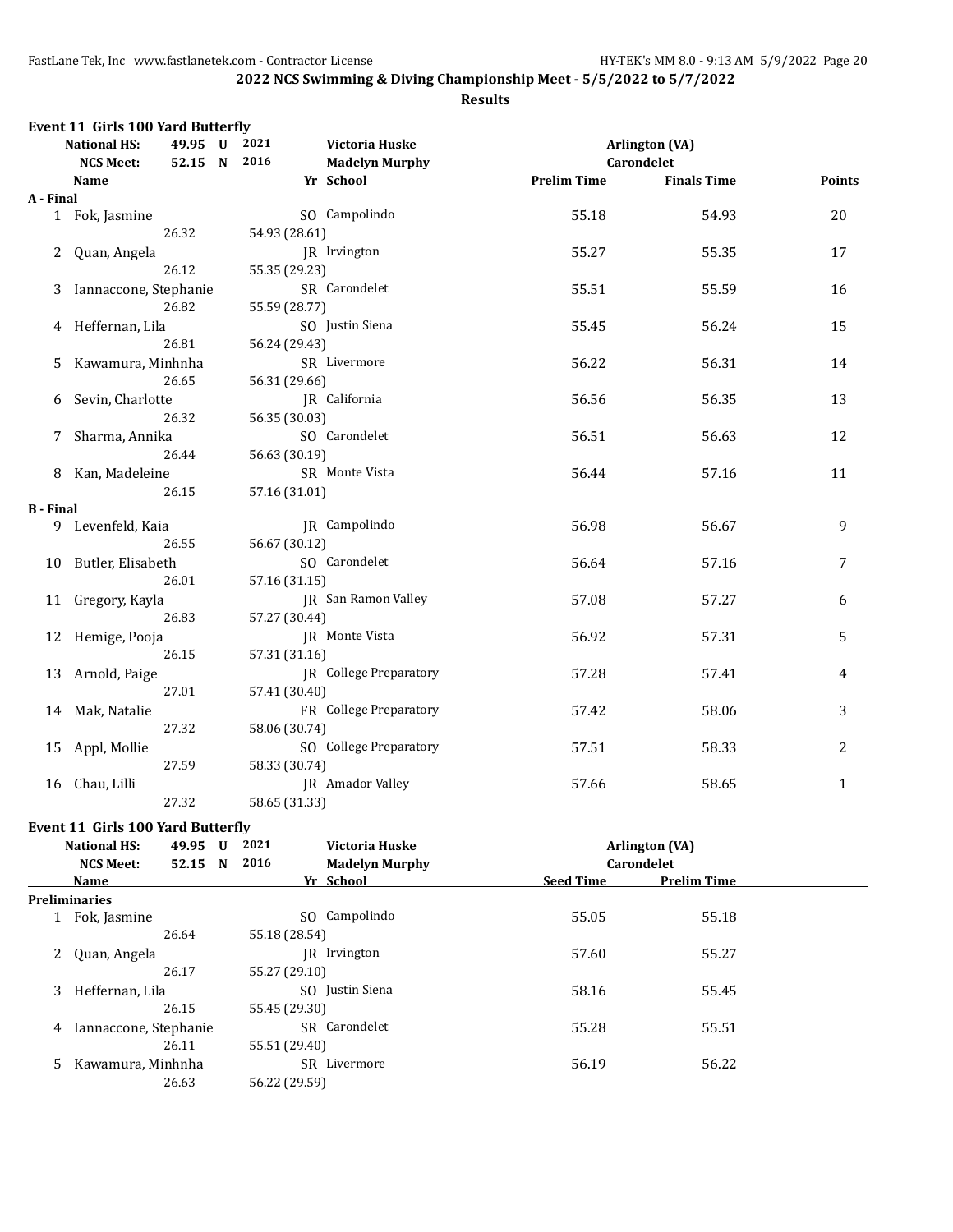|    |                      | Preliminaries  (Event 11 Girls 100 Yard Butterfly) |                  |                    |  |
|----|----------------------|----------------------------------------------------|------------------|--------------------|--|
|    | <b>Name</b>          | Yr School                                          | <b>Seed Time</b> | <b>Prelim Time</b> |  |
| 6  | Kan, Madeleine       | SR Monte Vista                                     | 56.30            | 56.44              |  |
|    | 26.35                | 56.44 (30.09)                                      |                  |                    |  |
| 7  | Sharma, Annika       | SO Carondelet                                      | 56.99            | 56.51              |  |
|    | 26.30                | 56.51 (30.21)                                      |                  |                    |  |
| 8  | Sevin, Charlotte     | JR California                                      | 56.07            | 56.56              |  |
|    | 26.42                | 56.56 (30.14)                                      |                  |                    |  |
|    | 9 Butler, Elisabeth  | SO Carondelet                                      | 57.23            | 56.64              |  |
|    | 26.26                | 56.64 (30.38)                                      |                  |                    |  |
|    | 10 Hemige, Pooja     | JR Monte Vista                                     | 57.74            | 56.92              |  |
|    | 26.10                | 56.92 (30.82)                                      |                  |                    |  |
|    | 11 Levenfeld, Kaia   | JR Campolindo                                      | 56.61            | 56.98              |  |
|    | 26.57                | 56.98 (30.41)                                      |                  |                    |  |
| 12 | Gregory, Kayla       | JR San Ramon Valley                                | 57.68            | 57.08              |  |
|    | 26.73                | 57.08 (30.35)                                      |                  |                    |  |
|    | 13 Arnold, Paige     | JR College Preparatory                             | 55.90            | 57.28              |  |
|    | 26.68                | 57.28 (30.60)                                      |                  |                    |  |
|    | 14 Mak, Natalie      | FR College Preparatory                             | 58.87            | 57.42              |  |
|    | 27.08                | 57.42 (30.34)                                      |                  |                    |  |
|    |                      |                                                    |                  |                    |  |
|    | 15 Appl, Mollie      | SO College Preparatory                             | 58.99            | 57.51              |  |
|    | 26.94                | 57.51 (30.57)                                      |                  |                    |  |
|    | 16 Chau, Lilli       | JR Amador Valley                                   | 58.37            | 57.66              |  |
|    | 27.21                | 57.66 (30.45)                                      |                  |                    |  |
|    | 17 Horder, Skyler    | SR California                                      | 59.09            | J57.66             |  |
|    | 26.68                | 57.66 (30.98)                                      |                  |                    |  |
| 18 | Chong, Nicole        | FR Terra Linda                                     | 56.92            | 57.71              |  |
|    | 26.34                | 57.71 (31.37)                                      |                  |                    |  |
|    | 19 Brunetti, Natalia | SR El Cerrito                                      | 58.64            | 58.01              |  |
|    | 27.50                | 58.01 (30.51)                                      |                  |                    |  |
| 20 | Aiken, Natalie       | SO Carondelet                                      | 56.99            | 58.02              |  |
|    | 27.44                | 58.02 (30.58)                                      |                  |                    |  |
| 21 | Dangol, Ashley       | FR Albany                                          | 59.41            | 58.34              |  |
|    | 27.53                | 58.34 (30.81)                                      |                  |                    |  |
| 22 | Gomez, Mikaela       | FR Benicia                                         | 58.90            | 58.54              |  |
|    | 27.38                | 58.54 (31.16)                                      |                  |                    |  |
|    | 23 Ling, Elayna      | FR Amador Valley                                   | 58.77            | 58.67              |  |
|    | 28.39                | 58.67 (30.28)                                      |                  |                    |  |
|    | 24 Robinson, Maggie  | JR Granada                                         | 58.91            | 58.76              |  |
|    | 27.75                | 58.76 (31.01)                                      |                  |                    |  |
|    | 25 Wilkalis, Whitney | SO Campolindo                                      | 59.72            | 58.78              |  |
|    | 28.06                |                                                    |                  |                    |  |
|    |                      | 58.78 (30.72)                                      |                  |                    |  |
| 26 | Lee, Kennedy         | SO Maria Carrillo                                  | 58.92            | 58.91              |  |
|    | 27.20                | 58.91 (31.71)                                      |                  |                    |  |
| 27 | Solomon, Mia         | JR Redwood                                         | 58.36            | 59.08              |  |
|    | 27.59                | 59.08 (31.49)                                      |                  |                    |  |
| 28 | Busquets, Layla      | JR Monte Vista                                     | 59.13            | 59.19              |  |
|    | 27.42                | 59.19 (31.77)                                      |                  |                    |  |
| 29 | West, Madi           | JR West County                                     | 59.34            | 59.31              |  |
|    | 27.06                | 59.31 (32.25)                                      |                  |                    |  |
|    | 30 Xu, Chloe         | SO Foothill                                        | 58.70            | 59.43              |  |
|    | 27.79                | 59.43 (31.64)                                      |                  |                    |  |
|    | 31 Hutchinson, Dylan | SR Fort Bragg                                      | 59.18            | 59.70              |  |
|    | 27.35                | 59.70 (32.35)                                      |                  |                    |  |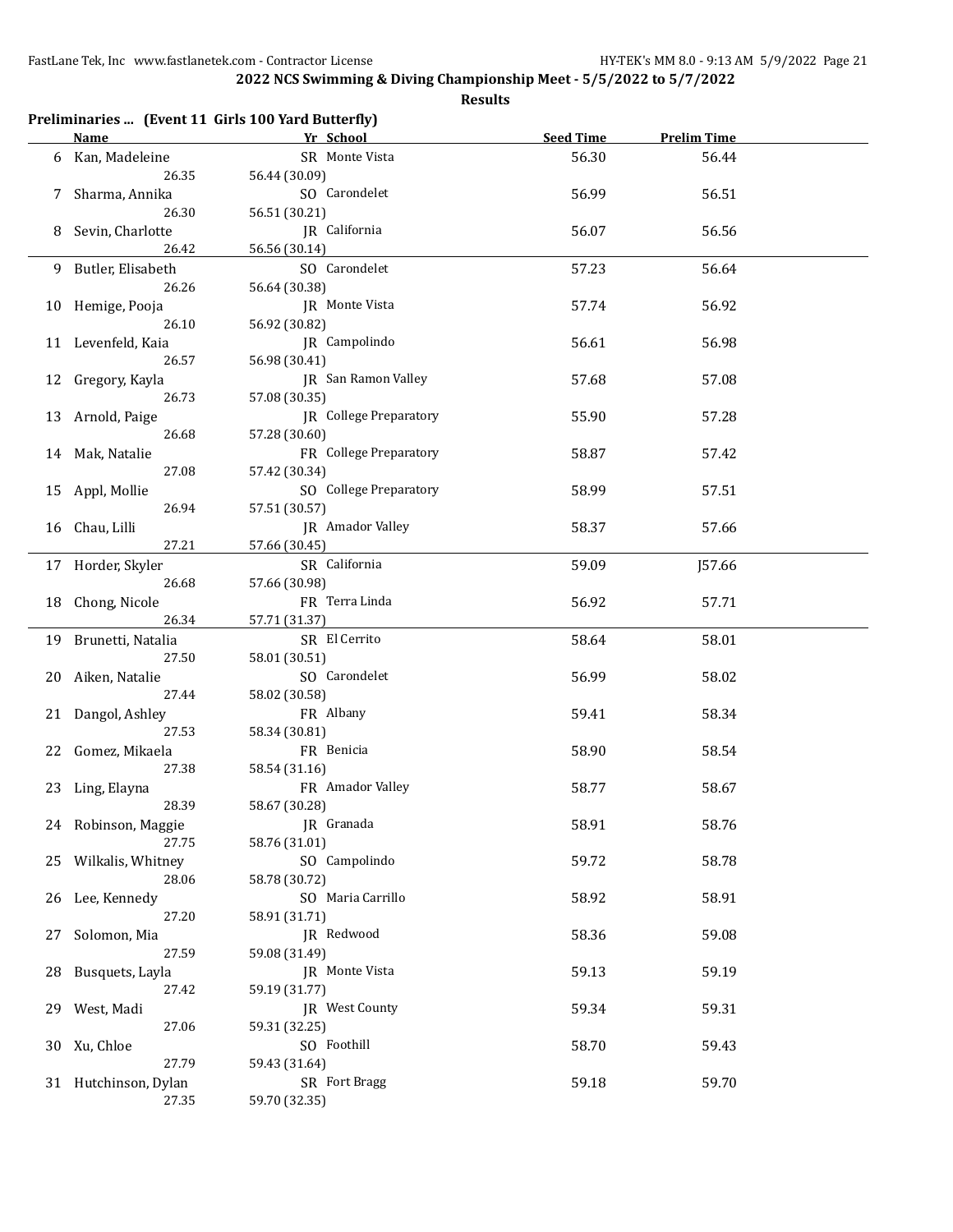|                  |                                                     | Preliminaries  (Event 11 Girls 100 Yard Butterfly) |                    |                    |        |
|------------------|-----------------------------------------------------|----------------------------------------------------|--------------------|--------------------|--------|
|                  | <b>Name</b>                                         | Yr School                                          | <b>Seed Time</b>   | <b>Prelim Time</b> |        |
|                  | 32 Jhong, Lauren<br>28.39                           | SR Amador Valley<br>59.99 (31.60)                  | 59.45              | 59.99              |        |
| 33               | Valladares, Alejandra<br>27.48                      | SO American Canyon<br>1:00.21 (32.73)              | 1:00.05            | 1:00.21            |        |
|                  | 34 Waechter, Lila                                   | JR Acalanes                                        | 1:00.03            | 1:00.33            |        |
| 35               | 28.69<br>Uhlhorn-Thornton, Isabella                 | 1:00.33 (31.64)<br>SR Tamalpais                    | 59.81              | 1:00.38            |        |
|                  | 28.12<br>36 Widmer, Ashlyn                          | 1:00.38 (32.26)<br>JR San Ramon Valley             | 59.51              | 1:00.40            |        |
| 37               | 28.55<br>Smyth, Brianna                             | 1:00.40 (31.85)<br>JR Berkeley                     | 58.91              | 1:00.61            |        |
| 38               | 27.65<br>Meyers, Paige                              | 1:00.61 (32.96)<br>SR Miramonte                    | 59.46              | 1:00.71            |        |
| 39               | 28.08<br>Blackwood, Aimee                           | 1:00.71 (32.63)<br>JR Freedom                      | 59.65              | 1:00.86            |        |
|                  | 28.97<br>40 Boyle, Ace                              | 1:00.86 (31.89)<br>SR Encinal                      | 59.60              | 1:01.13            |        |
|                  | 29.69                                               | 1:01.13 (31.44)                                    |                    |                    |        |
|                  | Event 11S Girls 100 Yard Butterfly Swim-off<br>Name | Yr School                                          | <b>Seed Time</b>   | <b>Finals Time</b> |        |
|                  | - Swim-off                                          |                                                    |                    |                    |        |
|                  | 1 Chau, Lilli<br>26.40                              | JR Amador Valley<br>56.35 (29.95)                  | <b>NT</b>          | 56.35              |        |
|                  | 2 Horder, Skyler<br>26.87                           | SR California<br>58.46 (31.59)                     | <b>NT</b>          | 58.46              |        |
|                  | Event 12 Boys 100 Yard Butterfly                    |                                                    |                    |                    |        |
|                  | <b>National HS:</b><br>45.34 U                      | 2021<br><b>Aiden Hayes</b>                         |                    | Norman North (OK   |        |
|                  | <b>NCS Meet:</b>                                    | 47.17 N 2016<br><b>Maxime Rooney</b>               | Granada            |                    |        |
|                  | Name                                                | Yr School                                          | <b>Prelim Time</b> | <b>Finals Time</b> | Points |
| A - Final        |                                                     |                                                    |                    |                    |        |
|                  | 1 Roder, Tommy<br>22.26                             | SR De La Salle<br>48.63 (26.37)                    | 50.26              | 48.63              | 20     |
| 2                | Grove, Jacques<br>22.89                             | SR Granada<br>48.64 (25.75)                        | 49.48              | 48.64              | 17     |
| 3                | Thielenhaus, Bryden<br>22.99                        | JR Novato<br>49.39 (26.40)                         | 49.44              | 49.39              | 16     |
|                  | 4 Huang, Edward                                     | SO American                                        | 49.98              | 50.17              | 15     |
| 5.               | 23.31<br>Fong, AJ                                   | 50.17 (26.86)<br>SR Northgate                      | 50.08              | 50.23              | 14     |
| 6                | 23.35<br>Castaneda, Diego                           | 50.23 (26.88)<br>FR Clayton Valley Charter         | 50.84              | 50.54              | 13     |
|                  | 23.58<br>7 Mohrland, Jacob                          | 50.54 (26.96)<br>JR Northgate                      | 50.12              | 50.60              | 12     |
|                  | 23.61<br>8 Li, Aden                                 | 50.60 (26.99)<br>Benicia                           | 50.81              | 50.62              | 11     |
|                  | 23.75                                               | 50.62 (26.87)                                      |                    |                    |        |
| <b>B</b> - Final |                                                     |                                                    |                    |                    |        |
|                  | 9 Barck, Henrik                                     | SR Campolindo                                      | 50.91              | 51.27              | 9      |
|                  | 24.35<br>10 Lind, Brady                             | 51.27 (26.92)<br>JR Monte Vista                    | 51.30              | 51.35              | 7      |
|                  | 23.96                                               | 51.35 (27.39)                                      |                    |                    |        |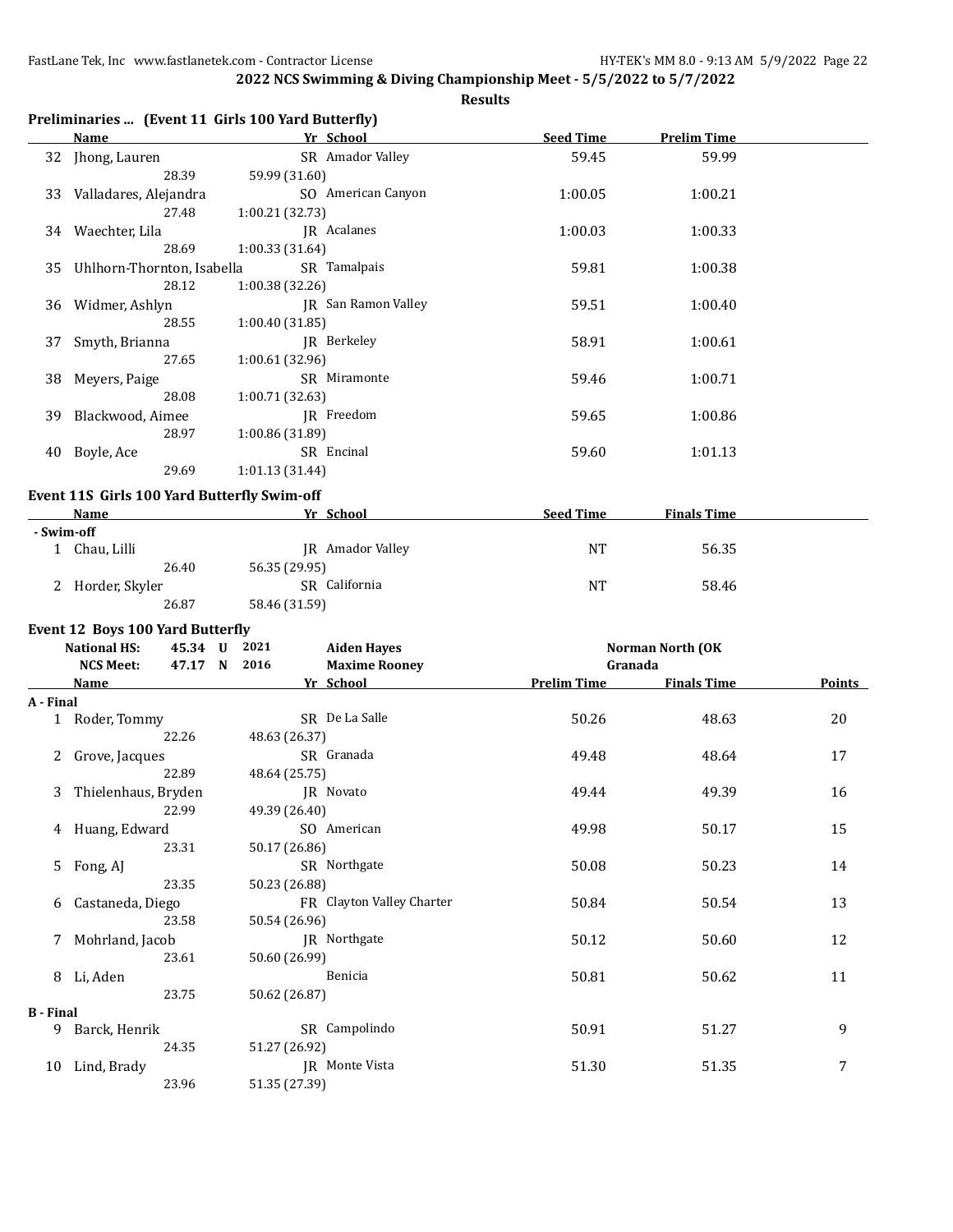**Results**

|  |  |  | B - Final  (Event 12 Boys 100 Yard Butterfly) |
|--|--|--|-----------------------------------------------|
|--|--|--|-----------------------------------------------|

|    | Name                     | Yr School                 | <b>Prelim Time</b> | <b>Finals Time</b> | <b>Points</b> |
|----|--------------------------|---------------------------|--------------------|--------------------|---------------|
|    | 11 Fang, Jared           | SR Dougherty Valley       | 52.60              | 51.76              | 6             |
|    | 24.13                    | 51.76 (27.63)             |                    |                    |               |
| 12 | Wait, Harry              | IR Redwood                | 51.90              | 51.86              | 5             |
|    | 24.36                    | 51.86 (27.50)             |                    |                    |               |
| 13 | Kang, Ben                | IR Head Royce             | 52.51              | 52.64              | 4             |
|    | 24.57                    | 52.64 (28.07)             |                    |                    |               |
|    | 14 Halley-McCarty, Conor | SO De La Salle            | 52.32              | 52.85              | 3             |
|    | 24.18                    | 52.85 (28.67)             |                    |                    |               |
| 15 | Thomas, Larwence         | IR Northgate              | 53.11              | 52.94              | 2             |
|    | 24.64                    | 52.94 (28.30)             |                    |                    |               |
| 16 | Cao, Khang               | <b>SR</b> Newark Memorial | 53.01              | 53.89              |               |
|    | 24.95                    | 53.89 (28.94)             |                    |                    |               |

**Event 12 Boys 100 Yard Butterfly**

|    | <b>National HS:</b>      | 45.34 U | 2021          | <b>Aiden Hayes</b>        |                  | Norman North (OK   |  |
|----|--------------------------|---------|---------------|---------------------------|------------------|--------------------|--|
|    | <b>NCS Meet:</b>         | 47.17 N | 2016          | <b>Maxime Rooney</b>      | Granada          |                    |  |
|    | Name                     |         |               | Yr School                 | <b>Seed Time</b> | <b>Prelim Time</b> |  |
|    | <b>Preliminaries</b>     |         |               |                           |                  |                    |  |
|    | 1 Thielenhaus, Bryden    |         |               | JR Novato                 | 50.08            | 49.44              |  |
|    | 23.28                    |         | 49.44 (26.16) |                           |                  |                    |  |
| 2  | Grove, Jacques           |         |               | SR Granada                | 49.85            | 49.48              |  |
|    | 23.12                    |         | 49.48 (26.36) |                           |                  |                    |  |
| 3  | Huang, Edward            |         |               | SO American               | 50.77            | 49.98              |  |
|    | 23.29                    |         | 49.98 (26.69) |                           |                  |                    |  |
| 4  | Fong, AJ                 |         |               | SR Northgate              | 50.91            | 50.08              |  |
|    | 23.51                    |         | 50.08 (26.57) |                           |                  |                    |  |
| 5  | Mohrland, Jacob          |         |               | JR Northgate              | 50.29            | 50.12              |  |
|    | 23.49                    |         | 50.12 (26.63) |                           |                  |                    |  |
| 6  | Roder, Tommy             |         |               | SR De La Salle            | 49.77            | 50.26              |  |
|    | 23.33                    |         | 50.26 (26.93) |                           |                  |                    |  |
| 7  | Li, Aden                 |         |               | Benicia                   | 50.48            | 50.81              |  |
|    | 23.80                    |         | 50.81 (27.01) |                           |                  |                    |  |
| 8  | Castaneda, Diego         |         |               | FR Clayton Valley Charter | 52.32            | 50.84              |  |
|    | 23.68                    |         | 50.84 (27.16) |                           |                  |                    |  |
| 9  | Barck, Henrik            |         |               | SR Campolindo             | 52.03            | 50.91              |  |
|    | 24.08                    |         | 50.91 (26.83) |                           |                  |                    |  |
| 10 | Lind, Brady              |         |               | JR Monte Vista            | 53.28            | 51.30              |  |
|    | 24.08                    |         | 51.30 (27.22) |                           |                  |                    |  |
|    | 11 Wait, Harry           |         |               | JR Redwood                | 51.53            | 51.90              |  |
|    | 24.62                    |         | 51.90 (27.28) |                           |                  |                    |  |
|    | 12 Halley-McCarty, Conor |         |               | SO De La Salle            | 53.34            | 52.32              |  |
|    | 24.21                    |         | 52.32 (28.11) |                           |                  |                    |  |
| 13 | Kang, Ben                |         |               | JR Head Royce             | 52.26            | 52.51              |  |
|    | 24.75                    |         | 52.51 (27.76) |                           |                  |                    |  |
|    | 14 Fang, Jared           |         |               | SR Dougherty Valley       | 52.01            | 52.60              |  |
|    | 24.41                    |         | 52.60 (28.19) |                           |                  |                    |  |
| 15 | Cao, Khang               |         |               | SR Newark Memorial        | 54.13            | 53.01              |  |
|    | 24.72                    |         | 53.01 (28.29) |                           |                  |                    |  |
|    | 16 Thomas, Larwence      |         |               | JR Northgate              | 53.18            | 53.11              |  |
|    | 24.58                    |         | 53.11 (28.53) |                           |                  |                    |  |
|    | 17 Brents, Robby         |         |               | SO San Ramon Valley       | 53.45            | 53.39              |  |
|    | 25.23                    |         | 53.39 (28.16) |                           |                  |                    |  |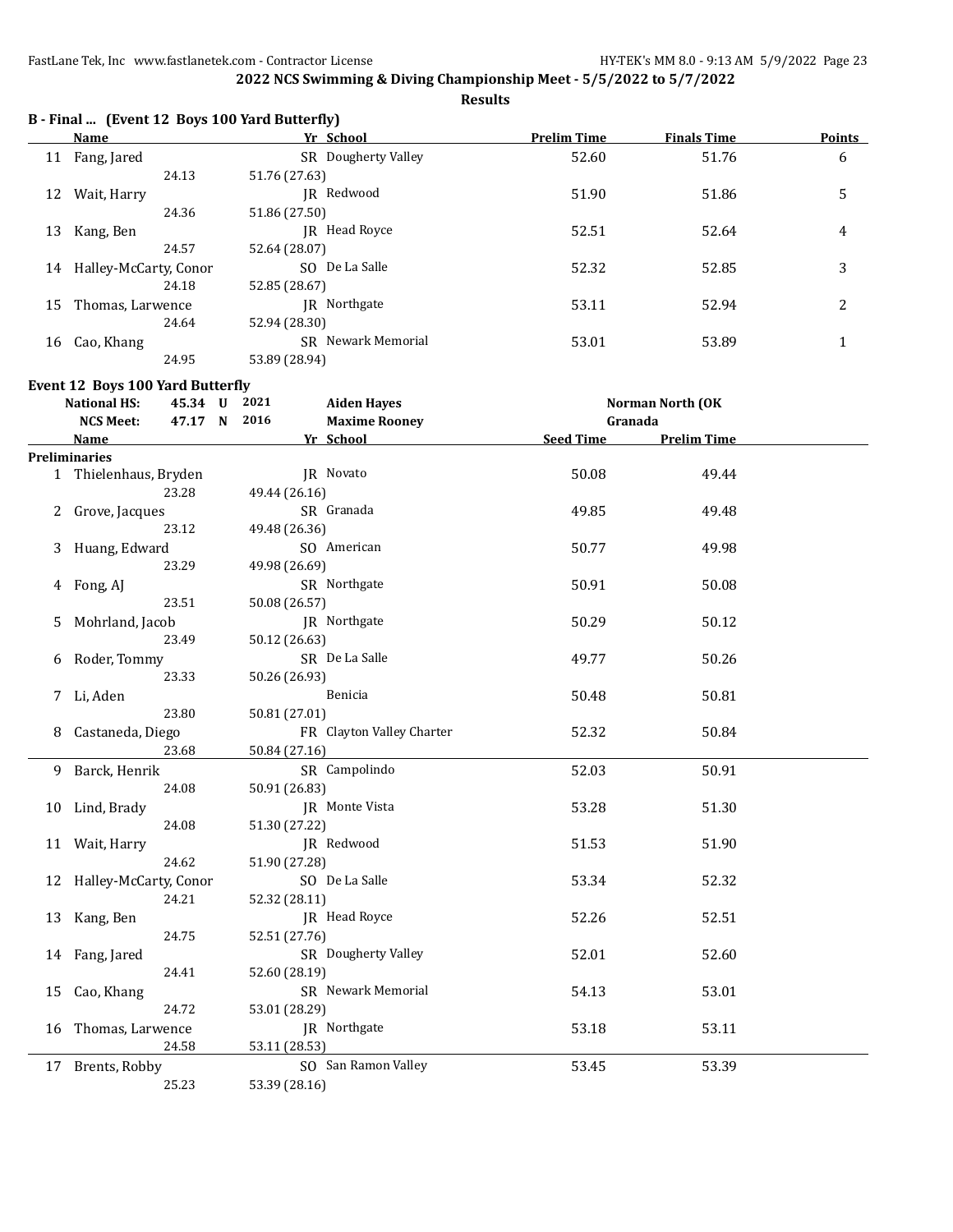| Preliminaries  (Event 12 Boys 100 Yard Butterfly) |  |  |  |
|---------------------------------------------------|--|--|--|
|---------------------------------------------------|--|--|--|

|           | <b>Name</b>                       | Yr School                                         | Seed Time          | <b>Prelim Time</b>      |               |
|-----------|-----------------------------------|---------------------------------------------------|--------------------|-------------------------|---------------|
|           | 18 Lin, Phil                      | FR Foothill                                       | 52.91              | 53.44                   |               |
|           | 24.95                             | 53.44 (28.49)                                     |                    |                         |               |
|           | *19 Meriam, Tommy                 | SR Northgate                                      | 52.94              | 53.52                   |               |
|           | 24.89                             | 53.52 (28.63)                                     |                    |                         |               |
|           | *19 Fowler, Danny                 | FR Freedom                                        | 53.12              | 53.52                   |               |
|           | 24.80                             | 53.52 (28.72)                                     |                    |                         |               |
|           | 21 Medina, David                  | SR College Preparatory                            | 53.71              | 53.53                   |               |
|           | 24.92                             | 53.53 (28.61)                                     |                    |                         |               |
|           | 22 Hoffman, Zach                  | JR Miramonte                                      | 53.55              | 53.65                   |               |
|           |                                   |                                                   |                    |                         |               |
|           | 25.46                             | 53.65 (28.19)                                     |                    |                         |               |
|           | 23 Brubaker, Alex                 | <b>IR</b> SF University                           | 52.34              | 53.80                   |               |
|           | 25.16                             | 53.80 (28.64)                                     |                    |                         |               |
|           | 24 Giuliano, Jadon                | SR Heritage                                       | 53.00              | 53.85                   |               |
|           | 25.34                             | 53.85 (28.51)                                     |                    |                         |               |
|           | 25 Conklin, Riley                 | SR Tamalpais                                      | 54.38              | 53.94                   |               |
|           | 25.67                             | 53.94 (28.27)                                     |                    |                         |               |
|           | 26 Harandi, Kushawn               | FR San Ramon Valley                               | 53.50              | 54.03                   |               |
|           | 24.94                             | 54.03 (29.09)                                     |                    |                         |               |
|           | 27 LeCoque, Alex                  | SO De La Salle                                    | 53.61              | 54.08                   |               |
|           | 24.74                             | 54.08 (29.34)                                     |                    |                         |               |
|           | 28 Hou, Devin                     | SR College Preparatory                            | 54.25              | 54.14                   |               |
|           | 25.90                             | 54.14 (28.24)                                     |                    |                         |               |
|           | 29 Lalli, Reid                    | SO Campolindo                                     | 54.24              | 54.58                   |               |
|           | 25.87                             | 54.58 (28.71)                                     |                    |                         |               |
|           | *30 Channon, Jai                  | SR Amador Valley                                  | 54.39              | 54.78                   |               |
|           | 25.76                             | 54.78 (29.02)                                     |                    |                         |               |
| $*30$     | Zhang, Edi                        | JR Monte Vista                                    | 54.14              | 54.78                   |               |
|           | 25.90                             | 54.78 (28.88)                                     |                    |                         |               |
|           | 32 Crouch, Brody                  | SR Campolindo                                     | 54.22              | 54.82                   |               |
|           | 25.96                             | 54.82 (28.86)                                     |                    |                         |               |
|           | 33 Deweese, Alexander             | JR California                                     | 54.53              | 55.53                   |               |
|           | 25.61                             | 55.53 (29.92)                                     |                    |                         |               |
|           | 34 Fuller, Will                   | SR Lick-Wilmerding                                | 54.50              | 55.63                   |               |
|           | 25.10                             | 55.63 (30.53)                                     |                    |                         |               |
|           |                                   | JR St Patrick - St Vincent                        |                    | 55.66                   |               |
|           | 35 DeLange, Ethan                 |                                                   | 54.75              |                         |               |
|           | 25.59                             | 55.66 (30.07)<br><b>IR</b> Clayton Valley Charter |                    |                         |               |
|           | --- Parker, Jack                  |                                                   | 54.29              | <b>NS</b>               |               |
|           | Purwal, Devin                     | JR College Park                                   | 51.37              | <b>NS</b>               |               |
|           | Venable, Harley                   | JR Campolindo                                     | 54.14              | <b>NS</b>               |               |
|           | Bhana, Aiden                      | SR Santa Rosa                                     | 54.74              | <b>NS</b>               |               |
| $---$     | Kaelle, Ryan                      | JR Miramonte                                      | 53.95              | <b>NS</b>               |               |
|           | Event 13 Girls 100 Yard Freestyle |                                                   |                    |                         |               |
|           | <b>National HS:</b><br>46.98 U    | 2020<br><b>Gretchen Walsh</b>                     |                    | <b>Harpeth Hall (TN</b> |               |
|           | <b>NCS Meet:</b><br>48.62 N       | 2016<br><b>Madelyn Murphy</b>                     |                    | Carondelet              |               |
|           | <u>Name</u>                       | Yr School                                         | <b>Prelim Time</b> | <b>Finals Time</b>      | <b>Points</b> |
| A - Final |                                   |                                                   |                    |                         |               |
|           | 1 Statler, Nina                   | SR Las Lomas                                      | 50.68              | 50.42                   | 20            |
|           | 24.02                             | 50.42 (26.40)                                     |                    |                         |               |
| 2.        | Li, Samantha                      | JR Castro Valley                                  | 50.85              | 51.04                   | 17            |
|           | 24.48                             | 51.04 (26.56)                                     |                    |                         |               |
| 3.        | Smith, Adriana                    | SO Campolindo                                     | 51.67              | 51.08                   | 16            |
|           | 24.80                             | 51.08 (26.28)                                     |                    |                         |               |
|           |                                   |                                                   |                    |                         |               |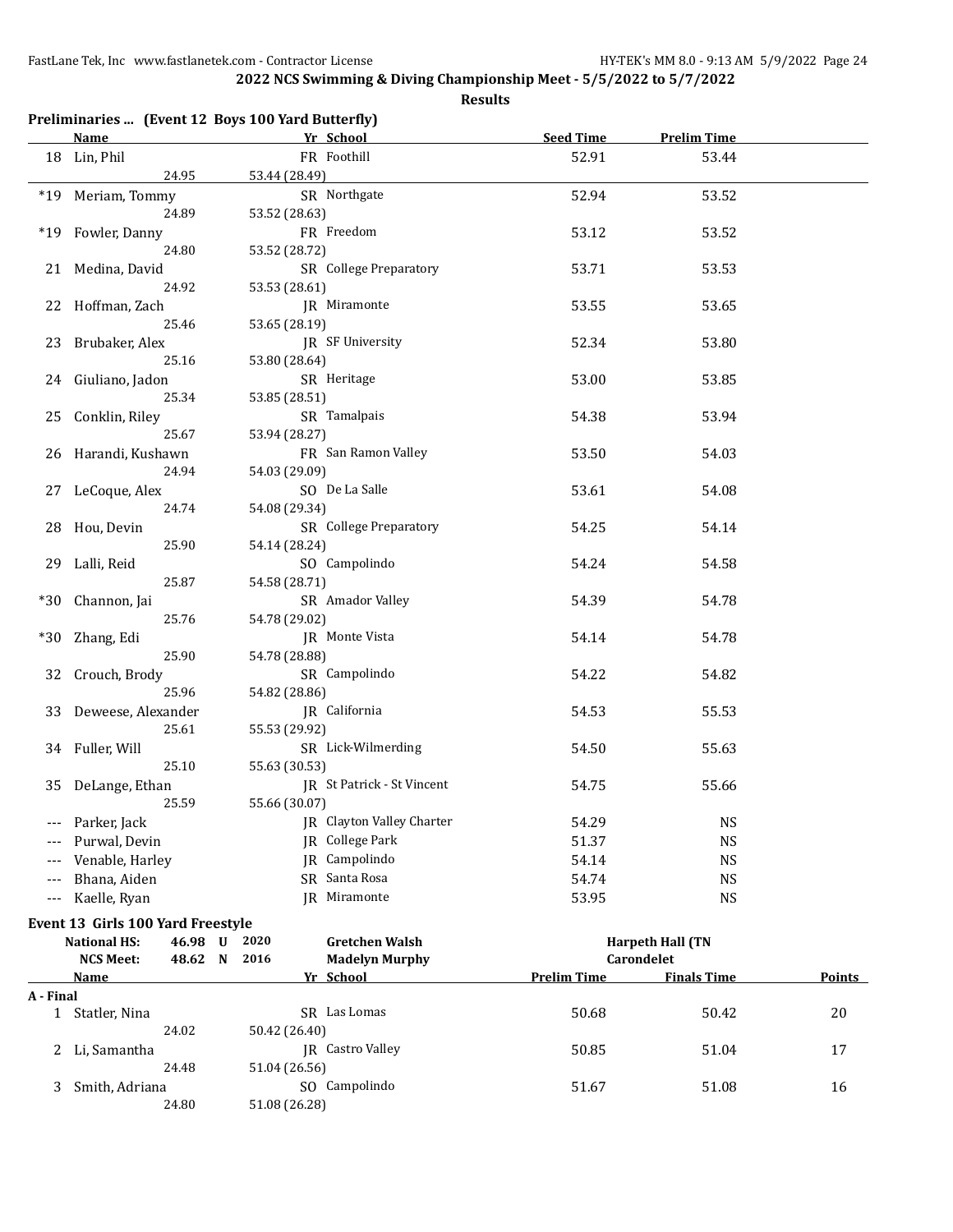**Results**

|                  | A - Final  (Event 13 Girls 100 Yard Freestyle) |                                        |                    |                    |                |
|------------------|------------------------------------------------|----------------------------------------|--------------------|--------------------|----------------|
|                  | Name                                           | <b>Example 2018</b> School Press, 2018 | <b>Prelim Time</b> | <b>Finals Time</b> | Points         |
|                  | 4 Lovato, Ines                                 | SR Marin Academy                       | 51.94              | 51.33              | 15             |
|                  | 25.30                                          | 51.33 (26.03)                          |                    |                    |                |
| 5                | Griscavage, Sydney                             | SR College Preparatory                 | 51.31              | 51.53              | 14             |
|                  | 24.61                                          | 51.53 (26.92)                          |                    |                    |                |
|                  | 6 Watrous, Catherine                           | FR Redwood                             | 51.42              | 51.62              | 13             |
|                  | 24.89                                          | 51.62 (26.73)                          |                    |                    |                |
|                  | 7 Blackwell, Madison                           | SO Campolindo                          | 51.84              | 51.93              | 12             |
|                  | 24.97                                          | 51.93 (26.96)                          |                    |                    |                |
|                  | 8 van Meines, Amber                            | SR Campolindo                          | 51.97              | 52.53              | 11             |
|                  | 25.17                                          | 52.53 (27.36)                          |                    |                    |                |
| <b>B</b> - Final |                                                |                                        |                    |                    |                |
|                  | 9 Lund, Alyssa                                 | SR Northgate                           | 52.26              | 51.66              | 9              |
|                  | 24.74                                          | 51.66 (26.92)                          |                    |                    |                |
|                  | 10 Callison, Gretta                            | IR Monte Vista                         | 52.24              | 52.13              | 7              |
|                  | 24.93                                          | 52.13 (27.20)                          |                    |                    |                |
|                  | 11 McIntyre, Kaley                             | FR Novato                              | 52.18              | 52.14              | 6              |
|                  | 24.86                                          | 52.14 (27.28)                          |                    |                    |                |
|                  | 12 Brakebill, Sydney                           | SR Marin Academy                       | 52.21              | 52.24              | 5              |
|                  | 25.06                                          | 52.24 (27.18)                          |                    |                    |                |
|                  | 13 Ravarino, Jenna                             | SR Carondelet                          | 52.13              | 52.27              | $\overline{4}$ |
|                  | 25.23                                          | 52.27 (27.04)                          |                    |                    |                |
|                  | 14 Suppiger, Sadie                             | FR Acalanes                            | 52.53              | 52.92              | 3              |
|                  | 25.36                                          | 52.92 (27.56)                          |                    |                    |                |
|                  | 15 Stryker, Natalie                            | <b>IR</b> Miramonte                    | 52.88              | 53.24              | 2              |
|                  | 25.53                                          | 53.24 (27.71)                          |                    |                    |                |
|                  | 16 Sharma, Annika                              | SO Carondelet                          | 52.49              | 53.32              | $\mathbf{1}$   |
|                  | 25.66                                          | 53.32 (27.66)                          |                    |                    |                |
|                  |                                                |                                        |                    |                    |                |

#### **Event 13 Girls 100 Yard Freestyle**

**B - Final**

|    | <b>National HS:</b>  | 46.98 U | 2020          | <b>Gretchen Walsh</b>   |                  | <b>Harpeth Hall (TN</b> |  |
|----|----------------------|---------|---------------|-------------------------|------------------|-------------------------|--|
|    | <b>NCS Meet:</b>     | 48.62 N | 2016          | <b>Madelyn Murphy</b>   |                  | Carondelet              |  |
|    | <b>Name</b>          |         |               | Yr School               | <b>Seed Time</b> | <b>Prelim Time</b>      |  |
|    | <b>Preliminaries</b> |         |               |                         |                  |                         |  |
|    | 1 Statler, Nina      |         |               | SR Las Lomas            | 50.83            | 50.68                   |  |
|    | 24.14                |         | 50.68 (26.54) |                         |                  |                         |  |
|    | 2 Li, Samantha       |         |               | <b>IR</b> Castro Valley | 51.02            | 50.85                   |  |
|    | 24.34                |         | 50.85 (26.51) |                         |                  |                         |  |
| 3  | Griscavage, Sydney   |         |               | SR College Preparatory  | 52.14            | 51.31                   |  |
|    | 24.88                |         | 51.31 (26.43) |                         |                  |                         |  |
| 4  | Watrous, Catherine   |         |               | FR Redwood              | 51.41            | 51.42                   |  |
|    | 24.73                |         | 51.42 (26.69) |                         |                  |                         |  |
| 5. | Smith, Adriana       |         |               | SO Campolindo           | 52.46            | 51.67                   |  |
|    | 24.85                |         | 51.67 (26.82) |                         |                  |                         |  |
| 6  | Blackwell, Madison   |         |               | SO Campolindo           | 52.25            | 51.84                   |  |
|    | 24.95                |         | 51.84 (26.89) |                         |                  |                         |  |
| 7  | Lovato, Ines         |         |               | SR Marin Academy        | 52.62            | 51.94                   |  |
|    | 25.24                |         | 51.94 (26.70) |                         |                  |                         |  |
| 8  | van Meines, Amber    |         |               | SR Campolindo           | 52.98            | 51.97                   |  |
|    | 25.22                |         | 51.97 (26.75) |                         |                  |                         |  |
| 9  | Ravarino, Jenna      |         |               | SR Carondelet           | 52.12            | 52.13                   |  |
|    | 25.27                |         | 52.13 (26.86) |                         |                  |                         |  |
| 10 | McIntyre, Kaley      |         |               | FR Novato               | 51.09            | 52.18                   |  |
|    | 25.11                |         | 52.18 (27.07) |                         |                  |                         |  |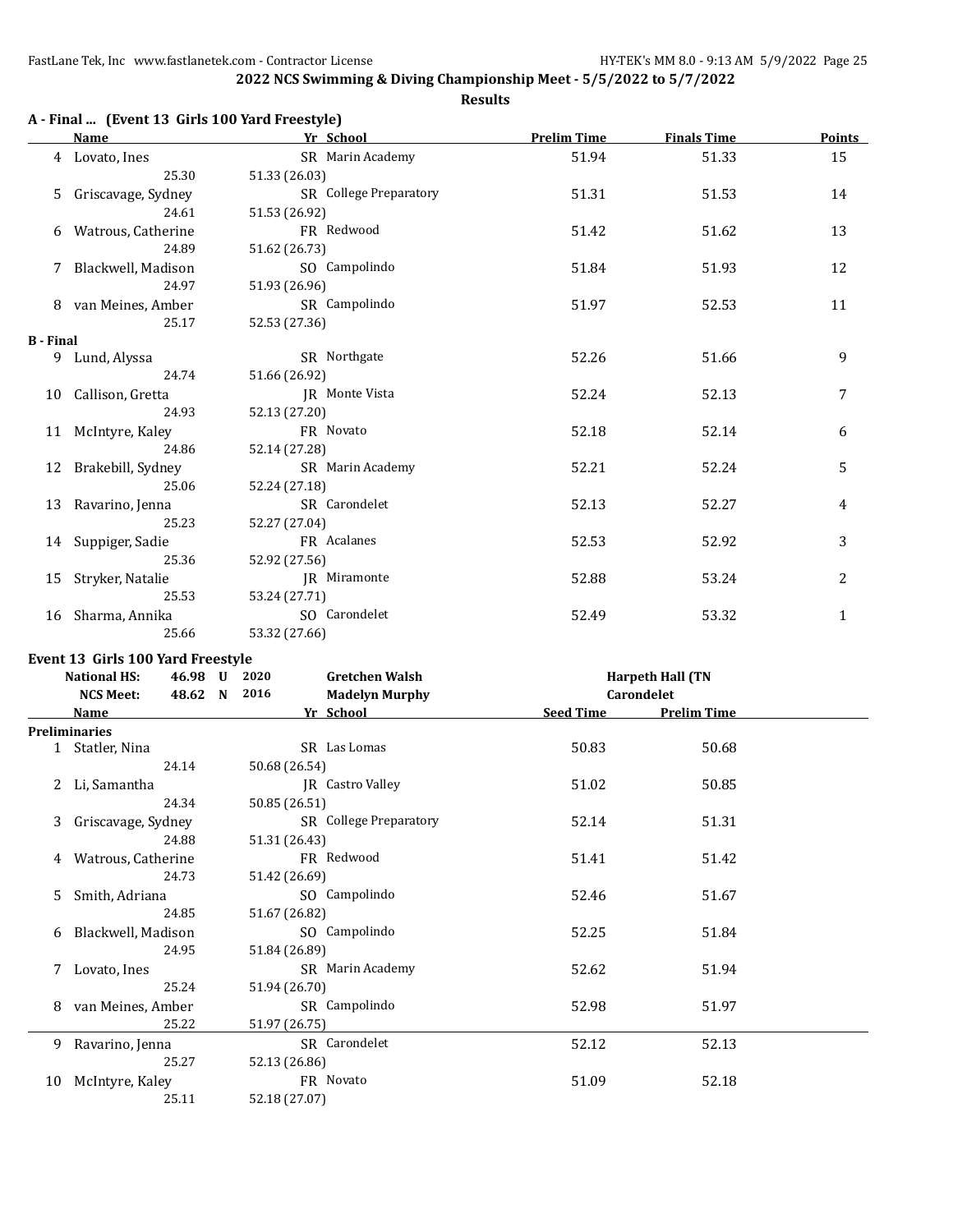|     | Preliminaries  (Event 13 Girls 100 Yard Freestyle) |                     |                  |                    |  |
|-----|----------------------------------------------------|---------------------|------------------|--------------------|--|
|     | <b>Name</b>                                        | Yr School           | <b>Seed Time</b> | <b>Prelim Time</b> |  |
|     | 11 Brakebill, Sydney                               | SR Marin Academy    | 53.43            | 52.21              |  |
|     | 24.89                                              | 52.21 (27.32)       |                  |                    |  |
| 12  | Callison, Gretta                                   | JR Monte Vista      | 52.13            | 52.24              |  |
|     | 25.05                                              | 52.24 (27.19)       |                  |                    |  |
|     | 13 Lund, Alyssa                                    | SR Northgate        | 51.64            | 52.26              |  |
|     | 25.18                                              | 52.26 (27.08)       |                  |                    |  |
|     | 14 Sharma, Annika                                  | SO Carondelet       | 52.50            | 52.49              |  |
|     | 25.43                                              | 52.49 (27.06)       |                  |                    |  |
| 15  | Suppiger, Sadie                                    | FR Acalanes         | 52.63            | 52.53              |  |
|     | 25.07                                              | 52.53 (27.46)       |                  |                    |  |
|     |                                                    |                     |                  |                    |  |
|     | 16 Stryker, Natalie                                | JR Miramonte        | 52.19            | 52.88              |  |
|     | 25.21                                              | 52.88 (27.67)       |                  |                    |  |
|     | 17 VonderAhe, Addy                                 | FR Monte Vista      | 52.39            | 52.97              |  |
|     | 25.56                                              | 52.97 (27.41)       |                  |                    |  |
| 18  | Quon, Genesee                                      | SO Monte Vista      | 52.67            | 53.06              |  |
|     | 25.21                                              | 53.06 (27.85)       |                  |                    |  |
|     | 19 Le-Nguyen, Audrey                               | JR Campolindo       | 53.81            | 53.13              |  |
|     | 25.68                                              | 53.13 (27.45)       |                  |                    |  |
| 20  | Seib, Airi                                         | JR Carondelet       | 53.23            | 53.29              |  |
|     | 25.47                                              | 53.29 (27.82)       |                  |                    |  |
|     |                                                    | SR Monte Vista      |                  |                    |  |
|     | 21 Ryan, Anna                                      |                     | 53.02            | 53.43              |  |
|     | 25.71                                              | 53.43 (27.72)       |                  |                    |  |
| 22  | MacKay, Sophi                                      | JR Acalanes         | 53.33            | 53.51              |  |
|     | 25.80                                              | 53.51 (27.71)       |                  |                    |  |
| 23  | Pedersoli, Sophia                                  | JR California       | 52.55            | 53.73              |  |
|     | 26.14                                              | 53.73 (27.59)       |                  |                    |  |
|     | 24 McConnell, Samantha                             | SR Berean Christian | 53.43            | 53.83              |  |
|     | 25.97                                              | 53.83 (27.86)       |                  |                    |  |
| 25  | Nguyen, Gabby                                      | JR California       | 53.16            | 54.06              |  |
|     | 26.56                                              | 54.06 (27.50)       |                  |                    |  |
| 26  | Goldstein, Sydney                                  | FR Amador Valley    | 54.06            | 54.08              |  |
|     | 25.96                                              | 54.08 (28.12)       |                  |                    |  |
|     |                                                    | JR Dublin           |                  |                    |  |
| 27  | Nguyen, Hannah                                     |                     | 54.68            | 54.13              |  |
|     | 25.47                                              | 54.13 (28.66)       |                  |                    |  |
|     | 28 Horcizia, Elsa                                  | SO College Park     | 54.16            | 54.25              |  |
|     | 25.98                                              | 54.25 (28.27)       |                  |                    |  |
|     | 29 Lewis, Alexis                                   | JR Santa Rosa       | 54.71            | 54.28              |  |
|     | 26.08                                              | 54.28 (28.20)       |                  |                    |  |
| 30  | Archer, Sara                                       | JR Acalanes         | 55.59            | 54.90              |  |
|     | 26.21                                              | 54.90 (28.69)       |                  |                    |  |
|     | 31 Dumais, Claudia                                 | JR Carondelet       | 54.60            | 55.16              |  |
|     | 26.98                                              | 55.16 (28.18)       |                  |                    |  |
|     | 32 Ma, Zoe                                         | SR Dougherty Valley | 54.60            | 55.21              |  |
|     | 26.35                                              | 55.21 (28.86)       |                  |                    |  |
|     |                                                    | SO Maria Carrillo   | 55.62            | 55.34              |  |
| 33  | Arroyo, Jasmine                                    |                     |                  |                    |  |
|     | 26.42                                              | 55.34 (28.92)       |                  |                    |  |
| *34 | Kallmeyer, Gwen                                    | FR Redwood          | 54.78            | 55.37              |  |
|     | 26.47                                              | 55.37 (28.90)       |                  |                    |  |
| *34 | Kleven, Brooke                                     | JR Liberty          | 54.62            | 55.37              |  |
|     | 26.95                                              | 55.37 (28.42)       |                  |                    |  |
| 36  | Gornyitzki, Anna                                   | SO College Park     | 55.38            | 55.43              |  |
|     | 26.81                                              | 55.43 (28.62)       |                  |                    |  |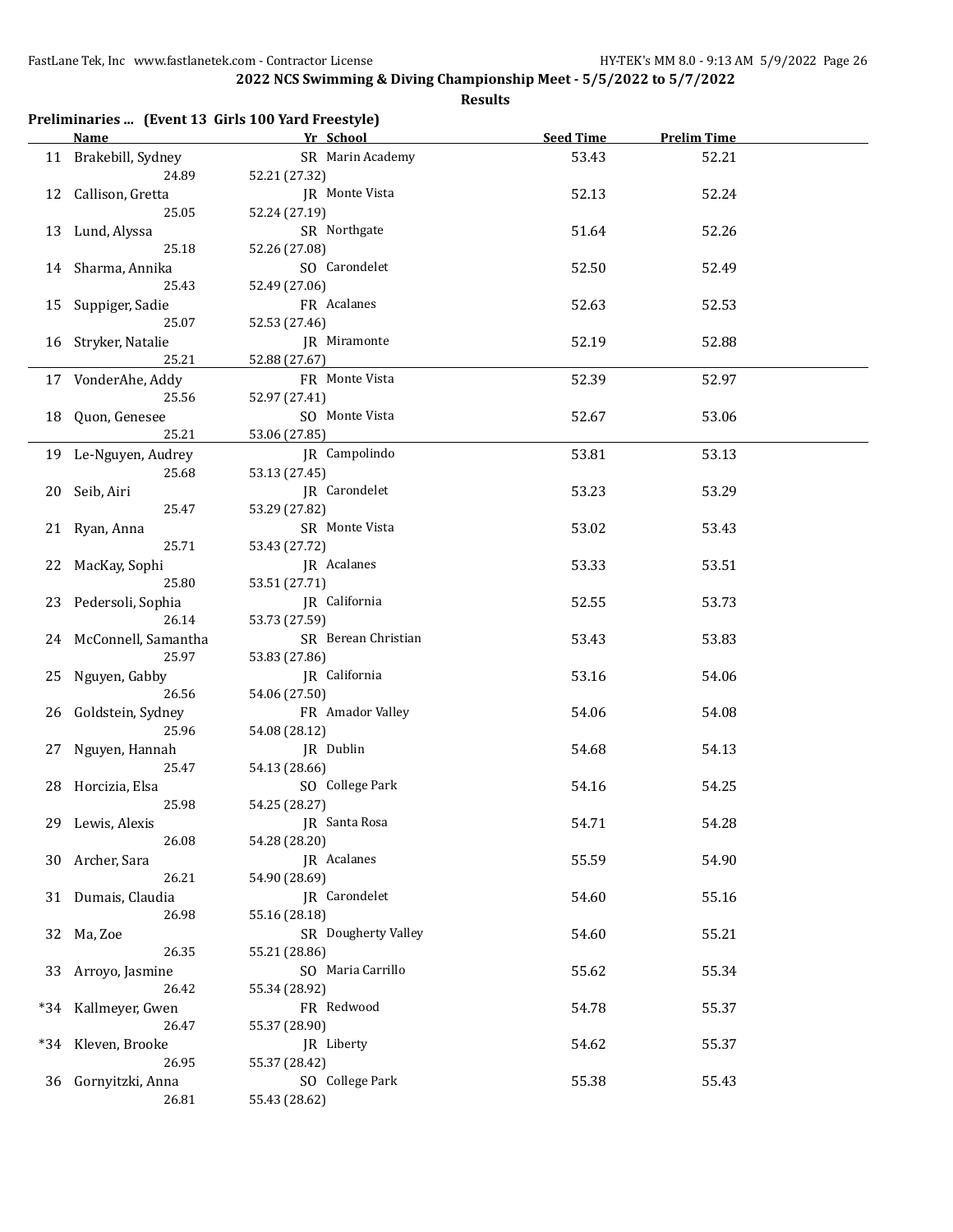**2022 NCS Swimming & Diving Championship Meet - 5/5/2022 to 5/7/2022**

|                  |                                     | <b>Results</b>                                                  |                    |                     |        |
|------------------|-------------------------------------|-----------------------------------------------------------------|--------------------|---------------------|--------|
|                  | <b>Name</b>                         | Preliminaries  (Event 13 Girls 100 Yard Freestyle)<br>Yr School | <b>Seed Time</b>   | <b>Prelim Time</b>  |        |
|                  | 37 Der, Kristin                     | SO Foothill                                                     | 55.28              | 55.63               |        |
|                  | 26.46                               | 55.63 (29.17)                                                   |                    |                     |        |
|                  |                                     | SO San Ramon Valley                                             |                    |                     |        |
| 38               | Gregory, Hayley                     |                                                                 | 55.19              | 55.64               |        |
|                  | 26.60                               | 55.64 (29.04)                                                   |                    |                     |        |
| 39               | Lei, Fiona                          | JR Newark Memorial                                              | 55.70              | 55.93               |        |
|                  | 26.92                               | 55.93 (29.01)                                                   |                    |                     |        |
| $---$            | Aubrecht, Kate                      | SR Piedmont                                                     | 54.23              | <b>DFS</b>          |        |
|                  | Event 14 Boys 100 Yard Freestyle    |                                                                 |                    |                     |        |
|                  | <b>National HS:</b><br>42.34 U 2011 | <b>David Nolan</b>                                              |                    | <b>Hershey (PA)</b> |        |
|                  | 43.60 N 2018<br><b>NCS Meet:</b>    | <b>Alexei Sancov</b>                                            |                    | <b>Northgate</b>    |        |
|                  | Name                                | Yr School                                                       | <b>Prelim Time</b> | <b>Finals Time</b>  | Points |
| A - Final        |                                     |                                                                 |                    |                     |        |
|                  | 1 Elian, Zach                       | JR De La Salle                                                  | 45.39              | 44.44               | 20     |
|                  | 21.74                               | 44.44 (22.70)                                                   |                    |                     |        |
|                  | 2 Hagan, Ryder                      | SR Monte Vista                                                  | 45.46              | 44.68               | 17     |
|                  | 21.77                               | 44.68 (22.91)                                                   |                    |                     |        |
| 3                | Hallett, Andrew                     | JR Northgate                                                    | 46.33              | 45.29               | 16     |
|                  | 21.72                               | 45.29 (23.57)                                                   |                    |                     |        |
| 4                | Glenn, Nicky                        | SR Tamalpais                                                    | 46.53              | 45.87               | 15     |
|                  | 22.11                               | 45.87 (23.76)                                                   |                    |                     |        |
| 5                | Tupper, Hayden                      | JR Amador Valley                                                | 46.15              | 46.04               | 14     |
|                  | 22.25                               | 46.04 (23.79)                                                   |                    |                     |        |
| 6                | Cory, Max                           | SR Dublin                                                       | 46.43              | 46.29               | 13     |
|                  | 23.03                               | 46.29 (23.26)                                                   |                    |                     |        |
| 7                | Kennedy, Andrew                     | SO Las Lomas                                                    | 46.58              | 46.61               | 12     |
|                  | 22.72                               | 46.61 (23.89)                                                   |                    |                     |        |
|                  | 8 VonderAhe, Nick                   | JR Monte Vista                                                  | 46.63              | 47.01               | 11     |
|                  | 22.01                               | 47.01 (25.00)                                                   |                    |                     |        |
|                  |                                     |                                                                 |                    |                     |        |
| <b>B</b> - Final | 9 Brophy, Reid                      | SR Maria Carrillo                                               | 46.72              | 46.62               | 9      |
|                  | 22.48                               | 46.62 (24.14)                                                   |                    |                     |        |
|                  | 10 Kengla, Kyle                     | FR Northgate                                                    | 46.68              | 46.69               | 7      |
|                  | 22.15                               | 46.69 (24.54)                                                   |                    |                     |        |
|                  | 11 McMillan, Scott                  | SO Northgate                                                    |                    |                     |        |
|                  |                                     |                                                                 | 47.79              | 46.84               | 6      |
|                  | 22.20                               | 46.84 (24.64)<br>JR Archie Williams                             |                    |                     |        |
|                  | 12 Sher, Micah                      |                                                                 | 47.15              | 47.08               | 5      |
|                  | 22.38                               | 47.08 (24.70)                                                   |                    |                     |        |
| 13               | Richards, Tommy                     | SR Campolindo                                                   | 47.81              | 47.41               | 4      |
|                  | 22.92                               | 47.41 (24.49)                                                   |                    |                     |        |
|                  | 14 Stack, Jack                      | SR Clayton Valley Charter                                       | 47.58              | 47.46               | 3      |
|                  | 22.87                               | 47.46 (24.59)                                                   |                    |                     |        |
| 15               | Palmer, Ian                         | JR Monte Vista                                                  | 47.46              | 47.52               | 2      |
|                  | 22.21                               | 47.52 (25.31)                                                   |                    |                     |        |
|                  | 16 Jones, Sawyer                    | SO San Ramon Valley                                             | 48.28              | 48.71               | 1      |
|                  | 23.14                               | 48.71 (25.57)                                                   |                    |                     |        |
|                  | Event 14 Boys 100 Yard Freestyle    |                                                                 |                    |                     |        |
|                  | 42.34 U 2011<br><b>National HS:</b> | David Nolan                                                     |                    | <b>Hershey (PA)</b> |        |
|                  | NCS Meet.<br>43.60 N 2018           | Alexei Sancov                                                   |                    | <b>Northgate</b>    |        |

**NCS Meet: 43.60 N 2018 Alexei Sancov Northgate Name Yr School Seed Time Prelim Time Preliminaries** 1 Elian, Zach **JR** De La Salle 44.89 45.39 45.39 22.35 45.39 (23.04)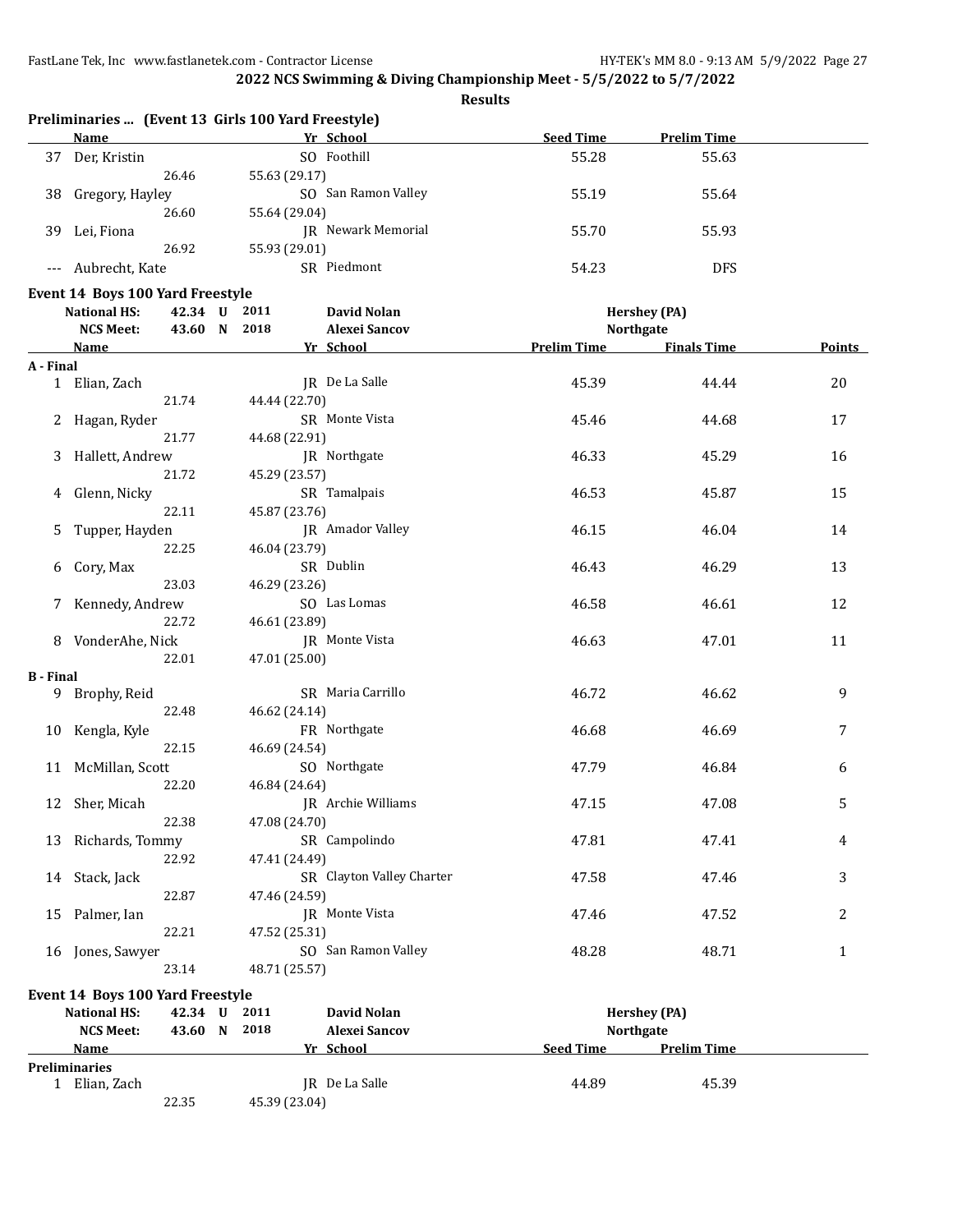|    | Name                  | Preliminaries  (Event 14 Boys 100 Yard Freestyle)<br>Yr School | <b>Seed Time</b> | <b>Prelim Time</b> |  |
|----|-----------------------|----------------------------------------------------------------|------------------|--------------------|--|
|    | 2 Hagan, Ryder        | SR Monte Vista                                                 | 45.22            | 45.46              |  |
|    | 21.89                 | 45.46 (23.57)                                                  |                  |                    |  |
| 3  | Tupper, Hayden        | JR Amador Valley                                               | 46.19            | 46.15              |  |
|    | 22.40                 | 46.15 (23.75)                                                  |                  |                    |  |
| 4  | Hallett, Andrew       | JR Northgate                                                   | 46.11            | 46.33              |  |
|    | 22.49                 | 46.33 (23.84)                                                  |                  |                    |  |
| 5  | Cory, Max             | SR Dublin                                                      | 46.17            | 46.43              |  |
|    | 22.59                 | 46.43 (23.84)                                                  |                  |                    |  |
| 6  | Glenn, Nicky          | SR Tamalpais                                                   | 46.71            | 46.53              |  |
|    | 22.50                 | 46.53 (24.03)                                                  |                  |                    |  |
| 7  | Kennedy, Andrew       | SO Las Lomas                                                   | 46.88            | 46.58              |  |
|    | 22.78                 | 46.58 (23.80)                                                  |                  |                    |  |
| 8  | VonderAhe, Nick       | JR Monte Vista                                                 | 47.76            | 46.63              |  |
|    | 21.89                 | 46.63 (24.74)                                                  |                  |                    |  |
| 9. | Kengla, Kyle          | FR Northgate                                                   | 46.89            | 46.68              |  |
|    | 22.71                 | 46.68 (23.97)                                                  |                  |                    |  |
| 10 | Brophy, Reid<br>22.61 | SR Maria Carrillo                                              | 46.90            | 46.72              |  |
|    | 11 Sher, Micah        | 46.72 (24.11)<br>JR Archie Williams                            | 47.37            | 47.15              |  |
|    | 22.68                 | 47.15 (24.47)                                                  |                  |                    |  |
|    | 12 Palmer, Ian        | JR Monte Vista                                                 | 47.89            | 47.46              |  |
|    | 22.50                 | 47.46 (24.96)                                                  |                  |                    |  |
| 13 | Stack, Jack           | SR Clayton Valley Charter                                      | 47.61            | 47.58              |  |
|    | 22.81                 | 47.58 (24.77)                                                  |                  |                    |  |
|    | 14 McMillan, Scott    | SO Northgate                                                   | 47.10            | 47.79              |  |
|    | 22.32                 | 47.79 (25.47)                                                  |                  |                    |  |
|    | 15 Richards, Tommy    | SR Campolindo                                                  | 47.90            | 47.81              |  |
|    | 23.13                 | 47.81 (24.68)                                                  |                  |                    |  |
|    | 16 Jones, Sawyer      | SO San Ramon Valley                                            | 48.26            | 48.28              |  |
|    | 23.00                 | 48.28 (25.28)                                                  |                  |                    |  |
|    | 17 Sherwood, Dax      | SR Miramonte                                                   | 46.98            | 48.29              |  |
|    | 22.95                 | 48.29 (25.34)                                                  |                  |                    |  |
|    | 18 Williams, Elijah   | SR Castro Valley                                               | 48.03            | 48.34              |  |
|    | 23.16                 | 48.34 (25.18)                                                  |                  |                    |  |
|    | 19 Johnson, Jed       | FR De La Salle                                                 | 48.43            | 48.36              |  |
|    | 22.89                 | 48.36 (25.47)                                                  |                  |                    |  |
|    | 20 Mendelssohn, Jon   | FR Las Lomas                                                   | 49.16            | 48.58              |  |
|    | 23.22                 | 48.58 (25.36)<br>SO Maria Carrillo                             | 48.79            | 48.61              |  |
| 21 | Brophy, Finn<br>23.01 | 48.61 (25.60)                                                  |                  |                    |  |
| 22 | Chivers, Garrett      | FR Campolindo                                                  | 49.13            | 48.70              |  |
|    | 23.46                 | 48.70 (25.24)                                                  |                  |                    |  |
| 23 | Rhinehart, Sam        | SR Novato                                                      | 48.58            | 48.74              |  |
|    | 23.33                 | 48.74 (25.41)                                                  |                  |                    |  |
| 24 | Van Fanos, Damik      | JR Clayton Valley Charter                                      | 49.60            | 48.87              |  |
|    | 23.37                 | 48.87 (25.50)                                                  |                  |                    |  |
| 25 | Puthuff, Tony         | SR De La Salle                                                 | 48.72            | 48.99              |  |
|    | 23.62                 | 48.99 (25.37)                                                  |                  |                    |  |
| 26 | Abrojena, Austin      | FR De La Salle                                                 | 48.86            | 49.00              |  |
|    | 23.43                 | 49.00 (25.57)                                                  |                  |                    |  |
| 27 | Canada, Shawn         | JR Clayton Valley Charter                                      | 49.33            | 49.09              |  |
|    | 23.62                 | 49.09 (25.47)                                                  |                  |                    |  |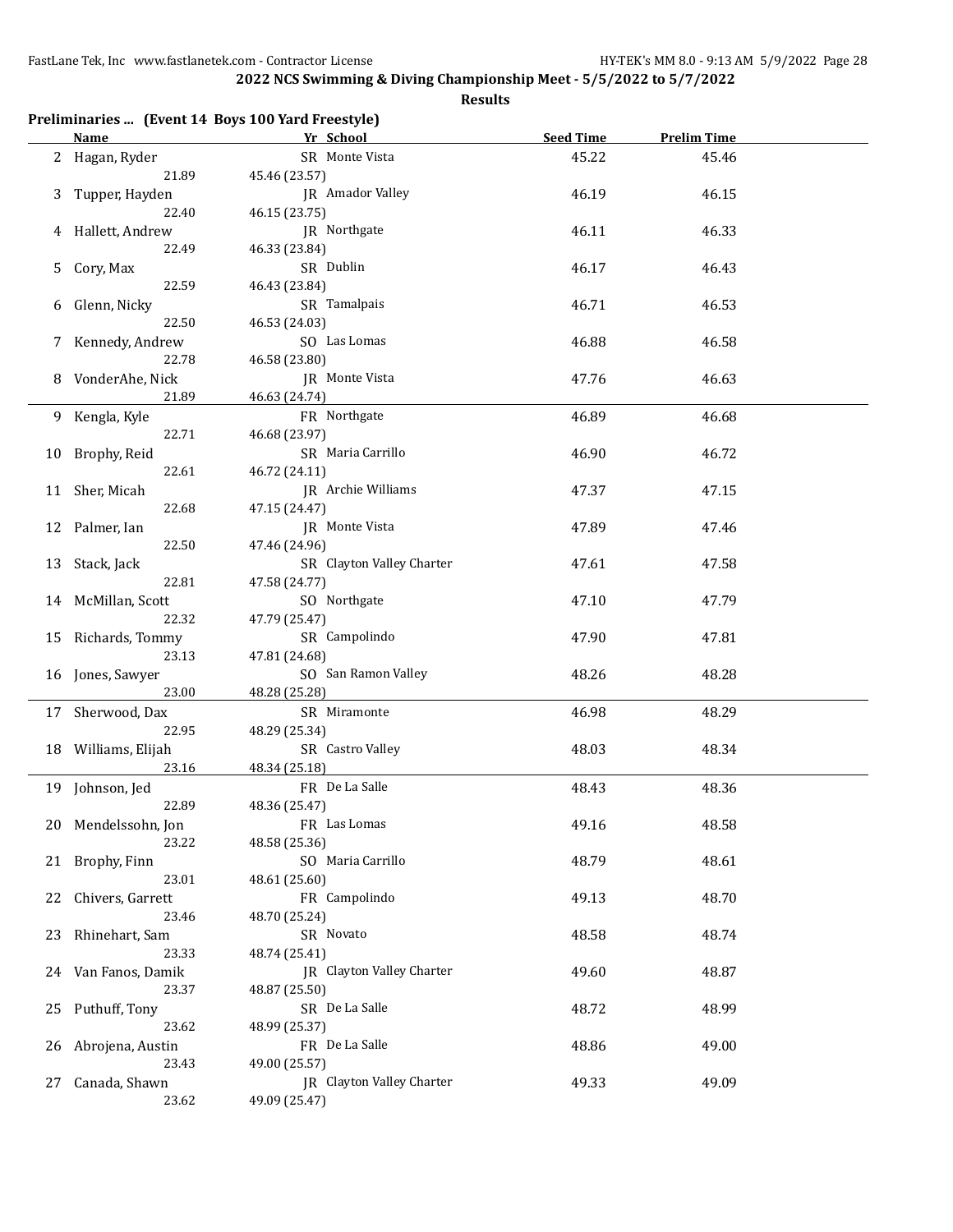|         | <b>Name</b>                                                         |                 | Yr School                                          | <b>Seed Time</b>   | <b>Prelim Time</b>                    |
|---------|---------------------------------------------------------------------|-----------------|----------------------------------------------------|--------------------|---------------------------------------|
|         | 28 Borden, Nicholas                                                 |                 | <b>JR</b> San Ramon Valley                         | 49.27              | 49.14                                 |
|         | 23.11                                                               | 49.14 (26.03)   |                                                    |                    |                                       |
| 29      | Gonzales, Isreal                                                    |                 | FR Bishop O'Dowd                                   | 48.40              | 49.17                                 |
|         | 23.52                                                               | 49.17 (25.65)   |                                                    |                    |                                       |
| 30      | Bugbee, Wyatt                                                       |                 | SR San Ramon Valley                                | 48.00              | 49.20                                 |
|         | 23.24                                                               | 49.20 (25.96)   |                                                    |                    |                                       |
| 31      | Dixon, Jacob                                                        |                 | SR Archie Williams                                 | 48.08              | 49.22                                 |
|         | 23.78                                                               | 49.22 (25.44)   |                                                    |                    |                                       |
| 32      | Etnyre, Parker                                                      |                 | JR Acalanes                                        | 48.85              | 49.31                                 |
|         | 23.49                                                               | 49.31 (25.82)   |                                                    |                    |                                       |
| 33      | Krilanovich, Vincent                                                |                 | FR Archie Williams                                 | 49.42              | 49.46                                 |
|         | 23.97                                                               | 49.46 (25.49)   |                                                    |                    |                                       |
| 34      | Haket, Dane                                                         |                 | SR San Ramon Valley                                | 49.16              | 49.49                                 |
|         | 24.00                                                               | 49.49 (25.49)   |                                                    |                    |                                       |
| 35      | Roesch, Grant                                                       |                 | JR Campolindo                                      | 49.08              | 49.51                                 |
|         | 23.61                                                               | 49.51 (25.90)   |                                                    |                    |                                       |
| 36      | Li, Simon                                                           |                 | FR Castro Valley                                   | 49.63              | 49.86                                 |
|         | 23.93                                                               | 49.86 (25.93)   |                                                    |                    |                                       |
| 37      | Brennan, Michael                                                    |                 | SR Head Royce                                      | 49.62              | 50.22                                 |
|         | 23.88                                                               | 50.22 (26.34)   |                                                    |                    |                                       |
| 38      | Giang, Ethan                                                        |                 | FR Alameda                                         | 49.19              | 50.28                                 |
|         | 24.03                                                               | 50.28 (26.25)   |                                                    |                    |                                       |
| 39      | Medina, David                                                       |                 | SR College Preparatory                             | 49.40              | 50.76                                 |
|         | 24.01                                                               | 50.76 (26.75)   |                                                    |                    |                                       |
|         | --- Ruaboro, Ryin                                                   |                 | SO American                                        | 47.66              | <b>DFS</b>                            |
|         |                                                                     |                 |                                                    |                    |                                       |
|         | ent 15 Girls 500 Yard Freestyle<br><b>National HS:</b><br>4:26.58 U | 2015            |                                                    |                    |                                       |
|         | 4:38.05 N                                                           | 2012            | <b>Kathleen Ledecky</b><br><b>Chelsea Chenault</b> |                    | <b>Stone Ridge (MD)</b><br>Carondelet |
|         | <b>NCS Meet:</b><br><b>Name</b>                                     |                 | Yr School                                          | <b>Prelim Time</b> | <b>Finals Time</b>                    |
| · Final |                                                                     |                 |                                                    |                    |                                       |
|         | 1 Hartman, Bailey                                                   |                 | SO Carondelet                                      | 4:50.38            | 4:45.80                               |
|         | 25.97                                                               | 54.06 (28.09)   | 1:22.60 (28.54)                                    | 1:51.70 (29.10)    |                                       |
|         | 2:20.90 (29.20)                                                     | 2:49.93 (29.03) | 3:19.09(29.16)                                     | 3:48.30 (29.21)    |                                       |
|         | 4:17.42 (29.12)                                                     | 4:45.80 (28.38) |                                                    |                    |                                       |
| 2       | Kim, Olivia                                                         |                 | SR Amador Valley                                   | 4:58.26            | 4:55.84                               |
|         | 27.42                                                               | 56.99 (29.57)   | 1:26.92 (29.93)                                    | 1:57.03 (30.11)    |                                       |
|         | 2:27.14 (30.11)                                                     | 2:56.92 (29.78) | 3:27.35 (30.43)                                    | 3:57.03 (29.68)    |                                       |
|         | 4:26.68 (29.65)                                                     | 4:55.84(29.16)  |                                                    |                    |                                       |
| 3       | Bell, Sophia                                                        |                 | SR Bay School of SF                                | 4:54.09            | 5:00.55                               |
|         | 26.58                                                               | 56.07 (29.49)   | 1:26.19(30.12)                                     | 1:56.46 (30.27)    |                                       |
|         | 2:26.77 (30.31)                                                     | 2:57.24 (30.47) | 3:27.87 (30.63)                                    | 3:58.87 (31.00)    |                                       |
|         |                                                                     |                 |                                                    |                    |                                       |

|      | Preliminaries  (Event 14 Boys 100 Yard Freestyle) |
|------|---------------------------------------------------|
| Namo | Vr School                                         |

|           | 36 Li, Simon                          |                 | FR Castro Valley        | 49.63              | 49.86                   |               |
|-----------|---------------------------------------|-----------------|-------------------------|--------------------|-------------------------|---------------|
|           | 23.93                                 | 49.86 (25.93)   |                         |                    |                         |               |
|           | 37 Brennan, Michael                   |                 | SR Head Royce           | 49.62              | 50.22                   |               |
|           | 23.88                                 | 50.22 (26.34)   |                         |                    |                         |               |
|           | 38 Giang, Ethan                       | FR Alameda      |                         | 49.19              | 50.28                   |               |
|           | 24.03                                 | 50.28 (26.25)   |                         |                    |                         |               |
|           | 39 Medina, David                      |                 | SR College Preparatory  | 49.40              | 50.76                   |               |
|           | 24.01                                 | 50.76 (26.75)   |                         |                    |                         |               |
|           | Ruaboro, Ryin                         | SO American     |                         | 47.66              | <b>DFS</b>              |               |
|           | Event 15 Girls 500 Yard Freestyle     |                 |                         |                    |                         |               |
|           | <b>National HS:</b><br>4:26.58 U 2015 |                 | <b>Kathleen Ledecky</b> |                    | <b>Stone Ridge (MD)</b> |               |
|           | <b>NCS Meet:</b><br>4:38.05 N         | 2012            | <b>Chelsea Chenault</b> |                    | Carondelet              |               |
|           | Name                                  | Yr School       |                         | <b>Prelim Time</b> | <b>Finals Time</b>      | <b>Points</b> |
| A - Final |                                       |                 |                         |                    |                         |               |
|           | 1 Hartman, Bailey                     | SO Carondelet   |                         | 4:50.38            | 4:45.80                 | 20            |
|           | 25.97                                 | 54.06 (28.09)   | 1:22.60 (28.54)         | 1:51.70 (29.10)    |                         |               |
|           | 2:20.90 (29.20)                       | 2:49.93 (29.03) | 3:19.09(29.16)          | 3:48.30 (29.21)    |                         |               |
|           | 4:17.42 (29.12)                       | 4:45.80 (28.38) |                         |                    |                         |               |
| 2         | Kim, Olivia                           |                 | SR Amador Valley        | 4:58.26            | 4:55.84                 | 17            |
|           | 27.42                                 | 56.99 (29.57)   | 1:26.92 (29.93)         | 1:57.03(30.11)     |                         |               |
|           | 2:27.14(30.11)                        | 2:56.92 (29.78) | 3:27.35 (30.43)         | 3:57.03 (29.68)    |                         |               |
|           | 4:26.68 (29.65)                       | 4:55.84 (29.16) |                         |                    |                         |               |
| 3         | Bell, Sophia                          |                 | SR Bay School of SF     | 4:54.09            | 5:00.55                 | 16            |
|           | 26.58                                 | 56.07 (29.49)   | 1:26.19(30.12)          | 1:56.46 (30.27)    |                         |               |
|           | 2:26.77 (30.31)                       | 2:57.24(30.47)  | 3:27.87 (30.63)         | 3:58.87 (31.00)    |                         |               |
|           | 4:30.00 (31.13)                       | 5:00.55 (30.55) |                         |                    |                         |               |
| 4         | Snyder, Amelia                        | SR Las Lomas    |                         | 5:01.36            | 5:01.57                 | 15            |
|           | 27.64                                 | 57.81 (30.17)   | 1:28.31 (30.50)         | 1:59.15 (30.84)    |                         |               |
|           | 2:30.17 (31.02)                       | 3:00.38 (30.21) | 3:30.25 (29.87)         | 4:00.50 (30.25)    |                         |               |
|           | 4:31.52 (31.02)                       | 5:01.57 (30.05) |                         |                    |                         |               |
| 5         | Keith-Brown, Emma                     |                 | SR San Domenico         | 5:01.03            | 5:03.74                 | 14            |
|           | 27.24                                 | 56.79 (29.55)   | 1:27.15(30.36)          | 1:57.64 (30.49)    |                         |               |
|           | 2:28.60 (30.96)                       | 2:59.35 (30.75) | 3:30.47 (31.12)         | 4:01.86 (31.39)    |                         |               |
|           | 4:33.02 (31.16)                       | 5:03.74 (30.72) |                         |                    |                         |               |
|           |                                       |                 |                         |                    |                         |               |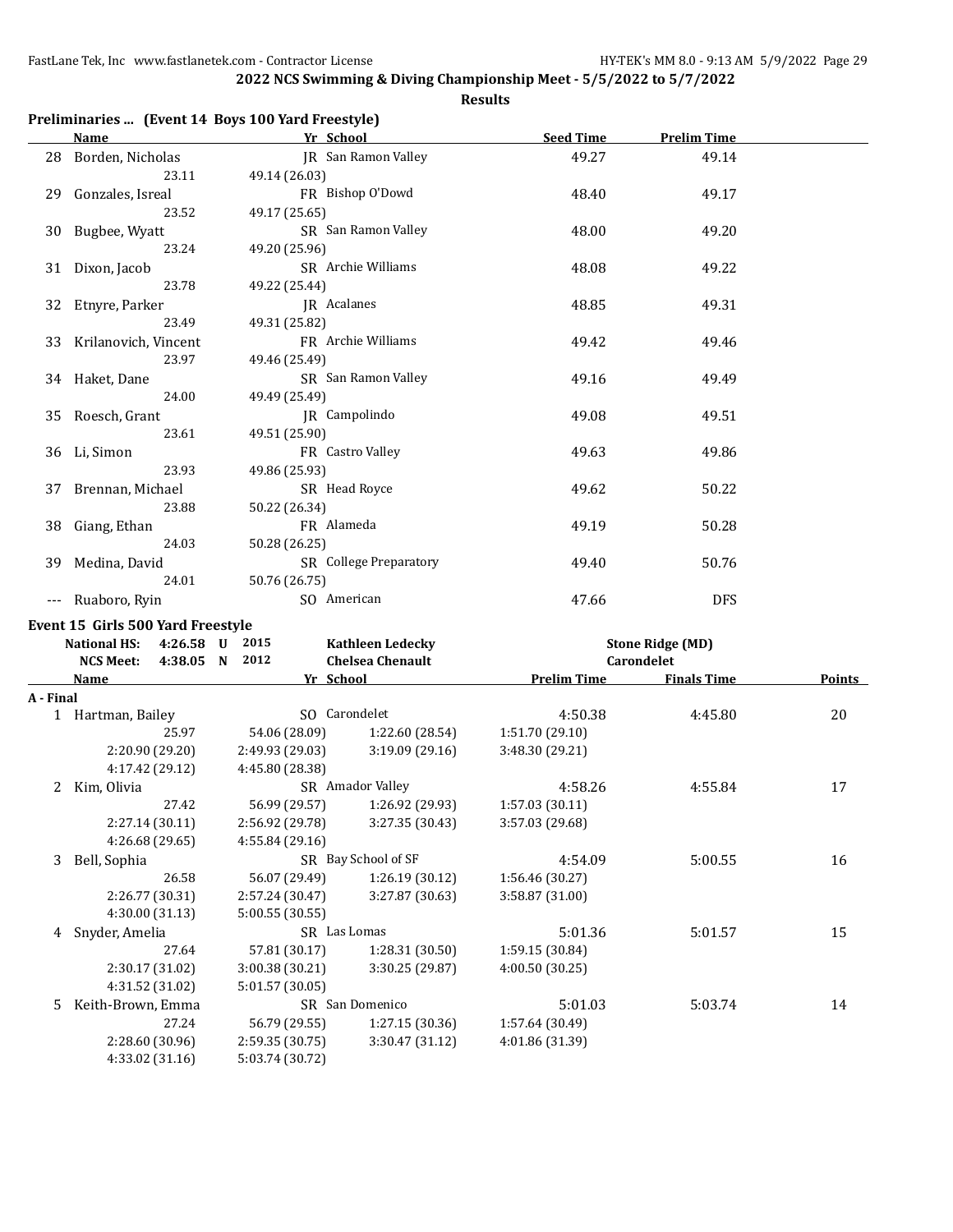**2022 NCS Swimming & Diving Championship Meet - 5/5/2022 to 5/7/2022 Results**

|                  | A - Final  (Event 15 Girls 500 Yard Freestyle)<br><b>Name</b> | Yr School                        |                                    | <b>Prelim Time</b> | <b>Finals Time</b> | <b>Points</b> |
|------------------|---------------------------------------------------------------|----------------------------------|------------------------------------|--------------------|--------------------|---------------|
|                  | 6 Lee, Kaitlin                                                | SO Dublin                        |                                    | 4:59.23            | 5:04.51            | 13            |
|                  | 28.03                                                         | 58.12 (30.09)                    | 1:28.72 (30.60)                    | 1:59.49 (30.77)    |                    |               |
|                  | 2:30.57 (31.08)                                               | 3:01.51 (30.94)                  | 3:32.43 (30.92)                    | 4:03.42 (30.99)    |                    |               |
|                  | 4:34.12 (30.70)                                               | 5:04.51 (30.39)                  |                                    |                    |                    |               |
| 7                | Struempf, Lillian                                             | SO Northgate                     |                                    | 5:09.14            | 5:08.75            | 12            |
|                  | 27.85                                                         | 58.22 (30.37)                    | 1:29.15 (30.93)                    | 2:00.51 (31.36)    |                    |               |
|                  | 2:32.14 (31.63)                                               | 3:03.96 (31.82)                  | 3:35.40 (31.44)                    | 4:06.98 (31.58)    |                    |               |
|                  | 4:38.23 (31.25)                                               | 5:08.75 (30.52)                  |                                    |                    |                    |               |
| 8                | Fisher, Teagan                                                |                                  | SR Monte Vista                     | 5:09.93            | 5:11.18            | 11            |
|                  | 27.91                                                         | 58.46 (30.55)                    | 1:29.55 (31.09)                    | 2:00.80 (31.25)    |                    |               |
|                  | 2:32.66 (31.86)                                               | 3:04.65 (31.99)                  | 3:36.52 (31.87)                    | 4:08.55 (32.03)    |                    |               |
|                  | 4:40.40 (31.85)                                               | 5:11.18 (30.78)                  |                                    |                    |                    |               |
| <b>B</b> - Final |                                                               |                                  |                                    |                    |                    |               |
|                  | 9 French, Miya                                                | SR San Marin                     |                                    | 5:13.07            | 5:09.39            | 9             |
|                  | 28.33                                                         | 58.65 (30.32)                    | 1:29.86 (31.21)                    | 2:01.18 (31.32)    |                    |               |
|                  | 2:32.76 (31.58)                                               | 3:04.20 (31.44)                  | 3:35.84 (31.64)                    | 4:07.33 (31.49)    |                    |               |
|                  | 4:38.60 (31.27)                                               | 5:09.39 (30.79)                  |                                    |                    |                    |               |
| 10               | Kuhn, Zoe                                                     |                                  | SO Bishop O'Dowd                   | 5:13.28            | 5:14.72            | 7             |
|                  | 28.58                                                         | 59.83 (31.25)                    | 1:31.43 (31.60)                    | 2:03.60 (32.17)    |                    |               |
|                  | 2:35.58 (31.98)                                               | 3:07.91 (32.33)                  | 3:40.27 (32.36)                    | 4:12.47 (32.20)    |                    |               |
|                  | 4:44.10 (31.63)                                               | 5:14.72 (30.62)<br>FR Campolindo |                                    |                    |                    |               |
|                  | 11 Baker, Clare                                               |                                  |                                    | 5:17.16            | 5:16.01            | 6             |
|                  | 29.15                                                         | 1:00.86 (31.71)                  | 1:32.65 (31.79)                    | 2:04.90 (32.25)    |                    |               |
|                  | 2:36.64 (31.74)                                               | 3:08.54 (31.90)                  | 3:40.46 (31.92)                    | 4:12.82 (32.36)    |                    |               |
|                  | 4:45.01 (32.19)                                               | 5:16.01 (31.00)                  |                                    |                    |                    |               |
| 12               | Martin Del Campo, Lucia                                       |                                  | SO College Preparatory             | 5:17.85            | 5:16.25            | 5             |
|                  | 29.08                                                         | 1:01.27 (32.19)                  | 1:33.65 (32.38)                    | 2:06.10 (32.45)    |                    |               |
|                  | 2:38.20 (32.10)                                               | 3:10.24 (32.04)                  | 3:42.32 (32.08)                    | 4:14.47 (32.15)    |                    |               |
|                  | 4:46.13 (31.66)                                               | 5:16.25 (30.12)                  |                                    |                    |                    |               |
|                  | 13 Holzhauser, Stassi<br>28.51                                |                                  | SR Maria Carrillo                  | 5:17.29            | 5:16.92            | 4             |
|                  |                                                               | 59.55 (31.04)<br>3:08.01 (32.65) | 1:31.24 (31.69)<br>3:40.92 (32.91) | 2:03.19 (31.95)    |                    |               |
|                  | 2:35.36 (32.17)<br>4:45.48 (31.85)                            | 5:16.92 (31.44)                  |                                    | 4:13.63 (32.71)    |                    |               |
|                  | 14 Wythes, Alexandra                                          |                                  | JR SF University                   | 5:16.82            | 5:16.95            | 3             |
|                  | 28.32                                                         | 59.33 (31.01)                    | 1:31.25 (31.92)                    | 2:03.50 (32.25)    |                    |               |
|                  | 2:36.15(32.65)                                                | 3:09.05 (32.90)                  | 3:41.30 (32.25)                    | 4:13.98 (32.68)    |                    |               |
|                  | 4:46.61 (32.63)                                               | 5:16.95 (30.34)                  |                                    |                    |                    |               |
|                  | 15 Kawashiri, Mackenzie                                       |                                  | JR Justin Siena                    | 5:19.13            | 5:18.27            | 2             |
|                  | 29.00                                                         | 1:00.23 (31.23)                  | 1:32.21 (31.98)                    | 2:04.35 (32.14)    |                    |               |
|                  | 2:36.92 (32.57)                                               | 3:09.71 (32.79)                  | 3:42.28 (32.57)                    | 4:14.84 (32.56)    |                    |               |
|                  | 4:47.16 (32.32)                                               | 5:18.27 (31.11)                  |                                    |                    |                    |               |
|                  | 16 Grant, Alexandra                                           |                                  | Benicia                            | 5:19.48            | 5:20.42            | 1             |
|                  | 28.99                                                         | 1:00.61 (31.62)                  | 1:32.60 (31.99)                    | 2:05.09 (32.49)    |                    |               |
|                  | 2:37.83 (32.74)                                               | 3:10.35 (32.52)                  | 3:42.71 (32.36)                    | 4:15.73 (33.02)    |                    |               |
|                  | 4:48.60 (32.87)                                               | 5:20.42 (31.82)                  |                                    |                    |                    |               |
|                  |                                                               |                                  |                                    |                    |                    |               |

| <b>National HS:</b>  | 4:26.58         | U | 2015            | <b>Kathleen Ledecky</b> |                  | <b>Stone Ridge (MD)</b> |  |
|----------------------|-----------------|---|-----------------|-------------------------|------------------|-------------------------|--|
| <b>NCS Meet:</b>     | 4:38.05         | N | 2012            | <b>Chelsea Chenault</b> |                  | Carondelet              |  |
| Name                 |                 |   |                 | Yr School               | <b>Seed Time</b> | <b>Prelim Time</b>      |  |
| <b>Preliminaries</b> |                 |   |                 |                         |                  |                         |  |
| Hartman, Bailey      |                 |   | SO.             | Carondelet              | 4:57.09          | 4:50.38                 |  |
|                      | 26.76           |   | 56.34 (29.58)   | 1:25.86 (29.52)         | 1:55.32 (29.46)  |                         |  |
|                      | 2:24.72 (29.40) |   | 2:54.13(29.41)  | 3:23.70 (29.57)         | 3:53.01 (29.31)  |                         |  |
|                      | 4:22.21 (29.20) |   | 4:50.38 (28.17) |                         |                  |                         |  |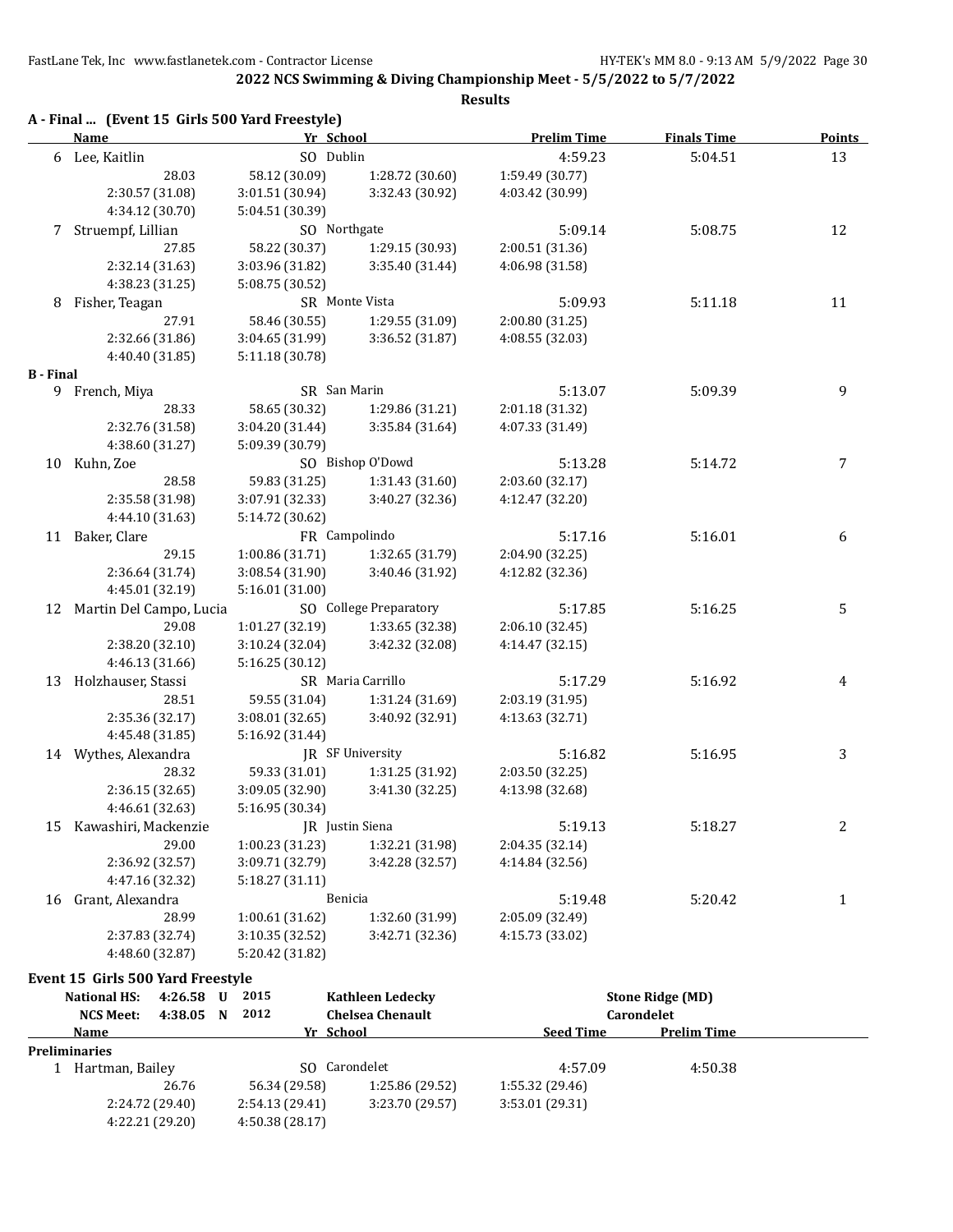**2022 NCS Swimming & Diving Championship Meet - 5/5/2022 to 5/7/2022**

|                | Preliminaries  (Event 15 Girls 500 Yard Freestyle)<br><b>Name</b> | Yr School       |                     | <b>Seed Time</b> | <b>Prelim Time</b> |
|----------------|-------------------------------------------------------------------|-----------------|---------------------|------------------|--------------------|
| $\overline{2}$ | Bell, Sophia                                                      |                 | SR Bay School of SF | 5:00.66          | 4:54.09            |
|                | 26.84                                                             | 55.92 (29.08)   | 1:25.55 (29.63)     | 1:55.15 (29.60)  |                    |
|                | 2:24.78 (29.63)                                                   | 2:54.70 (29.92) | 3:24.65 (29.95)     | 3:54.64 (29.99)  |                    |
|                | 4:24.70 (30.06)                                                   | 4:54.09 (29.39) |                     |                  |                    |
| 3              | Kim, Olivia                                                       |                 | SR Amador Valley    | 4:56.83          | 4:58.26            |
|                | 27.65                                                             | 57.78 (30.13)   | 1:28.03 (30.25)     | 1:58.44 (30.41)  |                    |
|                | 2:28.51 (30.07)                                                   | 2:58.39 (29.88) | 3:28.30 (29.91)     | 3:58.51 (30.21)  |                    |
|                | 4:28.81 (30.30)                                                   | 4:58.26 (29.45) |                     |                  |                    |
|                | 4 Lee, Kaitlin                                                    | SO Dublin       |                     | 4:53.91          | 4:59.23            |
|                | 27.99                                                             | 57.89 (29.90)   | 1:28.23 (30.34)     | 1:58.47 (30.24)  |                    |
|                | 2:28.76 (30.29)                                                   | 2:59.10 (30.34) | 3:29.22 (30.12)     | 3:59.51 (30.29)  |                    |
|                | 4:29.59 (30.08)                                                   | 4:59.23 (29.64) |                     |                  |                    |
| 5              | Keith-Brown, Emma                                                 |                 | SR San Domenico     | 5:03.95          | 5:01.03            |
|                | 27.51                                                             | 57.15 (29.64)   | 1:26.95 (29.80)     | 1:57.35 (30.40)  |                    |
|                | 2:27.99 (30.64)                                                   | 2:58.59 (30.60) | 3:29.38 (30.79)     | 3:59.92 (30.54)  |                    |
|                | 4:30.56 (30.64)                                                   | 5:01.03 (30.47) |                     |                  |                    |
| 6              | Snyder, Amelia                                                    | SR Las Lomas    |                     | 5:03.68          | 5:01.36            |
|                | 15.62                                                             | 57.05 (41.43)   | 1:27.06 (30.01)     | 1:57.52 (30.46)  |                    |
|                | 2:28.26 (30.74)                                                   | 2:59.09 (30.83) | 3:29.97 (30.88)     | 4:00.74 (30.77)  |                    |
|                | 4:31.51 (30.77)                                                   | 5:01.36 (29.85) |                     |                  |                    |
| 7              | Struempf, Lillian                                                 | SO Northgate    |                     | 5:00.90          | 5:09.14            |
|                | 28.71                                                             | 59.62 (30.91)   | 1:30.44 (30.82)     | 2:01.46 (31.02)  |                    |
|                | 2:32.86 (31.40)                                                   | 3:04.58 (31.72) | 3:36.07 (31.49)     | 4:07.14 (31.07)  |                    |
|                | 4:38.62 (31.48)                                                   | 5:09.14 (30.52) |                     |                  |                    |
| 8              | Fisher, Teagan                                                    |                 | SR Monte Vista      | 5:11.97          | 5:09.93            |
|                | 28.93                                                             | 59.76 (30.83)   | 1:31.24 (31.48)     | 2:02.72 (31.48)  |                    |
|                | 2:34.23 (31.51)                                                   | 3:05.51 (31.28) | 3:36.57 (31.06)     | 4:08.15 (31.58)  |                    |
|                | 4:39.55 (31.40)                                                   | 5:09.93 (30.38) |                     |                  |                    |
|                | 9 French, Miya                                                    | SR San Marin    |                     | 5:08.02          | 5:13.07            |
|                | 28.65                                                             | 59.57 (30.92)   | 1:30.58 (31.01)     | 2:02.37 (31.79)  |                    |
|                | 2:34.35 (31.98)                                                   | 3:06.01 (31.66) | 3:38.03 (32.02)     | 4:09.98 (31.95)  |                    |
|                | 4:41.86 (31.88)                                                   | 5:13.07 (31.21) |                     |                  |                    |
| 10             | Kuhn, Zoe                                                         |                 | SO Bishop O'Dowd    | 5:12.16          | 5:13.28            |
|                | 28.34                                                             | 59.81 (31.47)   | 1:31.91 (32.10)     | 2:03.78 (31.87)  |                    |
|                | 2:35.58 (31.80)                                                   | 3:07.46 (31.88) | 3:39.06 (31.60)     | 4:10.92 (31.86)  |                    |
|                | 4:42.65 (31.73)                                                   | 5:13.28 (30.63) |                     |                  |                    |
| 11             | Cox, Audrey                                                       | JR Acalanes     |                     | 5:16.15          | 5:15.93            |
|                | 29.23                                                             | 1:00.36 (31.13) | 1:32.28 (31.92)     | 2:04.12 (31.84)  |                    |
|                | 2:36.16 (32.04)                                                   | 3:08.74 (32.58) | 3:41.05 (32.31)     | 4:13.22 (32.17)  |                    |
|                | 4:45.14 (31.92)                                                   | 5:15.93 (30.79) |                     |                  |                    |
| 12             | Wythes, Alexandra                                                 |                 | JR SF University    | 5:22.29          | 5:16.82            |
|                | 28.86                                                             | 1:00.59 (31.73) | 1:33.16 (32.57)     | 2:06.10 (32.94)  |                    |
|                | 2:39.14 (33.04)                                                   | 3:11.75(32.61)  | 3:44.72 (32.97)     | 4:14.86 (30.14)  |                    |
|                |                                                                   |                 |                     |                  |                    |
|                | 4:46.69 (31.83)                                                   | 5:16.82 (30.13) | FR Campolindo       |                  |                    |
| 13             | Baker, Clare                                                      |                 |                     | 5:17.03          | 5:17.16            |
|                | 29.87                                                             | 1:02.05 (32.18) | 1:34.54 (32.49)     | 2:06.53 (31.99)  |                    |
|                | 2:38.46 (31.93)                                                   | 3:10.51 (32.05) | 3:42.40 (31.89)     | 4:14.51 (32.11)  |                    |
|                | 4:46.76 (32.25)                                                   | 5:17.16 (30.40) |                     |                  |                    |
| 14             | Holzhauser, Stassi                                                |                 | SR Maria Carrillo   | 5:20.32          | 5:17.29            |
|                | 28.94                                                             | 1:00.20 (31.26) | 1:31.97 (31.77)     | 2:04.11 (32.14)  |                    |
|                | 2:36.28 (32.17)                                                   | 3:08.81 (32.53) | 3:41.19 (32.38)     | 4:13.92 (32.73)  |                    |
|                | 4:46.29 (32.37)                                                   | 5:17.29 (31.00) |                     |                  |                    |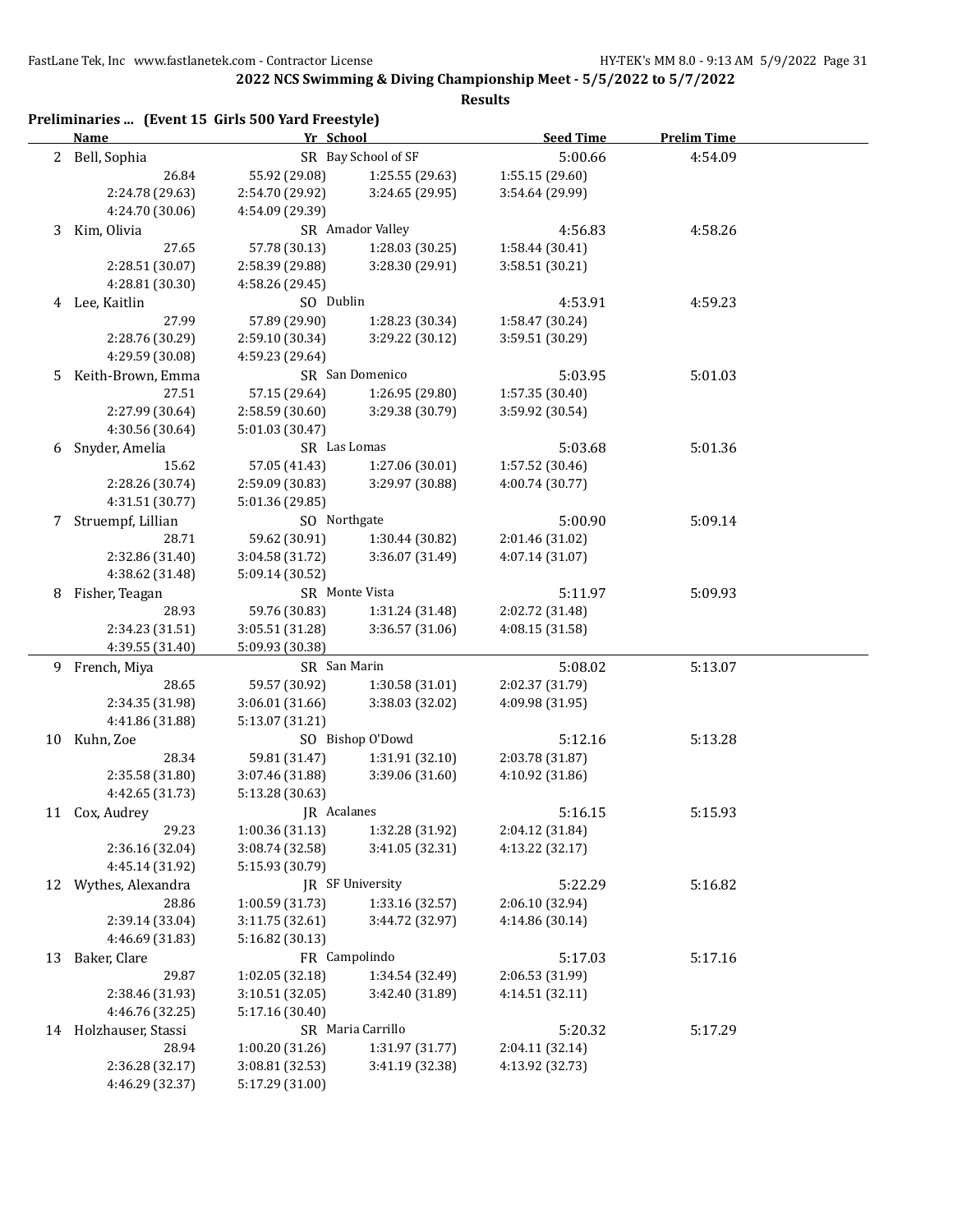**2022 NCS Swimming & Diving Championship Meet - 5/5/2022 to 5/7/2022**

|    | Preliminaries  (Event 15 Girls 500 Yard Freestyle)<br>Name | Yr School       |                           | <b>Seed Time</b> | <b>Prelim Time</b> |
|----|------------------------------------------------------------|-----------------|---------------------------|------------------|--------------------|
| 15 | Martin Del Campo, Lucia                                    |                 | SO College Preparatory    | 5:20.77          | 5:17.85            |
|    | 29.21                                                      | 1:01.38 (32.17) | 1:33.94 (32.56)           | 2:06.66 (32.72)  |                    |
|    | 2:38.92 (32.26)                                            | 3:11.38 (32.46) | 3:43.33 (31.95)           | 4:15.28 (31.95)  |                    |
|    | 4:47.67 (32.39)                                            | 5:17.85 (30.18) |                           |                  |                    |
|    | 16 Kawashiri, Mackenzie                                    |                 | JR Justin Siena           | 5:18.67          | 5:19.13            |
|    | 28.75                                                      | 59.63 (30.88)   | 1:31.17 (31.54)           | 2:02.89 (31.72)  |                    |
|    | 2:34.87 (31.98)                                            | 3:07.72 (32.85) | 3:41.00 (33.28)           | 4:14.16 (33.16)  |                    |
|    | 4:47.39 (33.23)                                            | 5:19.13 (31.74) |                           |                  |                    |
| 17 | Grant, Alexandra                                           |                 | Benicia                   | 5:20.70          | 5:19.48            |
|    | 28.96                                                      | 1:00.45 (31.49) | 1:32.75 (32.30)           | 2:05.04 (32.29)  |                    |
|    | 2:37.53 (32.49)                                            | 3:10.11 (32.58) | 3:42.82 (32.71)           | 4:15.51 (32.69)  |                    |
|    | 4:48.15 (32.64)                                            |                 |                           |                  |                    |
|    |                                                            | 5:19.48 (31.33) |                           |                  |                    |
| 18 | Ring, Glorianna                                            |                 | SR Sonoma Valley          | 5:29.20          | 5:20.97            |
|    | 29.99                                                      | 1:02.34 (32.35) | 1:34.66 (32.32)           | 2:07.26 (32.60)  |                    |
|    | 2:39.33 (32.07)                                            | 3:11.79 (32.46) | 3:44.05(32.26)            | 4:16.19 (32.14)  |                    |
|    | 4:48.39 (32.20)                                            | 5:20.97 (32.58) |                           |                  |                    |
|    | 19 Levenfeld, Kaia                                         |                 | IR Campolindo             | 5:18.87          | 5:20.99            |
|    | 28.20                                                      | 59.55 (31.35)   | 1:32.21 (32.66)           | 2:05.34 (33.13)  |                    |
|    | 2:38.17 (32.83)                                            | 3:11.23 (33.06) | 3:43.78 (32.55)           | 4:16.28 (32.50)  |                    |
|    | 4:49.05 (32.77)                                            | 5:20.99 (31.94) |                           |                  |                    |
|    | 20 Engelskirchen, Estelle                                  | JR San Rafael   |                           | 5:25.58          | 5:21.55            |
|    | 28.79                                                      | 1:00.26 (31.47) | 1:32.69 (32.43)           | 2:05.52 (32.83)  |                    |
|    | 2:38.32 (32.80)                                            | 3:11.29 (32.97) | 3:44.15(32.86)            | 4:16.89 (32.74)  |                    |
|    | 4:50.03 (33.14)                                            | 5:21.55 (31.52) |                           |                  |                    |
|    | 21 Cleary, Grace                                           |                 | FR Clayton Valley Charter | 5:24.92          | 5:22.72            |
|    | 29.23                                                      | 1:00.73 (31.50) | 1:33.47 (32.74)           | 2:06.55 (33.08)  |                    |
|    | 2:39.28 (32.73)                                            | 3:12.12 (32.84) | 3:45.24 (33.12)           | 4:18.22 (32.98)  |                    |
|    | 4:51.28 (33.06)                                            | 5:22.72 (31.44) |                           |                  |                    |
|    | 22 Ayers, Athena                                           | SO Liberty      |                           | 5:20.91          | 5:23.09            |
|    | 29.27                                                      | 1:01.59 (32.32) | 1:34.47 (32.88)           | 2:07.25 (32.78)  |                    |
|    | 2:40.20 (32.95)                                            | 3:13.57 (33.37) | 3:46.82 (33.25)           | 4:19.66 (32.84)  |                    |
|    | 4:52.37 (32.71)                                            | 5:23.09 (30.72) |                           |                  |                    |
|    | 23 Stickler, Piper                                         | SR Dublin       |                           | 5:19.71          | 5:23.32            |
|    | 29.90                                                      | 1:01.87 (31.97) | 1:34.59 (32.72)           | 2:07.45 (32.86)  |                    |
|    | 2:40.51 (33.06)                                            | 3:13.49 (32.98) | 3:46.47 (32.98)           | 4:19.26 (32.79)  |                    |
|    | 4:51.94 (32.68)                                            | 5:23.32 (31.38) |                           |                  |                    |
|    | 24 Wilkalis, Whitney                                       | SO Campolindo   |                           | 5:21.66          | 5:23.78            |
|    | 29.88                                                      | 1:02.17 (32.29) | 1:35.21 (33.04)           | 2:08.05 (32.84)  |                    |
|    | 2:40.85 (32.80)                                            |                 |                           |                  |                    |
|    |                                                            | 3:13.45 (32.60) | 3:46.33 (32.88)           | 4:19.24 (32.91)  |                    |
|    | 4:52.08 (32.84)                                            | 5:23.78 (31.70) |                           |                  |                    |
| 25 | Clark, Josephine                                           | SO Granada      |                           | 5:29.90          | 5:24.29            |
|    | 29.91                                                      | 1:02.34 (32.43) | 1:35.12 (32.78)           | 2:08.11 (32.99)  |                    |
|    | 2:40.95 (32.84)                                            | 3:13.55 (32.60) | 3:46.29 (32.74)           | 4:19.24 (32.95)  |                    |
|    | 4:51.90 (32.66)                                            | 5:24.29 (32.39) |                           |                  |                    |
|    | 26 Indrisano, Ariel                                        |                 | FR Campolindo             | 5:26.76          | 5:24.59            |
|    | 29.40                                                      | 1:01.70 (32.30) | 1:34.85 (33.15)           | 2:08.15 (33.30)  |                    |
|    | 2:41.57 (33.42)                                            | 3:15.09 (33.52) | 3:48.56 (33.47)           | 4:21.49 (32.93)  |                    |
|    | 4:53.93 (32.44)                                            | 5:24.59 (30.66) |                           |                  |                    |
| 27 | Tuvshintugs, Oyu                                           | FR Northgate    |                           | 5:20.36          | 5:25.89            |
|    | 29.52                                                      | 1:01.23 (31.71) | 1:33.28 (32.05)           | 2:06.03 (32.75)  |                    |
|    | 2:39.09 (33.06)                                            | 3:12.32 (33.23) | 3:45.91 (33.59)           | 4:19.51 (33.60)  |                    |
|    | 4:53.01 (33.50)                                            | 5:25.89 (32.88) |                           |                  |                    |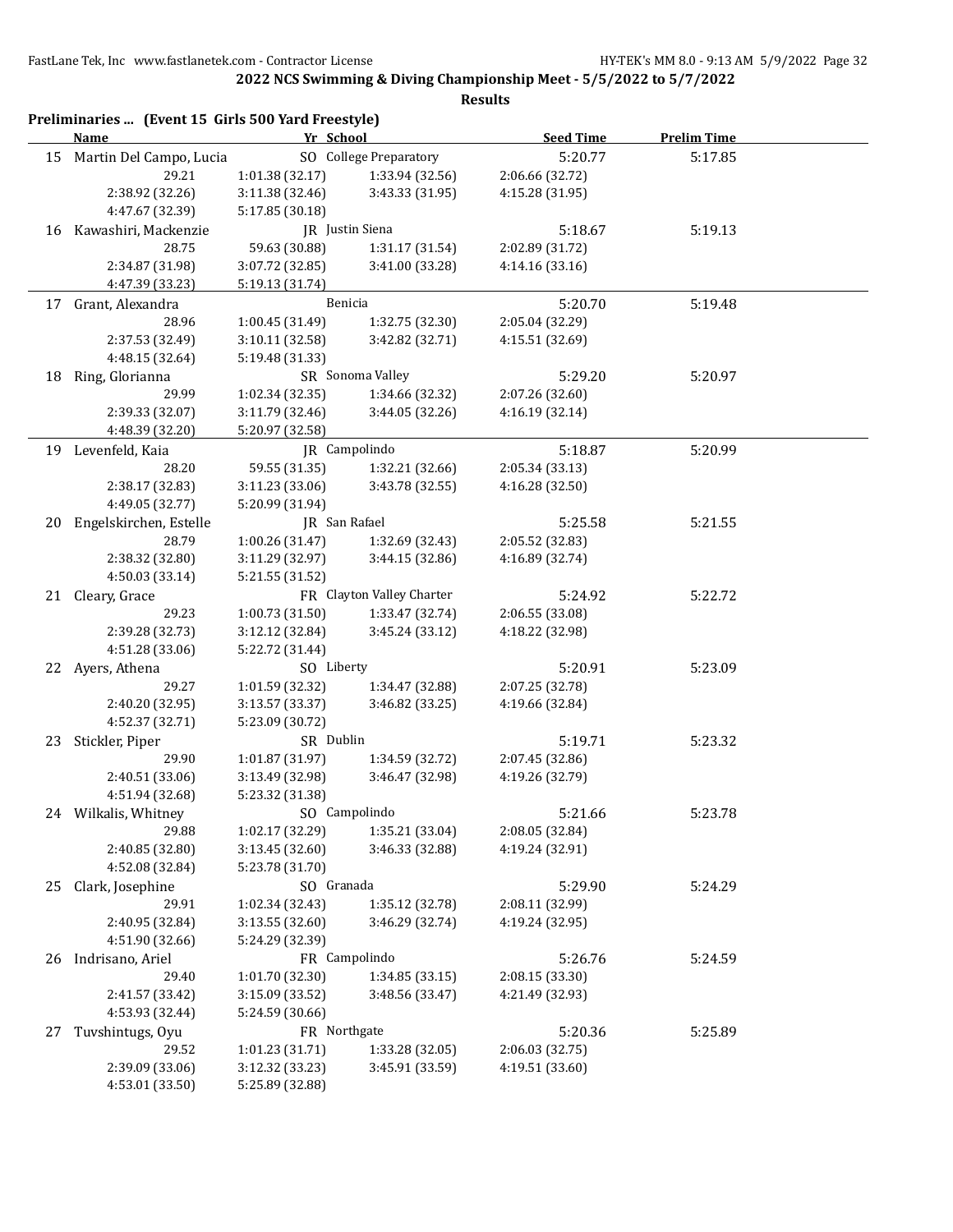**2022 NCS Swimming & Diving Championship Meet - 5/5/2022 to 5/7/2022**

**Results**

|    | Preliminaries  (Event 15 Girls 500 Yard Freestyle) |                 |                          |                  |                    |  |
|----|----------------------------------------------------|-----------------|--------------------------|------------------|--------------------|--|
|    | Name                                               | Yr School       |                          | <b>Seed Time</b> | <b>Prelim Time</b> |  |
|    | 28 Hemsworth, Audrey                               |                 | <b>JR</b> Marin Catholic |                  | 5:26.69            |  |
|    | 29.60                                              | 1:01.86 (32.26) | 1:34.56 (32.70)          | 2:07.73 (33.17)  |                    |  |
|    | 2:41.18 (33.45)                                    | 3:14.43 (33.25) | 3:47.76 (33.33)          | 4:21.14 (33.38)  |                    |  |
|    | 4:54.53 (33.39)                                    | 5:26.69 (32.16) |                          |                  |                    |  |
| 29 | Meyers, Paige                                      | SR Miramonte    |                          | 5:27.39          | 5:26.70            |  |
|    | 30.60                                              | 1:03.21 (32.61) | 1:36.56 (33.35)          | 2:09.75 (33.19)  |                    |  |
|    | 2:43.21 (33.46)                                    | 3:16.79 (33.58) | 3:50.24 (33.45)          | 4:23.76 (33.52)  |                    |  |
|    | 4:56.33 (32.57)                                    | 5:26.70 (30.37) |                          |                  |                    |  |
| 30 | Turner, Maile                                      |                 | SO Monte Vista           | 5:23.85          | 5:27.02            |  |
|    | 29.46                                              | 1:01.66(32.20)  | 1:34.42 (32.76)          | 2:07.51 (33.09)  |                    |  |
|    | 2:40.71 (33.20)                                    | 3:14.24 (33.53) | 3:47.39 (33.15)          | 4:21.49 (34.10)  |                    |  |
|    | 4:54.99 (33.50)                                    | 5:27.02 (32.03) |                          |                  |                    |  |
| 31 | Gyorkos, Emma                                      |                 | FR Washington            | 5:29.83          | 5:27.17            |  |
|    | 28.92                                              | 1:01.43 (32.51) | 1:34.63 (33.20)          | 2:07.71 (33.08)  |                    |  |
|    | 2:40.74 (33.03)                                    | 3:13.61(32.87)  | 3:47.22 (33.61)          | 4:20.74 (33.52)  |                    |  |
|    | 4:54.61 (33.87)                                    | 5:27.17 (32.56) |                          |                  |                    |  |
|    | 32 Loftus, Emmy                                    | FR Dublin       |                          | 5:20.75          | 5:27.52            |  |
|    | 30.06                                              | 1:02.17 (32.11) | 1:34.87 (32.70)          | 2:07.93 (33.06)  |                    |  |
|    | 2:41.07 (33.14)                                    | 3:14.44 (33.37) | 3:48.04 (33.60)          | 4:21.70 (33.66)  |                    |  |
|    | 4:55.04 (33.34)                                    | 5:27.52 (32.48) |                          |                  |                    |  |
|    | 33 Tully, Brynn                                    | SO Carondelet   |                          | 5:25.46          | 5:32.25            |  |
|    | 29.88                                              | 1:02.43(32.55)  | 1:35.66 (33.23)          | 2:09.11 (33.45)  |                    |  |
|    | 2:42.51 (33.40)                                    | 3:16.31 (33.80) | 3:50.69 (34.38)          | 4:25.20 (34.51)  |                    |  |
|    | 4:59.52 (34.32)                                    | 5:32.25 (32.73) |                          |                  |                    |  |
|    | 34 Avalos Paz, Natalia                             | SO Heritage     |                          | 5:22.72          | 5:32.40            |  |
|    | 30.19                                              | 1:02.82 (32.63) | 1:36.54 (33.72)          | 2:10.08 (33.54)  |                    |  |
|    | 2:43.53 (33.45)                                    | 3:18.00 (34.47) | 3:52.03 (34.03)          | 4:25.81 (33.78)  |                    |  |
|    | 4:59.90 (34.09)                                    | 5:32.40 (32.50) |                          |                  |                    |  |
|    | Reiner, Adelie                                     | SO Miramonte    |                          | 5:29.39          | <b>DQ</b>          |  |
|    | False start                                        |                 |                          |                  |                    |  |
|    | 30.49                                              | 1:03.84(33.35)  | 1:37.41 (33.57)          | 2:11.36 (33.95)  |                    |  |
|    | 2:45.46 (34.10)                                    | 3:19.27 (33.81) | 3:53.41(34.14)           | 4:27.57 (34.16)  |                    |  |
|    | 5:01.50 (33.93)                                    | DQ (32.88)      |                          |                  |                    |  |
|    | Branse, Madison                                    |                 | SO College Park          | 5:27.65          | DQ                 |  |
|    | 30.32                                              | 1:03.28 (32.96) | 1:36.53 (33.25)          | 2:10.05 (33.52)  |                    |  |
|    | 2:43.78 (33.73)                                    | 3:17.88 (34.10) | 3:52.30 (34.42)          |                  |                    |  |
|    | Tseng, Ava                                         |                 | SO San Ramon Valley      | 5:14.56          | DQ                 |  |
|    | False start                                        |                 |                          |                  |                    |  |
|    | 29.06                                              | 1:00.72 (31.66) | 1:32.83 (32.11)          | 2:05.30 (32.47)  |                    |  |
|    | 2:37.77 (32.47)                                    | 3:10.49 (32.72) | 3:43.33 (32.84)          | 4:16.41 (33.08)  |                    |  |
|    | 4:48.94 (32.53)                                    | DQ (31.88)      |                          |                  |                    |  |
|    |                                                    |                 |                          |                  |                    |  |

#### **Event 16 Boys 500 Yard Freestyle**

|             | National HS:     | 4:12.47 | U | 2016           | <b>Grant Shoults</b>       | <b>SMargarita</b> (CA) |                    |               |
|-------------|------------------|---------|---|----------------|----------------------------|------------------------|--------------------|---------------|
|             | <b>NCS Meet:</b> | 4:17.17 | N | 2018           | Alexei Sancov              | <b>Northgate</b>       |                    |               |
| <b>Name</b> |                  |         |   |                | Yr School                  | <b>Prelim Time</b>     | <b>Finals Time</b> | <b>Points</b> |
| A - Final   |                  |         |   |                |                            |                        |                    |               |
|             | Wang, Ethan      |         |   |                | <b>IR</b> Dougherty Valley | 4:32.70                | 4:26.60            | 20            |
|             |                  | 24.82   |   | 51.91 (27.09)  | 1:19.08(27.17)             | 1:46.13(27.05)         |                    |               |
|             | 2:13.35(27.22)   |         |   | 2:40.25(26.90) | 3:07.25(27.00)             | 3:33.94(26.69)         |                    |               |
|             | 4:00.80(26.86)   |         |   | 4:26.60(25.80) |                            |                        |                    |               |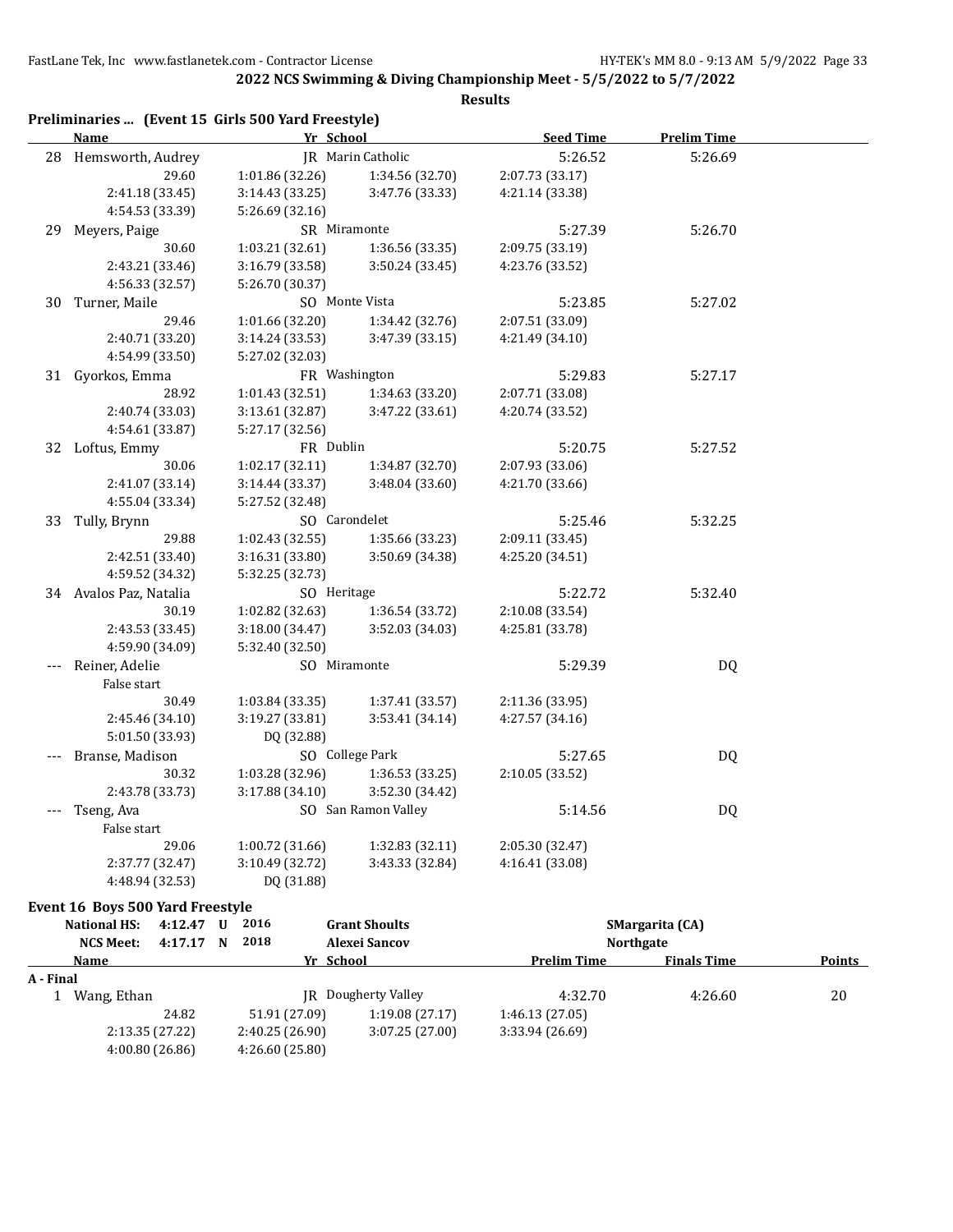**2022 NCS Swimming & Diving Championship Meet - 5/5/2022 to 5/7/2022**

|                  | A - Final  (Event 16 Boys 500 Yard Freestyle) |                 |                  | Results            |                    |               |
|------------------|-----------------------------------------------|-----------------|------------------|--------------------|--------------------|---------------|
|                  | Name                                          | Yr School       |                  | <b>Prelim Time</b> | <b>Finals Time</b> | <b>Points</b> |
|                  | 2 Hendrick, Jack                              | JR Granada      |                  | 4:26.76            | 4:26.95            | 17            |
|                  | 24.51                                         | 51.47 (26.96)   | 1:18.41 (26.94)  | 1:45.04 (26.63)    |                    |               |
|                  | 2:11.75 (26.71)                               | 2:38.35 (26.60) | 3:05.22 (26.87)  | 3:32.21 (26.99)    |                    |               |
|                  | 3:59.46 (27.25)                               | 4:26.95 (27.49) |                  |                    |                    |               |
| 3                | Caples, Devyn                                 |                 | SO Amador Valley | 4:33.12            | 4:30.56            | 16            |
|                  | 24.83                                         | 51.69 (26.86)   | 1:18.71 (27.02)  | 1:45.91 (27.20)    |                    |               |
|                  | 2:13.21 (27.30)                               | 2:40.54 (27.33) | 3:08.00 (27.46)  | 3:35.69 (27.69)    |                    |               |
|                  | 4:03.36 (27.67)                               | 4:30.56 (27.20) |                  |                    |                    |               |
|                  | 4 Berry, Owen                                 | JR California   |                  | 4:30.55            | 4:31.18            | 15            |
|                  | 24.20                                         | 50.98 (26.78)   | 1:18.21 (27.23)  | 1:45.52 (27.31)    |                    |               |
|                  | 2:13.13 (27.61)                               | 2:40.78 (27.65) | 3:08.66 (27.88)  | 3:36.83 (28.17)    |                    |               |
|                  | 4:04.81 (27.98)                               | 4:31.18 (26.37) |                  |                    |                    |               |
| 5                | Holunga, Marcu                                | SR Granada      |                  | 4:36.32            | 4:35.14            | 14            |
|                  | 24.68                                         | 51.60 (26.92)   | 1:18.60 (27.00)  | 1:46.06 (27.46)    |                    |               |
|                  | 2:13.94 (27.88)                               | 2:42.06 (28.12) | 3:10.60 (28.54)  | 3:39.45 (28.85)    |                    |               |
|                  | 4:07.29 (27.84)                               | 4:35.14 (27.85) |                  |                    |                    |               |
|                  | Scruton, Nicholas                             | JR Redwood      |                  | 4:39.56            | 4:36.28            | 13            |
| 6                | 25.70                                         | 53.07 (27.37)   |                  | 1:48.37 (27.63)    |                    |               |
|                  |                                               |                 | 1:20.74 (27.67)  |                    |                    |               |
|                  | 2:16.11 (27.74)<br>4:09.02 (28.07)            | 2:44.24 (28.13) | 3:12.55 (28.31)  | 3:40.95 (28.40)    |                    |               |
|                  |                                               | 4:36.28 (27.26) |                  |                    |                    |               |
|                  | 7 Wendler, Mason                              | SO Northgate    |                  | 4:34.12            | 4:38.14            | 12            |
|                  | 24.77                                         | 52.05 (27.28)   | 1:19.62 (27.57)  | 1:47.07 (27.45)    |                    |               |
|                  | 2:14.72 (27.65)                               | 2:42.62 (27.90) | 3:11.20 (28.58)  | 3:40.33 (29.13)    |                    |               |
|                  | 4:09.79 (29.46)                               | 4:38.14(28.35)  |                  |                    |                    |               |
| 8                | Chen, Andrew                                  |                 | JR Monte Vista   | 4:43.17            | 4:44.57            | 11            |
|                  | 25.72                                         | 53.60 (27.88)   | 1:22.16 (28.56)  | 1:51.11 (28.95)    |                    |               |
|                  | 2:19.73 (28.62)                               | 2:48.68 (28.95) | 3:17.96 (29.28)  | 3:47.25 (29.29)    |                    |               |
|                  | 4:16.67 (29.42)                               | 4:44.57 (27.90) |                  |                    |                    |               |
| <b>B</b> - Final |                                               |                 |                  |                    |                    |               |
|                  | 9 Woolery, Nick                               | FR Heritage     |                  | 4:47.96            | 4:41.61            | 9             |
|                  | 25.69                                         | 54.04 (28.35)   | 1:22.99 (28.95)  | 1:52.26 (29.27)    |                    |               |
|                  | 2:20.66 (28.40)                               | 2:48.89 (28.23) | 3:17.25 (28.36)  | 3:45.82 (28.57)    |                    |               |
|                  | 4:14.49 (28.67)                               | 4:41.61 (27.12) |                  |                    |                    |               |
| 10               | Ridosko, Ryan                                 | SR Granada      |                  | 4:44.62            | 4:41.68            | 7             |
|                  | 25.66                                         | 53.89 (28.23)   | 1:22.31 (28.42)  | 1:50.92 (28.61)    |                    |               |
|                  | 2:19.65 (28.73)                               | 2:48.07 (28.42) | 3:16.62 (28.55)  | 3:45.71 (29.09)    |                    |               |
|                  | 4:14.48 (28.77)                               | 4:41.68 (27.20) |                  |                    |                    |               |
|                  | 11 Chang, Brendon                             | JR Heritage     |                  | 4:43.39            | 4:41.99            | 6             |
|                  | 26.22                                         | 53.75 (27.53)   | 1:22.30 (28.55)  | 1:51.01 (28.71)    |                    |               |
|                  | 2:19.67 (28.66)                               | 2:48.43 (28.76) | 3:16.91 (28.48)  | 3:45.49 (28.58)    |                    |               |
|                  | 4:14.06 (28.57)                               | 4:41.99 (27.93) |                  |                    |                    |               |
| 12               | Raghavan, Chetan                              | FR Head Royce   |                  | 4:44.08            | 4:43.20            | 5             |
|                  | 25.60                                         | 53.17 (27.57)   | 1:21.83 (28.66)  | 1:50.68 (28.85)    |                    |               |
|                  | 2:19.60 (28.92)                               | 2:48.65 (29.05) | 3:17.44 (28.79)  | 3:46.22 (28.78)    |                    |               |
|                  | 4:15.36 (29.14)                               | 4:43.20 (27.84) |                  |                    |                    |               |
| 13               | Nicholson, Alex                               |                 | SO Monte Vista   | 4:46.85            | 4:47.69            | 4             |
|                  | 25.38                                         | 53.93 (28.55)   | 1:22.72 (28.79)  | 1:51.95 (29.23)    |                    |               |
|                  | 2:21.13 (29.18)                               | 2:50.35 (29.22) | 3:19.65 (29.30)  | 3:49.20 (29.55)    |                    |               |
|                  | 4:18.92 (29.72)                               | 4:47.69 (28.77) |                  |                    |                    |               |
|                  | 14 O'Hare, Hayden                             |                 | FR Campolindo    | 4:47.02            | 4:48.20            | 3             |
|                  | 26.21                                         | 54.52 (28.31)   | 1:23.24 (28.72)  | 1:52.62 (29.38)    |                    |               |
|                  | 2:21.94 (29.32)                               | 2:51.26 (29.32) | 3:20.26 (29.00)  | 3:50.46 (30.20)    |                    |               |
|                  | 4:20.11 (29.65)                               | 4:48.20 (28.09) |                  |                    |                    |               |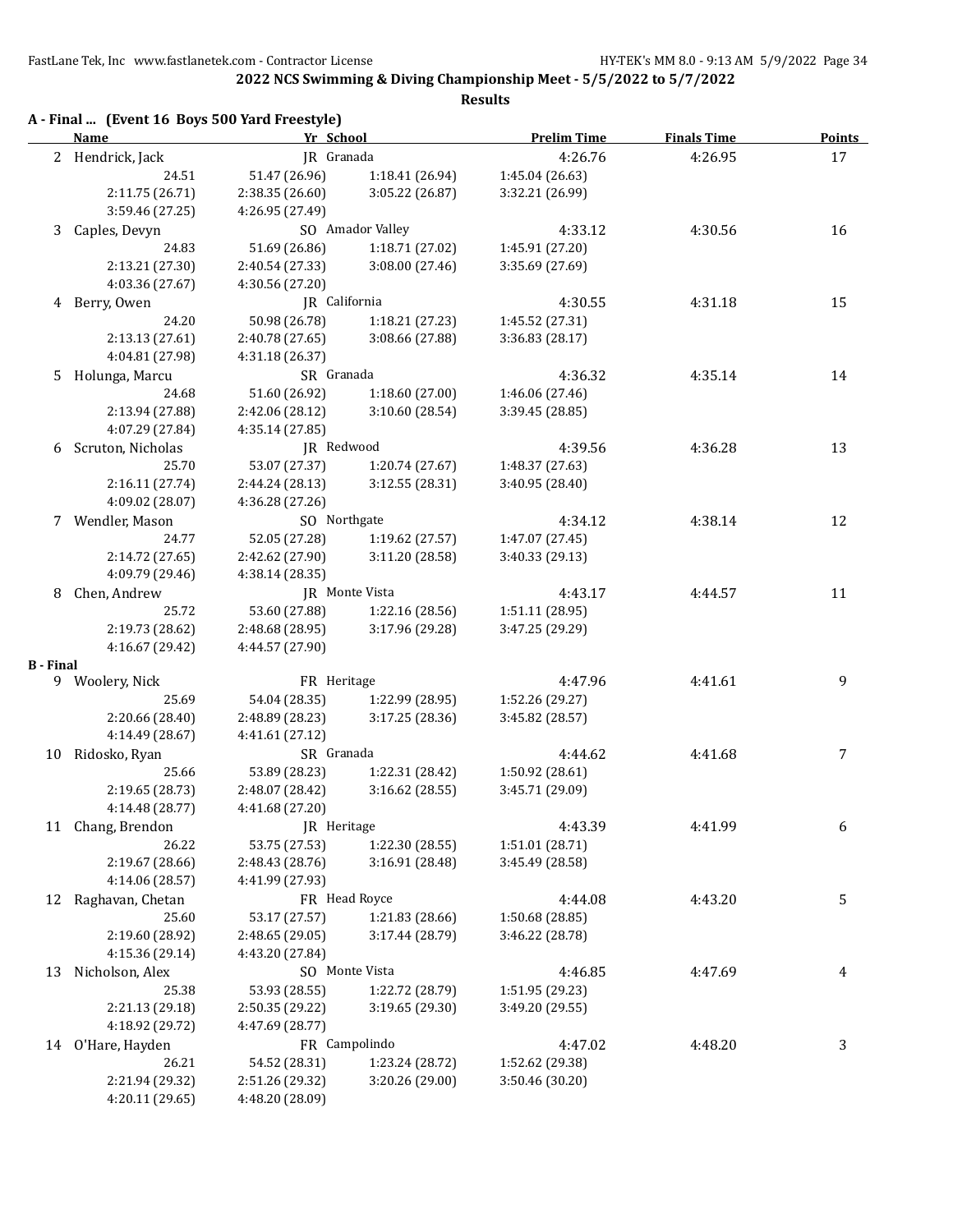**Results**

|    | B - Final  (Event 16 Boys 500 Yard Freestyle) |                 |                 |                    |                    |        |
|----|-----------------------------------------------|-----------------|-----------------|--------------------|--------------------|--------|
|    | Name                                          | Yr School       |                 | <b>Prelim Time</b> | <b>Finals Time</b> | Points |
| 15 | Liu, Tysen                                    | IR              | Amador Valley   | 4:49.00            | 4:48.93            | 2      |
|    | 26.22                                         | 54.69 (28.47)   | 1:23.67 (28.98) | 1:52.99 (29.32)    |                    |        |
|    | 2:22.19(29.20)                                | 2:51.61 (29.42) | 3:20.80 (29.19) | 3:50.36(29.56)     |                    |        |
|    | 4:20.01(29.65)                                | 4:48.93 (28.92) |                 |                    |                    |        |
| 16 | Rogers, Nathan                                | IR              | Bishop O'Dowd   | 4:49.01            | 4:50.73            |        |
|    | 25.77                                         | 53.78 (28.01)   | 1:22.82 (29.04) | 1:51.66 (28.84)    |                    |        |
|    | 2:20.77 (29.11)                               | 2:49.79 (29.02) | 3:19.30(29.51)  | 3:49.59 (30.29)    |                    |        |
|    | 4:20.32 (30.73)                               | 4:50.73 (30.41) |                 |                    |                    |        |

#### **Event 16 Boys 500 Yard Freestyle**

|    | <b>National HS:</b>  | 4:12.47 U | 2016            | <b>Grant Shoults</b>       |                 |                 |                  | SMargarita (CA)    |  |
|----|----------------------|-----------|-----------------|----------------------------|-----------------|-----------------|------------------|--------------------|--|
|    | <b>NCS Meet:</b>     | 4:17.17 N | 2018            | <b>Alexei Sancov</b>       |                 |                 |                  | <b>Northgate</b>   |  |
|    | Name                 |           |                 | Yr School                  |                 |                 | <b>Seed Time</b> | <b>Prelim Time</b> |  |
|    | <b>Preliminaries</b> |           |                 |                            |                 |                 |                  |                    |  |
|    | 1 Hendrick, Jack     |           |                 | JR Granada                 |                 |                 | 4:36.55          | 4:26.76            |  |
|    |                      | 25.35     | 52.76 (27.41)   |                            | 1:19.72 (26.96) | 1:46.47 (26.75) |                  |                    |  |
|    | 2:13.33 (26.86)      |           | 2:40.23 (26.90) |                            | 3:07.12 (26.89) | 3:33.85 (26.73) |                  |                    |  |
|    | 4:00.36 (26.51)      |           | 4:26.76 (26.40) |                            |                 |                 |                  |                    |  |
|    | 2 Berry, Owen        |           |                 | JR California              |                 |                 | 4:30.51          | 4:30.55            |  |
|    |                      | 24.39     | 51.33 (26.94)   |                            | 1:18.76 (27.43) | 1:46.49 (27.73) |                  |                    |  |
|    | 2:14.20 (27.71)      |           | 2:41.85 (27.65) |                            | 3:09.08 (27.23) | 3:36.68 (27.60) |                  |                    |  |
|    | 4:04.00 (27.32)      |           | 4:30.55 (26.55) |                            |                 |                 |                  |                    |  |
|    | 3 Wang, Ethan        |           |                 | <b>IR</b> Dougherty Valley |                 |                 | 4:29.90          | 4:32.70            |  |
|    |                      | 25.50     | 52.86 (27.36)   |                            | 1:20.32 (27.46) | 1:47.66 (27.34) |                  |                    |  |
|    | 2:15.04 (27.38)      |           | 2:42.62 (27.58) |                            | 3:10.42 (27.80) | 3:38.08 (27.66) |                  |                    |  |
|    | 4:05.89 (27.81)      |           | 4:32.70 (26.81) |                            |                 |                 |                  |                    |  |
|    | 4 Caples, Devyn      |           |                 | SO Amador Valley           |                 |                 | 4:31.30          | 4:33.12            |  |
|    |                      | 24.77     | 51.97 (27.20)   |                            | 1:19.36 (27.39) | 1:47.22 (27.86) |                  |                    |  |
|    | 2:14.97 (27.75)      |           | 2:42.74 (27.77) |                            | 3:10.74(28.00)  | 3:38.33 (27.59) |                  |                    |  |
|    | 4:06.08 (27.75)      |           | 4:33.12 (27.04) |                            |                 |                 |                  |                    |  |
| 5. | Wendler, Mason       |           |                 | SO Northgate               |                 |                 | 4:43.36          | 4:34.12            |  |
|    |                      | 24.77     | 52.16 (27.39)   |                            | 1:19.73(27.57)  | 1:47.47 (27.74) |                  |                    |  |
|    | 2:15.53 (28.06)      |           | 2:43.24 (27.71) |                            | 3:11.55 (28.31) | 3:39.57 (28.02) |                  |                    |  |
|    | 4:06.97 (27.40)      |           | 4:34.12 (27.15) |                            |                 |                 |                  |                    |  |
| 6  | Holunga, Marcu       |           |                 | SR Granada                 |                 |                 | 4:43.96          | 4:36.32            |  |
|    |                      | 25.28     | 52.79 (27.51)   |                            | 1:20.56 (27.77) | 1:48.39 (27.83) |                  |                    |  |
|    | 2:16.32 (27.93)      |           | 2:44.52 (28.20) |                            | 3:12.32 (27.80) | 3:40.50 (28.18) |                  |                    |  |
|    | 4:08.84 (28.34)      |           | 4:36.32 (27.48) |                            |                 |                 |                  |                    |  |
| 7  | Scruton, Nicholas    |           |                 | JR Redwood                 |                 |                 | 4:50.43          | 4:39.56            |  |
|    |                      | 26.67     | 54.87 (28.20)   |                            | 1:22.89 (28.02) | 1:50.92 (28.03) |                  |                    |  |
|    | 2:18.94 (28.02)      |           | 2:47.28 (28.34) |                            | 3:15.90 (28.62) | 3:43.77 (27.87) |                  |                    |  |
|    | 4:11.95 (28.18)      |           | 4:39.56 (27.61) |                            |                 |                 |                  |                    |  |
| 8  | Chen, Andrew         |           |                 | JR Monte Vista             |                 |                 | 4:51.04          | 4:43.17            |  |
|    |                      | 25.99     | 54.03 (28.04)   |                            | 1:23.05 (29.02) | 1:52.02 (28.97) |                  |                    |  |
|    | 2:20.65 (28.63)      |           | 2:49.19 (28.54) |                            | 3:17.72 (28.53) | 3:46.49 (28.77) |                  |                    |  |
|    | 4:15.42 (28.93)      |           | 4:43.17 (27.75) |                            |                 |                 |                  |                    |  |
|    | 9 Chang, Brendon     |           |                 | JR Heritage                |                 |                 | 4:45.22          | 4:43.39            |  |
|    |                      | 26.37     | 54.39 (28.02)   |                            | 1:22.44 (28.05) | 1:50.62 (28.18) |                  |                    |  |
|    | 2:19.09 (28.47)      |           | 2:47.58 (28.49) |                            | 3:16.31 (28.73) | 3:45.33 (29.02) |                  |                    |  |
|    | 4:14.55 (29.22)      |           | 4:43.39 (28.84) |                            |                 |                 |                  |                    |  |
| 10 | Raghavan, Chetan     |           |                 | FR Head Royce              |                 |                 | 4:42.78          | 4:44.08            |  |
|    |                      | 26.35     | 54.51 (28.16)   |                            | 1:22.99 (28.48) | 1:51.66 (28.67) |                  |                    |  |
|    | 2:20.44 (28.78)      |           | 2:49.07 (28.63) |                            | 3:17.53 (28.46) | 3:46.76 (29.23) |                  |                    |  |
|    | 4:15.80 (29.04)      |           | 4:44.08 (28.28) |                            |                 |                 |                  |                    |  |
|    |                      |           |                 |                            |                 |                 |                  |                    |  |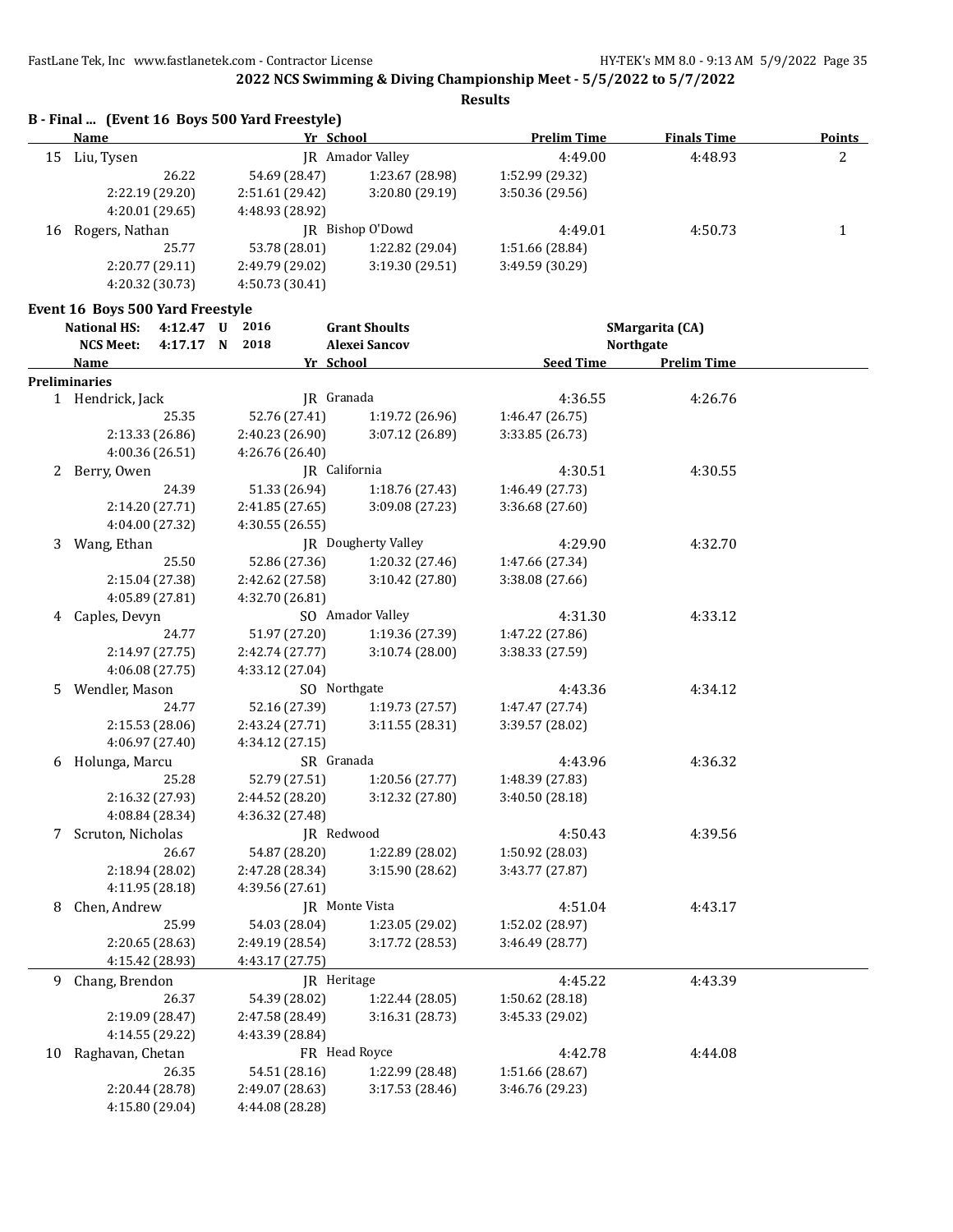**2022 NCS Swimming & Diving Championship Meet - 5/5/2022 to 5/7/2022**

|    | Preliminaries  (Event 16 Boys 500 Yard Freestyle)<br><b>Name</b> | Yr School       |                     | <b>Seed Time</b> | <b>Prelim Time</b> |
|----|------------------------------------------------------------------|-----------------|---------------------|------------------|--------------------|
|    | 11 Ridosko, Ryan                                                 | SR Granada      |                     | 4:43.41          | 4:44.62            |
|    | 25.47                                                            | 53.76 (28.29)   | 1:22.14 (28.38)     | 1:50.86 (28.72)  |                    |
|    | 2:19.57 (28.71)                                                  | 2:48.25 (28.68) | 3:17.34 (29.09)     | 3:46.60 (29.26)  |                    |
|    | 4:16.23 (29.63)                                                  | 4:44.62 (28.39) |                     |                  |                    |
|    | 12 Nicholson, Alex                                               |                 | SO Monte Vista      | 4:48.15          | 4:46.85            |
|    | 25.84                                                            | 54.30 (28.46)   | 1:23.14 (28.84)     | 1:52.16 (29.02)  |                    |
|    | 2:21.13 (28.97)                                                  | 2:50.09 (28.96) | 3:19.60 (29.51)     | 3:48.87 (29.27)  |                    |
|    | 4:18.32 (29.45)                                                  | 4:46.85 (28.53) |                     |                  |                    |
|    | 13 O'Hare, Hayden                                                |                 | FR Campolindo       | 4:46.88          | 4:47.02            |
|    | 25.22                                                            | 52.96 (27.74)   | 1:21.46 (28.50)     | 1:50.83 (29.37)  |                    |
|    | 2:19.85 (29.02)                                                  | 2:49.26 (29.41) | 3:18.70 (29.44)     | 3:48.44 (29.74)  |                    |
|    | 4:18.37 (29.93)                                                  | 4:47.02 (28.65) |                     |                  |                    |
|    | 14 Woolery, Nick                                                 | FR Heritage     |                     | 4:54.99          | 4:47.96            |
|    | 26.45                                                            | 55.72 (29.27)   | 1:24.86 (29.14)     | 1:54.27 (29.41)  |                    |
|    |                                                                  |                 |                     |                  |                    |
|    | 2:23.65 (29.38)                                                  | 2:52.75 (29.10) | 3:21.47 (28.72)     | 3:50.45 (28.98)  |                    |
|    | 4:19.73 (29.28)                                                  | 4:47.96 (28.23) | FR Bishop O'Dowd    |                  |                    |
|    | 15 Fusinati, Michael                                             |                 |                     | 4:47.42          | 4:48.83            |
|    | 25.93                                                            | 54.91 (28.98)   | 1:24.10(29.19)      | 1:53.79 (29.69)  |                    |
|    | 2:23.17 (29.38)                                                  | 2:51.96 (28.79) | 3:22.09 (30.13)     | 3:51.76 (29.67)  |                    |
|    | 4:21.19 (29.43)                                                  | 4:48.83 (27.64) |                     |                  |                    |
|    | 16 Liu, Tysen                                                    |                 | JR Amador Valley    | 4:48.46          | 4:49.00            |
|    | 26.61                                                            | 54.69 (28.08)   | 1:23.26 (28.57)     | 1:52.62 (29.36)  |                    |
|    | 2:21.94 (29.32)                                                  | 2:51.51 (29.57) | 3:21.07 (29.56)     | 3:50.80 (29.73)  |                    |
|    | 4:20.26 (29.46)                                                  | 4:49.00 (28.74) |                     |                  |                    |
|    | 17 Rogers, Nathan                                                |                 | JR Bishop O'Dowd    | 4:45.78          | 4:49.01            |
|    | 26.49                                                            | 55.17 (28.68)   | 1:24.31 (29.14)     | 1:53.47 (29.16)  |                    |
|    | 2:22.34 (28.87)                                                  | 2:51.69 (29.35) | 3:21.14 (29.45)     | 3:50.74 (29.60)  |                    |
|    | 4:20.28 (29.54)                                                  | 4:49.01 (28.73) |                     |                  |                    |
| 18 | Ridosko, Nathanael                                               | SO Granada      |                     | 4:51.75          | 4:49.58            |
|    | 25.95                                                            | 54.92 (28.97)   | 1:24.35 (29.43)     | 1:54.13 (29.78)  |                    |
|    | 2:23.71 (29.58)                                                  | 2:53.46 (29.75) | 3:23.12 (29.66)     | 3:52.74 (29.62)  |                    |
|    | 4:22.00 (29.26)                                                  | 4:49.58 (27.58) |                     |                  |                    |
|    | 19 Lin, Phil                                                     | FR Foothill     |                     | 4:49.65          | 4:51.47            |
|    | 25.96                                                            | 54.89 (28.93)   | 1:24.40 (29.51)     | 1:53.49 (29.09)  |                    |
|    | 2:22.60 (29.11)                                                  | 2:52.59 (29.99) | 3:22.56 (29.97)     | 3:52.83 (30.27)  |                    |
|    | 4:22.51 (29.68)                                                  | 4:51.47 (28.96) |                     |                  |                    |
|    | 20 King, Dylan                                                   |                 | FR Campolindo       | 4:52.35          | 4:53.72            |
|    | 26.20                                                            | 55.56 (29.36)   | 1:24.96 (29.40)     | 1:54.50 (29.54)  |                    |
|    | 2:23.87 (29.37)                                                  | 2:53.45 (29.58) | 3:23.27 (29.82)     | 3:53.59 (30.32)  |                    |
|    | 4:24.01 (30.42)                                                  | 4:53.72 (29.71) |                     |                  |                    |
|    |                                                                  |                 | FR Amador Valley    | 4:56.14          | 4:54.27            |
|    | 21 Liu, Tyler                                                    |                 |                     |                  |                    |
|    | 26.75                                                            | 55.74 (28.99)   | 1:25.60 (29.86)     | 1:55.71 (30.11)  |                    |
|    | 2:25.68 (29.97)                                                  | 2:55.60 (29.92) | 3:25.28 (29.68)     | 3:55.36 (30.08)  |                    |
|    | 4:25.21 (29.85)                                                  | 4:54.27 (29.06) |                     |                  |                    |
|    | 22 Brents, Robby                                                 |                 | SO San Ramon Valley | 4:57.55          | 4:54.86            |
|    | 27.58                                                            | 56.83 (29.25)   | 1:26.49 (29.66)     | 1:56.31 (29.82)  |                    |
|    | 2:26.05 (29.74)                                                  | 2:55.83 (29.78) | 3:25.85 (30.02)     | 3:55.88 (30.03)  |                    |
|    | 4:26.00 (30.12)                                                  | 4:54.86 (28.86) |                     |                  |                    |
| 23 | Bryant, Ian                                                      | JR California   |                     | 4:55.75          | 4:55.14            |
|    | 25.83                                                            | 54.69 (28.86)   | 1:23.73 (29.04)     | 1:53.76 (30.03)  |                    |
|    | 2:23.44 (29.68)                                                  | 2:53.52 (30.08) | 3:24.13 (30.61)     | 3:54.52 (30.39)  |                    |
|    | 4:25.24 (30.72)                                                  | 4:55.14 (29.90) |                     |                  |                    |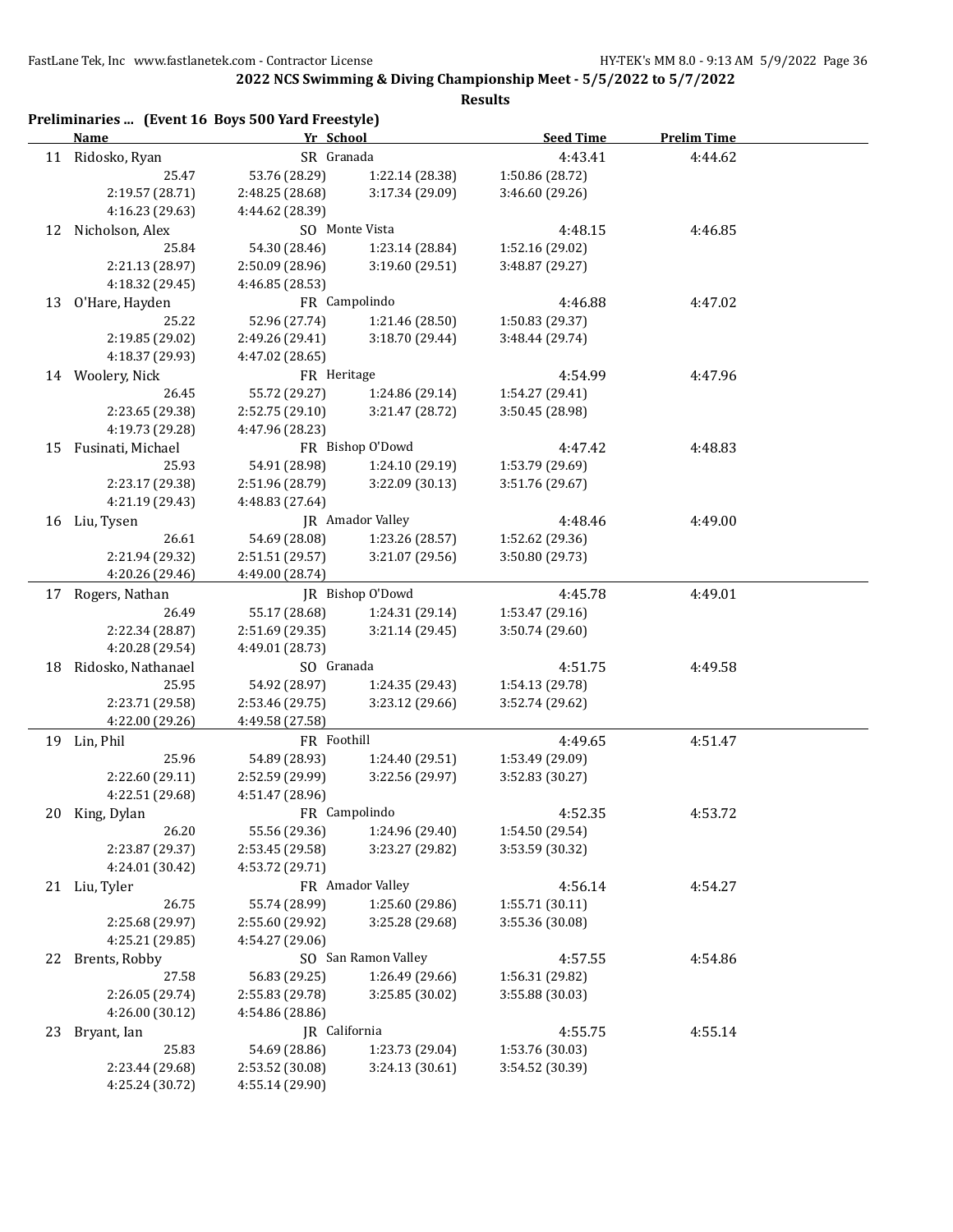**2022 NCS Swimming & Diving Championship Meet - 5/5/2022 to 5/7/2022**

|    | Name              | Yr School       |                     | <b>Seed Time</b>                   | <b>Prelim Time</b> |
|----|-------------------|-----------------|---------------------|------------------------------------|--------------------|
|    | 24 Martinez, Ryan | SR De La Salle  |                     | 4:54.82                            | 4:55.48            |
|    | 26.88             | 55.83 (28.95)   | 1:25.20 (29.37)     | 1:54.82 (29.62)                    |                    |
|    | 2:24.67 (29.85)   | 2:54.52 (29.85) | 3:24.58 (30.06)     | 3:55.46 (30.88)                    |                    |
|    | 4:25.55 (30.09)   | 4:55.48 (29.93) |                     |                                    |                    |
| 25 | Choi, Brian       |                 | SO Dougherty Valley | 4:58.45                            | 4:56.67            |
|    | 27.36             | 57.38 (30.02)   | 1:27.93 (30.55)     | 1:58.31 (30.38)                    |                    |
|    | 2:28.42 (30.11)   | 2:58.22 (29.80) | 3:27.99 (29.77)     | 3:57.59 (29.60)                    |                    |
|    | 4:27.09 (29.50)   | 4:56.67 (29.58) |                     |                                    |                    |
|    | 26 Hoffman, Zach  | JR Miramonte    |                     | 4:56.88                            | 4:57.39            |
|    | 26.59             | 56.34 (29.75)   | 1:26.87 (30.53)     | 1:58.40 (31.53)                    |                    |
|    | 2:29.71 (31.31)   | 2:59.60 (29.89) | 3:29.64 (30.04)     | 3:59.94 (30.30)                    |                    |
|    | 4:29.30 (29.36)   | 4:57.39 (28.09) |                     |                                    |                    |
|    | 27 Valerga, Eric  |                 | SO Maria Carrillo   | 4:59.93                            | 4:58.04            |
|    | 27.03             | 57.11 (30.08)   | 1:27.39 (30.28)     | 1:58.03 (30.64)                    |                    |
|    | 2:28.39 (30.36)   | 2:58.61 (30.22) | 3:28.70 (30.09)     | 3:59.02 (30.32)                    |                    |
|    | 4:28.95 (29.93)   | 4:58.04 (29.09) |                     |                                    |                    |
| 28 | Chu, Michael      |                 | SO Campolindo       | 4:57.23                            | 4:58.14            |
|    | 26.83             | 56.35 (29.52)   | 1:26.61(30.26)      |                                    |                    |
|    | 2:28.43 (31.09)   | 2:58.74 (30.31) | 3:29.82 (31.08)     | 1:57.34 (30.73)<br>3:59.83 (30.01) |                    |
|    |                   |                 |                     |                                    |                    |
|    | 4:29.78 (29.95)   | 4:58.14 (28.36) |                     |                                    |                    |
| 29 | Gunn, Logan       | SO Miramonte    |                     | 4:57.06                            | 4:58.42            |
|    | 26.58             | 55.98 (29.40)   | 1:26.57 (30.59)     | 1:57.51 (30.94)                    |                    |
|    | 2:28.25 (30.74)   | 2:58.90 (30.65) | 3:29.77 (30.87)     | 4:00.31 (30.54)                    |                    |
|    | 4:30.09 (29.78)   | 4:58.42 (28.33) |                     |                                    |                    |
| 30 | Tang, Kevin       | SO Foothill     |                     | 4:57.51                            | 4:58.70            |
|    | 26.99             | 56.88 (29.89)   | 1:27.38 (30.50)     | 1:58.21 (30.83)                    |                    |
|    | 2:28.70 (30.49)   | 2:59.31 (30.61) | 3:29.66 (30.35)     | 3:59.99 (30.33)                    |                    |
|    | 4:30.30 (30.31)   | 4:58.70 (28.40) |                     |                                    |                    |
|    | 31 Skov, David    | FR De La Salle  |                     | 4:44.99                            | 4:59.10            |
|    | 25.70             | 54.36 (28.66)   | 1:23.80 (29.44)     | 1:54.30 (30.50)                    |                    |
|    | 2:24.11 (29.81)   | 2:54.27 (30.16) | 3:24.71 (30.44)     | 3:56.42 (31.71)                    |                    |
|    | 4:27.65 (31.23)   | 4:59.10 (31.45) |                     |                                    |                    |
| 32 | Harandi, Kushawn  |                 | FR San Ramon Valley | 5:03.45                            | 4:59.52            |
|    | 26.93             | 56.53 (29.60)   | 1:26.68 (30.15)     | 1:57.28 (30.60)                    |                    |
|    | 2:27.74 (30.46)   | 2:58.42 (30.68) | 3:29.31 (30.89)     | 4:00.21 (30.90)                    |                    |
|    | 4:30.67 (30.46)   | 4:59.52 (28.85) |                     |                                    |                    |
| 33 | Crouch, Brody     |                 | SR Campolindo       | 5:00.55                            | 4:59.90            |
|    | 27.55             | 57.81 (30.26)   | 1:28.29 (30.48)     | 1:58.71 (30.42)                    |                    |
|    | 2:29.52 (30.81)   | 3:00.23 (30.71) | 3:30.92 (30.69)     | 4:01.16 (30.24)                    |                    |
|    | 4:31.44 (30.28)   | 4:59.90 (28.46) |                     |                                    |                    |
|    | 34 Holtzman, Theo | SO Bentley      |                     | 5:00.04                            | 5:00.01            |
|    | 27.67             | 57.41 (29.74)   | 1:27.69 (30.28)     | 1:58.34 (30.65)                    |                    |
|    | 2:29.35 (31.01)   | 3:00.11 (30.76) | 3:30.99 (30.88)     | 4:01.67 (30.68)                    |                    |
|    | 4:31.96 (30.29)   | 5:00.01 (28.05) |                     |                                    |                    |
| 35 | Stanford, Cole    | JR Tamalpais    |                     | 4:59.91                            | 5:00.89            |
|    | 27.53             | 57.10 (29.57)   | 1:27.32 (30.22)     | 1:57.76 (30.44)                    |                    |
|    | 2:28.81 (31.05)   | 2:59.41 (30.60) | 3:30.33 (30.92)     | 4:01.13 (30.80)                    |                    |
|    | 4:31.42 (30.29)   | 5:00.89 (29.47) |                     |                                    |                    |
| 36 | Kerr, Timothey    |                 | JR San Ramon Valley | 5:02.18                            | 5:04.33            |
|    | 28.10             | 58.27 (30.17)   | 1:28.71 (30.44)     | 1:59.47 (30.76)                    |                    |
|    |                   |                 | 3:32.56 (31.07)     | 4:03.00 (30.44)                    |                    |
|    | 2:30.34 (30.87)   | 3:01.49 (31.15) |                     |                                    |                    |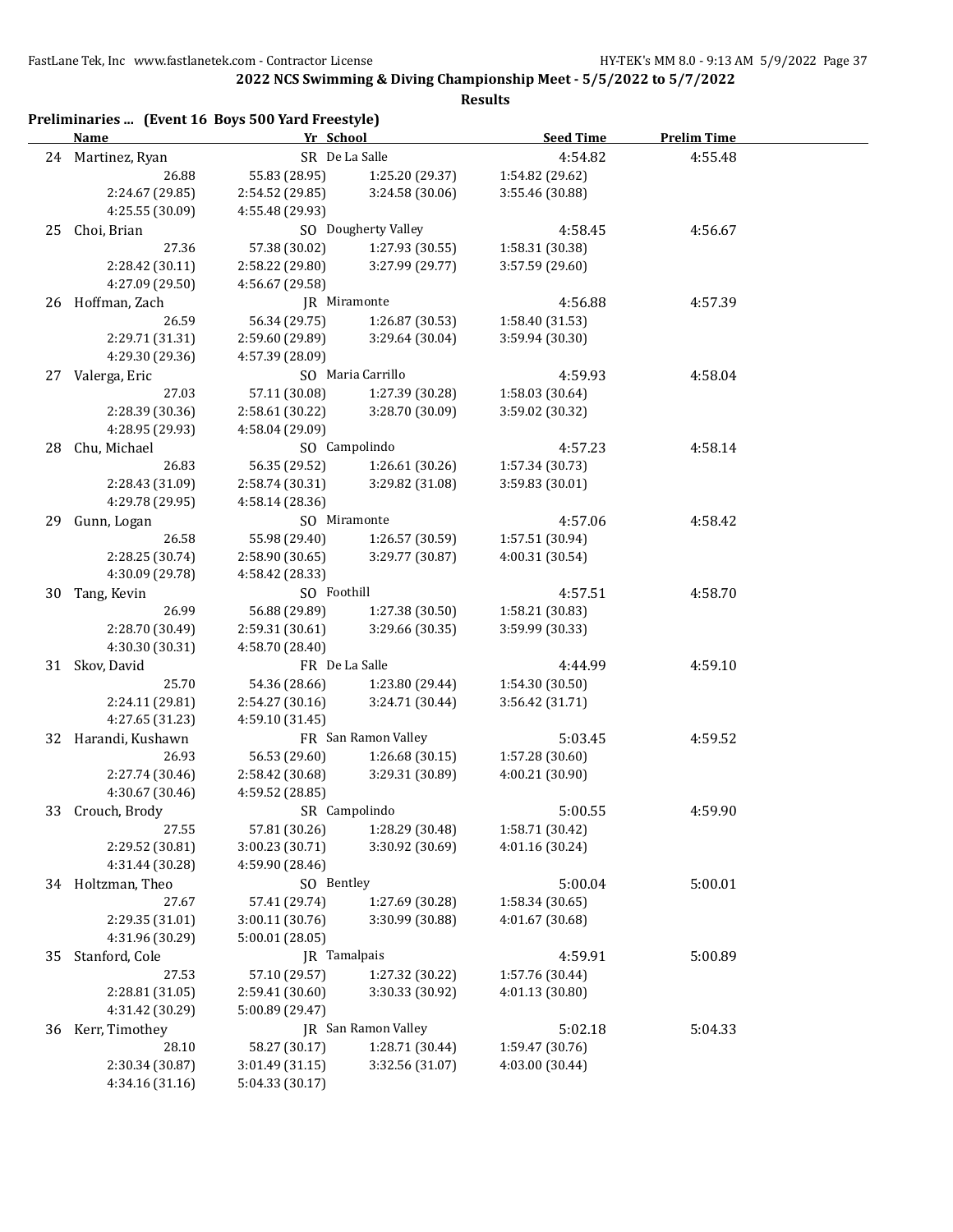|                  | Name                                    |                 | Yr School          |                                       | <b>Seed Time</b>         | <b>Prelim Time</b>     |        |
|------------------|-----------------------------------------|-----------------|--------------------|---------------------------------------|--------------------------|------------------------|--------|
| 37               | Mehmood, Zeeshan                        |                 |                    | <b>IR</b> Monte Vista                 | 5:01.42                  | 5:05.30                |        |
|                  |                                         | 26.91           | 56.61 (29.70)      | 1:27.17 (30.56)                       | 1:58.66 (31.49)          |                        |        |
|                  |                                         | 2:30.12 (31.46) | 3:01.62 (31.50)    | 3:33.12 (31.50)                       | 4:04.35 (31.23)          |                        |        |
|                  |                                         | 4:35.28 (30.93) | 5:05.30 (30.02)    |                                       |                          |                        |        |
| 38               | Lengyel, Zach                           |                 |                    | SO Heritage                           | 5:03.46                  | 5:05.68                |        |
|                  |                                         | 26.87           | 56.62 (29.75)      | 1:27.57 (30.95)                       | 1:59.06 (31.49)          |                        |        |
|                  |                                         | 2:30.50 (31.44) | 3:02.32 (31.82)    | 3:33.88 (31.56)                       | 4:05.44 (31.56)          |                        |        |
|                  |                                         | 4:35.89 (30.45) | 5:05.68 (29.79)    |                                       |                          |                        |        |
| 39               | Taplin, Fabian                          |                 |                    | SR James Logan                        | 5:03.78                  | 5:06.07                |        |
|                  |                                         | 26.05           | 54.91 (28.86)      | 1:24.69 (29.78)                       | 1:55.53 (30.84)          |                        |        |
|                  |                                         | 2:27.43 (31.90) | 2:59.59 (32.16)    | 3:31.50 (31.91)                       | 4:03.37 (31.87)          |                        |        |
|                  |                                         | 4:35.32 (31.95) | 5:06.07 (30.75)    |                                       |                          |                        |        |
| 40               | Wang, Samuel                            |                 |                    | JR Amador Valley                      | 5:03.43                  | 5:09.82                |        |
|                  |                                         | 27.27           | 56.84 (29.57)      | 1:27.44 (30.60)                       | 1:58.37 (30.93)          |                        |        |
|                  |                                         | 2:29.98 (31.61) | 3:02.09 (32.11)    | 3:33.87 (31.78)                       | 4:05.98 (32.11)          |                        |        |
|                  |                                         | 4:37.98 (32.00) | 5:09.82 (31.84)    |                                       |                          |                        |        |
|                  | Event 17 Girls 200 Yard Freestyle Relay |                 |                    |                                       |                          |                        |        |
|                  | <b>National HS:</b>                     | $1:30.72$ U     | 2015               | Carmel (IN)                           |                          | Carmel (IN)            |        |
|                  |                                         |                 |                    | V. Burchill, Adams, Smith, Rothrock   |                          |                        |        |
|                  | <b>NCS Meet:</b>                        | $1:33.28$ N     | 2016               | Carondelet                            |                          | Carondelet             |        |
|                  |                                         |                 |                    | A. Carr, K. Witkay, M. Han, M. Murphy |                          |                        |        |
|                  | Team                                    |                 |                    | <b>Relay</b>                          | <b>Prelim Time</b>       | <b>Finals Time</b>     | Points |
| A - Final        |                                         |                 |                    |                                       |                          |                        |        |
|                  | 1 Monte Vista                           |                 |                    |                                       | 1:35.99                  | 1:34.78                | 40     |
|                  | 1) Quon, Genesee SO                     |                 |                    | 2) VonderAhe, Addy FR                 | 3) Fisher, Teagan SR     | 4) Callison, Gretta JR |        |
|                  |                                         | 24.12           | 47.36 (23.24)      | 1:11.43 (24.07)                       | 1:34.78 (23.35)          |                        |        |
| 2                | Carondelet                              |                 |                    |                                       | 1:37.41                  | 1:35.09                | 34     |
|                  | 1) Hartman, Bailey SO                   |                 | 2) Seib, Airi JR   |                                       | 3) Butler, Elisabeth SO  | 4) Ravarino, Jenna SR  |        |
|                  |                                         | 23.59           | 47.60 (24.01)      | 1:11.53 (23.93)                       | 1:35.09 (23.56)          |                        |        |
| 3                | Campolindo                              |                 |                    |                                       | 1:37.66                  | 1:36.63                | 32     |
|                  | 1) Blackwell, Madison SO                |                 |                    | 2) van Meines, Amber SR               | 3) Le-Nguyen, Audrey JR  | 4) Hawkins, Maggie SR  |        |
|                  |                                         | 24.10           | 48.19 (24.09)      | 1:12.36 (24.17)                       | 1:36.63 (24.27)          |                        |        |
|                  | 4 Acalanes                              |                 |                    |                                       | 1:37.52                  | 1:36.97                | 30     |
|                  | 1) Waechter, Lila JR                    |                 |                    | 2) Hendrickson, Sophie JR             | 3) MacKay, Sophi JR      | 4) Suppiger, Sadie FR  |        |
|                  |                                         | 24.56           | 49.84 (25.28)      | 1:13.52 (23.68)                       | 1:36.97 (23.45)          |                        |        |
| 5.               | Northgate                               |                 |                    |                                       | 1:38.62                  | 1:37.66                | 28     |
|                  | 1) Struempf, Lillian SO                 |                 | 2) Lee, Noni SO    |                                       | 3) Welsh, Sydney SR      | 4) Lund, Alyssa SR     |        |
|                  |                                         | 24.32           | 49.52 (25.20)      | 1:14.33 (24.81)                       | 1:37.66 (23.33)          |                        |        |
| 6                | Redwood                                 |                 |                    |                                       | 1:37.84                  | 1:38.04                | 26     |
|                  | 1) Solomon, Mia JR                      |                 | 2) Wank, Kallen JR |                                       | 3) Watrous, Catherine FR | 4) Kallmeyer, Gwen FR  |        |
|                  |                                         | 25.11           | 49.56 (24.45)      | 1:13.00 (23.44)                       | 1:38.04 (25.04)          |                        |        |
| 7                | San Ramon Valley                        |                 |                    |                                       | 1:38.00                  | 1:38.22                | 24     |
|                  | 1) Gregory, Kayla JR                    |                 |                    | 2) MacBryde, Emily SR                 | 3) Wight, Caroline SR    | 4) Mellott, Raya FR    |        |
|                  |                                         | 24.33           | 48.94 (24.61)      | 1:13.58 (24.64)                       | 1:38.22 (24.64)          |                        |        |
| 8                | Marin Academy                           |                 |                    |                                       | 1:38.34                  | 1:38.40                | 22     |
|                  | 1) Brakebill, Sydney SR                 |                 | 2) Lovato, Ines SR |                                       | 3) Reichley, Gabby FR    | 4) Wu, Katherine JR    |        |
|                  |                                         | 24.12           | 47.66 (23.54)      | 1:13.32 (25.66)                       | 1:38.40 (25.08)          |                        |        |
| <b>B</b> - Final |                                         |                 |                    |                                       |                          |                        |        |
| 9                | California                              |                 |                    |                                       | 1:39.64                  | 1:38.69                | 18     |
|                  | 1) Pedersoli, Sophia JR                 |                 |                    | 2) Nguyen, Gabby JR                   | 3) Matek, Kylie JR       | 4) Horder, Skyler SR   |        |
|                  |                                         | 24.53           | 49.01 (24.48)      | 1:14.14 (25.13)                       | 1:38.69 (24.55)          |                        |        |
|                  |                                         |                 |                    |                                       |                          |                        |        |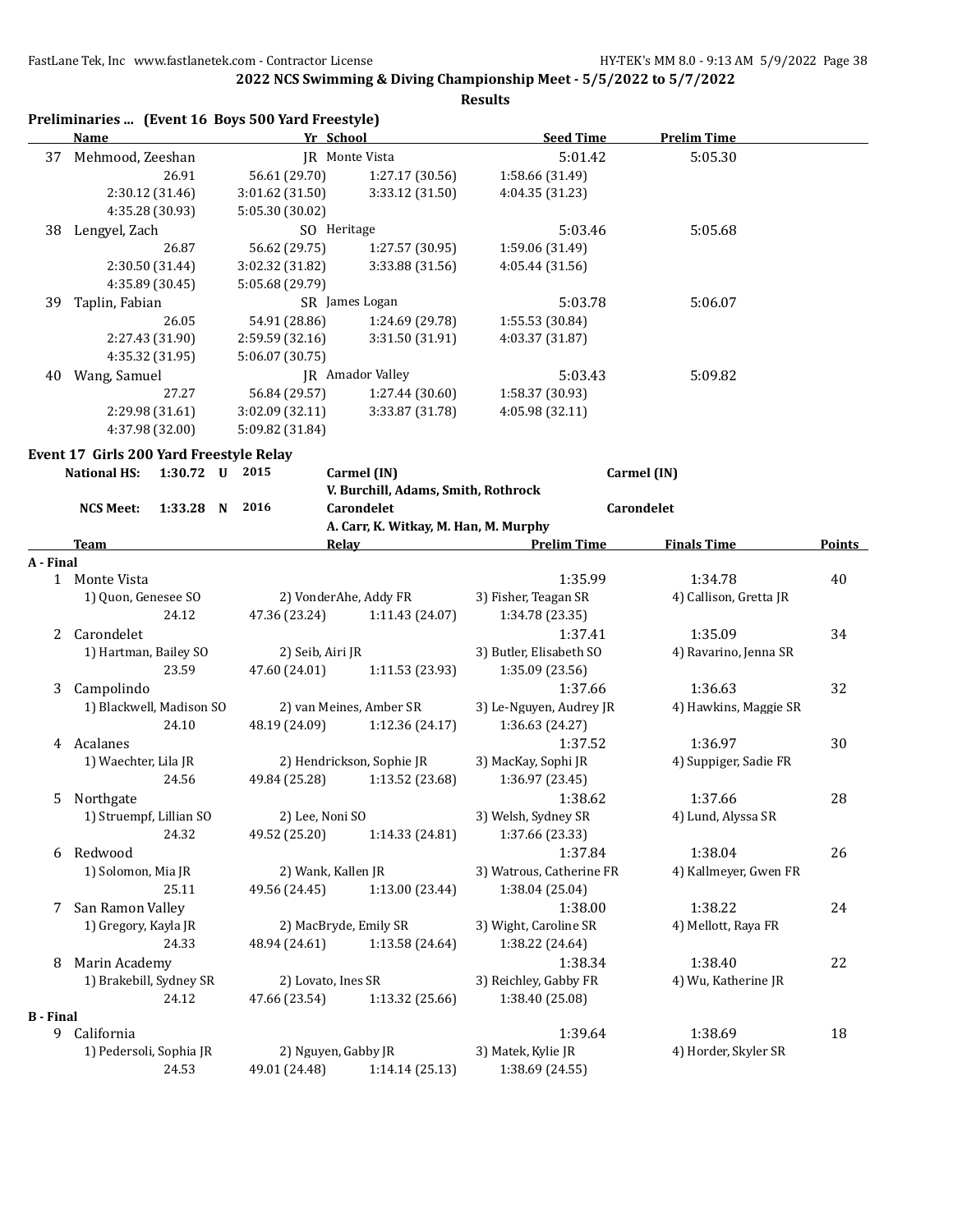**2022 NCS Swimming & Diving Championship Meet - 5/5/2022 to 5/7/2022**

|    |                                                              |                         |                                       | <b>Results</b>        |                         |               |
|----|--------------------------------------------------------------|-------------------------|---------------------------------------|-----------------------|-------------------------|---------------|
|    | B - Final  (Event 17 Girls 200 Yard Freestyle Relay)<br>Team | Relay                   |                                       | <b>Prelim Time</b>    | <b>Finals Time</b>      | <b>Points</b> |
|    | 10 Miramonte                                                 |                         |                                       | 1:40.41               | 1:39.86                 | 14            |
|    | 1) Dulski, Ella SR                                           | 2) Clark, Grace SR      |                                       | 3) Hearey, Bea FR     | 4) Stryker, Natalie JR  |               |
|    | 25.59                                                        | 50.65 (25.06)           | 1:15.88 (25.23)                       | 1:39.86 (23.98)       |                         |               |
|    | 11 Foothill                                                  |                         |                                       | 1:39.87               | 1:40.48                 | 12            |
|    | 1) Harris, Breuklynn JR                                      | 2) Lee, Aven SR         |                                       | 3) Der, Kristin SO    | 4) Huff, Breanna SO     |               |
|    | 24.59                                                        | 49.54 (24.95)           | 1:14.45 (24.91)                       | 1:40.48 (26.03)       |                         |               |
|    | 12 Granada                                                   |                         |                                       | 1:41.54               | 1:40.66                 | 10            |
|    | 1) Herscu, Abigail SR                                        | 2) Holunga, Saveta FR   |                                       | 3) Frank, Roxy SR     | 4) Robinson, Maggie JR  |               |
|    | 24.80                                                        | 50.99 (26.19)           | 1:16.38 (25.39)                       | 1:40.66 (24.28)       |                         |               |
| 13 | Las Lomas                                                    |                         |                                       | 1:41.37               | 1:40.78                 | 8             |
|    | 1) Brown, Sierra SO                                          | 2) Wright, Jessie SO    |                                       | 3) Walburg, Sydney SO | 4) Cortessis, Ashley SR |               |
|    | 25.34                                                        | 50.64 (25.30)           | 1:15.83(25.19)                        | 1:40.78 (24.95)       |                         |               |
|    | 14 Dougherty Valley                                          |                         |                                       | 1:41.07               | 1:40.90                 | 6             |
|    | 1) Chu, Zoe JR                                               | 2) Ma, Zoe SR           |                                       | 3) Ung, Samantha      | 4) Nguyen, Michelle     |               |
|    | 25.44                                                        | 50.39 (24.95)           | 1:15.47(25.08)                        | 1:40.90 (25.43)       |                         |               |
| 15 | El Cerrito                                                   |                         |                                       | 1:41.44               | 1:41.37                 | 4             |
|    | 1) de Hart, Mya FR                                           | 2) Brunetti, Natalia SR |                                       | 3) Thompson, Nora JR  | 4) Lu, Carrie SR        |               |
|    | 25.66                                                        | 54.25 (28.59)           | 1:16.35(22.10)                        | 1:41.37 (25.02)       |                         |               |
|    | 16 Amador Valley                                             |                         |                                       | 1:41.04               | 1:41.69                 | 2             |
|    | 1) Ling, Elayna FR                                           | 2) Goldstein, Sydney FR |                                       | 3) Li, Michelle SO    | 4) Chau, Lilli JR       |               |
|    | 25.91                                                        | 50.44 (24.53)           | 1:16.49(26.05)                        | 1:41.69 (25.20)       |                         |               |
|    | Event 17 Girls 200 Yard Freestyle Relay                      |                         |                                       |                       |                         |               |
|    | <b>National HS:</b><br>1:30.72 U 2015                        |                         | Carmel (IN)                           |                       | Carmel (IN)             |               |
|    |                                                              |                         | V. Burchill, Adams, Smith, Rothrock   |                       |                         |               |
|    | 1:33.28 N 2016<br><b>NCS Meet:</b>                           |                         | Carondelet                            |                       | Carondelet              |               |
|    |                                                              |                         | A. Carr, K. Witkay, M. Han, M. Murphy |                       |                         |               |
|    | <b>Team</b>                                                  |                         | <b>Relay Example 2018</b>             | <b>Seed Time</b>      | <b>Prelim Time</b>      |               |
|    | <b>Preliminaries</b>                                         |                         |                                       |                       |                         |               |
|    | 1 Monte Vista                                                |                         |                                       | 1:34.33               | 1:35.99                 |               |
|    | 1) Quon, Genesee SO                                          | 2) VonderAhe, Addy FR   |                                       | 3) Ryan, Anna SR      | 4) Callison, Gretta JR  |               |
|    | 24.12                                                        | 48.33 (24.21)           | 1:12.66 (24.33)                       | 1:35.99 (23.33)       |                         |               |
| 2  | Carondelet                                                   |                         |                                       | 1:36.00               | 1:37.41                 |               |
|    | 1) Aiken, Natalie SO                                         | 2) Seib, Airi JR        |                                       | 3) Dumais, Claudia JR | 4) Butler, Elisabeth SO |               |
|    | 24.85                                                        | 49.04 (24.19)           | 1:13.65(24.61)                        | 1:37.41 (23.76)       |                         |               |
| 3  | Acalanes                                                     |                         |                                       | 1:38.25               | 1:37.52                 |               |
|    | 1) Waechter, Lila JR                                         |                         | 2) Hendrickson, Sophie JR             | 3) MacKay, Sophi JR   | 4) Suppiger, Sadie FR   |               |
|    | 24.84                                                        | 50.24 (25.40)           | 1:13.98 (23.74)                       | 1:37.52 (23.54)       |                         |               |
| 4  | Campolindo                                                   |                         |                                       | 1:37.62               | 1:37.66                 |               |
|    | 1) Blackwell, Madison SO                                     |                         | 2) van Meines, Amber SR               | 3) Pieper, Ana SO     | 4) Hawkins, Maggie SR   |               |
|    | 24.18                                                        | 48.13 (23.95)           | 1:13.32 (25.19)                       | 1:37.66 (24.34)       |                         |               |
| 5  | Redwood                                                      |                         |                                       | 1:40.56               | 1:37.84                 |               |
|    | 1) Wank, Kallen JR                                           |                         | 2) Watrous, Catherine FR              | 3) Solomon, Mia JR    | 4) Kallmeyer, Gwen FR   |               |
|    | 25.17                                                        | 48.75 (23.58)           | 1:12.64 (23.89)                       | 1:37.84 (25.20)       |                         |               |
| 6  | San Ramon Valley                                             |                         |                                       | 1:39.76               | 1:38.00                 |               |
|    | 1) Gregory, Kayla JR                                         | 2) MacBryde, Emily SR   |                                       | 3) Wight, Caroline SR | 4) Mellott, Raya FR     |               |
|    | 24.27                                                        | 49.36 (25.09)           | 1:13.73 (24.37)                       | 1:38.00 (24.27)       |                         |               |
| 7  | Marin Academy                                                |                         |                                       | 1:41.48               | 1:38.34                 |               |
|    | 1) Kosmowski, Anja FR                                        | 2) Lovato, Ines SR      |                                       | 3) Wu, Katherine JR   | 4) Brakebill, Sydney SR |               |

24.03 47.53 (23.50) 1:12.75 (25.22) 1:38.34 (25.59)

24.58 49.94 (25.36) 1:15.08 (25.14) 1:38.62 (23.54)

8 Northgate 1:40.19 1:38.62 1) Struempf, Lillian SO 2) Lee, Noni SO 3) Welsh, Sydney SR 4) Lund, Alyssa SR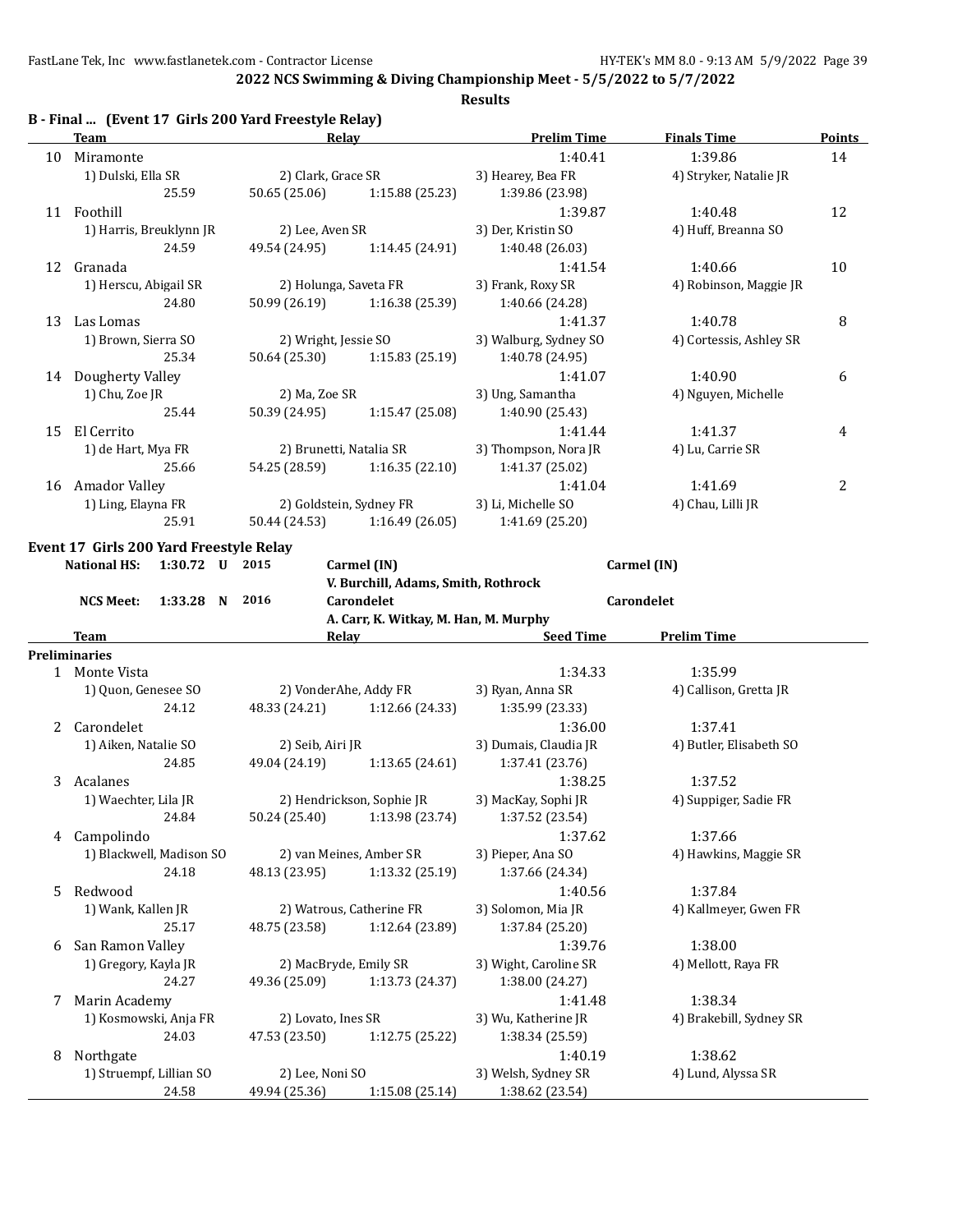**2022 NCS Swimming & Diving Championship Meet - 5/5/2022 to 5/7/2022**

|    | <b>Team</b>             | Relav                   |                               | Seed Time                   | <b>Prelim Time</b>        |
|----|-------------------------|-------------------------|-------------------------------|-----------------------------|---------------------------|
|    | 9 California            |                         |                               | 1:38.84                     | 1:39.64                   |
|    | 1) Pedersoli, Sophia JR | 2) Nguyen, Gabby JR     |                               | 3) Matek, Kylie JR          | 4) Horder, Skyler SR      |
|    | 24.58                   | 49.36 (24.78)           | 1:15.06 (25.70)               | 1:39.64 (24.58)             |                           |
|    | 10 Foothill             |                         |                               | 1:40.61                     | 1:39.87                   |
|    | 1) Harris, Breuklynn JR | 2) Lee, Aven SR         |                               | 3) Der, Kristin SO          | 4) Huff, Breanna SO       |
|    | 24.62                   | 49.30 (24.68)           | 1:14.19 (24.89)               | 1:39.87 (25.68)             |                           |
|    | 11 Miramonte            |                         |                               | 1:39.31                     | 1:40.41                   |
|    | 1) Dulski, Ella SR      | 2) Hearey, Bea FR       |                               | 3) Clark, Grace SR          | 4) Stryker, Natalie JR    |
|    | 25.35                   | 50.92 (25.57)           | 1:16.19(25.27)                | 1:40.41 (24.22)             |                           |
|    | 12 Amador Valley        |                         |                               | 1:41.52                     | 1:41.04                   |
|    | 1) Ling, Elayna FR      |                         |                               |                             |                           |
|    |                         | 2) Li, Michelle SO      |                               | 3) Chau, Lilli JR           | 4) Goldstein, Sydney FR   |
|    | 25.32                   | 50.39 (25.07)           | 1:16.16(25.77)                | 1:41.04 (24.88)             |                           |
| 13 | Dougherty Valley        |                         |                               | 1:40.70                     | 1:41.07                   |
|    | 1) Chu, Zoe JR          | 2) Ung, Samantha        |                               | 3) Nguyen, Michelle         | 4) Ma, Zoe SR             |
|    | 25.22                   | 50.35 (25.13)           | 1:15.96(25.61)                | 1:41.07 (25.11)             |                           |
|    | 14 Las Lomas            |                         |                               | 1:41.71                     | 1:41.37                   |
|    | 1) Claus, Kate SR       | 2) Wright, Jessie SO    |                               | 3) Walburg, Sydney SO       | 4) Cortessis, Ashley SR   |
|    | 25.77                   | 51.06 (25.29)           | 1:16.32(25.26)                | 1:41.37 (25.05)             |                           |
| 15 | El Cerrito              |                         |                               | 1:41.78                     | 1:41.44                   |
|    | 1) Lu, Carrie SR        | 2) Brunetti, Natalia SR |                               | 3) Thompson, Nora JR        | 4) de Hart, Mya FR        |
|    | 25.44                   | 50.86 (25.42)           | 1:16.36 (25.50)               | 1:41.44 (25.08)             |                           |
|    | 16 Granada              |                         |                               | 1:44.70                     | 1:41.54                   |
|    |                         |                         |                               |                             |                           |
|    | 1) Herscu, Abigail SR   | 2) Holunga, Saveta FR   |                               | 3) Frank, Roxy SR           | 4) Robinson, Maggie JR    |
|    | 24.98                   |                         | 51.67 (26.69) 1:17.28 (25.61) | 1:41.54 (24.26)             |                           |
|    | 17 Dublin               |                         |                               | 1:41.68                     | 1:41.68                   |
|    | 1) Nguyen, Hannah JR    | 2) Stickler, Piper SR   |                               | 3) Nothelfer, Paige SO      | 4) Lee, Kaitlin SO        |
|    | 24.49                   | 51.07 (26.58)           | 1:16.57(25.50)                | 1:41.68 (25.11)             |                           |
|    | 18 College Park         |                         |                               | 1:42.10                     | 1:41.74                   |
|    | 1) Martinez, Amara JR   | 2) Gornyitzki, Anna SO  |                               | 3) Gornyitzki, Eva FR       | 4) Horcizia, Elsa SO      |
|    | 25.45                   |                         | 50.64 (25.19) 1:16.53 (25.89) | 1:41.74 (25.21)             |                           |
|    | 19 Washington           |                         |                               | 1:44.22                     | 1:42.62                   |
|    | 1) Gilbert, Sarah SO    |                         | 2) Bandyopadhay, Shristi SO   | 3) Stewart, Maddy JR        | 4) Doan, Tran FR          |
|    | 26.03                   |                         | 51.71 (25.68) 1:17.33 (25.62) | 1:42.62 (25.29)             |                           |
| 20 | Piedmont                |                         |                               | 1:42.39                     | 1:42.97                   |
|    | 1) Rolefson, Taylor SO  | 2) Aubrecht, Kate SR    |                               | 3) Ten Grotenhuis, Sonja JR | 4) Payne, Madeline FR     |
|    |                         |                         |                               |                             |                           |
|    | 25.48                   | 49.83 (24.35)           | 1:15.67 (25.84)               | 1:42.97 (27.30)             |                           |
|    | 21 Terra Linda          |                         |                               | 1:41.47                     | 1:43.21                   |
|    | 1) Chong, Nicole FR     |                         | 2) Fahrner, Catherine JR      | 3) Rodriguez, Kira JR       | 4) Lucchesi, Rosie JR     |
|    | 24.64                   | 50.77 (26.13)           | 1:16.84(26.07)                | 1:43.21 (26.37)             |                           |
|    | 22 Heritage             |                         |                               | 1:43.01                     | 1:43.26                   |
|    | 1) Avalos Paz, Maria SR |                         | 2) Claibourne, Summer JR      | 3) Ogden, Megan FR          | 4) Avalos Paz, Natalia SO |
|    | 26.31                   | 52.15 (25.84)           | 1:17.22 (25.07)               | 1:43.26 (26.04)             |                           |
|    | 23 Justin Siena         |                         |                               | 1:44.42                     | 1:43.52                   |
|    | 1) Heffernan, Lila SO   |                         | 2) Wigington, Liliana SO      | 3) Kawashiri, Mackenzie JR  | 4) Fegan, Kaela FR        |
|    | 23.78                   | 50.72 (26.94)           | 1:16.91 (26.19)               | 1:43.52 (26.61)             |                           |
|    | 24 Athenian             |                         |                               | 1:44.53                     | 1:43.59                   |
|    |                         |                         |                               |                             |                           |
|    | 1) Capelli, Aria SO     | 2) Ford, Alexa FR       |                               | 3) von Zedtwitz, Emily SR   | 4) Piel, Annabel JR       |
|    | 24.90                   | 52.91 (28.01)           | 1:18.15 (25.24)               | 1:43.59 (25.44)             |                           |
| 25 | Tamalpais               |                         |                               | 1:45.59                     | 1:43.86                   |
|    | 1) Emison, Avery SR     | 2) Pashman, Lily JR     |                               | 3) Philp, Elle FR           | 4) Firmage, Chloe SO      |
|    | 26.38                   | 52.14 (25.76)           | 1:18.24(26.10)                | 1:43.86 (25.62)             |                           |
| 26 | Sonoma Valley           |                         |                               | 1:42.96                     | 1:44.03                   |
|    | 1) Harrison, Remy FR    | 2) Silvi, Alegria FR    |                               | 3) Ring, Glorianna SR       | 4) Pine, Sierra SR        |
|    | 25.78                   | 52.73 (26.95)           | 1:18.54 (25.81)               | 1:44.03 (25.49)             |                           |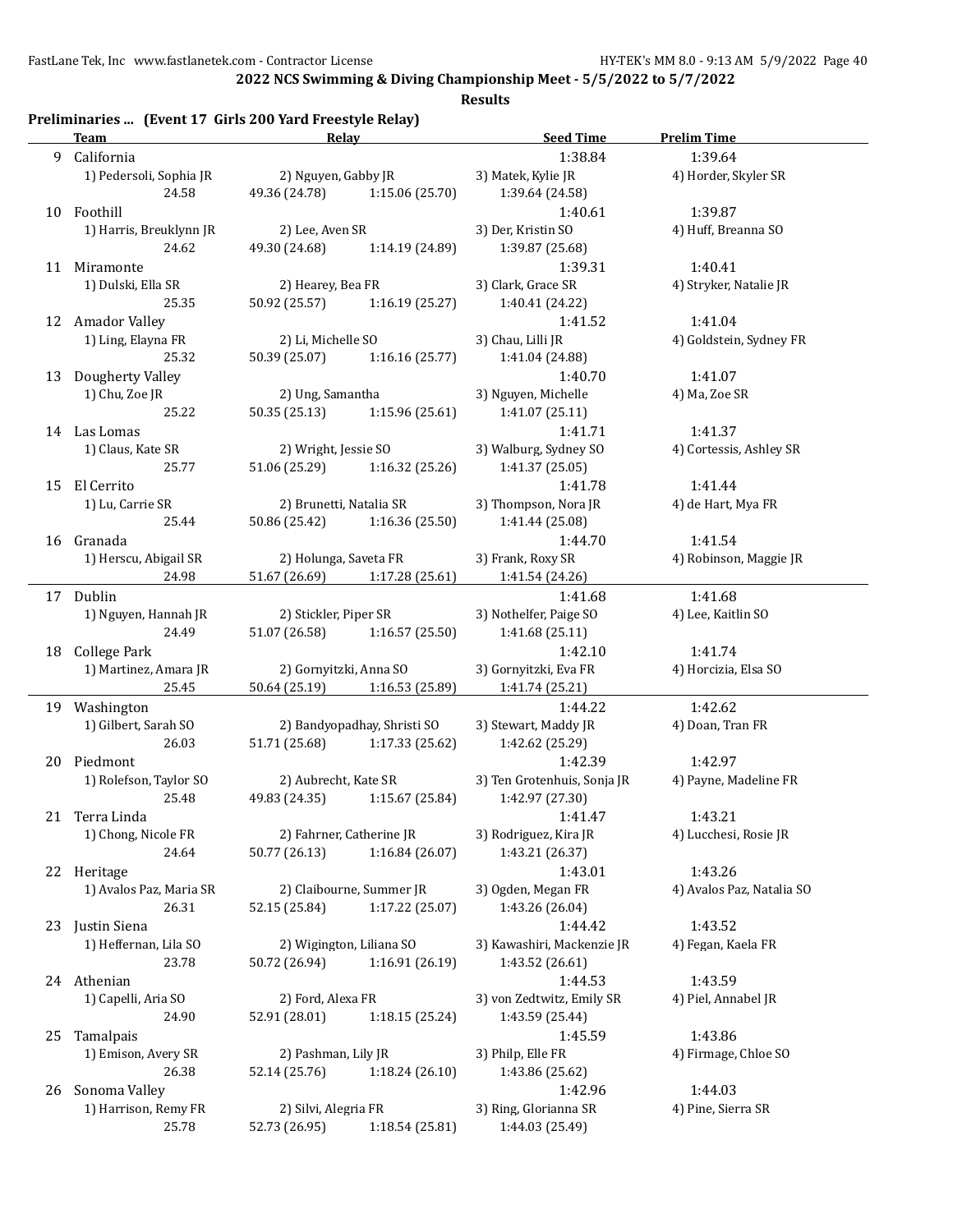**2022 NCS Swimming & Diving Championship Meet - 5/5/2022 to 5/7/2022**

| Preliminaries  (Event 17 Girls 200 Yard Freestyle Relay) |  |  |
|----------------------------------------------------------|--|--|
|----------------------------------------------------------|--|--|

|              | <b>Team</b>                            | Relay                 |                                        | <b>Seed Time</b>           | <b>Prelim Time</b>            |               |
|--------------|----------------------------------------|-----------------------|----------------------------------------|----------------------------|-------------------------------|---------------|
|              | 27 Benicia                             |                       |                                        | 1:44.16                    | 1:44.08                       |               |
|              | 1) Whitty, Piper                       | 2) Roth, Sophia       |                                        | 3) Mincy, Mackenzie        | 4) Grant, Alexandra           |               |
|              | 25.18                                  | 51.16 (25.98)         | 1:18.20 (27.04)                        | 1:44.08 (25.88)            |                               |               |
|              | 28 Maria Carrillo                      |                       |                                        | 1:43.97                    | 1:44.15                       |               |
|              | 1) Arroyo, Jasmine SO                  | 2) Kiehl, Hannah FR   |                                        | 3) Lee, Kennedy SO         | 4) Holzhauser, Stassi SR      |               |
|              | 25.89                                  | 51.24 (25.35)         | 1:16.13 (24.89)                        | 1:44.15 (28.02)            |                               |               |
|              | 29 Albany                              |                       |                                        | 1:46.34                    | 1:44.34                       |               |
|              | 1) Dangol, Ashley FR                   | 2) Luce, Devon FR     |                                        | 3) Phoonpirom, Supitcha FR | 4) Vitek, Sophia SR           |               |
|              | 25.70                                  | 57.75 (32.05)         | 1:19.35 (21.60)                        | 1:44.34 (24.99)            |                               |               |
|              | <b>Clayton Valley Charter</b>          |                       |                                        | 1:44.94                    | 1:44.36                       |               |
| 30           |                                        | 2) Kougios, Gianna SO |                                        |                            |                               |               |
|              | 1) Lahanas, Zoe SO                     |                       |                                        | 3) Boland, Molly SO        | 4) Wong, Haylee FR            |               |
|              | 25.55                                  | 51.68 (26.13)         | 1:18.37(26.69)                         | 1:44.36 (25.99)            |                               |               |
|              | 31 Marin Catholic                      |                       |                                        | 1:43.40                    | 1:44.39                       |               |
|              | 1) Kiriakis, Bella JR                  | 2) Slaught, Hannah JR |                                        | 3) Cassidy, Claire SO      | 4) Tarantino, Holly JR        |               |
|              | 26.35                                  | 52.74 (26.39)         | 1:19.41 (26.67)                        | 1:44.39 (24.98)            |                               |               |
| 32           | Castro Valley                          |                       |                                        | 1:44.80                    | 1:44.66                       |               |
|              | 1) Li, Samantha JR                     | 2) Xie, Jamie SR      |                                        | 3) Arakawa, Corinne FR     | 4) Mi, Jennifer JR            |               |
|              | 23.88                                  | 52.33 (28.45)         | 1:19.00 (26.67)                        | 1:44.66 (25.66)            |                               |               |
| 33           | Livermore                              |                       |                                        | 1:43.78                    | 1:44.78                       |               |
|              | 1) Schwabenland, Cheryl JR             |                       | 2) Combitsis, Annelyse SR              | 3) Pettit, Britany SR      | 4) Kawamura, Minhnha SR       |               |
|              | 26.54                                  | 53.95 (27.41)         | 1:19.69 (25.74)                        | 1:44.78 (25.09)            |                               |               |
|              | 34 James Logan                         |                       |                                        | 1:45.55                    | 1:44.84                       |               |
|              | 1) Lowe, Sophie FR                     | 2) Len, Sidney SR     |                                        | 3) Kiang, Bethany SO       | 4) D'Amelio, Angela SO        |               |
|              | 26.12                                  | 53.37 (27.25)         | 1:19.52 (26.15)                        | 1:44.84 (25.32)            |                               |               |
| 35           | Mission San Jose                       |                       |                                        | 1:44.51                    | 1:45.00                       |               |
|              | 1) Nguyen, Megan FR                    | 2) Patnaik, Bhavya SR |                                        | 3) Ly, Meghan SO           | 4) Yu, Kailyn SR              |               |
|              | 26.75                                  | 53.70 (26.95)         | 1:18.65 (24.95)                        | 1:45.00 (26.35)            |                               |               |
|              |                                        |                       |                                        |                            |                               |               |
|              | 36 Archie Williams                     |                       |                                        | 1:45.06                    | 1:45.15                       |               |
|              | 1) Wahlstrom, Ingrid SO                |                       | 2) Hinkelman, Avery FR                 | 3) Peter-Frank, Mahala SR  | 4) Samlihan, Isobel SO        |               |
|              | 25.85                                  | 52.76 (26.91)         | 1:18.85 (26.09)                        | 1:45.15 (26.30)            |                               |               |
|              | 37 Liberty                             |                       |                                        | 1:42.53                    | 1:45.30                       |               |
|              | 1) Lazzaro, Elena JR                   | 2) Glaser, Kayla SR   |                                        | 3) Sanchez, Olivia JR      | 4) Ayers, Athena SO           |               |
|              | 26.00                                  | 52.80 (26.80)         | 1:19.29 (26.49)                        | 1:45.30 (26.01)            |                               |               |
|              | 38 Alameda                             |                       |                                        | 1:46.33                    | 1:45.99                       |               |
|              | 1) Chau, Joyen SR                      | 2) Yiu, Taylor SR     |                                        | 3) Galbo, Isabel SR        | 4) Thompson, Sydney SO        |               |
|              | 27.72                                  | 54.60 (26.88)         | 1:21.66 (27.06)                        | 1:45.99 (24.33)            |                               |               |
| 39           | San Marin                              |                       |                                        | 1:46.98                    | 1:48.06                       |               |
|              | 1) Owens, Julia FR                     |                       | 2) Thompson, Krittinee FR              | 3) Padillo, Danielle JR    | 4) French, Miya SR            |               |
|              | 26.58                                  | 54.72 (28.14)         | 1:22.25 (27.53)                        | 1:48.06 (25.81)            |                               |               |
| 40           | <b>College Preparatory</b>             |                       |                                        | 1:44.36                    | 1:51.41                       |               |
|              | 1) Bensadoun, Gabbie SR                | 2) Harris, Olivia JR  |                                        | 3) Long, Kayla SR          | 4) Martin Del Campo, Lucia SO |               |
|              | 27.49                                  | 57.31 (29.82)         | 1:25.44(28.13)                         | 1:51.41 (25.97)            |                               |               |
|              |                                        |                       |                                        |                            |                               |               |
|              | Event 18 Boys 200 Yard Freestyle Relay |                       |                                        |                            |                               |               |
|              | <b>National HS:</b><br>$1:19.27$ U     | 2012                  | <b>Bolles (FL)</b>                     | <b>Bolles</b> (FL)         |                               |               |
|              |                                        |                       | Murphy, Schooling, Condorelli, Goossen |                            |                               |               |
|              | <b>NCS Meet:</b><br>1:22.35 N          | 2019                  | SRV 19 & 16, Campo 13                  |                            | SRV19+16, Cam13               |               |
|              |                                        |                       | MM,JW,GW,HF;TC,JC,HP,BH;JS,SC,NZ,RA    |                            |                               |               |
|              | <b>Team</b>                            |                       | <b>Relay Example 2018</b>              | <b>Prelim Time</b>         | <b>Finals Time</b>            | <b>Points</b> |
| A - Final    |                                        |                       |                                        |                            |                               |               |
| $\mathbf{1}$ | Monte Vista                            |                       |                                        | 1:23.82                    | 1:23.33                       | 40            |
|              | 1) Palmer, Ian JR                      | 2) VonderAhe, Nick JR |                                        | 3) Lind, Brady JR          | 4) Hagan, Ryder SR            |               |
|              | 21.34                                  | 42.19 (20.85)         | 1:03.33(21.14)                         | 1:23.33 (20.00)            |                               |               |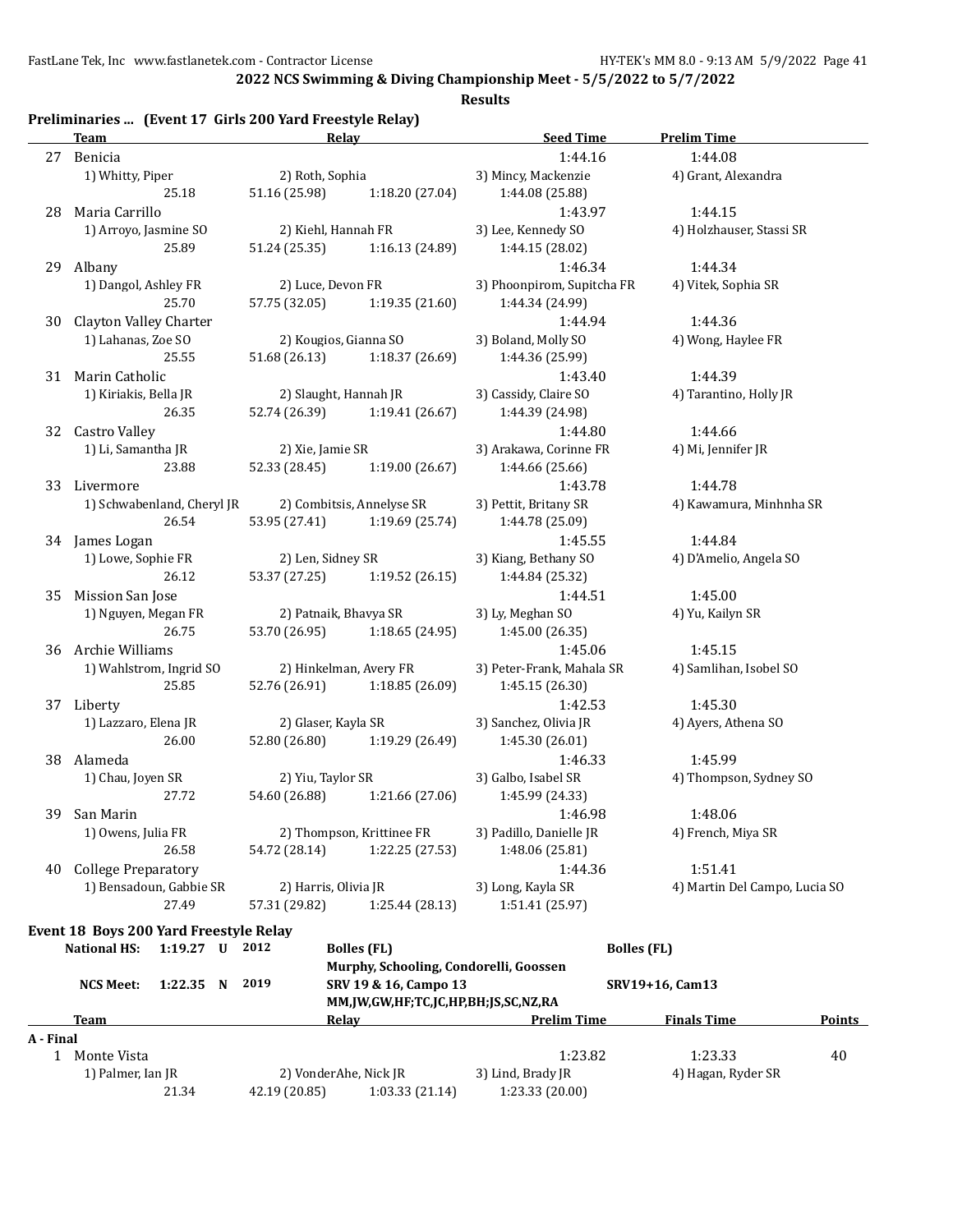**2022 NCS Swimming & Diving Championship Meet - 5/5/2022 to 5/7/2022**

|  |  | A - Final  (Event 18 Boys 200 Yard Freestyle Relay) |
|--|--|-----------------------------------------------------|
|  |  |                                                     |

|                  | <b>Team</b>                 | Relay                 |                               | <b>Prelim Time</b>         | <b>Finals Time</b>        | Points     |
|------------------|-----------------------------|-----------------------|-------------------------------|----------------------------|---------------------------|------------|
|                  | 2 Northgate                 |                       |                               | 1:24.75                    | 1:23.59                   | 34         |
|                  | 1) McMillan, Scott SO       | 2) Meriam, Tommy SR   |                               | 3) Kengla, Kyle FR         | 4) Hallett, Andrew JR     |            |
|                  | 21.33                       | 42.62 (21.29)         | 1:03.57 (20.95)               | 1:23.59 (20.02)            |                           |            |
|                  | 3 De La Salle               |                       |                               | 1:25.76                    | 1:26.24                   | 32         |
|                  | 1) Halley-McCarty, Conor SO | 2) Cesmat, Ryan JR    |                               | 3) Swann, Donovan FR       | 4) Ryan, Brendan SR       |            |
|                  | 21.97                       | 43.58 (21.61)         | 1:05.15(21.57)                | 1:26.24 (21.09)            |                           |            |
|                  | 4 Archie Williams           |                       |                               | 1:27.43                    | 1:26.30                   | 30         |
|                  | 1) Dixon, Jacob SR          | 2) Long, Brady JR     |                               | 3) Krilanovich, Vincent FR | 4) Sher, Micah JR         |            |
|                  | 22.07                       | 43.84 (21.77)         | 1:05.54 (21.70)               | 1:26.30 (20.76)            |                           |            |
| 5                | San Ramon Valley            |                       |                               | 1:26.88                    | 1:26.42                   | 28         |
|                  | 1) Bugbee, Wyatt SR         | 2) Jones, Sawyer SO   |                               | 3) Haket, Dane SR          | 4) Coleman, Riley JR      |            |
|                  | 22.31                       |                       | 43.62 (21.31) 1:05.12 (21.50) | 1:26.42 (21.30)            |                           |            |
|                  | 6 Campolindo                |                       |                               | 1:27.76                    | 1:27.19                   | 26         |
|                  | 1) Yavuzer-Judd, Theoden SR | 2) Younger, Owen SR   |                               | 3) Roesch, Grant JR        | 4) Temkin, West SR        |            |
|                  | 20.91                       |                       | 42.66 (21.75) 1:05.24 (22.58) | 1:27.19 (21.95)            |                           |            |
|                  | 7 Novato                    |                       |                               | 1:27.70                    | 1:27.55                   | 24         |
|                  | 1) Rhinehart, Sam SR        | 2) Portillo, Ezra SO  |                               | 3) Stratigos, Niko SR      | 4) Thielenhaus, Bryden JR |            |
|                  | 22.29                       |                       | 45.11 (22.82) 1:06.65 (21.54) |                            |                           |            |
|                  |                             |                       |                               | 1:27.55 (20.90)            |                           |            |
| 8                | California                  |                       |                               | 1:28.65                    | 1:27.92                   | 22         |
|                  | 1) Berry, Owen JR           | 2) Frew, Hudson FR    |                               | 3) Deweese, Alexander JR   | 4) Wang, Julian SR        |            |
|                  | 21.38                       |                       | 43.98 (22.60) 1:06.07 (22.09) | 1:27.92 (21.85)            |                           |            |
| <b>B</b> - Final | 9 Miramonte                 |                       |                               | 1:29.16                    | 1:28.50                   | 18         |
|                  | 1) Gunn, Logan SO           | 2) Hoffman, Zach JR   |                               | 3) Stice, Pat FR           | 4) Sherwood, Dax SR       |            |
|                  | 22.80                       |                       |                               |                            |                           |            |
|                  |                             |                       | 45.19 (22.39) 1:06.99 (21.80) | 1:28.50 (21.51)            |                           |            |
|                  | 10 Castro Valley            |                       |                               | 1:28.67                    | 1:28.60                   | 14         |
|                  | 1) Sutedja, Colin SR        | 2) Arakawa, Nathan JR |                               | 3) Li, Simon FR            | 4) Williams, Elijah SR    |            |
|                  | 22.83                       |                       | 44.87 (22.04) 1:07.52 (22.65) | 1:28.60 (21.08)            |                           |            |
|                  | 11 Las Lomas                |                       |                               | 1:29.31                    | 1:29.53                   | 12         |
|                  | 1) Monroy, Mateo JR         | 2) Galabow, Jacob JR  |                               | 3) Nelson, Brett SO        | 4) Bellanca, Ian SO       |            |
|                  | 23.17                       |                       | 45.75 (22.58) 1:07.84 (22.09) | 1:29.53 (21.69)            |                           |            |
| 12               | Tamalpais                   |                       |                               | 1:29.67                    | 1:29.88                   | 10         |
|                  | 1) Fong, Ty SR              | 2) Barsotti, Fargo SR |                               | 3) Stanford, Cole JR       | 4) Glenn, Nicky SR        |            |
|                  | 23.93                       |                       | 45.74 (21.81) 1:09.60 (23.86) | 1:29.88 (20.28)            |                           |            |
|                  | 13 Dublin                   |                       |                               | 1:29.86                    | 1:30.05                   | 8          |
|                  | 1) Ohrr, Benjamin FR        |                       | 2) Nicolas Andres, Jino JR    | 3) Huang, Joey SR          | 4) Cory, Max SR           |            |
|                  | 23.60                       |                       | 46.95 (23.35) 1:09.55 (22.60) | 1:30.05 (20.50)            |                           |            |
|                  | 14 Bishop O'Dowd            |                       |                               | 1:30.70                    | 1:30.13                   | 6          |
|                  | 1) Gonzales, Isreal FR      | 2) Regnier, Lucian JR |                               | 3) Rogers, Nathan JR       | 4) Fusinati, Michael FR   |            |
|                  | 22.91                       | 45.38 (22.47)         | 1:08.09 (22.71)               | 1:30.13 (22.04)            |                           |            |
| 15               | College Park                |                       |                               | 1:31.36                    | 1:30.72                   | 4          |
|                  | 1) Gartner, Zac JR          | 2) Wendling, Nate JR  |                               | 3) Mariolle, James SO      | 4) Barnacal, Jackson JR   |            |
|                  | 22.67                       | 45.12 (22.45)         | 1:08.31 (23.19)               | 1:30.72 (22.41)            |                           |            |
|                  | 16 Heritage                 |                       |                               | 1:31.02                    | 1:31.93                   | $\sqrt{2}$ |
|                  | 1) LaBute, Zane SR          | 2) Pathe, Luke SR     |                               | 3) Woolery, Nick FR        | 4) Yee, Tyler FR          |            |
|                  | 22.94                       | 46.55 (23.61)         | 1:09.57 (23.02)               | 1:31.93 (22.36)            |                           |            |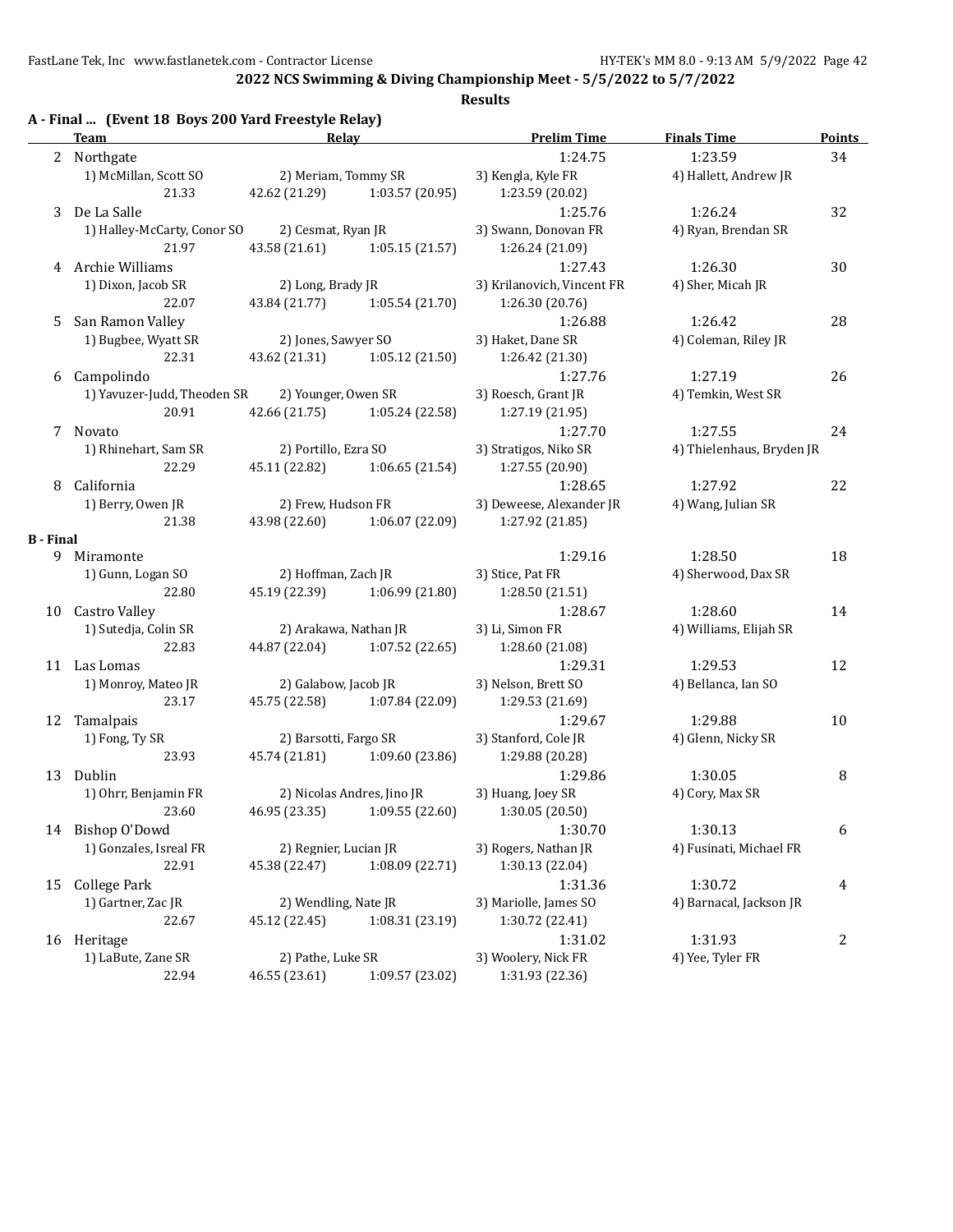|    | Event 18 Boys 200 Yard Freestyle Relay<br><b>National HS:</b> | 1:19.27 U 2012 |                 | <b>Bolles (FL)</b>                                                                                     | <b>Bolles (FL)</b>         |                           |
|----|---------------------------------------------------------------|----------------|-----------------|--------------------------------------------------------------------------------------------------------|----------------------------|---------------------------|
|    | <b>NCS Meet:</b>                                              | 1:22.35 N 2019 |                 | Murphy, Schooling, Condorelli, Goossen<br>SRV 19 & 16, Campo 13<br>MM,JW,GW,HF;TC,JC,HP,BH;JS,SC,NZ,RA |                            | SRV19+16, Cam13           |
|    | Team                                                          |                |                 | Relay                                                                                                  | <b>Seed Time</b>           | <b>Prelim Time</b>        |
|    | <b>Preliminaries</b>                                          |                |                 |                                                                                                        |                            |                           |
|    | 1 Monte Vista                                                 |                |                 |                                                                                                        | 1:25.50                    | 1:23.82                   |
|    | 1) Palmer, Ian JR                                             |                |                 | 2) VonderAhe, Nick JR                                                                                  | 3) Lind, Brady JR          | 4) Hagan, Ryder SR        |
|    |                                                               | 21.46          | 42.14 (20.68)   | 1:03.37 (21.23)                                                                                        | 1:23.82 (20.45)            |                           |
|    | 2 Northgate                                                   |                |                 |                                                                                                        | 1:24.55                    | 1:24.75                   |
|    | 1) Hallett, Andrew JR                                         |                |                 | 2) Meriam, Tommy SR                                                                                    | 3) Fong, AJ SR             | 4) McMillan, Scott SO     |
|    |                                                               | 21.24          | 42.51 (21.27)   | 1:04.02 (21.51)                                                                                        | 1:24.75 (20.73)            |                           |
|    |                                                               |                |                 |                                                                                                        |                            |                           |
| 3  | De La Salle                                                   |                |                 |                                                                                                        | 1:26.78                    | 1:25.76                   |
|    | 1) Halley-McCarty, Conor SO                                   |                |                 | 2) Cesmat, Ryan JR                                                                                     | 3) Swann, Donovan FR       | 4) Ryan, Brendan SR       |
|    |                                                               | 21.97          | 43.37 (21.40)   | 1:04.70(21.33)                                                                                         | 1:25.76 (21.06)            |                           |
| 4  | San Ramon Valley                                              |                |                 |                                                                                                        | 1:26.47                    | 1:26.88                   |
|    | 1) Bugbee, Wyatt SR                                           |                |                 | 2) Tovani, Nick SO                                                                                     | 3) Haket, Dane SR          | 4) Jones, Sawyer SO       |
|    |                                                               | 22.03          | 44.03 (22.00)   | 1:05.73 (21.70)                                                                                        | 1:26.88(21.15)             |                           |
| 5  | Archie Williams                                               |                |                 |                                                                                                        | 1:27.15                    | 1:27.43                   |
|    | 1) Dixon, Jacob SR                                            |                |                 | 2) Long, Brady JR                                                                                      | 3) Krilanovich, Vincent FR | 4) Sher, Micah JR         |
|    |                                                               | 22.56          | 44.82 (22.26)   | 1:06.54 (21.72)                                                                                        | 1:27.43 (20.89)            |                           |
| 6  | Novato                                                        |                |                 |                                                                                                        | 1:28.47                    | 1:27.70                   |
|    | 1) Rhinehart, Sam SR                                          |                |                 | 2) Portillo, Ezra SO                                                                                   | 3) Stratigos, Niko SR      | 4) Thielenhaus, Bryden JR |
|    |                                                               | 21.94          | 44.82 (22.88)   | 1:06.82(22.00)                                                                                         | 1:27.70 (20.88)            |                           |
| 7  | Campolindo                                                    |                |                 |                                                                                                        | 1:27.76                    | 1:27.76                   |
|    | 1) Yavuzer-Judd, Theoden SR                                   |                |                 | 2) Temkin, West SR                                                                                     | 3) Roesch, Grant JR        | 4) Younger, Owen SR       |
|    |                                                               | 21.32          | 43.49 (22.17)   | 1:05.85(22.36)                                                                                         | 1:27.76 (21.91)            |                           |
| 8  | California                                                    |                |                 |                                                                                                        | 1:28.79                    | 1:28.65                   |
|    | 1) Deweese, Alexander JR                                      |                |                 | 2) Frew, Hudson FR                                                                                     | 3) Wang, Julian SR         | 4) Berry, Owen JR         |
|    |                                                               | 23.23          | 45.65 (22.42)   | 1:07.92 (22.27)                                                                                        | 1:28.65 (20.73)            |                           |
| 9  | Castro Valley                                                 |                |                 |                                                                                                        | 1:28.98                    | 1:28.67                   |
|    | 1) Arakawa, Nathan JR                                         |                | 2) Li, Simon FR |                                                                                                        | 3) Sutedja, Colin SR       | 4) Williams, Elijah SR    |
|    |                                                               | 22.80          | 45.34 (22.54)   | 1:07.21(21.87)                                                                                         | 1:28.67 (21.46)            |                           |
| 10 | Miramonte                                                     |                |                 |                                                                                                        | 1:29.37                    | 1:29.16                   |
|    | 1) Gunn, Logan SO                                             |                |                 | 2) Sherwood, Dax SR                                                                                    | 3) Hoffman, Zach JR        | 4) Stice, Pat FR          |
|    |                                                               | 22.56          | 44.35 (21.79)   | 1:06.95(22.60)                                                                                         | 1:29.16 (22.21)            |                           |
|    | 11 Las Lomas                                                  |                |                 |                                                                                                        | 1:28.49                    | 1:29.31                   |
|    | 1) Galabow, Jacob JR                                          |                |                 | 2) Monroy, Mateo JR                                                                                    | 3) Nelson, Brett SO        | 4) Bellanca, Ian SO       |
|    |                                                               | 22.96          | 45.38 (22.42)   | 1:07.45(22.07)                                                                                         | 1:29.31 (21.86)            |                           |
| 12 | Tamalpais                                                     |                |                 |                                                                                                        | 1:28.49                    | 1:29.67                   |
|    | 1) Barsotti, Fargo SR                                         |                | 2) Fong, Ty SR  |                                                                                                        | 3) Conklin, Riley SR       | 4) Glenn, Nicky SR        |
|    |                                                               | 22.56          | 46.24 (23.68)   | 1:09.24 (23.00)                                                                                        | 1:29.67 (20.43)            |                           |
|    | 13 Dublin                                                     |                |                 |                                                                                                        | 1:29.73                    | 1:29.86                   |
|    | 1) Ohrr, Benjamin FR                                          |                |                 | 2) Nicolas Andres, Jino JR                                                                             | 3) Huang, Joey SR          | 4) Cory, Max SR           |
|    |                                                               | 23.36          | 46.60 (23.24)   | 1:09.14 (22.54)                                                                                        | 1:29.86 (20.72)            |                           |
|    | 14 Bishop O'Dowd                                              |                |                 |                                                                                                        | 1:30.06                    | 1:30.70                   |
|    | 1) Gonzales, Isreal FR                                        |                |                 |                                                                                                        | 3) Rogers, Nathan JR       | 4) Fusinati, Michael FR   |
|    |                                                               | 22.79          |                 | 2) Regnier, Lucian JR                                                                                  |                            |                           |
|    |                                                               |                | 45.84 (23.05)   | 1:08.41 (22.57)                                                                                        | 1:30.70 (22.29)            |                           |
| 15 | Heritage                                                      |                |                 |                                                                                                        | 1:32.02                    | 1:31.02                   |
|    | 1) LaBute, Zane SR                                            |                |                 | 2) Pathe, Luke SR                                                                                      | 3) Woolery, Nick FR        | 4) Yee, Tyler FR          |
|    |                                                               | 22.64          | 45.77 (23.13)   | 1:08.87(23.10)                                                                                         | 1:31.02 (22.15)            |                           |
| 16 | <b>College Park</b>                                           |                |                 |                                                                                                        | 1:33.16                    | 1:31.36                   |
|    | 1) Gartner, Zac JR                                            |                |                 | 2) Wendling, Nate JR                                                                                   | 3) Mariolle, James SO      | 4) Barnacal, Jackson JR   |
|    |                                                               | 22.90          | 45.71 (22.81)   | 1:08.92 (23.21)                                                                                        | 1:31.36 (22.44)            |                           |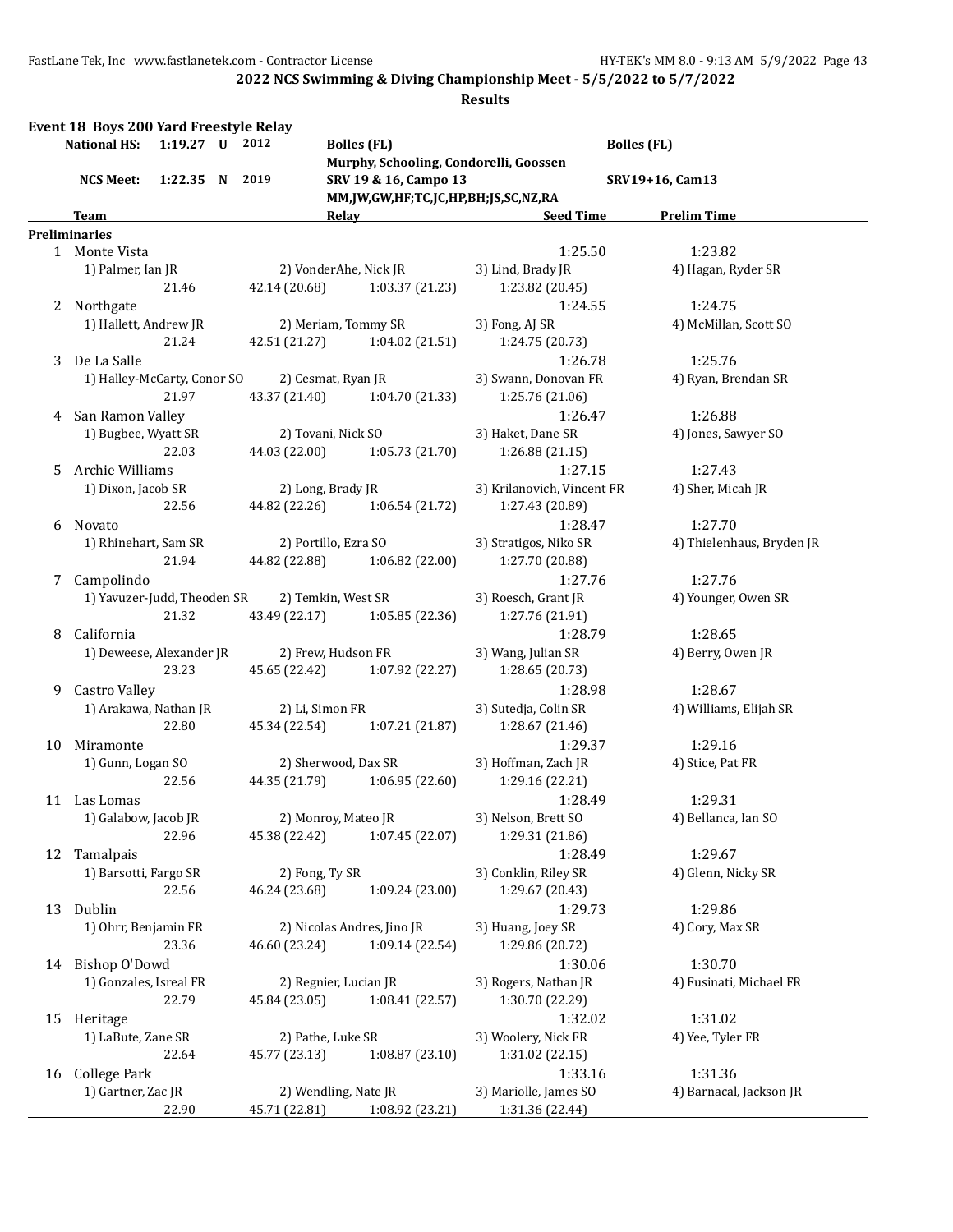**2022 NCS Swimming & Diving Championship Meet - 5/5/2022 to 5/7/2022**

|    | Team                                     | Relay                         |                 | <b>Seed Time</b>             | <b>Prelim Time</b>        |
|----|------------------------------------------|-------------------------------|-----------------|------------------------------|---------------------------|
|    | 17 Amador Valley                         |                               |                 | 1:33.55                      | 1:31.87                   |
|    | 1) Tupper, Hayden JR                     | 2) Channon, Jai SR            |                 | 3) Tam, Gordan SR            | 4) Shea, Griffin JR       |
|    | 21.38                                    | 44.78 (23.40)                 | 1:08.07 (23.29) | 1:31.87 (23.80)              |                           |
|    | 18 Mission San Jose                      |                               |                 | 1:33.81                      | 1:32.47                   |
|    | 1) Wong, Ryan SR                         | 2) Lau, Matthew JR            |                 | 3) Lau, Kasper SR            | 4) Ta, Aidan SO           |
|    | 22.94                                    | 46.76 (23.82) 1:09.42 (22.66) |                 | 1:32.47 (23.05)              |                           |
|    |                                          |                               |                 |                              |                           |
|    | 19 Newark Memorial                       |                               |                 | 1:33.95                      | 1:32.65                   |
|    | 1) Rosales, Adrian SO                    | 2) Chan, Derek FR             |                 | 3) Cao, Khang SR             | 4) Haba, Evan JR          |
|    | 23.34                                    | 46.94 (23.60)                 | 1:10.18 (23.24) | 1:32.65 (22.47)              |                           |
|    | 20 Head Royce                            |                               |                 | 1:30.15                      | 1:32.68                   |
|    | 1) Kang, Ben JR                          | 2) Reader, Gabriel FR         |                 | 3) Dong, Jonathan SO         | 4) Brennan, Michael SR    |
|    | 22.31                                    | 45.99 (23.68) 1:10.08 (24.09) |                 | 1:32.68 (22.60)              |                           |
|    | 21 Marin Academy                         |                               |                 | 1:34.84                      | 1:32.69                   |
|    | 1) Rewick, Schuyler SO                   | 2) Joyce, Dillon SR           |                 | 3) Smith, Ewan SO            | 4) Tachiki, Jeremy JR     |
|    | 23.23                                    | 46.13 (22.90) 1:08.93 (22.80) |                 | 1:32.69 (23.76)              |                           |
|    | 22 Irvington                             |                               |                 | 1:34.92                      | 1:33.15                   |
|    | 1) Lam, Ivan JR                          | 2) Dong, Ryan JR              |                 | 3) Tan, Kyle JR              | 4) Abel, Ashley SR        |
|    | 23.73                                    | 46.96 (23.23) 1:10.54 (23.58) |                 | 1:33.15 (22.61)              |                           |
|    |                                          |                               |                 |                              |                           |
|    | 23 Dougherty Valley<br>1) Choi, Brian SO |                               |                 | 1:29.85<br>3) Phan, Logan SO | 1:33.31                   |
|    |                                          | 2) Yan, Bryan FR              |                 |                              | 4) Yuen, Julian JR        |
|    | 23.78                                    | 47.03 (23.25)                 | 1:10.05(23.02)  | 1:33.31 (23.26)              |                           |
|    | 24 Alameda                               |                               |                 | 1:33.01                      | 1:33.38                   |
|    | 1) Giang, Ethan FR                       | 2) Lum, Kaleb SO              |                 | 3) Evans, Ian FR             | 4) Nguyen, Andrew FR      |
|    | 23.13                                    | 46.36 (23.23)                 | 1:10.02 (23.66) | 1:33.38 (23.36)              |                           |
|    | 25 Marin Catholic                        |                               |                 | 1:33.26                      | 1:33.52                   |
|    | 1) Hamel, Thomas JR                      | 2) Goldberg, Garrett SR       |                 | 3) Cassidy, Brendan SR       | 4) Wunderlich, Hudson SR  |
|    | 23.20                                    | 47.69 (24.49) 1:11.27 (23.58) |                 | 1:33.52 (22.25)              |                           |
|    | 26 James Logan                           |                               |                 | 1:35.04                      | 1:33.85                   |
|    | 1) Lee, Sean SR                          | 2) Liu, Daniel SR             |                 | 3) Outangoun, Brenton SR     | 4) Taplin, Fabian SR      |
|    | 23.34                                    | 47.03 (23.69) 1:10.57 (23.54) |                 | 1:33.85 (23.28)              |                           |
|    | 27 Moreau Catholic                       |                               |                 | 1:35.95                      | 1:34.11                   |
|    | 1) Granzella, Logan SR                   | 2) Martinez, Gavin JR         |                 | 3) Torrence, Benjamin SR     | 4) Castillo, Christian FR |
|    |                                          |                               |                 |                              |                           |
|    | 23.82                                    | 46.75 (22.93) 1:10.08 (23.33) |                 | 1:34.11 (24.03)              |                           |
|    | 28 Ukiah                                 |                               |                 | 1:35.91                      | 1:34.20                   |
|    | 1) Larson, Nicholas SO                   | 2) Danner, Austin SO          |                 | 3) Flammang, Mason SR        | 4) Koball, Lucas SR       |
|    | 24.60                                    | 48.26 (23.66)                 | 1:12.04 (23.78) | 1:34.20 (22.16)              |                           |
| 29 | Freedom                                  |                               |                 | 1:33.19                      | 1:34.78                   |
|    | 1) Stoltenberg, Jordan SR                | 2) Tompkins, Connor JR        |                 | 3) Greer, Joe FR             | 4) Fowler, Danny FR       |
|    | 23.14                                    | 46.42 (23.28)                 | 1:11.00 (24.58) | 1:34.78 (23.78)              |                           |
|    | 30 Lick-Wilmerding                       |                               |                 | 1:35.61                      | 1:35.34                   |
|    | 1) Ryan, Thomas JR                       | 2) Ho, Eric SO                |                 | 3) Yao, Colin SO             | 4) Fuller, Will SR        |
|    | 23.74                                    | 48.46 (24.72)                 | 1:12.08 (23.62) | 1:35.34 (23.26)              |                           |
|    | 31 American Canyon                       |                               |                 | 1:34.92                      | 1:35.37                   |
|    | 1) Raymond, Zakary SR                    | 2) Velicaria, Aidan SO        |                 | 3) Santiago, Elijah SR       | 4) Ramirez, Jackson JR    |
|    | 23.77                                    | 47.56 (23.79)                 | 1:11.50 (23.94) | 1:35.37 (23.87)              |                           |
|    | 32 College Preparatory                   |                               |                 | 1:33.23                      | 1:35.42                   |
|    | 1) Cook, Quinn SO                        |                               |                 | 3) Jung, Owen SR             |                           |
|    |                                          | 2) Vuong, Julian JR           |                 |                              | 4) Davis, Aaron SR        |
|    | 24.44                                    | 48.09 (23.65)                 | 1:12.19 (24.10) | 1:35.42 (23.23)              |                           |
|    | 33 Piedmont                              |                               |                 | 1:31.22                      | 1:35.51                   |
|    | 1) Rolefson, Thomas SO                   | 2) White, Chuck JR            |                 | 3) Saffouri, Farris JR       | 4) Stokes, Ryan JR        |
|    | 23.17                                    | 47.86 (24.69)                 | 1:11.83 (23.97) | 1:35.51 (23.68)              |                           |
|    | 34 Napa                                  |                               |                 | 1:35.42                      | 1:35.78                   |
|    | 1) Scargle, Camerone SO                  | 2) Jordan, Cameron SR         |                 | 3) Delanni, Carlo JR         | 4) Hattori, Kai JR        |
|    | 25.63                                    | 48.32 (22.69)                 | 1:11.98 (23.66) | 1:35.78 (23.80)              |                           |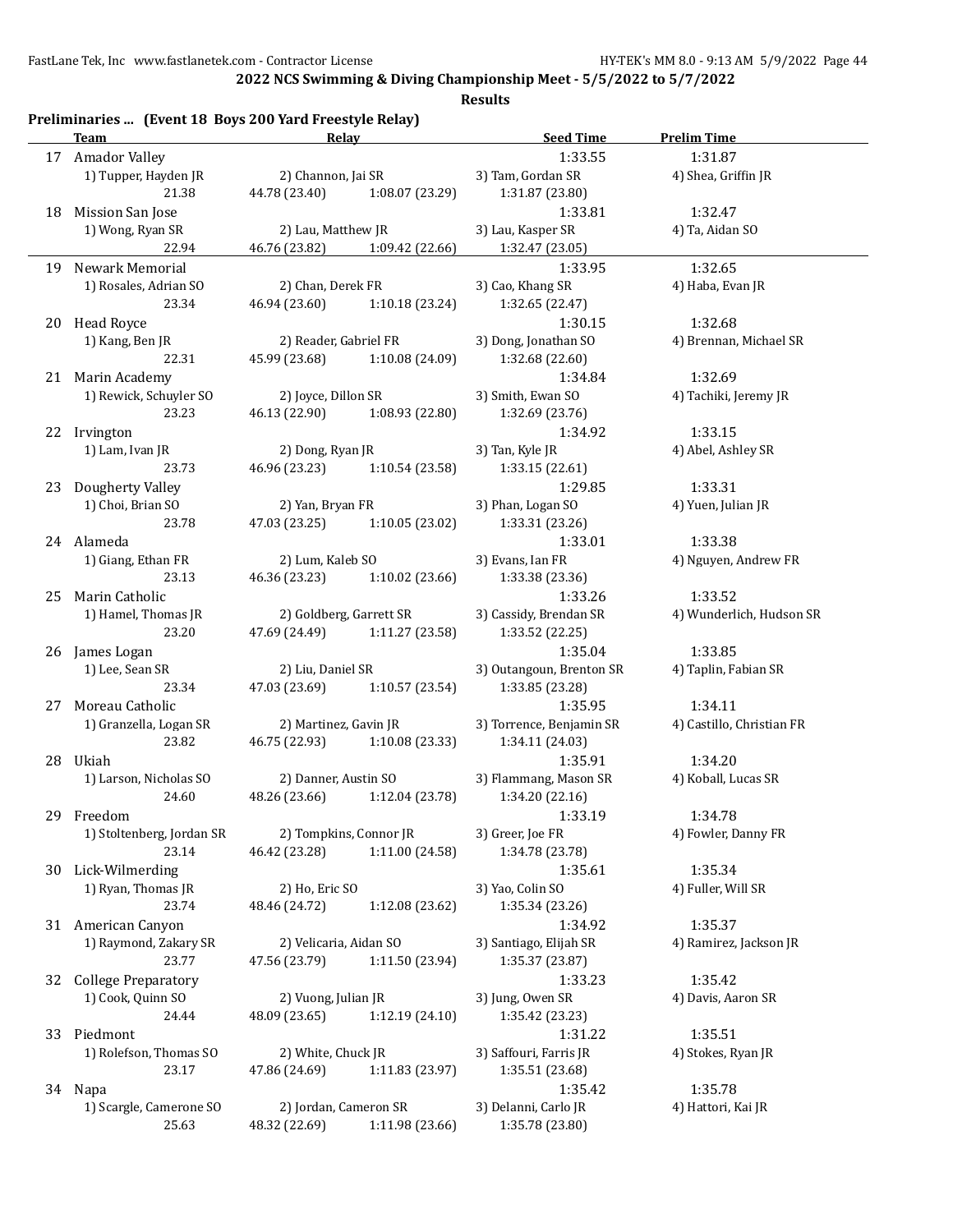#### **Results**

|       | Team                       | Relay                |                           | <b>Seed Time</b>          | <b>Prelim Time</b>           |  |
|-------|----------------------------|----------------------|---------------------------|---------------------------|------------------------------|--|
| 35    | Redwood                    |                      |                           | 1:31.91                   | 1:35.83                      |  |
|       | 1) Hughes, Travis SR       | 2) Placak, Robert JR |                           | 3) Pritchard, Owen FR     | 4) O'Dell, William SO        |  |
|       | 24.42                      | 49.71 (25.29)        | 1:12.12(22.41)            | 1:35.83 (23.71)           |                              |  |
| 36    | Liberty                    |                      |                           | 1:35.41                   | 1:36.45                      |  |
|       | 1) Bennett-Nava, Adrian SO | 2) Venables, Seth SO |                           | 3) Metez, David FR        | 4) Gunderman, Luke SO        |  |
|       | 24.51                      | 48.88 (24.37)        | 1:13.67 (24.79)           | 1:36.45 (22.78)           |                              |  |
| 37    | Washington                 |                      |                           | 1:35.42                   | 1:36.51                      |  |
|       | 1) Gao, Leo SO             |                      | 2) Jauregui, Alejandro SR | 3) Javier, Jaden SR       | 4) Arnett, Benjamin JR       |  |
|       | 25.62                      | 49.53 (23.91)        | 1:13.56 (24.03)           | 1:36.51 (22.95)           |                              |  |
| 38    | Granada                    |                      |                           | 1:36.13                   | 1:36.78                      |  |
|       | 1) Zeid, Waseem SO         |                      | 2) Ridosko, Nathanael SO  | 3) Amador, Dylan FR       | 4) Caufield, Zackary SO      |  |
|       | 24.35                      | 46.73 (22.38)        | 1:12.19(25.46)            | 1:36.78 (24.59)           |                              |  |
|       | Clayton Valley Charter     |                      |                           | 1:29.33                   | DQ                           |  |
|       | 1) Tanos, John SR          |                      | 2) Castaneda, Diego FR    | 3) Stack, Jack SR         | 4) Canada, Shawn JR          |  |
|       | 22.53                      | 44.43 (21.90)        | 1:05.63 (21.20)           | DQ (22.06)                |                              |  |
| $---$ | Terra Linda                |                      |                           | 1:33.93                   | DQ                           |  |
|       | 1) Jessen, Soren FR        | 2) Chong, Andrew FR  |                           | 3) Arinduque, Nicholas FR | 4) Manwaring-Mueller, Leo JR |  |
|       | 24.81                      | 47.63 (22.82)        | 1:10.88 (23.25)           | DQ (23.64)                |                              |  |

#### **Event 19 Girls 100 Yard Backstroke**

|                  | <b>National HS:</b><br>50.89 U | 2020          | <b>Phoebe Bacon</b>           |                    | <b>Boyds</b> (MD)  |               |  |
|------------------|--------------------------------|---------------|-------------------------------|--------------------|--------------------|---------------|--|
|                  | <b>NCS Meet:</b><br>52.86 N    | 1999          | <b>Natalie Coughlin</b>       |                    | Carondelet         |               |  |
|                  | <b>Name</b>                    |               | Yr School                     | <b>Prelim Time</b> | <b>Finals Time</b> | <b>Points</b> |  |
| A - Final        |                                |               |                               |                    |                    |               |  |
|                  | 1 Smith, Adriana               |               | SO Campolindo                 | 56.01              | 54.27              | 20            |  |
|                  | 26.32                          | 54.27 (27.95) |                               |                    |                    |               |  |
|                  | 2 Barck, Emilia                |               | SO Campolindo                 | 56.40              | 56.11              | 17            |  |
|                  | 27.35                          | 56.11 (28.76) |                               |                    |                    |               |  |
|                  | 3 Scheberies, Emily            |               | JR Monte Vista                | 56.42              | 56.62              | 16            |  |
|                  | 26.96                          | 56.62 (29.66) |                               |                    |                    |               |  |
| 4                | Piel, Annabel                  |               | IR Athenian                   | 56.41              | 57.04              | 15            |  |
|                  | 28.22                          | 57.04 (28.82) |                               |                    |                    |               |  |
| 5                | Farquhar, Natalie              |               | SO Cardinal Newman            | 56.28              | 57.19              | 14            |  |
|                  | 28.05                          | 57.19 (29.14) |                               |                    |                    |               |  |
| 6                | Mak, Natalie                   |               | FR College Preparatory        | 56.71              | 57.40              | 13            |  |
|                  | 27.85                          | 57.40 (29.55) |                               |                    |                    |               |  |
|                  | O'Connell, Madison             |               | SO Carondelet                 | 57.11              | 57.81              | 12            |  |
|                  | 28.34                          | 57.81 (29.47) |                               |                    |                    |               |  |
|                  | 8 Suppiger, Sadie              |               | FR Acalanes                   | 56.70              | 57.98              | 11            |  |
|                  | 28.23                          | 57.98 (29.75) |                               |                    |                    |               |  |
| <b>B</b> - Final |                                |               |                               |                    |                    |               |  |
|                  | 9 Dangol, Ashley<br>28.16      |               | FR Albany                     | 58.61              | 58.15              | 9             |  |
|                  |                                | 58.15 (29.99) |                               | 57.67              |                    | 7             |  |
|                  | 10 Sevin, Charlotte<br>28.91   | 58.63 (29.72) | JR California                 |                    | 58.63              |               |  |
|                  |                                |               | JR Carondelet                 | 58.95              | 58.72              | 6             |  |
|                  | 11 Hickey, Katherine<br>28.24  | 58.72 (30.48) |                               |                    |                    |               |  |
|                  |                                |               | FR Novato                     | 58.48              | 58.96              | 5             |  |
|                  | 12 McIntyre, Kaley<br>28.88    | 58.96 (30.08) |                               |                    |                    |               |  |
|                  | *13 Arnold, Paige              |               | <b>JR</b> College Preparatory | 59.65              | 59.31              | 3.50          |  |
|                  | 29.11                          | 59.31 (30.20) |                               |                    |                    |               |  |
|                  | *13 Der, Kristin               |               | SO Foothill                   | 59.28              | 59.31              | 3.50          |  |
|                  | 29.13                          | 59.31 (30.18) |                               |                    |                    |               |  |
|                  |                                |               |                               |                    |                    |               |  |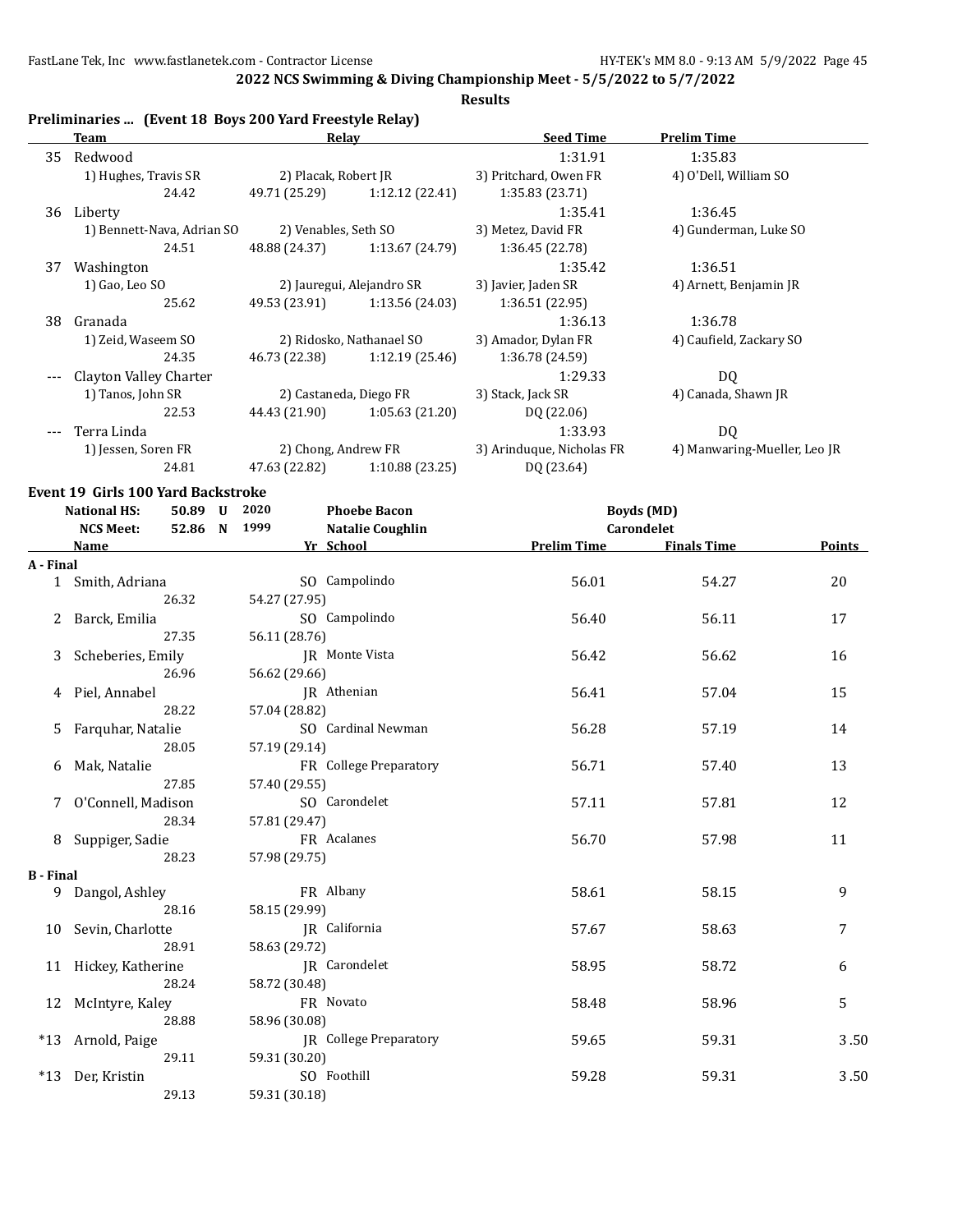**2022 NCS Swimming & Diving Championship Meet - 5/5/2022 to 5/7/2022**

|     | B - Final  (Event 19 Girls 100 Yard Backstroke)<br>Name | <b>Example 18 Yr School</b> |                               |           | <b>Prelim Time Finals Time</b> | <b>Points</b> |
|-----|---------------------------------------------------------|-----------------------------|-------------------------------|-----------|--------------------------------|---------------|
|     | 15 Busquets, Layla                                      |                             | JR Monte Vista                | 59.51     | 59.75                          | 2             |
|     | 28.77                                                   | 59.75 (30.98)               |                               |           |                                |               |
|     | 16 Xu, Chloe                                            |                             | SO Foothill                   | 59.70     | 1:00.00                        | $\mathbf{1}$  |
|     | 29.07                                                   | 1:00.00 (30.93)             |                               |           |                                |               |
|     |                                                         |                             |                               |           |                                |               |
|     | Event 19 Girls 100 Yard Backstroke                      |                             |                               |           |                                |               |
|     | <b>National HS:</b>                                     | 50.89 U 2020                | <b>Phoebe Bacon</b>           |           | <b>Boyds</b> (MD)              |               |
|     | <b>NCS Meet:</b>                                        | 52.86 N 1999                | <b>Natalie Coughlin</b>       |           | Carondelet                     |               |
|     | <b>Name</b>                                             |                             | Yr School                     | Seed Time | <b>Prelim Time</b>             |               |
|     | <b>Preliminaries</b>                                    |                             |                               |           |                                |               |
|     | 1 Smith, Adriana                                        |                             | SO Campolindo                 | 54.73     | 56.01                          |               |
|     | 27.52                                                   | 56.01 (28.49)               |                               |           |                                |               |
|     | 2 Farquhar, Natalie                                     |                             | SO Cardinal Newman            | 57.95     | 56.28                          |               |
|     | 27.23                                                   | 56.28 (29.05)               |                               |           |                                |               |
| 3   | Barck, Emilia                                           |                             | SO Campolindo                 | 56.59     | 56.40                          |               |
|     | 27.57                                                   | 56.40 (28.83)               |                               |           |                                |               |
|     | 4 Piel, Annabel                                         |                             | JR Athenian                   | 55.83     | 56.41                          |               |
|     | 27.62                                                   | 56.41 (28.79)               |                               |           |                                |               |
| 5.  | Scheberies, Emily                                       |                             | JR Monte Vista                | 56.26     | 56.42                          |               |
|     | 27.02                                                   | 56.42 (29.40)               |                               |           |                                |               |
| 6   | Suppiger, Sadie                                         |                             | FR Acalanes                   | 57.45     | 56.70                          |               |
|     | 27.50                                                   | 56.70 (29.20)               |                               |           |                                |               |
| 7   | Mak, Natalie                                            |                             | FR College Preparatory        | 56.76     | 56.71                          |               |
|     | 27.73                                                   | 56.71 (28.98)               |                               |           |                                |               |
|     | 8 O'Connell, Madison                                    |                             | SO Carondelet                 | 58.58     | 57.11                          |               |
|     | 27.99                                                   | 57.11 (29.12)               |                               |           |                                |               |
|     | 9 Sevin, Charlotte                                      |                             | JR California                 | 58.38     | 57.67                          |               |
|     | 15.96                                                   | 57.67 (41.71)               |                               |           |                                |               |
|     |                                                         |                             | FR Novato                     |           |                                |               |
|     | 10 McIntyre, Kaley                                      |                             |                               | 57.59     | 58.48                          |               |
|     | 28.68                                                   | 58.48 (29.80)               |                               |           |                                |               |
|     | 11 Dangol, Ashley                                       |                             | FR Albany                     | 58.76     | 58.61                          |               |
|     | 28.39                                                   | 58.61 (30.22)               |                               |           |                                |               |
|     | 12 Hickey, Katherine                                    |                             | JR Carondelet                 | 59.59     | 58.95                          |               |
|     | 28.49                                                   | 58.95 (30.46)               |                               |           |                                |               |
|     | 13 Der, Kristin                                         |                             | SO Foothill                   | 59.02     | 59.28                          |               |
|     | 28.86                                                   | 59.28 (30.42)               |                               |           |                                |               |
|     | 14 Busquets, Layla                                      | JR Monte Vista              |                               | 58.78     | 59.51                          |               |
|     | 28.37                                                   | 59.51 (31.14)               |                               |           |                                |               |
|     | 15 Arnold, Paige                                        |                             | <b>JR</b> College Preparatory | 59.03     | 59.65                          |               |
|     | 29.06                                                   | 59.65 (30.59)               |                               |           |                                |               |
|     | 16 Xu, Chloe                                            |                             | SO Foothill                   | 59.69     | 59.70                          |               |
|     | 29.23                                                   | 59.70 (30.47)               |                               |           |                                |               |
| 17  | Lee, Kennedy                                            |                             | SO Maria Carrillo             | 59.62     | 59.90                          |               |
|     | 29.12                                                   | 59.90 (30.78)               |                               |           |                                |               |
| 18  | Appl, Mollie                                            |                             | SO College Preparatory        | 59.79     | 59.92                          |               |
|     | 29.19                                                   | 59.92 (30.73)               |                               |           |                                |               |
|     |                                                         |                             |                               |           |                                |               |
| 19  | Kelly, Kyla                                             |                             | SR Monte Vista                | 58.29     | 1:00.00                        |               |
|     | 28.89                                                   | 1:00.00(31.11)              |                               |           |                                |               |
| *20 | Gomez, Madelynn                                         |                             | SO Carondelet                 | 58.33     | 1:00.06                        |               |
|     | 29.04                                                   | 1:00.06 (31.02)             |                               |           |                                |               |
| *20 | Chan, Cady                                              |                             | JR Northgate                  | 1:00.46   | 1:00.06                        |               |
|     | 28.84                                                   | 1:00.06 (31.22)             |                               |           |                                |               |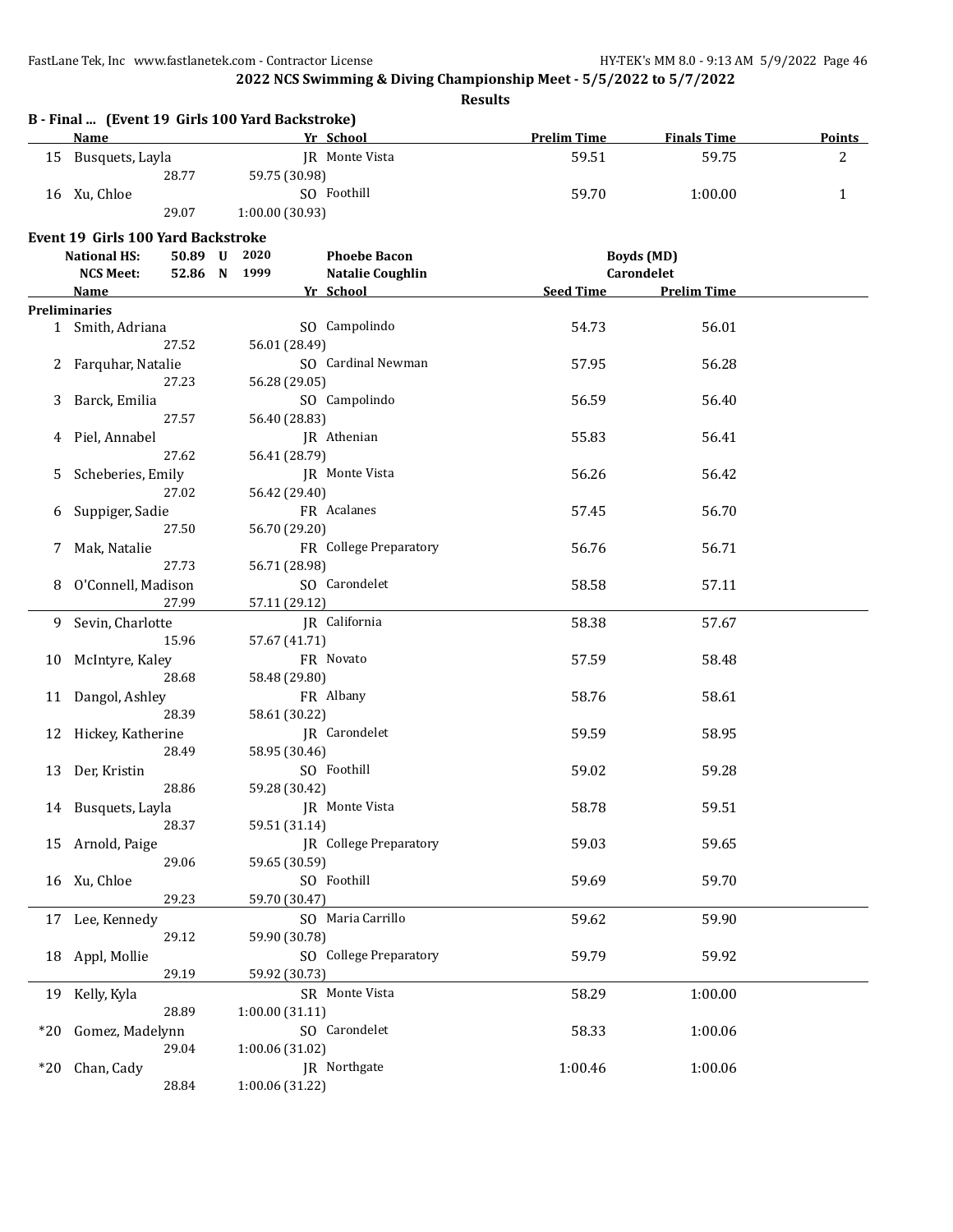29.86 1:02.36 (32.50)

29.85 1:02.38 (32.53)

30.52 1:02.45 (31.93)

29.30 1:02.47 (33.17)

30.14 1:02.70 (32.56)

30.27 1:03.17 (32.90)

30.80 1:03.49 (32.69)

**2022 NCS Swimming & Diving Championship Meet - 5/5/2022 to 5/7/2022**

**Results**

|    |                     | Preliminaries  (Event 19 Girls 100 Yard Backstroke) |                  |                    |
|----|---------------------|-----------------------------------------------------|------------------|--------------------|
|    | Name                | Yr School                                           | <b>Seed Time</b> | <b>Prelim Time</b> |
| 22 | Wight, Caroline     | SR San Ramon Valley                                 | 59.67            | 1:00.35            |
|    | 28.79               | 1:00.35(31.56)                                      |                  |                    |
| 23 | Lin, Florence       | <b>IR</b> Amador Valley                             | 58.76            | 1:00.45            |
|    | 29.29               | 1:00.45(31.16)                                      |                  |                    |
| 24 | Brunetti, Natalia   | SR El Cerrito                                       | 1:00.72          | 1:00.51            |
|    | 29.34               | 1:00.51(31.17)                                      |                  |                    |
| 25 | Davis, Audrey       | SO Carondelet                                       | 1:00.16          | 1:00.54            |
|    | 29.42               | 1:00.54(31.12)                                      |                  |                    |
| 26 | Pettit, Olivia      | Benicia                                             | 1:00.85          | 1:00.56            |
|    | 29.69               | 1:00.56 (30.87)                                     |                  |                    |
| 27 | Everage, Addison    | FR Tamalpais                                        | 1:00.22          | 1:01.10            |
|    | 29.34               | 1:01.10(31.76)                                      |                  |                    |
| 28 | Stambaugh, Regan    | SR Campolindo                                       | 1:00.79          | 1:01.32            |
|    | 29.94               | 1:01.32 (31.38)                                     |                  |                    |
| 29 | Loiacono, Amelia    | SO Redwood                                          | 1:01.90          | 1:01.36            |
|    | 29.90               | 1:01.36 (31.46)                                     |                  |                    |
| 30 | Carlson, Gemma      | SR Las Lomas                                        | 1:01.45          | 1:01.41            |
|    | 29.71               | 1:01.41 (31.70)                                     |                  |                    |
| 31 | Bove, Natalie       | SO Campolindo                                       | 1:00.96          | 1:01.69            |
|    | 30.01               | 1:01.69 (31.68)                                     |                  |                    |
| 32 | Deng, Valentina     | FR Monte Vista                                      | 1:02.01          | 1:02.34            |
|    | 30.04               | 1:02.34(32.30)                                      |                  |                    |
| 33 | Oesterer, Josephine | FR Piedmont                                         | 1:01.59          | 1:02.36            |

34 Clark, Grace SR Miramonte 1:00.36 1:02.38

35 Senn, Ana FR San Ramon Valley 1:02.60 1:02.45

36 Raghuraman, Medha JR Washington 1:01.98 1:02.47

37 Claibourne, Summer JR Heritage 1:01.53 1:02.70

38 Roncal, Katelyn Dougherty Valley 1:01.81 1:03.17

39 Silva, Alana SO Liberty 1:02.72 1:03.49

#### **Event 20 Boys 100 Yard Backstroke**

|           | <b>National HS:</b> | 45.34 | $\mathbf{U}$ | 2012          | <b>Ryan Murphy</b>  |                    | <b>Bolles (FL)</b> |               |
|-----------|---------------------|-------|--------------|---------------|---------------------|--------------------|--------------------|---------------|
|           | <b>NCS Meet:</b>    | 46.33 | N            | 2018          | <b>Jonah Cooper</b> | Foothill           |                    |               |
|           | Name                |       |              |               | Yr School           | <b>Prelim Time</b> | <b>Finals Time</b> | <b>Points</b> |
| A - Final |                     |       |              |               |                     |                    |                    |               |
|           | Roder, Tommy        |       |              |               | SR De La Salle      | 49.74              | 48.74              | 20            |
|           |                     | 23.72 |              | 48.74 (25.02) |                     |                    |                    |               |
|           | Huang, Edward<br>2  |       |              |               | SO American         | 49.17              | 49.00              | 17            |
|           |                     | 23.57 |              | 49.00 (25.43) |                     |                    |                    |               |
| 3         | Gattnar, Marre      |       |              |               | JR Tamalpais        | 49.62              | 49.08              | 16            |
|           |                     | 23.86 |              | 49.08 (25.22) |                     |                    |                    |               |
|           | Grove, Jacques<br>4 |       |              |               | SR Granada          | 50.51              | 49.57              | 15            |
|           |                     | 24.37 |              | 49.57 (25.20) |                     |                    |                    |               |
|           | 5.<br>Lins, Simon   |       |              |               | IR Piedmont         | 50.41              | 49.64              | 14            |
|           |                     | 23.82 |              | 49.64 (25.82) |                     |                    |                    |               |
| 6         | Iannaccone, Scott   |       |              |               | IR De La Salle      | 50.48              | 50.27              | 13            |
|           |                     | 24.13 |              | 50.27 (26.14) |                     |                    |                    |               |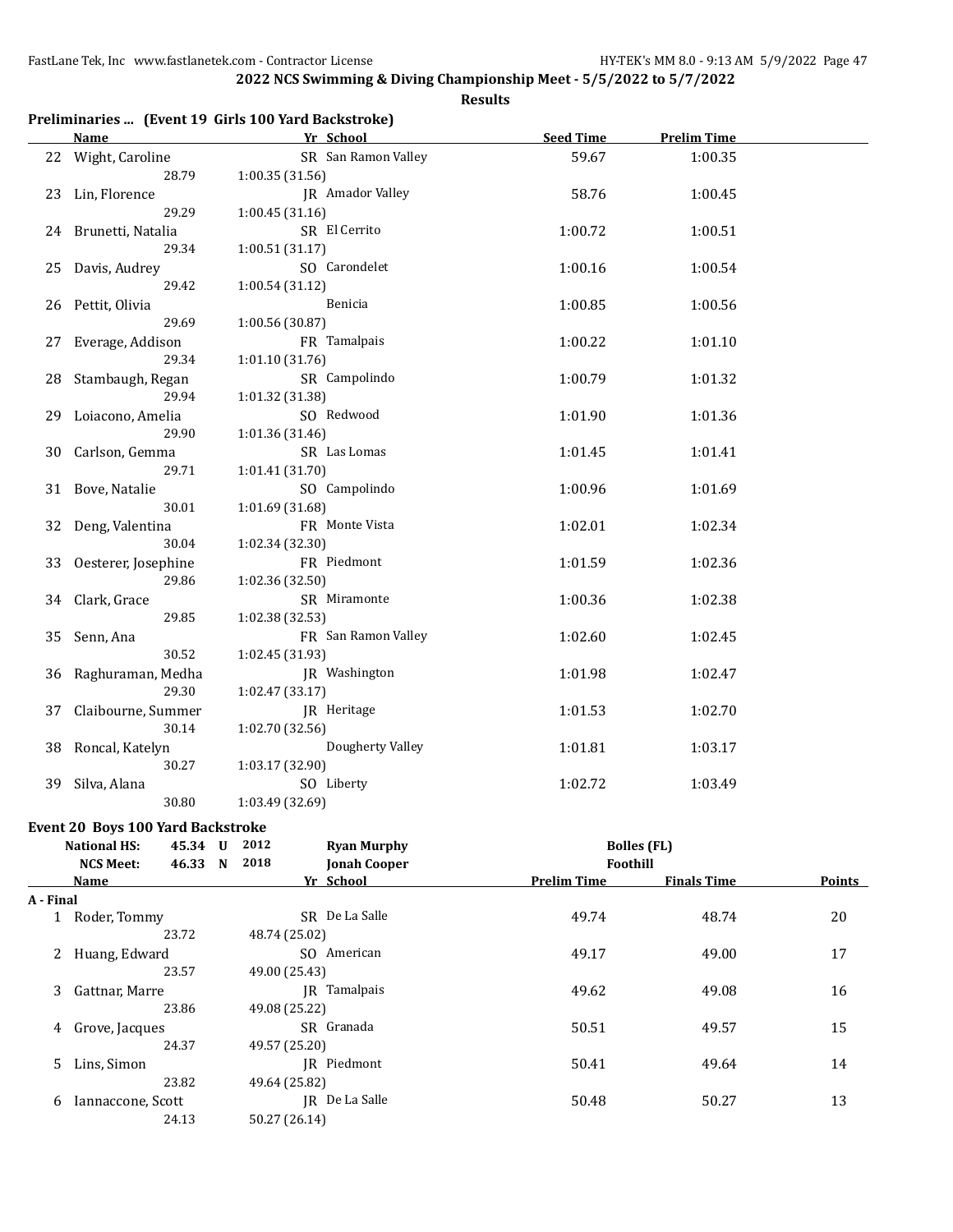**2022 NCS Swimming & Diving Championship Meet - 5/5/2022 to 5/7/2022 Results**

## **A - Final ... (Event 20 Boys 100 Yard Backstroke)**

|                  | Name                | Yr School                 | <b>Prelim Time</b> | <b>Finals Time</b> | <b>Points</b> |
|------------------|---------------------|---------------------------|--------------------|--------------------|---------------|
|                  | 7 Matthews, Max     | JR Redwood                | 50.17              | 50.35              | 12            |
|                  | 24.23               | 50.35 (26.12)             |                    |                    |               |
| 8                | Castaneda, Diego    | FR Clayton Valley Charter | 50.89              | 51.11              | 11            |
|                  | 24.81               | 51.11 (26.30)             |                    |                    |               |
| <b>B</b> - Final |                     |                           |                    |                    |               |
| 9                | Swiggett, Luke      | JR Berkeley               | 51.49              | 51.37              | 9             |
|                  | 25.12               | 51.37 (26.25)             |                    |                    |               |
|                  | 10 Li, Aden         | Benicia                   | 51.11              | 51.58              | 7             |
|                  | 25.20               | 51.58 (26.38)             |                    |                    |               |
|                  | 11 Morris, Andrew   | JR Maria Carrillo         | 52.89              | 52.46              | 6             |
|                  | 25.58               | 52.46 (26.88)             |                    |                    |               |
|                  | 12 Coleman, Riley   | JR San Ramon Valley       | 51.63              | 52.90              | 5             |
|                  | 25.77               | 52.90 (27.13)             |                    |                    |               |
|                  | 13 Seybold, Sam     | SO San Ramon Valley       | 53.08              | 53.39              | 4             |
|                  | 53.34               | 53.39 (0.05)              |                    |                    |               |
|                  | 14 Chang, Nicholas  | SR Head Royce             | 53.25              | 53.75              | 3             |
|                  | 26.14               | 53.75 (27.61)             |                    |                    |               |
| 15               | Cesmat, Ryan        | JR De La Salle            | 52.82              | 54.26              | 2             |
|                  | 25.53               | 54.26 (28.73)             |                    |                    |               |
|                  | 16 Mendelssohn, Jon | FR Las Lomas              | 53.33              | 54.39              | 1             |
|                  | 25.52               | 54.39 (28.87)             |                    |                    |               |

#### **Event 20 Boys 100 Yard Backstroke**

|   | <b>National HS:</b>  | 45.34 U 2012 |               | <b>Ryan Murphy</b>        | <b>Bolles (FL)</b> |                    |  |
|---|----------------------|--------------|---------------|---------------------------|--------------------|--------------------|--|
|   | <b>NCS Meet:</b>     | 46.33 N 2018 |               | <b>Jonah Cooper</b>       |                    | Foothill           |  |
|   | Name                 |              |               | Yr School                 | <b>Seed Time</b>   | <b>Prelim Time</b> |  |
|   | <b>Preliminaries</b> |              |               |                           |                    |                    |  |
|   | 1 Huang, Edward      |              |               | SO American               | 49.39              | 49.17              |  |
|   |                      | 23.93        | 49.17 (25.24) |                           |                    |                    |  |
|   | 2 Gattnar, Marre     |              |               | JR Tamalpais              | 49.80              | 49.62              |  |
|   |                      | 23.99        | 49.62 (25.63) |                           |                    |                    |  |
|   | 3 Roder, Tommy       |              |               | SR De La Salle            | 49.07              | 49.74              |  |
|   |                      | 24.05        | 49.74 (25.69) |                           |                    |                    |  |
|   | 4 Matthews, Max      |              |               | JR Redwood                | 52.33              | 50.17              |  |
|   |                      | 24.56        | 50.17 (25.61) |                           |                    |                    |  |
| 5 | Lins, Simon          |              |               | JR Piedmont               | 50.91              | 50.41              |  |
|   |                      | 23.92        | 50.41 (26.49) |                           |                    |                    |  |
|   | 6 Iannaccone, Scott  |              |               | JR De La Salle            | 50.87              | 50.48              |  |
|   |                      | 24.41        | 50.48 (26.07) |                           |                    |                    |  |
|   | 7 Grove, Jacques     |              |               | SR Granada                | 52.50              | 50.51              |  |
|   |                      | 24.58        | 50.51 (25.93) |                           |                    |                    |  |
|   | 8 Castaneda, Diego   |              |               | FR Clayton Valley Charter | 51.90              | 50.89              |  |
|   |                      | 24.64        | 50.89 (26.25) |                           |                    |                    |  |
|   | 9 Li, Aden           |              |               | Benicia                   | 51.72              | 51.11              |  |
|   |                      | 24.71        | 51.11 (26.40) |                           |                    |                    |  |
|   | 10 Swiggett, Luke    |              |               | IR Berkeley               | 53.30              | 51.49              |  |
|   |                      | 25.02        | 51.49 (26.47) |                           |                    |                    |  |
|   | 11 Coleman, Riley    |              |               | JR San Ramon Valley       | 52.81              | 51.63              |  |
|   |                      | 25.10        | 51.63 (26.53) |                           |                    |                    |  |
|   | 12 Cesmat, Ryan      |              |               | JR De La Salle            | 53.66              | 52.82              |  |
|   |                      | 25.51        | 52.82 (27.31) |                           |                    |                    |  |
|   | 13 Morris, Andrew    |              |               | <b>IR</b> Maria Carrillo  | 54.07              | 52.89              |  |
|   |                      | 25.36        | 52.89 (27.53) |                           |                    |                    |  |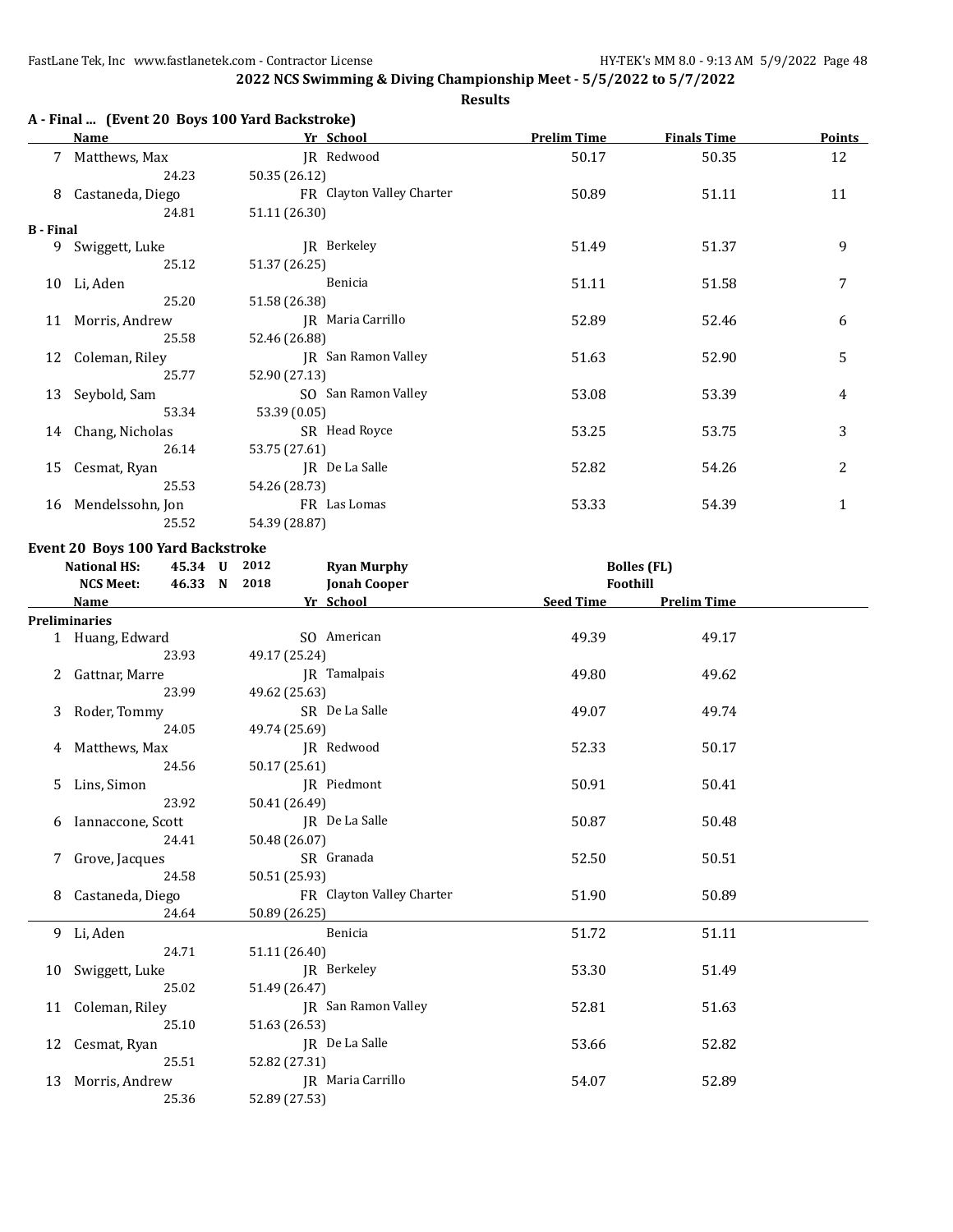|                      |                           | Preliminaries  (Event 20 Boys 100 Yard Backstroke) |                  |                    |  |
|----------------------|---------------------------|----------------------------------------------------|------------------|--------------------|--|
|                      | <u>Name</u>               | Yr School                                          | <b>Seed Time</b> | <b>Prelim Time</b> |  |
|                      | 14 Seybold, Sam           | SO San Ramon Valley                                | 52.98            | 53.08              |  |
|                      | 25.90                     | 53.08 (27.18)                                      |                  |                    |  |
| 15                   | Chang, Nicholas           | SR Head Royce                                      | 52.58            | 53.25              |  |
|                      | 25.74                     | 53.25 (27.51)                                      |                  |                    |  |
|                      | 16 Mendelssohn, Jon       | FR Las Lomas                                       | 54.05            | 53.33              |  |
|                      | 25.58                     | 53.33 (27.75)                                      |                  |                    |  |
|                      | 17 Chang, Brendon         | JR Heritage                                        | 52.84            | 53.56              |  |
|                      | 25.91                     | 53.56 (27.65)                                      |                  |                    |  |
|                      | 18 Kann, Connor           | SO Foothill                                        | 53.96            | 53.76              |  |
|                      | 26.13                     | 53.76 (27.63)                                      |                  |                    |  |
|                      | 19 Giuliano, Jadon        | SR Heritage                                        | 53.63            | 53.86              |  |
|                      | 26.54                     | 53.86 (27.32)                                      |                  |                    |  |
|                      | 20 Ohrr, Benjamin         | FR Dublin                                          | 53.73            | 54.06              |  |
|                      | 26.45                     | 54.06 (27.61)                                      |                  |                    |  |
|                      | 21 Davis, Jack            | JR Granada                                         | 54.69            | 54.20              |  |
|                      | 26.35                     | 54.20 (27.85)                                      |                  |                    |  |
|                      | 22 Hayashi, Yuki          | SO Vintage                                         | 54.85            | 54.26              |  |
|                      | 26.64                     | 54.26 (27.62)                                      |                  |                    |  |
| 23                   | Chivers, Garrett          | FR Campolindo                                      | 54.08            | 54.84              |  |
|                      | 26.68                     | 54.84 (28.16)                                      |                  |                    |  |
|                      |                           | SR Miramonte                                       |                  |                    |  |
|                      | 24 Sherwood, Dax<br>26.66 | 54.90 (28.24)                                      | 52.43            | 54.90              |  |
|                      | Kannan, Amit              | FR San Ramon Valley                                | 54.76            | 55.01              |  |
| 25                   | 26.65                     | 55.01 (28.36)                                      |                  |                    |  |
| $*26$                | Liu, Darrell              | JR Dougherty Valley                                | 56.28            | 55.14              |  |
|                      | 26.93                     | 55.14 (28.21)                                      |                  |                    |  |
|                      | *26 Rohovit, Hunter       | SO Foothill                                        | 55.29            | 55.14              |  |
|                      | 26.79                     | 55.14 (28.35)                                      |                  |                    |  |
| 28                   | Brewer, Brett             | JR Novato                                          | 55.26            | 55.46              |  |
|                      | 27.04                     | 55.46 (28.42)                                      |                  |                    |  |
| 29                   | Rego, Nate                | SR Campolindo                                      | 56.53            | 55.93              |  |
|                      | 27.21                     | 55.93 (28.72)                                      |                  |                    |  |
| 30                   | Temkin, West              | SR Campolindo                                      | 54.18            | 56.04              |  |
|                      | 27.42                     | 56.04 (28.62)                                      |                  |                    |  |
|                      | 31 Zener, Zachary         | JR College Preparatory                             | 55.73            | 56.17              |  |
|                      | 26.81                     | 56.17 (29.36)                                      |                  |                    |  |
|                      | 32 Younger, Owen          | SR Campolindo                                      | 54.19            | 56.58              |  |
|                      | 27.41                     | 56.58 (29.17)                                      |                  |                    |  |
|                      | 33 Eubanks, Grant         | JR Acalanes                                        | 56.09            | 56.62              |  |
|                      | 27.12                     | 56.62 (29.50)                                      |                  |                    |  |
|                      | 34 Eilerman, Colin        | JR San Marin                                       | 55.91            | 56.63              |  |
|                      | 27.84                     | 56.63 (28.79)                                      |                  |                    |  |
| 35                   | Canada, Shawn             | JR Clayton Valley Charter                          | 56.19            | 57.26              |  |
|                      | 28.02                     | 57.26 (29.24)                                      |                  |                    |  |
| 36                   | Conklin, Riley            | SR Tamalpais                                       | 56.30            | 57.32              |  |
|                      | 28.10                     | 57.32 (29.22)                                      |                  |                    |  |
| 37                   | Manual, Michael           | JR Northgate                                       | 56.06            | 57.68              |  |
|                      | 27.66                     | 57.68 (30.02)                                      |                  |                    |  |
| 38                   | Valladares, Rowen         | SO American Canyon                                 | 56.49            | 58.20              |  |
|                      | 28.27                     | 58.20 (29.93)                                      |                  |                    |  |
| $\scriptstyle\cdots$ | Tovani, Nick              | SO San Ramon Valley                                | 55.67            | <b>DFS</b>         |  |
|                      |                           |                                                    |                  |                    |  |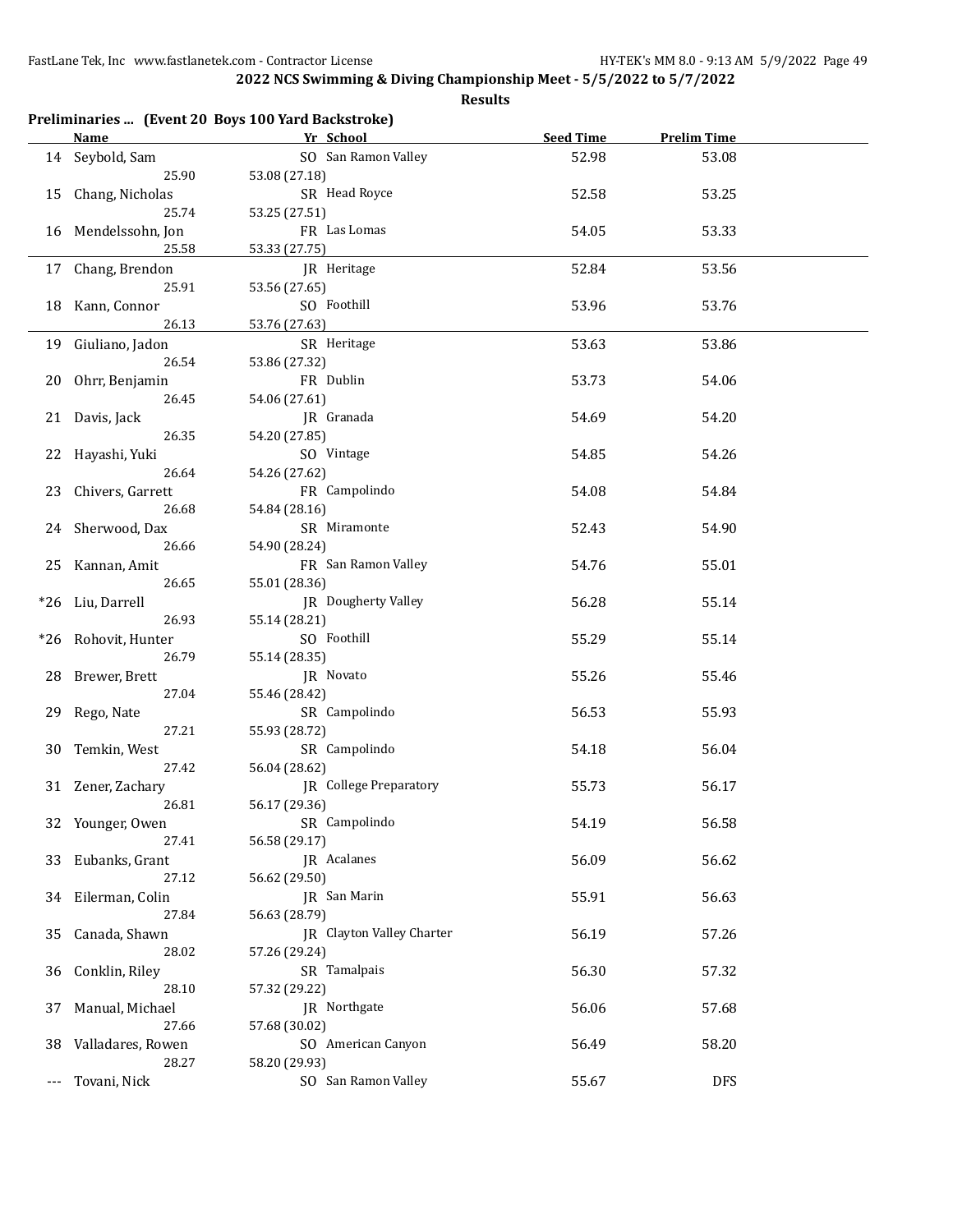|                  | <b>National HS:</b> | 58.35 U | 2020            | <b>Kaitlyn Dober</b>       |                    | Aloha (OR)         |               |
|------------------|---------------------|---------|-----------------|----------------------------|--------------------|--------------------|---------------|
|                  | <b>NCS Meet:</b>    | 58.75 N | 2009            | <b>Kasey Carlson</b>       |                    | Las Lomas          |               |
|                  | <u>Name</u>         |         |                 | Yr School                  | <b>Prelim Time</b> | <b>Finals Time</b> | <b>Points</b> |
| A - Final        |                     |         |                 |                            |                    |                    |               |
|                  | 1 Herscu, Abigail   |         |                 | SR Granada                 | 1:02.30            | 1:02.15            | 20            |
|                  |                     | 29.54   | 1:02.15 (32.61) |                            |                    |                    |               |
|                  | 2 Mellott, Raya     |         |                 | FR San Ramon Valley        | 1:03.10            | 1:02.52            | 17            |
|                  |                     | 30.27   | 1:02.52 (32.25) |                            |                    |                    |               |
| 3                | Gregory, Kayla      |         |                 | <b>JR</b> San Ramon Valley | 1:03.57            | 1:03.06            | 16            |
|                  |                     | 29.76   | 1:03.06 (33.30) |                            |                    |                    |               |
| 4                | Lockyer, Hannah     |         |                 | SR Monte Vista             | 1:03.61            | 1:04.29            | 15            |
|                  |                     | 29.88   | 1:04.29 (34.41) |                            |                    |                    |               |
| 5.               | Harris, Breuklynn   |         |                 | JR Foothill                | 1:04.94            | 1:04.40            | 14            |
|                  |                     | 30.36   | 1:04.40 (34.04) |                            |                    |                    |               |
| 6                | Ly, Meghan          |         |                 | SO Mission San Jose        | 1:04.54            | 1:04.99            | 13            |
|                  |                     | 30.81   | 1:04.99 (34.18) |                            |                    |                    |               |
| 7                | Thompson, Sydney    |         |                 | SO Alameda                 | 1:05.17            | 1:05.24            | 12            |
|                  |                     | 31.20   | 1:05.24 (34.04) |                            |                    |                    |               |
|                  | 8 Hemige, Pooja     |         |                 | JR Monte Vista             | 1:05.37            | 1:05.64            | 11            |
|                  |                     | 30.02   | 1:05.64(35.62)  |                            |                    |                    |               |
| <b>B</b> - Final |                     |         |                 |                            |                    |                    |               |
|                  | 9 Ryan, Anna        |         |                 | SR Monte Vista             | 1:07.21            | 1:05.53            | 9             |
|                  |                     | 30.79   | 1:05.53 (34.74) |                            |                    |                    |               |
|                  | 10 West, Madi       |         |                 | <b>IR</b> West County      | 1:05.56            | 1:05.97            | 7             |
|                  |                     | 31.13   | 1:05.97 (34.84) |                            |                    |                    |               |
| 11               | Solomon, Mia        |         |                 | JR Redwood                 | 1:05.89            | 1:06.31            | 6             |
|                  |                     | 31.11   | 1:06.31 (35.20) |                            |                    |                    |               |
|                  | 12 Ling, Elayna     |         |                 | FR Amador Valley           | 1:06.06            | 1:06.42            | 5             |
|                  |                     | 31.10   | 1:06.42 (35.32) |                            |                    |                    |               |
| 13               | Tarantino, Holly    |         |                 | JR Marin Catholic          | 1:06.83            | 1:06.67            | 4             |
|                  |                     | 31.30   | 1:06.67 (35.37) |                            |                    |                    |               |
| 14               | Capelli, Aria       |         |                 | SO Athenian                | 1:06.38            | 1:06.89            | 3             |
|                  |                     | 31.78   | 1:06.89(35.11)  |                            |                    |                    |               |
| 15               | Gregory, Hayley     |         |                 | SO San Ramon Valley        | 1:06.82            | 1:07.36            | 2             |
|                  |                     | 31.82   | 1:07.36 (35.54) |                            |                    |                    |               |
|                  | 16 Gyorkos, Emma    |         |                 | FR Washington              | 1:06.95            | 1:07.43            | $\mathbf{1}$  |
|                  |                     | 31.94   | 1:07.43 (35.49) |                            |                    |                    |               |

| Event 21 Girls Too rard Breaststroke |              |               |            |
|--------------------------------------|--------------|---------------|------------|
| <b>National HS:</b>                  | 58.35 U 2020 | Kaitlyn Dober | Aloha (OR) |

|    | <b>NCS Meet:</b>     | 58.75 N | 2009            | <b>Kasey Carlson</b> |                  | <b>Las Lomas</b>   |  |
|----|----------------------|---------|-----------------|----------------------|------------------|--------------------|--|
|    | Name                 |         |                 | Yr School            | <b>Seed Time</b> | <b>Prelim Time</b> |  |
|    | <b>Preliminaries</b> |         |                 |                      |                  |                    |  |
|    | Herscu, Abigail      |         |                 | SR Granada           | 1:03.42          | 1:02.30            |  |
|    |                      | 29.83   | 1:02.30 (32.47) |                      |                  |                    |  |
| 2  | Mellott, Raya        |         |                 | FR San Ramon Valley  | 1:04.85          | 1:03.10            |  |
|    |                      | 30.61   | 1:03.10 (32.49) |                      |                  |                    |  |
| 3  | Gregory, Kayla       |         | IR              | San Ramon Valley     | 1:03.36          | 1:03.57            |  |
|    |                      | 30.27   | 1:03.57(33.30)  |                      |                  |                    |  |
| 4  | Lockyer, Hannah      |         |                 | SR Monte Vista       | 1:06.07          | 1:03.61            |  |
|    |                      | 29.83   | 1:03.61 (33.78) |                      |                  |                    |  |
| 5. | Ly, Meghan           |         | SO.             | Mission San Jose     | 1:05.51          | 1:04.54            |  |
|    |                      | 31.47   | 1:04.54(33.07)  |                      |                  |                    |  |
|    |                      |         |                 |                      |                  |                    |  |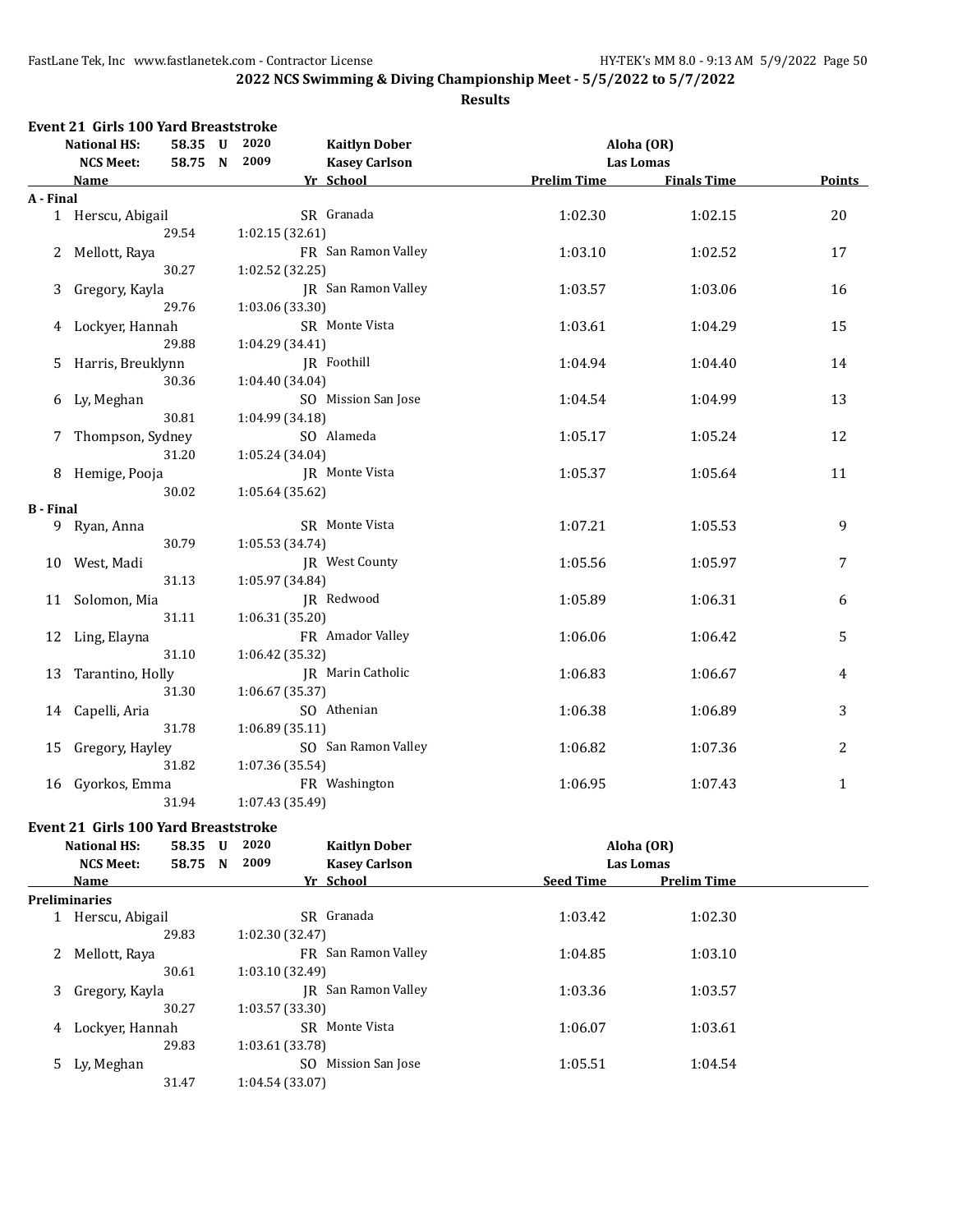**2022 NCS Swimming & Diving Championship Meet - 5/5/2022 to 5/7/2022**

|    |                                      | Preliminaries  (Event 21 Girls 100 Yard Breaststroke) |                  |                    |  |
|----|--------------------------------------|-------------------------------------------------------|------------------|--------------------|--|
|    | Name                                 | Yr School                                             | <b>Seed Time</b> | <b>Prelim Time</b> |  |
|    | 6 Harris, Breuklynn<br>30.53         | JR Foothill<br>1:04.94 (34.41)                        | 1:04.01          | 1:04.94            |  |
| 7  | Thompson, Sydney<br>31.60            | SO Alameda<br>1:05.17 (33.57)                         | 1:06.41          | 1:05.17            |  |
| 8  | Hemige, Pooja<br>30.05               | JR Monte Vista<br>1:05.37 (35.32)                     | 1:06.05          | 1:05.37            |  |
| 9  | West, Madi                           | JR West County                                        | 1:06.67          | 1:05.56            |  |
| 10 | 30.65<br>Solomon, Mia                | 1:05.56 (34.91)<br>JR Redwood                         | 1:04.72          | 1:05.89            |  |
| 11 | 31.49<br>Ling, Elayna                | 1:05.89 (34.40)<br>FR Amador Valley                   | 1:05.39          | 1:06.06            |  |
| 12 | 31.14<br>Capelli, Aria               | 1:06.06 (34.92)<br>SO Athenian                        | 1:07.24          | 1:06.38            |  |
| 13 | 31.45<br>Gregory, Hayley             | 1:06.38 (34.93)<br>SO San Ramon Valley                | 1:06.78          | 1:06.82            |  |
| 14 | 31.49<br>Tarantino, Holly            | 1:06.82 (35.33)<br>JR Marin Catholic                  | 1:06.27          | 1:06.83            |  |
| 15 | 31.24<br>Gyorkos, Emma               | 1:06.83 (35.59)<br>FR Washington                      | 1:07.44          | 1:06.95            |  |
| 16 | 31.43<br>Ryan, Anna                  | 1:06.95 (35.52)<br>SR Monte Vista                     | 1:07.62          | 1:07.21            |  |
|    | 31.62<br>17 Doan, Tran               | 1:07.21 (35.59)<br>FR Washington                      | 1:07.10          | 1:07.25            |  |
|    | 31.78<br>18 Hawkins, Maggie<br>32.56 | 1:07.25 (35.47)<br>SR Campolindo<br>1:07.44 (34.88)   | 1:07.49          | 1:07.44            |  |
|    | 19 Honey, Katie                      | SR Petaluma                                           | 1:10.23          | 1:07.47            |  |
| 20 | 31.72<br>Vitek, Sophia               | 1:07.47 (35.75)<br>SR Albany                          | 1:08.21          | 1:07.57            |  |
| 21 | 31.92<br>Grani, Skylar               | 1:07.57 (35.65)<br>SO Monte Vista                     | 1:07.35          | 1:07.80            |  |
| 22 | 31.85<br>Uhlhorn-Thornton, Isabella  | 1:07.80 (35.95)<br>SR Tamalpais                       | 1:06.93          | 1:08.20            |  |
|    | 31.97<br>23 Canada, Maya             | 1:08.20 (36.23)<br>SO Clayton Valley Charter          | 1:07.66          | 1:08.22            |  |
|    | 32.02<br>24 Shamia, Charlotte        | 1:08.22 (36.20)<br>FR Head Royce                      | 1:08.00          | 1:08.56            |  |
| 25 | 32.02<br>Hutchinson, Dylan           | 1:08.56 (36.54)<br>SR Fort Bragg                      | 1:08.35          | 1:08.63            |  |
| 26 | 32.58<br>Wong, Haylee                | 1:08.63 (36.05)<br>FR Clayton Valley Charter          | 1:07.76          | 1:08.89            |  |
| 27 | 32.45<br>Chekurova, Vlada            | 1:08.89 (36.44)<br>FR Northgate                       | 1:08.26          | 1:09.06            |  |
| 28 | 32.76<br>Sharp, Alena                | 1:09.06 (36.30)<br>SR Archie Williams                 | 1:06.16          | 1:09.27            |  |
| 29 | 32.33<br>Sullivan, Emma              | 1:09.27 (36.94)<br>SR Carondelet                      | 1:07.37          | 1:09.65            |  |
| 30 | 32.76<br>Koller, Brooke              | 1:09.65 (36.89)<br>FR Carondelet                      | 1:08.99          | 1:09.66            |  |
| 31 | 33.22<br>Zaydman, Alyssa             | 1:09.66 (36.44)<br>SR Castro Valley                   | 1:09.24          | 1:10.31            |  |
|    | 33.24                                | 1:10.31 (37.07)                                       |                  |                    |  |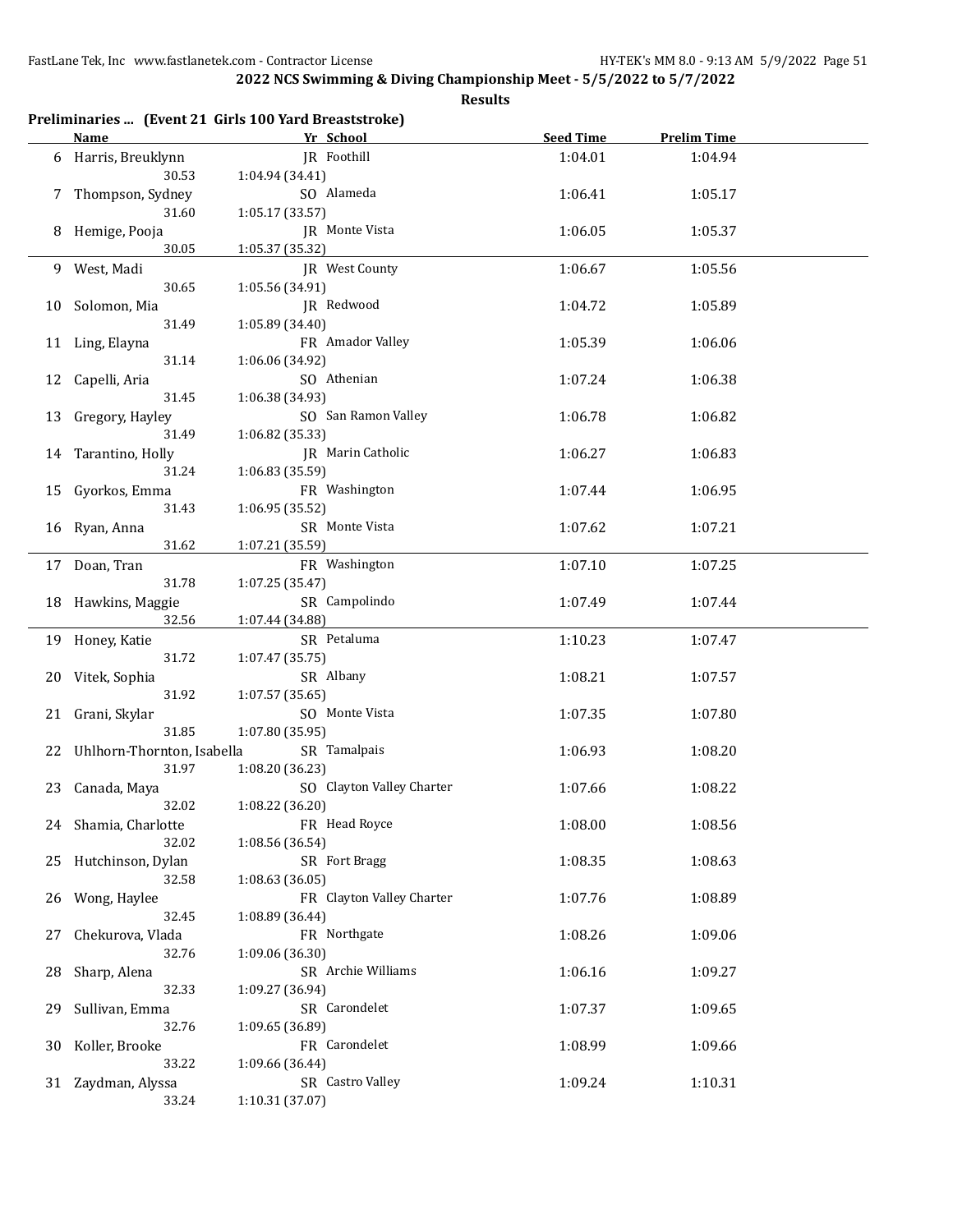**Results**

|      |                                                       | ----------       |                    |
|------|-------------------------------------------------------|------------------|--------------------|
|      | Preliminaries  (Event 21 Girls 100 Yard Breaststroke) |                  |                    |
| Name | Yr School                                             | <b>Seed Time</b> | <b>Prelim Time</b> |

|    | wanne           | 11 JUNUU1                  | JLLU TIINL | 1 1 611111 - 111116 |  |
|----|-----------------|----------------------------|------------|---------------------|--|
| 32 | Sarup, Namya    | FR Amador Valley           | 1:10.02    | 1:10.43             |  |
|    | 33.49           | 1:10.43 (36.94)            |            |                     |  |
| 33 | Martinez, Amara | College Park<br>IR         | 1:10.65    | 1:10.66             |  |
|    | 32.42           | 1:10.66 (38.24)            |            |                     |  |
|    | 34 Shane, Emma  | FR Campolindo              | 1:09.41    | 1:10.99             |  |
|    | 33.72           | 1:10.99(37.27)             |            |                     |  |
| 35 | Holunga, Saveta | FR Granada                 | 1:09.65    | 1:11.19             |  |
|    | 33.16           | 1:11.19(38.03)             |            |                     |  |
| 36 | Dulski, Ella    | SR Miramonte               | 1:09.53    | 1:11.59             |  |
|    | 33.27           | 1:11.59 (38.32)            |            |                     |  |
| 37 | Hoffman, Hannah | IR Grace Christian Academy | 1:10.80    | 1:12.29             |  |
|    | 33.49           | 1:12.29 (38.80)            |            |                     |  |
| 38 | Wong, Kobi      | Dougherty Valley           | 1:10.59    | 1:12.81             |  |
|    | 33.17           | 1:12.81 (39.64)            |            |                     |  |
| 39 | Harrison, Remy  | FR Sonoma Valley           | 1:08.92    | 1:14.69             |  |
|    | 34.95           | 1:14.69 (39.74)            |            |                     |  |
|    | Lucchesi, Rosie | Terra Linda<br>IR          | 1:10.58    | <b>NS</b>           |  |
|    |                 |                            |            |                     |  |

**Event 22 Boys 100 Yard Breaststroke**

|                  | <b>National HS:</b><br>51.16 U | 2018<br><b>Reece Whitley</b>  |                    | <b>Penn Charter (PA</b> |        |
|------------------|--------------------------------|-------------------------------|--------------------|-------------------------|--------|
|                  | <b>NCS Meet:</b><br>53.39 N    | 2013<br><b>Steven Stumph</b>  |                    | Campolindo              |        |
|                  | Name                           | Yr School                     | <b>Prelim Time</b> | <b>Finals Time</b>      | Points |
| A - Final        |                                |                               |                    |                         |        |
|                  | 1 Yavuzer-Judd, Theoden        | SR Campolindo                 | 56.91              | 56.65                   | 20     |
|                  | 26.95                          | 56.65 (29.70)                 |                    |                         |        |
|                  | Green, Gavin                   | FR Redwood                    | 58.23              | 57.10                   | 17     |
|                  | 26.69                          | 57.10 (30.41)                 |                    |                         |        |
| 3                | Seybold, Alex                  | SR San Ramon Valley           | 57.43              | 57.13                   | 16     |
|                  | 27.20                          | 57.13 (29.93)                 |                    |                         |        |
| 4                | Levy, Nathan                   | JR Campolindo                 | 57.23              | 57.37                   | 15     |
|                  | 27.41                          | 57.37 (29.96)                 |                    |                         |        |
| 5                | Laymon, Tyler                  | JR De La Salle                | 58.02              | 57.63                   | 14     |
|                  | 27.37                          | 57.63 (30.26)                 |                    |                         |        |
| 6                | Ryan, Brendan                  | SR De La Salle                | 57.55              | 58.35                   | 13     |
|                  | 27.41                          | 58.35 (30.94)                 |                    |                         |        |
|                  | 7 Mohrland, Jacob              | JR Northgate                  | 57.96              | 58.58                   | 12     |
|                  | 27.47                          | 58.58 (31.11)                 |                    |                         |        |
|                  | 8 Cueva, Gabriel               | JR American Canyon            | 58.61              | 58.70                   | 11     |
|                  | 27.65                          | 58.70 (31.05)                 |                    |                         |        |
| <b>B</b> - Final |                                |                               |                    |                         |        |
|                  | 9 Solorzano, Tulio             | SR Las Lomas                  | 59.25              | 59.43                   | 9      |
|                  | 27.78                          | 59.43 (31.65)                 |                    |                         |        |
|                  | 10 Puthuff, Tony               | SR De La Salle                | 1:00.61            | 1:00.16                 | 7      |
|                  | 28.35                          | 1:00.16 (31.81)               |                    |                         |        |
|                  | 11 Huang, Joey                 | SR Dublin                     | 1:00.36            | 1:00.47                 | 6      |
|                  | 28.45                          | 1:00.47 (32.02)               |                    |                         |        |
|                  | 12 Vuong, Julian               | <b>IR</b> College Preparatory | 1:00.23            | 1:00.60                 | 5      |
|                  | 28.55                          | 1:00.60(32.05)                |                    |                         |        |
| 13               | Milasincic, Jax                | SO California                 | 1:00.07            | 1:00.61                 | 4      |
|                  | 28.00                          | 1:00.61 (32.61)               |                    |                         |        |
|                  | 14 Ruy, William                | JR Dougherty Valley           | 1:00.43            | 1:00.71                 | 3      |
|                  | 28.57                          | 1:00.71(32.14)                |                    |                         |        |
| 15               | Ta, Aidan                      | SO Mission San Jose           | 1:00.61            | 1:01.97                 | 2      |
|                  | 28.93                          | 1:01.97 (33.04)               |                    |                         |        |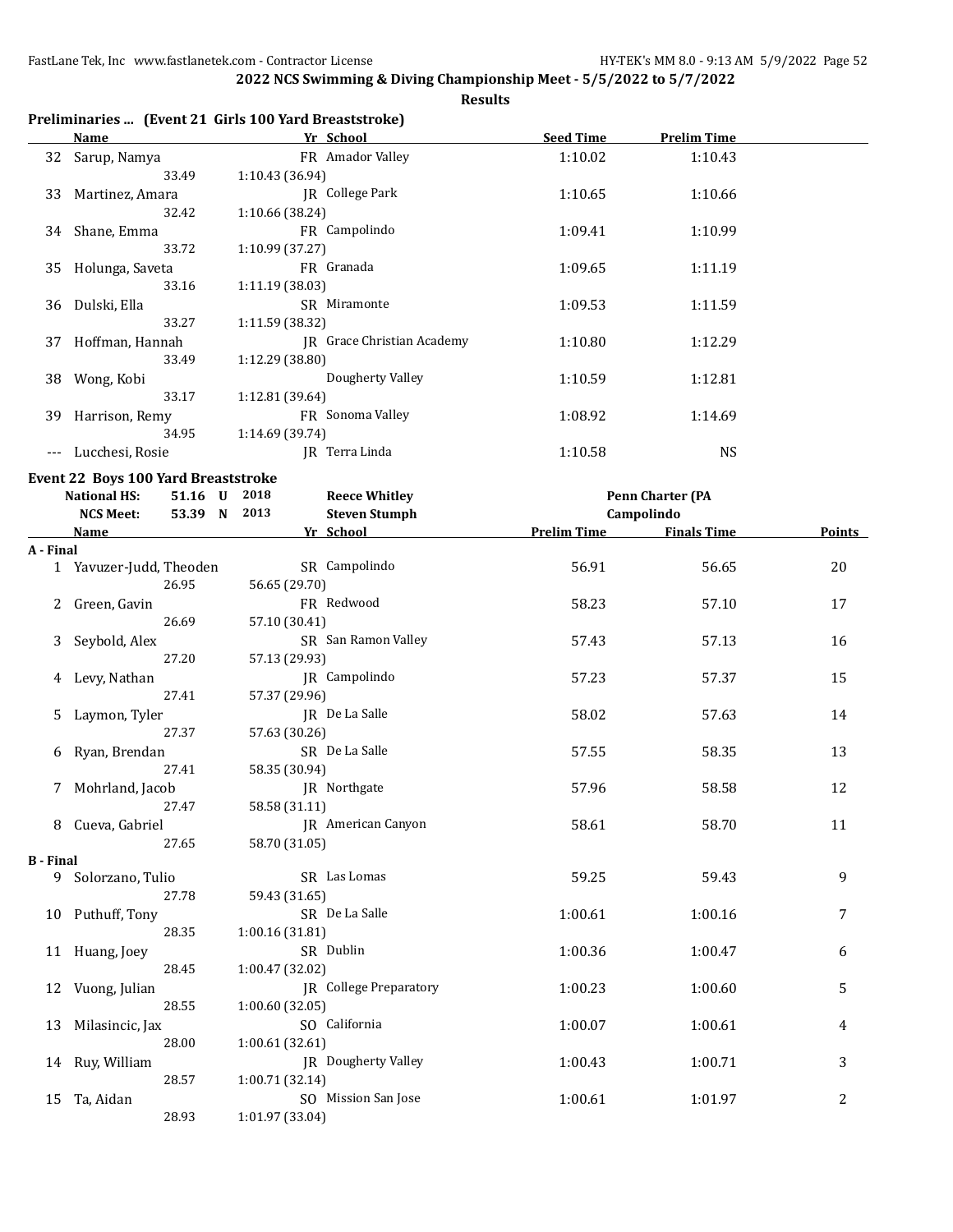**2022 NCS Swimming & Diving Championship Meet - 5/5/2022 to 5/7/2022**

|       |                                                                 |                              |                                              | <b>Results</b>     |                                       |               |
|-------|-----------------------------------------------------------------|------------------------------|----------------------------------------------|--------------------|---------------------------------------|---------------|
|       | B - Final  (Event 22 Boys 100 Yard Breaststroke)<br><b>Name</b> |                              | Yr School                                    | <b>Prelim Time</b> | <b>Finals Time</b>                    | <b>Points</b> |
|       | Dwidar, Yassin                                                  |                              | JR Foothill                                  | 59.26              |                                       |               |
|       | 27.99                                                           | DQ (31.04)                   |                                              |                    | <b>DQ</b>                             |               |
|       |                                                                 |                              |                                              |                    |                                       |               |
|       | Event 22 Boys 100 Yard Breaststroke                             |                              |                                              |                    |                                       |               |
|       | <b>National HS:</b><br><b>NCS Meet:</b>                         | 51.16 U 2018<br>53.39 N 2013 | <b>Reece Whitley</b><br><b>Steven Stumph</b> |                    | <b>Penn Charter (PA</b><br>Campolindo |               |
|       | <b>Name</b>                                                     |                              | Yr School                                    | Seed Time          | <b>Prelim Time</b>                    |               |
|       | <b>Preliminaries</b>                                            |                              |                                              |                    |                                       |               |
|       | 1 Yavuzer-Judd, Theoden                                         |                              | SR Campolindo                                | 58.35              | 56.91                                 |               |
|       | 27.06                                                           | 56.91 (29.85)                |                                              |                    |                                       |               |
| 2     | Levy, Nathan                                                    |                              | JR Campolindo                                | 58.24              | 57.23                                 |               |
|       | 27.23                                                           | 57.23 (30.00)                |                                              |                    |                                       |               |
| 3     | Seybold, Alex                                                   |                              | SR San Ramon Valley                          | 57.82              | 57.43                                 |               |
|       | 26.81                                                           | 57.43 (30.62)                |                                              |                    |                                       |               |
| 4     | Ryan, Brendan<br>27.33                                          |                              | SR De La Salle                               | 59.53              | 57.55                                 |               |
|       |                                                                 | 57.55 (30.22)                | JR Northgate                                 | 58.42              | 57.96                                 |               |
| 5     | Mohrland, Jacob<br>27.15                                        | 57.96 (30.81)                |                                              |                    |                                       |               |
| 6     | Laymon, Tyler                                                   |                              | JR De La Salle                               | 58.01              | 58.02                                 |               |
|       | 27.52                                                           | 58.02 (30.50)                |                                              |                    |                                       |               |
| 7     | Green, Gavin                                                    |                              | FR Redwood                                   | 58.09              | 58.23                                 |               |
|       | 27.00                                                           | 58.23 (31.23)                |                                              |                    |                                       |               |
| 8     | Cueva, Gabriel                                                  |                              | JR American Canyon                           | 59.30              | 58.61                                 |               |
|       | 27.73                                                           | 58.61 (30.88)                |                                              |                    |                                       |               |
| 9     | Solorzano, Tulio                                                |                              | SR Las Lomas                                 | 58.76              | 59.25                                 |               |
|       | 28.06                                                           | 59.25 (31.19)                |                                              |                    |                                       |               |
| 10    | Dwidar, Yassin                                                  |                              | JR Foothill                                  | 59.83              | 59.26                                 |               |
|       | 28.06                                                           | 59.26 (31.20)                | SO California                                |                    |                                       |               |
| 11    | Milasincic, Jax<br>27.42                                        | 1:00.07 (32.65)              |                                              | 59.79              | 1:00.07                               |               |
|       | 12 Vuong, Julian                                                |                              | JR College Preparatory                       | 1:00.64            | 1:00.23                               |               |
|       | 28.27                                                           | 1:00.23 (31.96)              |                                              |                    |                                       |               |
|       | 13 Huang, Joey                                                  |                              | SR Dublin                                    | 1:00.51            | 1:00.36                               |               |
|       | 28.30                                                           | 1:00.36 (32.06)              |                                              |                    |                                       |               |
|       | 14 Ruy, William                                                 |                              | JR Dougherty Valley                          | 1:00.47            | 1:00.43                               |               |
|       | 28.25                                                           | 1:00.43 (32.18)              |                                              |                    |                                       |               |
|       | *15 Puthuff, Tony                                               |                              | SR De La Salle                               | 1:00.49            | 1:00.61                               |               |
|       | 29.11                                                           | 1:00.61 (31.50)              |                                              |                    |                                       |               |
| $*15$ | Ta, Aidan                                                       |                              | SO Mission San Jose                          | 1:02.17            | 1:00.61                               |               |
|       | 28.90                                                           | 1:00.61 (31.71)              |                                              |                    |                                       |               |
|       | 17 Larsen, Matthew                                              |                              | SR Vintage                                   | 1:01.70            | 1:00.69                               |               |
|       | 28.47<br>18 Arinduque, Nicholas                                 | 1:00.69 (32.22)              | FR Terra Linda                               | 1:00.65            | 1:00.71                               |               |
|       | 28.38                                                           | 1:00.71 (32.33)              |                                              |                    |                                       |               |
| 19    | Manual, Marcus                                                  |                              | FR Northgate                                 | 1:01.52            | 1:00.93                               |               |
|       | 28.92                                                           | 1:00.93 (32.01)              |                                              |                    |                                       |               |
| 20    | Cao, Khang                                                      |                              | SR Newark Memorial                           | 1:00.70            | 1:01.17                               |               |
|       | 29.34                                                           | 1:01.17 (31.83)              |                                              |                    |                                       |               |
|       | 21 Sutedja, Colin                                               |                              | SR Castro Valley                             | 1:01.96            | 1:01.36                               |               |
|       | 29.10                                                           | 1:01.36 (32.26)              |                                              |                    |                                       |               |
|       | 22 Tse, Donavan                                                 |                              | SO American                                  | 1:00.68            | 1:01.62                               |               |
|       | 28.88                                                           | 1:01.62 (32.74)              |                                              |                    |                                       |               |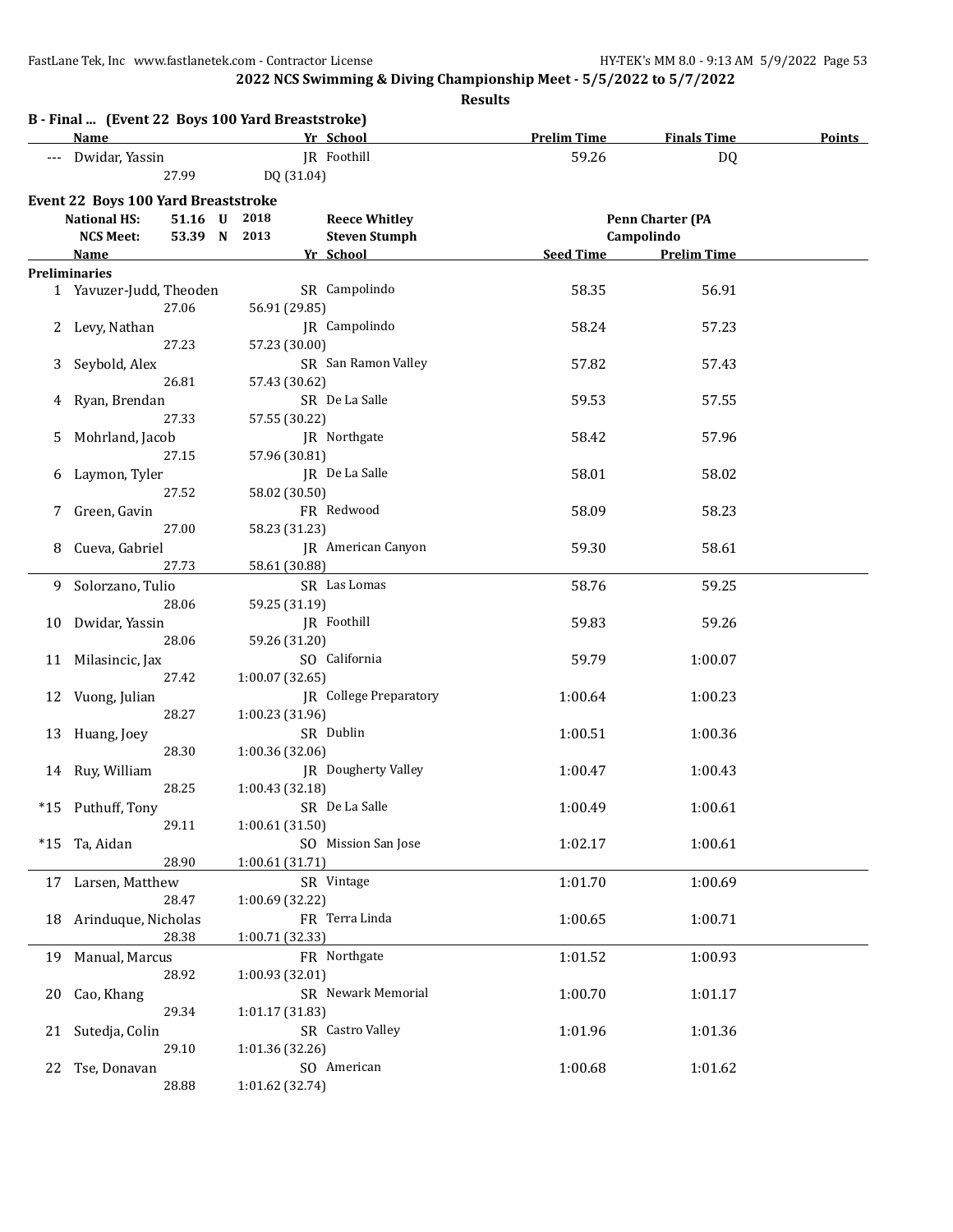|             | Preliminaries  (Event 22 Boys 100 Yard Breaststroke) |                 |                                             |                         |                             |               |
|-------------|------------------------------------------------------|-----------------|---------------------------------------------|-------------------------|-----------------------------|---------------|
|             | Name                                                 |                 | Yr School                                   | <b>Seed Time</b>        | <b>Prelim Time</b>          |               |
|             | 23 Rosales, Adrian<br>29.04                          | 1:01.85 (32.81) | SO Newark Memorial                          | 1:02.42                 | 1:01.85                     |               |
| 24          | Alvarez, Eliot                                       |                 | SR San Leandro                              | 1:01.54                 | 1:01.92                     |               |
|             | 28.88                                                | 1:01.92 (33.04) |                                             |                         |                             |               |
| 25          | Thelen, Cooper                                       |                 | SR Novato                                   | 1:01.09                 | 1:02.03                     |               |
|             | 29.00                                                | 1:02.03 (33.03) |                                             |                         |                             |               |
| 26          | Padillo, Sean                                        |                 | SR San Marin                                | 1:01.12                 | 1:02.06                     |               |
|             | 29.49                                                | 1:02.06 (32.57) |                                             |                         |                             |               |
|             |                                                      |                 | FR Campolindo                               |                         |                             |               |
| 27 -        | O'Hare, Hayden<br>29.13                              |                 |                                             | 1:01.45                 | 1:02.10                     |               |
|             |                                                      | 1:02.10 (32.97) |                                             |                         |                             |               |
| *28         | Smith, Parker                                        |                 | SO Campolindo                               | 1:02.10                 | 1:02.21                     |               |
|             | 29.57                                                | 1:02.21 (32.64) |                                             |                         |                             |               |
| $*28$       | Yee, Tyler                                           |                 | FR Heritage                                 | 1:01.84                 | 1:02.21                     |               |
|             | 29.23                                                | 1:02.21 (32.98) |                                             |                         |                             |               |
| 30          | Lewis, Daniel                                        |                 | SO Northgate                                | 1:02.22                 | 1:02.26                     |               |
|             | 29.65                                                | 1:02.26 (32.61) |                                             |                         |                             |               |
| 31          | Kan, Sammy                                           |                 | SO Monte Vista                              | 1:00.10                 | 1:02.27                     |               |
|             | 28.42                                                | 1:02.27 (33.85) |                                             |                         |                             |               |
| 32          | Wang, Julian                                         |                 | SR California                               | 1:01.54                 | 1:02.34                     |               |
|             | 29.15                                                | 1:02.34 (33.19) |                                             |                         |                             |               |
| 33          | Nguyen-Trong, Thanh-Long                             |                 | JR Encinal                                  | 1:02.36                 | 1:02.59                     |               |
|             | 30.21                                                | 1:02.59 (32.38) |                                             |                         |                             |               |
| 34          | Molitor, Garrett                                     |                 | FR Athenian                                 | 1:02.35                 | 1:02.69                     |               |
|             | 29.42                                                | 1:02.69 (33.27) |                                             |                         |                             |               |
| 35          | Kaci, Sami                                           |                 | FR Alameda                                  | 1:02.39                 | 1:02.70                     |               |
|             | 29.45                                                | 1:02.70 (33.25) |                                             |                         |                             |               |
| 36          | Golan, Dylan                                         |                 | SR Northgate                                | 1:02.38                 | 1:02.77                     |               |
|             | 29.06                                                | 1:02.77 (33.71) |                                             |                         |                             |               |
| 37          | Stanton, Soren                                       |                 | SR College Park                             | 1:02.32                 | 1:02.99                     |               |
|             | 29.44                                                | 1:02.99 (33.55) |                                             |                         |                             |               |
| 38          | Galabow, Jacob                                       |                 | JR Las Lomas                                | 1:02.71                 | 1:03.34                     |               |
|             | 29.94                                                | 1:03.34 (33.40) |                                             |                         |                             |               |
| $-\, -\, -$ | Bai, Richard                                         |                 | <b>JR</b> Amador Valley                     | 1:02.77                 | <b>NS</b>                   |               |
|             |                                                      |                 |                                             |                         |                             |               |
|             | Event 23 Girls 400 Yard Freestyle Relay              |                 |                                             |                         |                             |               |
|             | 3:15.38 U 2015<br><b>National HS:</b>                |                 | Carmel (IN)                                 |                         | Carmel (IN)                 |               |
|             |                                                      |                 | V. Burchill, Adams, Smith, Bilquist         |                         |                             |               |
|             | <b>NCS Meet:</b><br>3:20.42 N                        | 2013            | Carondelet                                  |                         | Carondelet                  |               |
|             |                                                      |                 | C. Chenault, N. Amberg, M. Murphy, M. White | <b>Prelim Time</b>      |                             |               |
|             | <b>Team</b>                                          |                 | <u>Relay</u>                                |                         | <b>Finals Time</b>          | <b>Points</b> |
| A - Final   | 1 Campolindo                                         |                 |                                             | 3:30.89                 | 3:25.92                     | 40            |
|             | 1) Barck, Emilia SO                                  |                 | 2) Blackwell, Madison SO                    | 3) Fok, Jasmine SO      | 4) Smith, Adriana SO        |               |
|             | 25.17                                                | 51.61 (51.61)   |                                             | 1:43.56 (51.95)         |                             |               |
|             |                                                      |                 | 1:16.67 (25.06)                             |                         |                             |               |
|             | 2:08.32 (24.76)                                      | 2:35.34 (51.78) | 2:59.48 (24.14)                             | 3:25.92 (50.58)         |                             |               |
| 2           | Carondelet                                           |                 |                                             | 3:33.18                 | 3:28.11                     | 34            |
|             | 1) Sharma, Annika SO                                 |                 | 2) Aiken, Natalie SO                        | 3) Butler, Elisabeth SO | 4) Iannaccone, Stephanie SR |               |
|             | 25.20                                                | 52.45 (52.45)   | 1:17.01 (24.56)                             | 1:44.90 (52.45)         |                             |               |
|             | 2:09.45 (24.55)                                      | 2:36.44 (51.54) | 3:01.22 (24.78)                             | 3:28.11 (51.67)         |                             |               |
| 3           | <b>College Preparatory</b>                           |                 |                                             | 3:30.84                 | 3:30.80                     | 32            |
|             | 1) Griscavage, Sydney SR                             |                 | 2) Mak, Natalie FR                          | 3) Appl, Mollie SO      | 4) Arnold, Paige JR         |               |
|             | 24.83                                                | 51.68 (51.68)   | 1:17.14 (25.46)                             | 1:44.72 (53.04)         |                             |               |
|             | 2:10.31 (25.59)                                      | 2:38.58 (53.86) | 3:03.68 (25.10)                             | 3:30.80 (52.22)         |                             |               |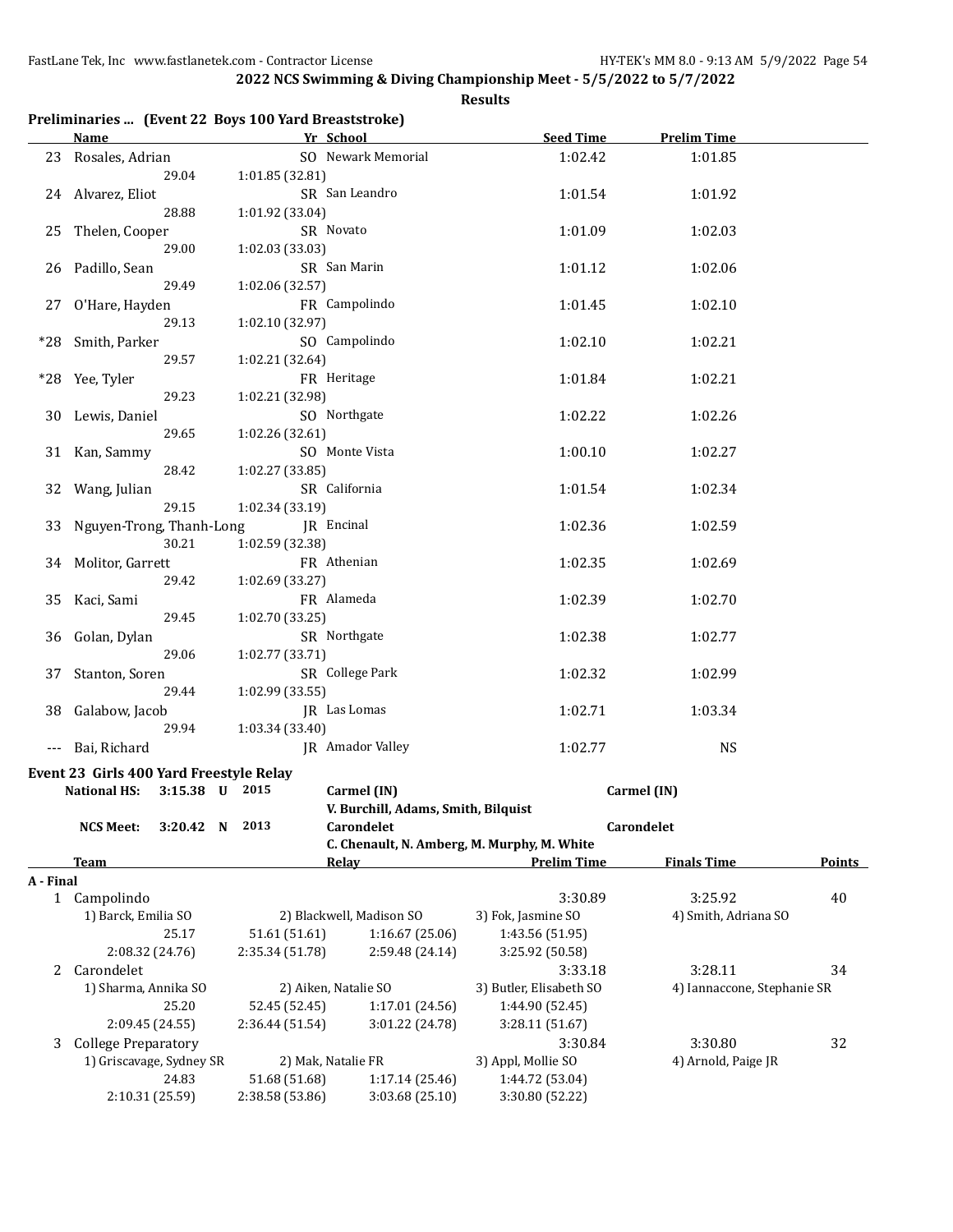**2022 NCS Swimming & Diving Championship Meet - 5/5/2022 to 5/7/2022**

|                  | A - Final  (Event 23 Girls 400 Yard Freestyle Relay)<br><b>Team</b> | Relay                            |                                   | <b>Prelim Time</b>      | <b>Finals Time</b>        | <b>Points</b> |
|------------------|---------------------------------------------------------------------|----------------------------------|-----------------------------------|-------------------------|---------------------------|---------------|
| 4                | Monte Vista                                                         |                                  |                                   | 3:33.12                 | 3:31.31                   | 30            |
|                  | 1) Quon, Genesee SO                                                 |                                  | 2) VonderAhe, Addy FR             | 3) Ryan, Anna SR        | 4) Callison, Gretta JR    |               |
|                  | 25.08                                                               | 53.25 (53.25)                    | 1:18.06 (24.81)                   | 1:45.23 (51.98)         |                           |               |
|                  | 2:10.57 (25.34)                                                     | 2:39.08 (53.85)                  | 3:03.89 (24.81)                   | 3:31.31 (52.23)         |                           |               |
| 5.               | Las Lomas                                                           |                                  |                                   | 3:34.88                 | 3:33.36                   | 28            |
|                  | 1) Snyder, Amelia SR                                                | 2) Claus, Kate SR                |                                   | 3) Cortessis, Ashley SR | 4) Statler, Nina SR       |               |
|                  | 25.26                                                               | 52.37 (52.37)                    | 1:18.80(26.43)                    | 1:48.03 (55.66)         |                           |               |
|                  | 2:13.94 (25.91)                                                     | 2:42.60 (54.57)                  | 3:07.10 (24.50)                   | 3:33.36 (50.76)         |                           |               |
|                  | 6 Acalanes                                                          |                                  |                                   | 3:34.97                 | 3:34.96                   | 26            |
|                  | 1) Waechter, Lila JR                                                | 2) MacKay, Sophi JR              |                                   | 3) Archer, Sara JR      | 4) Suppiger, Sadie FR     |               |
|                  | 26.19                                                               | 54.64 (54.64)                    | 1:19.34 (24.70)                   | 1:47.19 (52.55)         |                           |               |
|                  | 2:13.15 (25.96)                                                     | 2:41.88 (54.69)                  | 3:07.02 (25.14)                   | 3:34.96 (53.08)         |                           |               |
|                  | 7 Amador Valley                                                     |                                  |                                   | 3:37.19                 | 3:35.45                   | 24            |
|                  | 1) Kim, Olivia SR                                                   | 2) Lin, Florence JR              |                                   | 3) Goldstein, Sydney FR | 4) Jhong, Lauren SR       |               |
|                  | 26.23                                                               | 54.00 (54.00)                    | 1:20.09 (26.09)                   | 1:48.32 (54.32)         |                           |               |
|                  | 2:13.70 (25.38)                                                     | 2:41.75 (53.43)                  | 3:07.28 (25.53)                   | 3:35.45 (53.70)         |                           |               |
|                  | Northgate                                                           |                                  |                                   | 3:39.19                 | 3:35.79                   |               |
| 8                |                                                                     |                                  |                                   |                         |                           | 22            |
|                  | 1) Struempf, Lillian SO<br>25.78                                    | 2) Chan, Cady JR                 |                                   | 3) Chekurova, Vlada FR  | 4) Lund, Alyssa SR        |               |
|                  |                                                                     | 53.42 (53.42)                    | 1:19.45 (26.03)                   | 1:49.52 (56.10)         |                           |               |
| <b>B</b> - Final | 2:15.23 (25.71)                                                     | 2:43.68(54.16)                   | 3:08.22 (24.54)                   | 3:35.79 (52.11)         |                           |               |
|                  | 9 Dublin                                                            |                                  |                                   | 3:43.45                 | 3:39.96                   | 18            |
|                  | 1) Nguyen, Hannah JR                                                | 2) Stickler, Piper SR            |                                   |                         | 4) Lee, Kaitlin SO        |               |
|                  |                                                                     |                                  |                                   | 3) Nothelfer, Paige SO  |                           |               |
|                  | 24.95                                                               | 53.66 (53.66)<br>2:46.17 (56.82) | 1:20.35(26.69)<br>3:12.18 (26.01) | 1:49.35 (55.69)         |                           |               |
|                  | 2:15.96 (26.61)                                                     |                                  |                                   | 3:39.96 (53.79)         |                           |               |
|                  | 10 San Ramon Valley                                                 |                                  |                                   | 3:43.72                 | 3:41.42                   | 14            |
|                  | 1) Tseng, Ava SO                                                    | 2) Gregory, Hayley SO            |                                   | 3) Wight, Caroline SR   | 4) Widmer, Ashlyn JR      |               |
|                  | 26.64                                                               | 57.23 (57.23)                    | 1:22.10 (24.87)                   | 1:50.92 (53.69)         |                           |               |
|                  | 2:16.68 (25.76)                                                     | 2:46.47 (55.55)                  | 3:12.86 (26.39)                   | 3:41.42 (54.95)         |                           |               |
|                  | 11 Redwood                                                          |                                  |                                   | 3:41.88                 | 3:41.70                   | 12            |
|                  | 1) Kallmeyer, Gwen FR                                               | 2) Loiacono, Amelia SO           |                                   | 3) DeForrest, Kate SO   | 4) Fee, Emily FR          |               |
|                  | 26.74                                                               | 55.70 (55.70)                    | 1:22.06 (26.36)                   | 1:50.46 (54.76)         |                           |               |
|                  | 2:17.00 (26.54)                                                     | 2:45.71 (55.25)                  | 3:12.23 (26.52)                   | 3:41.70 (55.99)         |                           |               |
|                  | 12 Benicia                                                          |                                  |                                   | 3:43.76                 | 3:43.50                   | 10            |
|                  | 1) Grant, Alexandra                                                 | 2) Roth, Sophia                  |                                   | 3) Pettit, Olivia       | 4) Gomez, Mikaela FR      |               |
|                  | 27.20                                                               | 55.99 (55.99)                    | 1:22.71 (26.72)                   | 1:53.08 (57.09)         |                           |               |
|                  | 2:19.56 (26.48)                                                     | 2:49.52 (56.44)                  | 3:14.97 (25.45)                   | 3:43.50 (53.98)         |                           |               |
|                  | 13 Heritage                                                         |                                  |                                   | 3:46.53                 | 3:44.00                   | 8             |
|                  | 1) Avalos Paz, Maria SR                                             |                                  | 2) Claibourne, Summer JR          | 3) Ogden, Megan FR      | 4) Avalos Paz, Natalia SO |               |
|                  | 26.81                                                               | 56.05 (56.05)                    | 1:22.75 (26.70)                   | 1:53.18 (57.13)         |                           |               |
|                  | 2:19.62 (26.44)                                                     | 2:48.91 (55.73)                  | 3:15.24 (26.33)                   | 3:44.00 (55.09)         |                           |               |
|                  | 14 Dougherty Valley                                                 |                                  |                                   | 3:45.59                 | 3:44.13                   | 6             |
|                  | 1) Chu, Zoe JR                                                      | 2) Ma, Zoe SR                    |                                   | 3) Correia, Emily SR    | 4) Han, Sarah SR          |               |
|                  | 26.75                                                               | 56.60 (56.60)                    | 1:22.61 (26.01)                   | 1:51.42 (54.82)         |                           |               |
|                  | 2:18.17 (26.75)                                                     | 2:47.74 (56.32)                  | 3:14.32 (26.58)                   | 3:44.13 (56.39)         |                           |               |
| 15               | Miramonte                                                           |                                  |                                   | 3:42.24                 | 3:44.14                   | 4             |
|                  | 1) Hearey, Bea FR                                                   | 2) Stryker, Natalie JR           |                                   | 3) Cherry, Petra JR     | 4) Clark, Grace SR        |               |
|                  | 26.91                                                               | 56.88 (56.88)                    | 1:22.40 (25.52)                   | 1:51.80 (54.92)         |                           |               |
|                  | 2:18.56 (26.76)                                                     | 2:49.20 (57.40)                  | 3:15.22 (26.02)                   | 3:44.14 (54.94)         |                           |               |
|                  | California                                                          |                                  |                                   | 3:46.13                 | DQ                        |               |
|                  | 1) Gee, Samantha SO                                                 |                                  |                                   | 3) Lewis, Sienna JR     | 4) Sevin, Charlotte JR    |               |
|                  | 27.01                                                               | 55.62 (55.62)                    | 1:22.39 (26.77)                   | 1:55.88 (1:00.26)       |                           |               |
|                  | 2:19.19 (23.31)                                                     | 2:48.70 (52.82)                  | 3:15.35 (26.65)                   | DQ (55.91)              |                           |               |
|                  |                                                                     |                                  |                                   |                         |                           |               |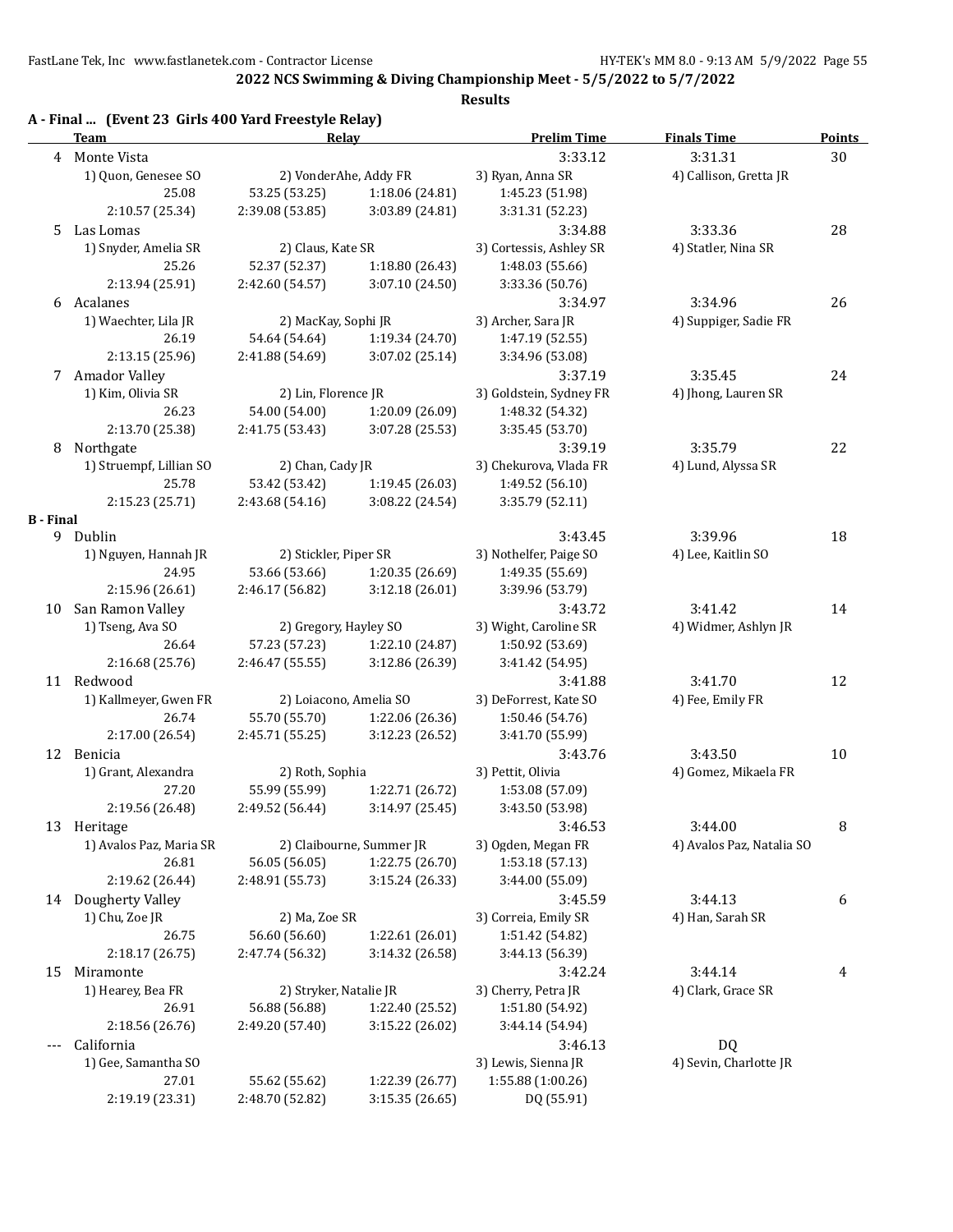**2022 NCS Swimming & Diving Championship Meet - 5/5/2022 to 5/7/2022**

|    | <b>National HS:</b>      | 3:15.38 U 2015  |   |                  | Carmel (IN)                                               |                                    | Carmel (IN)            |
|----|--------------------------|-----------------|---|------------------|-----------------------------------------------------------|------------------------------------|------------------------|
|    |                          |                 |   |                  | V. Burchill, Adams, Smith, Bilquist                       |                                    |                        |
|    | <b>NCS Meet:</b>         | 3:20.42         | N | 2013             | Carondelet<br>C. Chenault, N. Amberg, M. Murphy, M. White |                                    | Carondelet             |
|    | Team                     |                 |   |                  | <b>Relay</b>                                              | <b>Seed Time</b>                   | <b>Prelim Time</b>     |
|    | <b>Preliminaries</b>     |                 |   |                  |                                                           |                                    |                        |
|    | 1 College Preparatory    |                 |   |                  |                                                           | 3:32.29                            | 3:30.84                |
|    | 1) Griscavage, Sydney SR |                 |   |                  | 2) Appl, Mollie SO                                        | 3) Mak, Natalie FR                 | 4) Arnold, Paige JR    |
|    |                          | 24.67           |   | 51.43 (51.43)    | 1:17.17 (25.74)                                           | 1:45.39 (53.96)                    |                        |
|    |                          | 2:10.92 (25.53) |   | 2:38.70 (53.31)  | 3:03.65 (24.95)                                           | 3:30.84 (52.14)                    |                        |
| 2  | Campolindo               |                 |   |                  |                                                           | 3:26.66                            | 3:30.89                |
|    | 1) Fok, Jasmine SO       |                 |   | 2) Fok, Lexi SR  |                                                           | 3) Le-Nguyen, Audrey JR            | 4) Levenfeld, Kaia JR  |
|    |                          | 25.51           |   | 52.19 (52.19)    | 1:17.53 (25.34)                                           | 1:45.09 (52.90)                    |                        |
|    |                          | 2:10.41 (25.32) |   | 2:39.41 (54.32)  | 3:02.94 (23.53)                                           | 3:30.89 (51.48)                    |                        |
| 3  | Monte Vista              |                 |   |                  |                                                           | 3:30.83                            | 3:33.12                |
|    | 1) Quon, Genesee SO      |                 |   |                  | 2) Scheberies, Emily JR                                   | 3) Kan, Madeleine SR               | 4) VonderAhe, Addy FR  |
|    |                          | 25.34           |   | 53.37 (53.37)    | 1:18.98 (25.61)                                           | 1:46.75 (53.38)                    |                        |
|    |                          | 2:12.31 (25.56) |   | 2:40.04 (53.29)  | 3:05.01 (24.97)                                           | 3:33.12 (53.08)                    |                        |
| 4  | Carondelet               |                 |   |                  |                                                           | 3:29.71                            | 3:33.18                |
|    | 1) Butler, Elisabeth SO  |                 |   | 2) Seib, Airi JR |                                                           | 3) Dumais, Claudia JR              | 4) Aiken, Natalie SO   |
|    |                          | 25.31           |   | 52.98 (52.98)    | 1:18.57 (25.59)                                           | 1:51.97 (58.99)                    |                        |
|    |                          | 2:11.90 (19.93) |   | 2:40.06 (48.09)  | 3:05.33 (25.27)                                           | 3:33.18 (53.12)                    |                        |
| 5. | Las Lomas                |                 |   |                  |                                                           | 3:33.87                            | 3:34.88                |
|    | 1) Snyder, Amelia SR     |                 |   |                  | 2) Carlson, Gemma SR                                      | 3) Cortessis, Ashley SR            | 4) Statler, Nina SR    |
|    |                          | 25.29           |   | 52.41 (52.41)    | 1:18.96 (26.55)                                           | 1:48.50 (56.09)                    |                        |
|    |                          | 2:14.75 (26.25) |   | 2:43.64 (55.14)  | 3:08.00 (24.36)                                           | 3:34.88 (51.24)                    |                        |
|    | 6 Acalanes               |                 |   |                  |                                                           | 3:35.95                            | 3:34.97                |
|    | 1) Waechter, Lila JR     |                 |   |                  | 2) MacKay, Sophi JR                                       | 3) Archer, Sara JR                 | 4) Suppiger, Sadie FR  |
|    |                          | 26.23           |   | 55.02 (55.02)    | 1:20.31 (25.29)                                           | 1:47.69 (52.67)                    |                        |
|    |                          | 2:13.85 (26.16) |   | 2:42.65 (54.96)  | 3:07.35 (24.70)                                           | 3:34.97 (52.32)                    |                        |
|    | 7 Amador Valley          |                 |   |                  |                                                           | 3:37.14                            | 3:37.19                |
|    | 1) Lin, Florence JR      |                 |   |                  | 2) Jhong, Lauren SR                                       | 3) Goldstein, Sydney FR            | 4) Kim, Olivia SR      |
|    |                          | 25.97           |   | 54.55 (54.55)    | 1:21.01 (26.46)                                           | 1:49.51 (54.96)                    |                        |
|    |                          | 2:15.44 (25.93) |   | 2:43.53 (54.02)  | 3:09.24 (25.71)                                           | 3:37.19 (53.66)                    |                        |
|    | Northgate                |                 |   |                  |                                                           | 3:35.99                            | 3:39.19                |
| 8  | 1) Struempf, Lillian SO  |                 |   |                  |                                                           | 3) Chekurova, Vlada FR             | 4) Lund, Alyssa SR     |
|    |                          | 25.93           |   | 53.54 (53.54)    | 2) Chan, Cady JR<br>1:20.33 (26.79)                       |                                    |                        |
|    |                          | 2:16.95 (27.34) |   | 2:46.49 (56.88)  | 3:11.24 (24.75)                                           | 1:49.61 (56.07)<br>3:39.19 (52.70) |                        |
|    |                          |                 |   |                  |                                                           |                                    |                        |
| 9  | Redwood                  |                 |   |                  |                                                           | 3:40.19<br>3) DeForrest, Kate SO   | 3:41.88                |
|    | 1) Kallmeyer, Gwen FR    |                 |   |                  | 2) Loiacono, Amelia SO                                    |                                    | 4) Fee, Emily FR       |
|    |                          | 26.65           |   | 55.39 (55.39)    | 1:21.69 (26.30)                                           | 1:50.05 (54.66)                    |                        |
|    |                          | 2:16.45 (26.40) |   | 2:45.70 (55.65)  | 3:12.16 (26.46)                                           | 3:41.88 (56.18)                    |                        |
| 10 | Miramonte                |                 |   |                  |                                                           | 3:38.97                            | 3:42.24                |
|    | 1) Hearey, Bea FR        |                 |   |                  | 2) Clark, Grace SR                                        | 3) Meyers, Paige SR                | 4) Stryker, Natalie JR |
|    |                          | 26.84           |   | 56.60 (56.60)    | 1:22.96 (26.36)                                           | 1:52.16 (55.56)                    |                        |
|    |                          | 2:19.22 (27.06) |   | 2:48.76 (56.60)  | 3:13.57 (24.81)                                           | 3:42.24 (53.48)                    |                        |
|    | 11 Dublin                |                 |   |                  |                                                           | 3:44.57                            | 3:43.45                |
|    | 1) Nguyen, Hannah JR     |                 |   |                  | 2) Stickler, Piper SR                                     | 3) Nothelfer, Paige SO             | 4) Lee, Kaitlin SO     |
|    |                          | 26.37           |   | 55.16 (55.16)    | 1:22.48 (27.32)                                           | 1:52.26 (57.10)                    |                        |
|    |                          | 2:19.06 (26.80) |   | 2:49.39 (57.13)  | 3:15.30 (25.91)                                           | 3:43.45 (54.06)                    |                        |
| 12 | San Ramon Valley         |                 |   |                  |                                                           | 3:43.65                            | 3:43.72                |
|    | 1) Tseng, Ava SO         |                 |   |                  | 2) Gregory, Hayley SO                                     | 3) Wight, Caroline SR              | 4) Widmer, Ashlyn JR   |
|    |                          | 26.54           |   | 55.72 (55.72)    | 1:22.74 (27.02)                                           | 1:52.20 (56.48)                    |                        |
|    |                          | 2:18.37 (26.17) |   | 2:47.54 (55.34)  | 3:14.53 (26.99)                                           | 3:43.72 (56.18)                    |                        |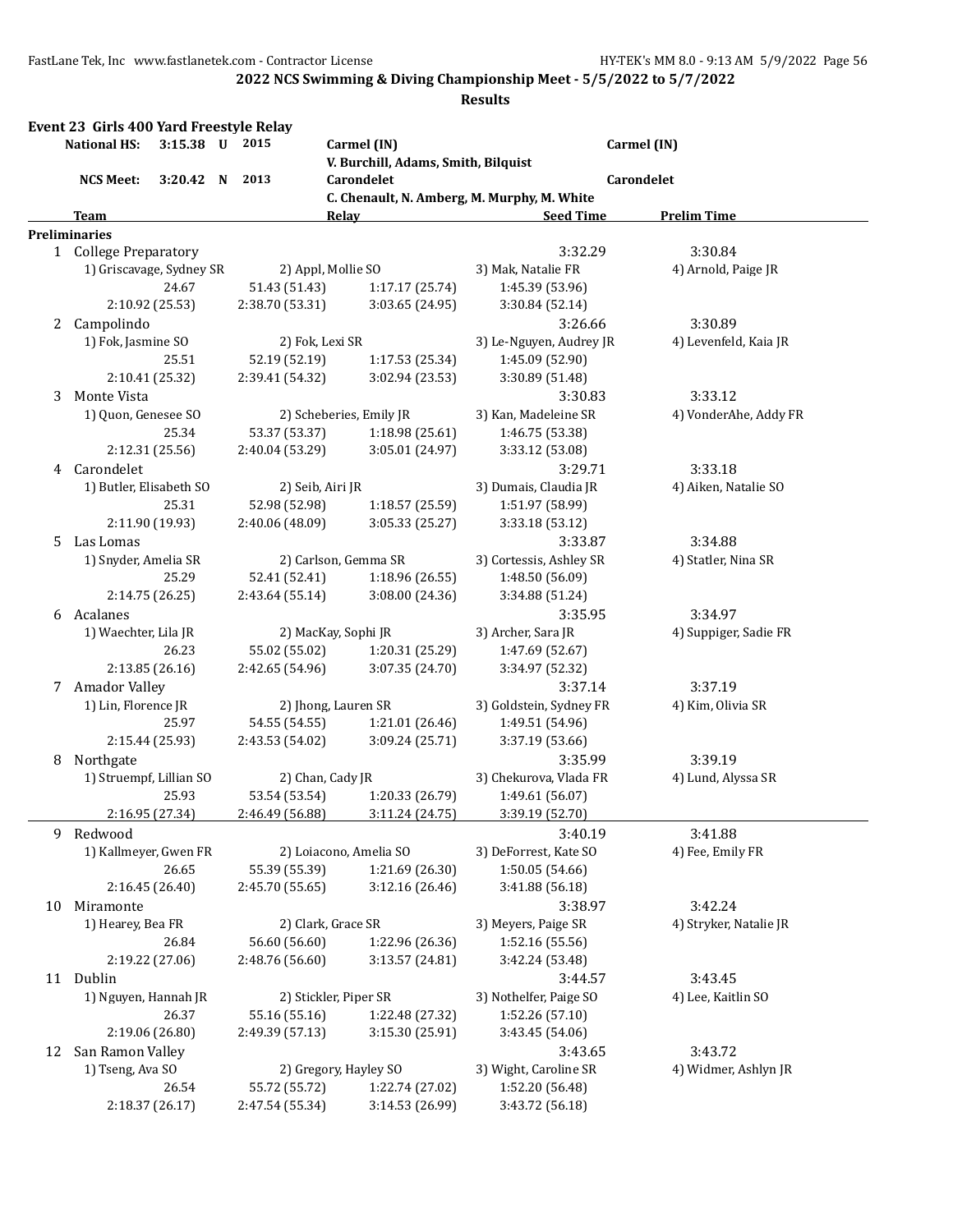**2022 NCS Swimming & Diving Championship Meet - 5/5/2022 to 5/7/2022**

|    | Team                       | Relay                  |                             | <b>Seed Time</b>            | <b>Prelim Time</b>               |
|----|----------------------------|------------------------|-----------------------------|-----------------------------|----------------------------------|
| 13 | Benicia                    |                        |                             | 3:48.29                     | 3:43.76                          |
|    | 1) Gomez, Mikaela FR       | 2) Roth, Sophia        |                             | 3) Pettit, Olivia           | 4) Grant, Alexandra              |
|    | 25.87                      | 53.89 (53.89)          | 1:20.64 (26.75)             | 1:51.00 (57.11)             |                                  |
|    | 2:17.59 (26.59)            | 2:47.99 (56.99)        | 3:14.98 (26.99)             | 3:43.76 (55.77)             |                                  |
|    | 14 Dougherty Valley        |                        |                             | 3:51.81                     | 3:45.59                          |
|    | 1) Ma, Zoe SR              | 2) Correia, Emily SR   |                             | 3) Han, Sarah SR            | 4) Chu, Zoe JR                   |
|    | 26.61                      | 55.79 (55.79)          | 1:22.66 (26.87)             | 1:52.39 (56.60)             |                                  |
|    | 2:19.06 (26.67)            | 2:49.12 (56.73)        | 3:15.29 (26.17)             | 3:45.59 (56.47)             |                                  |
|    | 15 California              |                        |                             | 3:46.79                     | 3:46.13                          |
|    | 1) Gee, Samantha SO        | 2) Lewis, Sienna JR    |                             | 3) Matek, Kylie JR          | 4) Sevin, Charlotte JR           |
|    | 26.85                      | 57.63 (57.63)          | 1:24.28 (26.65)             | 1:53.85 (56.22)             |                                  |
|    | 2:20.71 (26.86)            | 2:51.51 (57.66)        | 3:17.51 (26.00)             | 3:46.13 (54.62)             |                                  |
|    | 16 Heritage                |                        |                             | 3:45.74                     | 3:46.53                          |
|    | 1) Avalos Paz, Maria SR    |                        | 2) Claibourne, Summer JR    |                             |                                  |
|    | 27.72                      |                        |                             | 3) Ogden, Megan FR          | 4) Avalos Paz, Natalia SO        |
|    |                            | 57.15 (57.15)          | 1:24.32 (27.17)             | 1:54.50 (57.35)             |                                  |
|    | 2:21.28 (26.78)            | 2:50.44 (55.94)        | 3:17.50 (27.06)             | 3:46.53 (56.09)             |                                  |
|    | 17 Washington              |                        |                             | 3:45.28                     | 3:46.92                          |
|    | 1) Stewart, Maddy JR       | 2) Gilbert, Sarah SO   |                             | 3) Bandyopadhay, Shristi SO | 4) Raghuraman, Medha JR          |
|    | 27.44                      | 57.46 (57.46)          | 1:24.19 (26.73)             | 1:53.86 (56.40)             |                                  |
|    | 2:20.47 (26.61)            | 2:51.21 (57.35)        | 3:17.58 (26.37)             | 3:46.92 (55.71)             |                                  |
| 18 | Castro Valley              |                        |                             | 3:46.20                     | 3:47.15                          |
|    | 1) Zaydman, Alyssa SR      |                        | 2) Arakawa, Corinne FR      | 3) Mi, Jennifer JR          | 4) Li, Samantha JR               |
|    | 27.06                      | 57.48 (57.48)          | 1:25.40 (27.92)             | 1:57.39 (59.91)             |                                  |
|    | 2:23.86 (26.47)            | 2:54.56 (57.17)        | 3:19.51 (24.95)             | 3:47.15 (52.59)             |                                  |
| 19 | Marin Academy              |                        |                             | 3:44.64                     | 3:47.16                          |
|    | 1) Wu, Katherine JR        | 2) Kosmowski, Ali FR   |                             | 3) Reichley, Gabby FR       | 4) Chiang, Audrey JR             |
|    | 27.86                      | 57.89 (57.89)          | 1:24.37 (26.48)             | 1:53.68 (55.79)             |                                  |
|    | 2:20.28 (26.60)            | 2:49.88 (56.20)        | 3:17.06 (27.18)             | 3:47.16 (57.28)             |                                  |
| 20 | Tamalpais                  |                        |                             | 3:50.02                     | 3:48.53                          |
|    | 1) Emison, Avery SR        | 2) Pashman, Lily JR    |                             | 3) Everage, Addison FR      | 4) Uhlhorn-Thornton, Isabella SR |
|    | 27.71                      | 57.77 (57.77)          | 1:24.49 (26.72)             | 1:56.30 (58.53)             |                                  |
|    | 2:22.80 (26.50)            | 2:51.50 (55.20)        | 3:18.32 (26.82)             | 3:48.53 (57.03)             |                                  |
|    | 21 Piedmont                |                        |                             | 4:02.42                     | 3:49.11                          |
|    | 1) Rolefson, Taylor SO     |                        | 2) Ten Grotenhuis, Sonja JR | 3) Oesterer, Josephine FR   | 4) Payne, Madeline FR            |
|    | 26.50                      | 55.59 (55.59)          | 1:22.33 (26.74)             | 1:52.72 (57.13)             |                                  |
|    | 2:19.94 (27.22)            | 2:49.52 (56.80)        | 3:17.68 (28.16)             | 3:49.11 (59.59)             |                                  |
|    | 22 College Park            |                        |                             | 3:45.98                     | 3:49.51                          |
|    | 1) Gornyitzki, Anna SO     | 2) Martinez, Amara JR  |                             | 3) Gornyitzki, Eva FR       | 4) Horcizia, Elsa SO             |
|    | 26.84                      | 56.74 (56.74)          | 1:23.44 (26.70)             | 1:53.98 (57.24)             |                                  |
|    | 2:21.17 (27.19)            | 2:51.39 (57.41)        | 3:19.15 (27.76)             | 3:49.51 (58.12)             |                                  |
| 23 | Livermore                  |                        |                             | 3:56.10                     | 3:50.10                          |
|    | 1) Schwabenland, Cheryl JR |                        | 2) Mackinnon, Claire SO     | 3) Combitsis, Annelyse SR   | 4) Pettit, Britany SR            |
|    | 28.39                      | 58.67 (58.67)          | 1:28.00 (29.33)             | 2:00.03 (1:01.36)           |                                  |
|    | 2:26.96 (26.93)            | 2:57.08 (57.05)        | 3:22.78 (25.70)             | 3:50.10 (53.02)             |                                  |
|    |                            |                        |                             | 3:55.61                     | 3:50.62                          |
|    | 24 American Canyon         |                        |                             |                             |                                  |
|    | 1) Zipay, Holly SR         | 2) Sapida, Abigayle SO |                             | 3) Perseveranda, Keona SO   | 4) Valladares, Alejandra SO      |
|    | 26.99                      | 57.81 (57.81)          | 1:25.60 (27.79)             | 1:56.17 (58.36)             |                                  |
|    | 2:24.01 (27.84)            | 2:55.25 (59.08)        | 3:21.15 (25.90)             | 3:50.62 (55.37)             |                                  |
| 25 | Clayton Valley Charter     |                        |                             | 3:54.63                     | 3:51.05                          |
|    | 1) Meyerson, Amanda SR     | 2) Fuentes, Allison SO |                             | 3) Adent, Abigail FR        | 4) Kougios, Gianna SO            |
|    | 27.50                      | 58.86 (58.86)          | 1:25.90 (27.04)             | 1:57.03 (58.17)             |                                  |
|    | 2:24.05 (27.02)            | 2:54.59 (57.56)        | 3:21.21 (26.62)             | 3:51.05 (56.46)             |                                  |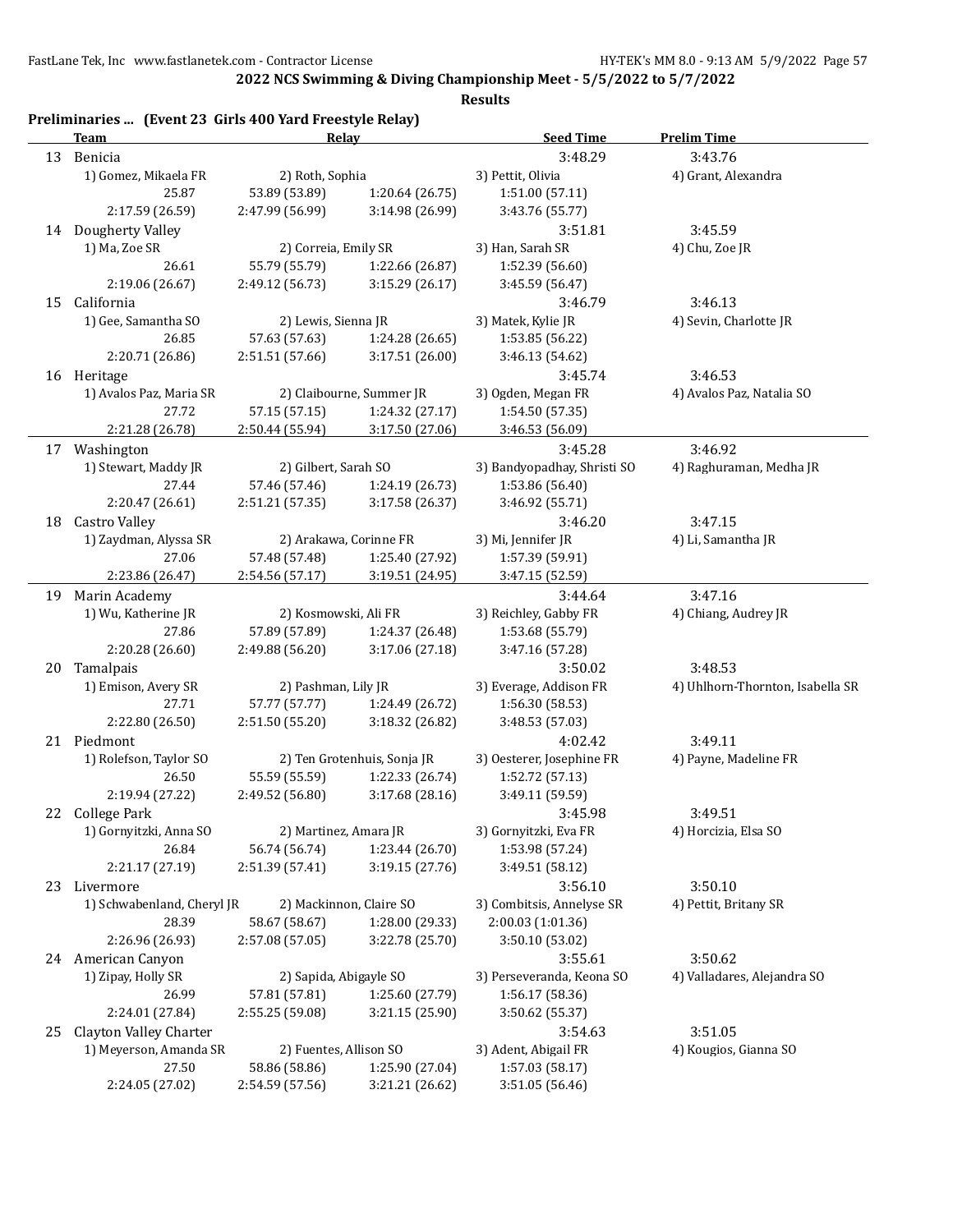**2022 NCS Swimming & Diving Championship Meet - 5/5/2022 to 5/7/2022**

|       | Team                     | Relay                  |                         | <b>Seed Time</b>          | <b>Prelim Time</b>         |
|-------|--------------------------|------------------------|-------------------------|---------------------------|----------------------------|
|       | 26 Berkeley              |                        |                         | 4:00.65                   | 3:51.93                    |
|       | 1) Maninetti, Marta FR   | 2) Smyth, Brianna JR   |                         | 3) Rubin-Saika, Isabel SR | 4) Magdlaeno, Zuleika SR   |
|       | 27.94                    | 59.18 (59.18)          | 1:25.05 (25.87)         | 1:54.77 (55.59)           |                            |
|       | 2:22.50 (27.73)          | 2:54.87 (1:00.10)      | 3:21.88 (27.01)         | 3:51.93 (57.06)           |                            |
| 27    | Santa Rosa               |                        |                         | 3:52.88                   | 3:52.23                    |
|       | 1) Mensch, Nora JR       |                        | 2) Baldenegro, Sofia SR | 3) Sanchez, Ruby SR       | 4) Lewis, Alexis JR        |
|       | 28.90                    | 59.71 (59.71)          | 1:27.91 (28.20)         | 1:59.29 (59.58)           |                            |
|       | 2:27.37 (28.08)          | 2:57.78 (58.49)        | 3:23.75 (25.97)         | 3:52.23 (54.45)           |                            |
| 28    | Marin Catholic           |                        |                         | 3:51.24                   | 3:52.46                    |
|       | 1) Hemsworth, Audrey JR  | 2) Slaught, Hannah JR  |                         | 3) Kooy, Alyssa SO        | 4) Zhou, Alisa JR          |
|       | 28.34                    | 59.07 (59.07)          | 1:25.91 (26.84)         | 1:57.24 (58.17)           |                            |
|       | 2:24.87 (27.63)          | 2:55.64 (58.40)        | 3:22.26 (26.62)         | 3:52.46 (56.82)           |                            |
|       | 29 Novato                |                        |                         | 3:53.85                   | 3:52.51                    |
|       | 1) McIntyre, Kaley FR    | 2) Zavala, Annette SR  |                         | 3) Ross, Amanda JR        | 4) Garvey Miller, Tessa FR |
|       | 25.63                    | 53.42 (53.42)          | 1:22.37 (28.95)         | 1:54.79 (1:01.37)         |                            |
|       | 2:22.75 (27.96)          | 2:54.92 (1:00.13)      | 3:22.33 (27.41)         | 3:52.51 (57.59)           |                            |
| 30    | Bishop O'Dowd            |                        |                         | 3:55.22                   | 3:53.05                    |
|       | 1) Kuhn, Zoe SO          | 2) Park, Imogene JR    |                         | 3) Corbett, Sofia FR      | 4) Martinic, Carolina JR   |
|       | 25.94                    | 53.98 (53.98)          | 1:22.44 (28.46)         | 1:54.01 (1:00.03)         |                            |
|       | 2:21.99 (27.98)          | 2:53.77 (59.76)        | 3:21.55 (27.78)         | 3:53.05 (59.28)           |                            |
|       | 31 James Logan           |                        |                         | 4:00.68                   | 3:54.04                    |
|       | 1) D'Amelio, Angela SO   | 2) Len, Sidney SR      |                         | 3) Kiang, Bethany SO      | 4) Lowe, Sophie FR         |
|       | 27.66                    | 56.92 (56.92)          | 1:25.04 (28.12)         | 1:57.75 (1:00.83)         |                            |
|       | 2:26.34 (28.59)          | 2:58.12(1:00.37)       | 3:25.20 (27.08)         | 3:54.04 (55.92)           |                            |
|       | 32 San Marin             |                        |                         | 3:57.45                   | 3:54.15                    |
|       | 1) Owens, Julia FR       | 2) French, Miya SR     |                         | 3) Thompson, Krittinee FR | 4) Padillo, Danielle JR    |
|       | 28.57                    | 58.86 (58.86)          | 1:25.23 (26.37)         | 1:54.13 (55.27)           |                            |
|       | 2:22.92 (28.79)          | 2:55.22 (1:01.09)      | 3:23.30 (28.08)         | 3:54.15 (58.93)           |                            |
|       | 33 Archie Williams       |                        |                         | 3:53.79                   | 3:54.18                    |
|       | 1) Samlihan, Isobel SO   |                        | 2) Hinkelman, Avery FR  | 3) Peter-Frank, Mahala SR | 4) Wahlstrom, Ingrid SO    |
|       | 27.96                    | 59.44 (59.44)          | 1:27.81 (28.37)         | 1:59.00 (59.56)           |                            |
|       | 2:27.13 (28.13)          | 2:59.50 (1:00.50)      | 3:24.40 (24.90)         | 3:54.18 (54.68)           |                            |
|       | 34 Mission San Jose      |                        |                         | 3:49.91                   | 3:55.01                    |
|       | 1) Nguyen, Megan FR      | 2) Pham, Nicole JR     |                         | 3) Patnaik, Bhavya SR     | 4) Yu, Kailyn SR           |
|       | 28.19                    | 58.16 (58.16)          | 1:25.96 (27.80)         | 1:56.60 (58.44)           |                            |
|       | 2:25.19 (28.59)          | 2:58.63 (1:02.03)      | 3:24.96 (26.33)         | 3:55.01 (56.38)           |                            |
| 35    | San Domenico             |                        |                         | 3:58.87                   | 3:55.60                    |
|       | 1) Ott, Lilly SR         |                        | 2) Keith-Brown, Emma SR | 3) Quinton, Avery FR      | 4) Hellyer, Kylie FR       |
|       | 28.25                    | 1:00.45(1:00.45)       | 1:25.72 (25.27)         | 1:53.48 (53.03)           |                            |
|       | 2:22.78 (29.30)          | 2:54.55 (1:01.07)      | 3:24.40 (29.85)         | 3:55.60 (1:01.05)         |                            |
| 36    | Granada                  |                        |                         | 3:56.72                   | 3:58.80                    |
|       | 1) Aigeldinger, Maria FR | 2) Clark, Josephine SO |                         | 3) Vandersall, Valerie JR | 4) Evans, Savannah SO      |
|       | 29.17                    | 1:00.76 (1:00.76)      | 1:28.87 (28.11)         | 1:59.37 (58.61)           |                            |
|       | 2:27.34 (27.97)          | 2:59.84 (1:00.47)      | 3:28.01 (28.17)         | 3:58.80 (58.96)           |                            |
|       | 37 SF University         |                        |                         | 3:53.67                   | 4:02.39                    |
|       | 1) Fernald, Mirabel SR   | 2) Mitra, Eila SR      |                         | 3) Reyes, Sophia FR       | 4) Wythes, Alexandra JR    |
|       | 26.79                    | 55.43 (55.43)          | 1:27.38 (31.95)         | 2:03.71 (1:08.28)         |                            |
|       | 2:34.82 (31.11)          | 3:09.44 (1:05.73)      | 3:34.00 (24.56)         | 4:02.39 (52.95)           |                            |
| $---$ | Liberty                  |                        |                         | 3:45.80                   | <b>DQ</b>                  |
|       | 1) Lazzaro, Elena JR     | 2) Hall, Lindsey SO    |                         | 3) Silva, Alana SO        | 4) Ayers, Athena SO        |
|       | 27.04                    | 57.22 (57.22)          | 1:24.61 (27.39)         | 1:55.04 (57.82)           |                            |
|       | 2:21.71 (26.67)          | 2:50.81 (55.77)        | 3:16.97 (26.16)         | DQ (55.02)                |                            |
|       |                          |                        |                         | 4:02.08                   | <b>NS</b>                  |
| $---$ | Terra Linda              |                        |                         |                           |                            |
|       | 1) Hellar, Sydney SR     | 2) Hinkley, Emily FR   |                         | 3) Madden, Allie SR       | 4) Swan, Jada JR           |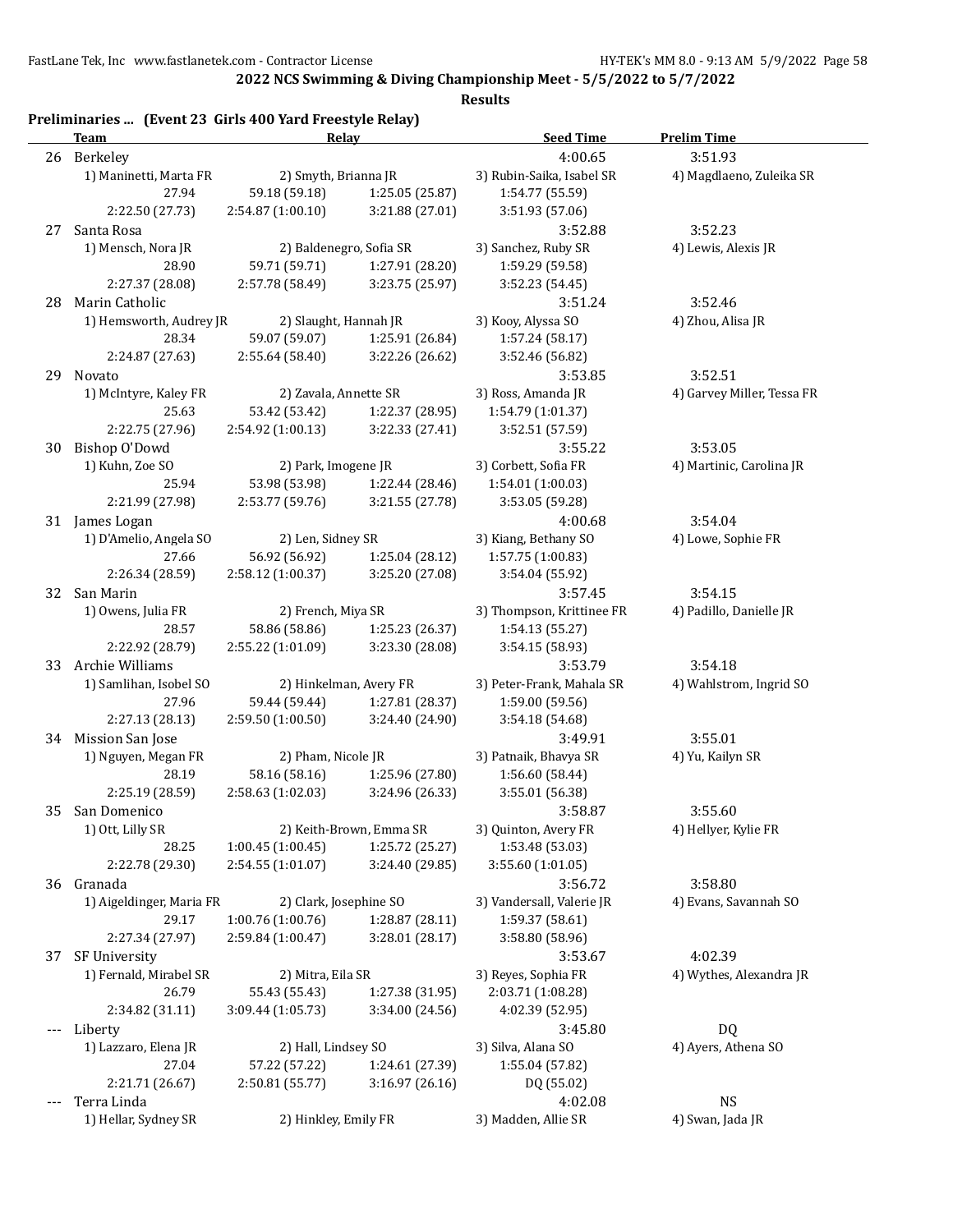|                  | Event 24 Boys 400 Yard Freestyle Relay<br><b>National HS:</b> | 2:53.81 U 2018  |                    |                         | <b>Allegheny North (PA)</b> |                               |                                                  | <b>Allegheny North</b>           |               |
|------------------|---------------------------------------------------------------|-----------------|--------------------|-------------------------|-----------------------------|-------------------------------|--------------------------------------------------|----------------------------------|---------------|
|                  |                                                               |                 |                    |                         |                             | Gonzalez, Zhang, Wright, Mihm |                                                  |                                  |               |
|                  | <b>NCS Meet:</b>                                              | 2:59.00 N 2014  |                    |                         | Granada                     |                               |                                                  | Granada                          |               |
|                  |                                                               |                 |                    |                         |                             |                               | M. Rooney, B. McLaggan, T. Trump, N. Silverthorn |                                  |               |
|                  | Team                                                          |                 |                    |                         | Relay                       |                               | <b>Prelim Time</b>                               | <b>Finals Time</b>               | <b>Points</b> |
| A - Final        |                                                               |                 |                    |                         |                             |                               |                                                  |                                  |               |
|                  | 1 Northgate<br>1) Hallett, Andrew JR                          |                 |                    |                         | 2) Wendler, Mason SO        |                               | 3:04.20<br>3) Mohrland, Jacob JR                 | 3:02.85<br>4) McMillan, Scott SO | 40            |
|                  |                                                               | 21.75           |                    | 45.29 (45.29)           |                             | 1:07.07 (21.78)               | 1:31.38 (46.09)                                  |                                  |               |
|                  |                                                               | 1:53.08 (21.70) |                    | 2:17.23 (45.85)         |                             | 2:38.75 (21.52)               | 3:02.85 (45.62)                                  |                                  |               |
|                  | 2 De La Salle                                                 |                 |                    |                         |                             |                               | 3:06.26                                          | 3:03.54                          | 34            |
|                  | 1) Elian, Zach JR                                             |                 |                    | 2) Iannaccone, Scott JR |                             | 3) Johnson, Jed FR            | 4) Roder, Tommy SR                               |                                  |               |
|                  |                                                               | 21.54           |                    | 44.52 (44.52)           |                             | 1:07.07 (22.55)               | 1:31.63 (47.11)                                  |                                  |               |
|                  |                                                               | 1:53.90 (22.27) |                    | 2:19.26 (47.63)         |                             | 2:40.36 (21.10)               | 3:03.54 (44.28)                                  |                                  |               |
| 3                | Redwood                                                       |                 |                    |                         |                             |                               | 3:06.32                                          | 3:04.18                          | 32            |
|                  | 1) Matthews, Max JR                                           |                 |                    |                         | 2) Wait, Harry JR           |                               | 3) Scruton, Nicholas JR                          | 4) Green, Gavin FR               |               |
|                  |                                                               | 22.29           |                    | 45.55 (45.55)           |                             | 1:07.84 (22.29)               | 1:32.23 (46.68)                                  |                                  |               |
|                  |                                                               | 1:54.72 (22.49) |                    | 2:19.30 (47.07)         |                             | 2:40.54 (21.24)               | 3:04.18 (44.88)                                  |                                  |               |
|                  | 4 Granada                                                     |                 |                    |                         |                             |                               | 3:09.66                                          | 3:08.02                          | 30            |
|                  | 1) Hendrick, Jack JR                                          |                 |                    |                         | 2) Ridosko, Ryan SR         |                               | 3) Davis, Jack JR                                | 4) Grove, Jacques SR             |               |
|                  |                                                               | 22.95           |                    | 47.41 (47.41)           |                             | 1:10.02(22.61)                | 1:35.02 (47.61)                                  |                                  |               |
|                  |                                                               | 1:57.33 (22.31) |                    | 2:22.57 (47.55)         |                             | 2:44.36 (21.79)               | 3:08.02 (45.45)                                  |                                  |               |
| 5.               | Campolindo                                                    |                 |                    |                         |                             |                               | 3:12.07                                          | 3:09.27                          | 28            |
|                  | 1) Yavuzer-Judd, Theoden SR                                   |                 |                    |                         | 2) Richards, Tommy SR       |                               | 3) Barck, Henrik SR                              | 4) Levy, Nathan JR               |               |
|                  |                                                               | 22.24           |                    | 46.05 (46.05)           |                             | 1:08.34 (22.29)               | 1:33.14 (47.09)                                  |                                  |               |
|                  |                                                               | 1:56.25 (23.11) |                    | 2:20.77 (47.63)         |                             | 2:43.83 (23.06)               | 3:09.27 (48.50)                                  |                                  |               |
| 6                | Clayton Valley Charter                                        |                 |                    |                         |                             | 3:12.17                       | 3:12.17                                          | 26                               |               |
|                  | 1) Van Fanos, Damik JR                                        |                 |                    | 2) Canada, Shawn JR     |                             | 3) Stack, Jack SR             | 4) Castaneda, Diego FR                           |                                  |               |
|                  |                                                               | 23.04           |                    | 49.35 (49.35)           |                             | 1:11.61 (22.26)               | 1:37.32 (47.97)                                  |                                  |               |
|                  |                                                               | 1:59.37 (22.05) |                    | 2:24.99 (47.67)         |                             | 2:47.19 (22.20)               | 3:12.17 (47.18)                                  |                                  |               |
|                  | 7 Amador Valley                                               |                 |                    |                         |                             |                               | 3:13.25                                          | 3:12.68                          | 24            |
|                  | 1) Tupper, Hayden JR                                          |                 |                    |                         | 2) Caples, Devyn SO         |                               | 3) Grell, Evan JR                                | 4) Tam, Gordan SR                |               |
|                  |                                                               | 22.02           |                    | 46.11 (46.11)           |                             | 1:08.70 (22.59)               | 1:33.40 (47.29)                                  |                                  |               |
|                  |                                                               | 1:56.85(23.45)  |                    | 2:23.04 (49.64)         |                             | 2:46.58 (23.54)               | 3:12.68 (49.64)                                  |                                  |               |
| 8                | Archie Williams                                               |                 |                    |                         |                             |                               | 3:12.90                                          | 3:12.82                          | 22            |
|                  | 1) Dixon, Jacob SR                                            |                 |                    | 2) Long, Brady JR       |                             | 3) Krilanovich, Vincent FR    | 4) Sher, Micah JR                                |                                  |               |
|                  |                                                               | 23.38           |                    | 48.81 (48.81)           |                             | 1:11.72 (22.91)               | 1:37.71 (48.90)                                  |                                  |               |
|                  |                                                               | 2:01.01 (23.30) |                    | 2:26.38 (48.67)         |                             | 2:48.40 (22.02)               | 3:12.82(46.44)                                   |                                  |               |
| <b>B</b> - Final | 9 Maria Carrillo                                              |                 |                    |                         |                             |                               | 3:14.28                                          | 3:11.59                          | 18            |
|                  | 1) Brophy, Finn SO                                            |                 |                    |                         | 2) Morris, Andrew JR        |                               | 3) Brophy, Reid SR                               | 4) Valerga, Eric SO              |               |
|                  |                                                               | 22.87           |                    | 48.22 (48.22)           |                             | 1:10.58 (22.36)               | 1:35.41 (47.19)                                  |                                  |               |
|                  |                                                               | 1:57.14 (21.73) |                    | 2:21.55 (46.14)         |                             | 2:45.24 (23.69)               | 3:11.59 (50.04)                                  |                                  |               |
| 10               | Monte Vista                                                   |                 |                    |                         |                             |                               | 3:13.92                                          | 3:12.01                          | 14            |
|                  | 1) Lind, Brady JR                                             |                 |                    |                         | 2) Kan, Sammy SO            |                               | 3) Zhang, Edi JR                                 | 4) Nicholson, Alex SO            |               |
|                  |                                                               | 22.53           |                    | 47.52 (47.52)           |                             | 1:10.12 (22.60)               | 1:35.33 (47.81)                                  |                                  |               |
|                  |                                                               | 1:58.46 (23.13) |                    | 2:23.92 (48.59)         |                             | 2:46.67 (22.75)               | 3:12.01 (48.09)                                  |                                  |               |
| 11               | Dougherty Valley                                              |                 |                    |                         |                             |                               | 3:13.63                                          | 3:12.86                          | 12            |
|                  | 1) Wang, Ethan JR                                             |                 | 2) Liu, Darrell JR |                         | 3) Ruy, William JR          | 4) Fang, Jared SR             |                                                  |                                  |               |
|                  |                                                               | 22.70           |                    | 46.66 (46.66)           |                             | 1:10.53 (23.87)               | 1:36.38 (49.72)                                  |                                  |               |
|                  |                                                               | 1:59.82 (23.44) |                    | 2:25.52 (49.14)         |                             | 2:47.77 (22.25)               | 3:12.86 (47.34)                                  |                                  |               |
|                  | 12 American                                                   |                 |                    |                         |                             |                               | 3:15.24                                          | 3:13.37                          | 10            |
|                  | 1) Huang, Edward SO                                           |                 |                    |                         | 2) Ruaboro, Ryin SO         |                               | 3) Lee, Elton SR                                 | 4) Cillo, Ray JR                 |               |
|                  |                                                               | 22.73           |                    | 46.75 (46.75)           |                             | 1:09.01 (22.26)               | 1:33.69 (46.94)                                  |                                  |               |
|                  |                                                               | 1:57.67 (23.98) |                    | 2:24.55 (50.86)         |                             | 2:47.58 (23.03)               | 3:13.37 (48.82)                                  |                                  |               |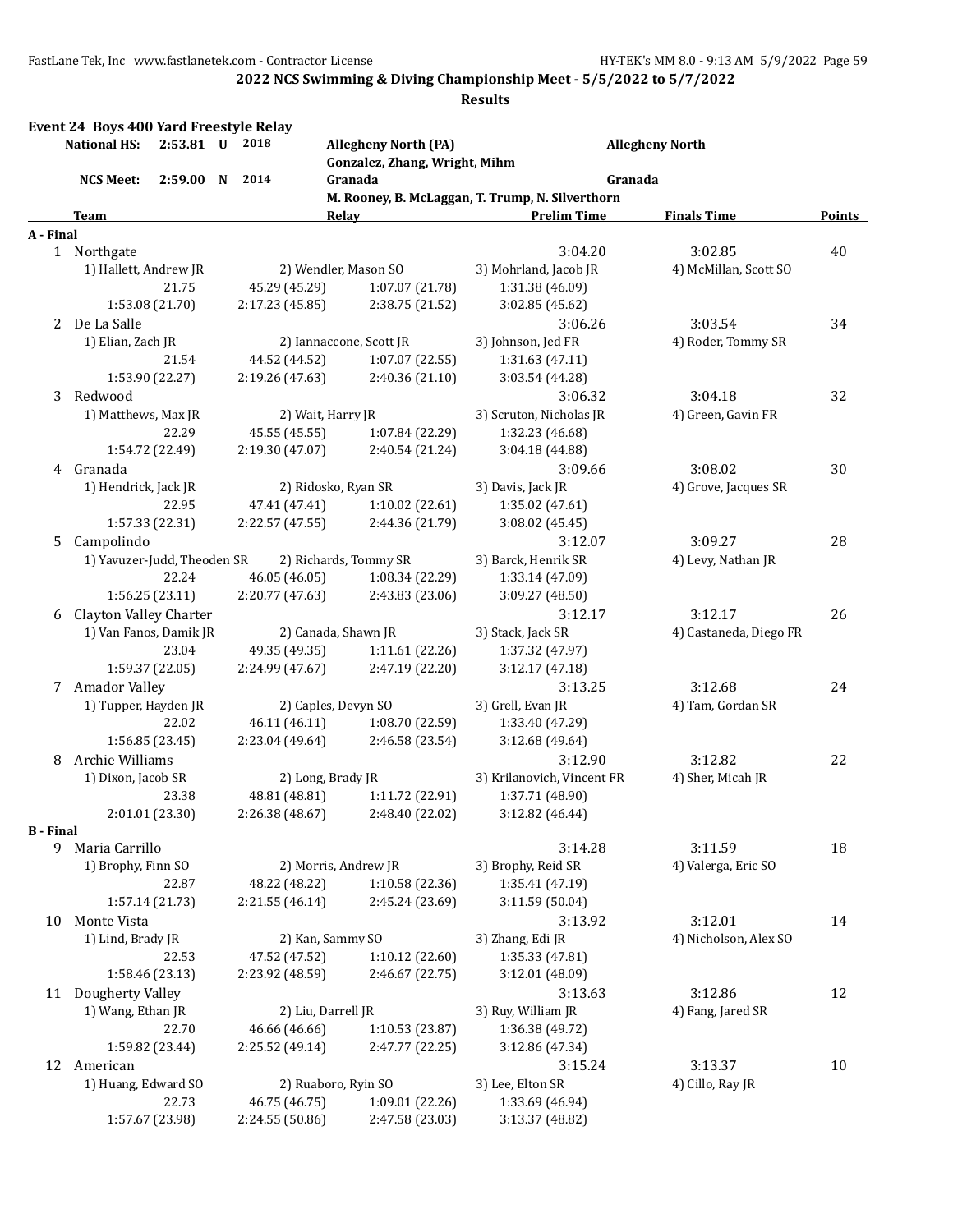**2022 NCS Swimming & Diving Championship Meet - 5/5/2022 to 5/7/2022**

|                       | Team                                   | Relay                  |                                                              | <b>Prelim Time</b>                               | <b>Finals Time</b>        | <b>Points</b>  |
|-----------------------|----------------------------------------|------------------------|--------------------------------------------------------------|--------------------------------------------------|---------------------------|----------------|
|                       | 13 San Ramon Valley                    |                        |                                                              | 3:14.04                                          | 3:14.15                   | 8              |
|                       | 1) Bugbee, Wyatt SR                    | 2) Haket, Dane SR      |                                                              | 3) Seybold, Alex SR                              | 4) Jones, Sawyer SO       |                |
|                       | 23.29                                  | 49.49 (49.49)          | 1:12.62 (23.13)                                              | 1:38.36 (48.87)                                  |                           |                |
|                       | 2:00.76 (22.40)                        | 2:25.47(47.11)         | 2:48.64 (23.17)                                              | 3:14.15 (48.68)                                  |                           |                |
|                       | 14 Novato                              |                        |                                                              | 3:14.41                                          | 3:15.22                   | 6              |
|                       | 1) Rhinehart, Sam SR                   | 2) Brewer, Brett JR    |                                                              | 3) Stratigos, Niko SR                            | 4) Thielenhaus, Bryden JR |                |
|                       | 23.91                                  | 49.68 (49.68)          | 1:12.79(23.11)                                               | 1:38.98 (49.30)                                  |                           |                |
|                       | 2:02.61 (23.63)                        | 2:28.64 (49.66)        | 2:50.91 (22.27)                                              | 3:15.22 (46.58)                                  |                           |                |
|                       | 15 Las Lomas                           |                        |                                                              | 3:16.89                                          | 3:15.78                   |                |
|                       |                                        |                        |                                                              |                                                  |                           | 4              |
|                       | 1) Monroy, Mateo JR                    | 2) Solorzano, Tulio SR |                                                              | 3) Mendelssohn, Jon FR                           | 4) Kennedy, Andrew SO     |                |
|                       | 24.64                                  | 50.81 (50.81)          | 1:14.31 (23.50)                                              | 1:39.95 (49.14)                                  |                           |                |
|                       | 2:02.96 (23.01)                        | 2:29.06 (49.11)        | 2:51.55 (22.49)                                              | 3:15.78 (46.72)                                  |                           |                |
|                       | 16 Tamalpais                           |                        |                                                              | 3:18.27                                          | 3:19.49                   | $\overline{2}$ |
|                       | 1) Gattnar, Marre JR                   | 2) Fong, Ty SR         |                                                              | 3) Stanford, Cole JR                             | 4) Barsotti, Fargo SR     |                |
|                       | 21.70                                  | 45.43 (45.43)          | 1:02.11 (16.68)                                              | 1:37.60 (52.17)                                  |                           |                |
|                       | 2:02.84 (25.24)                        | 2:30.16 (52.56)        | 2:53.67 (23.51)                                              | 3:19.49 (49.33)                                  |                           |                |
|                       | Event 24 Boys 400 Yard Freestyle Relay |                        |                                                              |                                                  |                           |                |
|                       | <b>National HS:</b><br>2:53.81 U 2018  |                        | <b>Allegheny North (PA)</b>                                  |                                                  | <b>Allegheny North</b>    |                |
|                       |                                        |                        | Gonzalez, Zhang, Wright, Mihm                                |                                                  |                           |                |
|                       | 2:59.00 N<br><b>NCS Meet:</b>          | 2014                   | Granada                                                      | Granada                                          |                           |                |
|                       |                                        |                        |                                                              | M. Rooney, B. McLaggan, T. Trump, N. Silverthorn |                           |                |
|                       | <b>Team</b>                            |                        | <b>Relay</b><br><u> 1980 - Johann Barn, fransk politik (</u> | <b>Seed Time</b>                                 | <b>Prelim Time</b>        |                |
|                       | Preliminaries                          |                        |                                                              |                                                  |                           |                |
|                       | 1 Northgate                            |                        |                                                              | 3:06.02                                          | 3:04.20                   |                |
|                       | 1) Hallett, Andrew JR                  | 2) Wendler, Mason SO   |                                                              | 3) Mohrland, Jacob JR                            | 4) McMillan, Scott SO     |                |
|                       | 22.04                                  | 45.77 (45.77)          | 1:07.70 (21.93)                                              | 1:31.84 (46.07)                                  |                           |                |
|                       | 1:53.98 (22.14)                        | 2:18.29 (46.45)        | 2:40.10 (21.81)                                              | 3:04.20 (45.91)                                  |                           |                |
|                       |                                        |                        |                                                              |                                                  |                           |                |
| $\mathbf{2}^{\prime}$ | De La Salle                            |                        |                                                              | 3:07.46                                          | 3:06.26                   |                |
|                       | 1) Elian, Zach JR                      | 2) Roder, Tommy SR     |                                                              | 3) Iannaccone, Scott JR                          | 4) Johnson, Jed FR        |                |
|                       | 21.66                                  | 45.01 (45.01)          | 1:06.73 (21.72)                                              | 1:30.73 (45.72)                                  |                           |                |
|                       | 1:53.84 (23.11)                        | 2:18.78(48.05)         | 2:41.56 (22.78)                                              | 3:06.26 (47.48)                                  |                           |                |
| 3                     | Redwood                                |                        |                                                              | 3:11.54                                          | 3:06.32                   |                |
|                       | 1) Matthews, Max JR                    | 2) Wait, Harry JR      |                                                              | 3) Scruton, Nicholas JR                          | 4) Green, Gavin FR        |                |
|                       | 22.10                                  | 45.63 (45.63)          | 1:08.15(22.52)                                               | 1:32.81 (47.18)                                  |                           |                |
|                       | 1:55.80 (22.99)                        | 2:20.31 (47.50)        | 2:42.35 (22.04)                                              | 3:06.32 (46.01)                                  |                           |                |
|                       | 4 Granada                              |                        |                                                              | 3:11.28                                          | 3:09.66                   |                |
|                       | 1) Hendrick, Jack JR                   | 2) Ridosko, Ryan SR    |                                                              | 3) Davis, Jack JR                                | 4) Grove, Jacques SR      |                |
|                       | 22.82                                  | 47.41 (47.41)          | 1:10.20 (22.79)                                              | 1:35.28 (47.87)                                  |                           |                |
|                       | 1:57.83 (22.55)                        | 2:23.09 (47.81)        | 2:45.24 (22.15)                                              | 3:09.66 (46.57)                                  |                           |                |
|                       | 5 Campolindo                           |                        |                                                              | 3:10.22                                          | 3:12.07                   |                |
|                       | 1) Yavuzer-Judd, Theoden SR            | 2) Barck, Henrik SR    |                                                              | 3) O'Hare, Hayden FR                             | 4) Levy, Nathan JR        |                |
|                       | 22.93                                  | 46.58 (46.58)          | 1:09.90 (23.32)                                              | 1:34.43 (47.85)                                  |                           |                |
|                       | 1:58.11 (23.68)                        | 2:23.60 (49.17)        | 2:46.80 (23.20)                                              | 3:12.07 (48.47)                                  |                           |                |
| 6                     | Clayton Valley Charter                 |                        |                                                              | 3:15.06                                          | 3:12.17                   |                |
|                       | 1) Van Fanos, Damik JR                 |                        |                                                              |                                                  |                           |                |
|                       |                                        | 2) Canada, Shawn JR    |                                                              | 3) Stack, Jack SR                                | 4) Castaneda, Diego FR    |                |
|                       | 23.28                                  | 48.85 (48.85)          | 1:11.67 (22.82)                                              | 1:37.31 (48.46)                                  |                           |                |
|                       | 1:59.77 (22.46)                        | 2:24.84 (47.53)        | 2:47.22 (22.38)                                              | 3:12.17 (47.33)                                  |                           |                |
|                       | 7 Archie Williams                      |                        |                                                              | 3:14.44                                          | 3:12.90                   |                |
|                       | 1) Dixon, Jacob SR                     | 2) Long, Brady JR      |                                                              | 3) Krilanovich, Vincent FR                       | 4) Sher, Micah JR         |                |
|                       | 23.56                                  | 48.58 (48.58)          | 1:11.67 (23.09)                                              | 1:37.56 (48.98)                                  |                           |                |
|                       | 2:00.78 (23.22)                        | 2:25.53 (47.97)        | 2:48.15 (22.62)                                              | 3:12.90 (47.37)                                  |                           |                |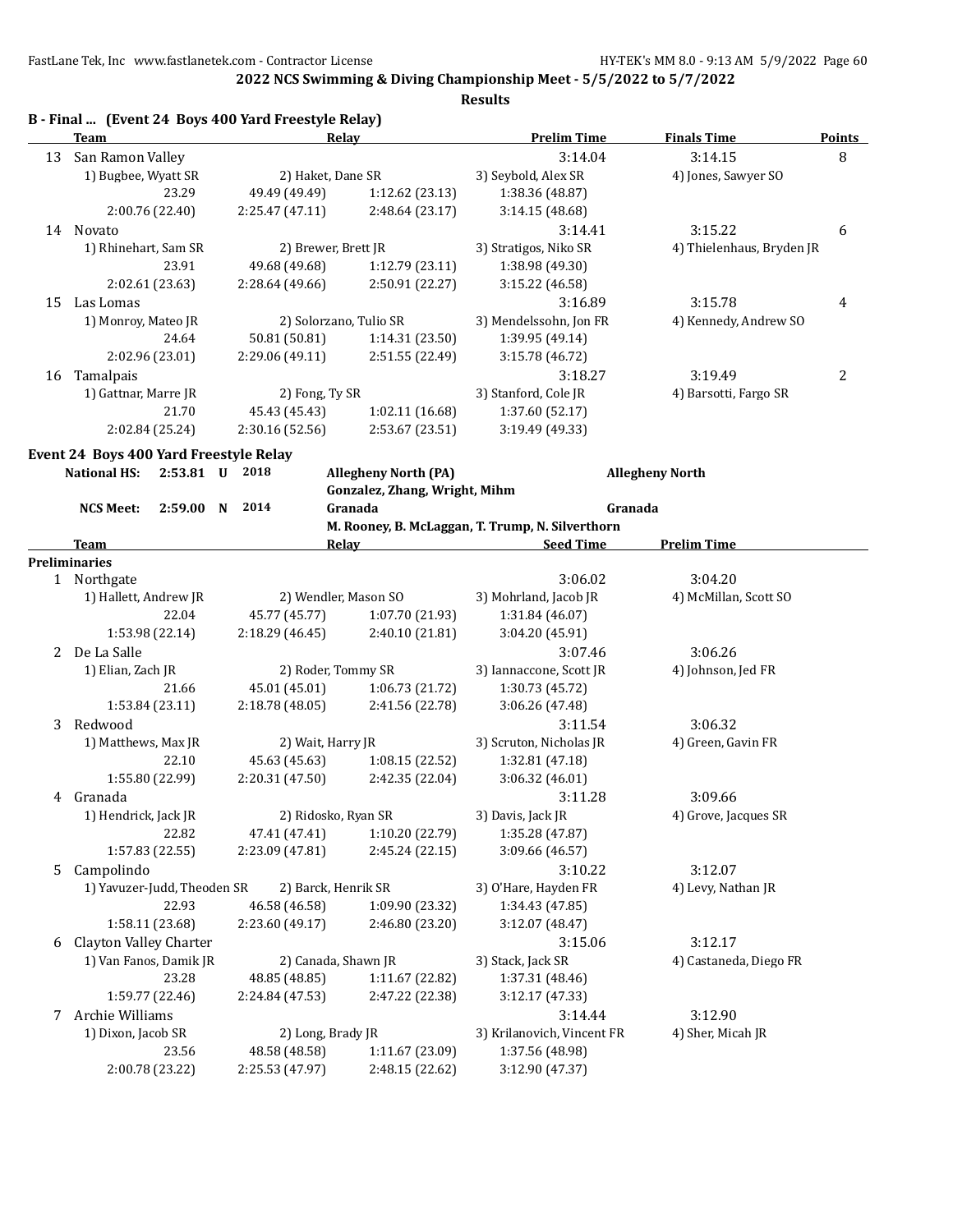**2022 NCS Swimming & Diving Championship Meet - 5/5/2022 to 5/7/2022**

|    | Preliminaries  (Event 24 Boys 400 Yard Freestyle Relay)<br><b>Team</b> | Relay                 |                 | <b>Seed Time</b>         | <b>Prelim Time</b>        |
|----|------------------------------------------------------------------------|-----------------------|-----------------|--------------------------|---------------------------|
|    | 8 Amador Valley                                                        |                       |                 | 3:16.86                  | 3:13.25                   |
|    | 1) Tupper, Hayden JR                                                   | 2) Grell, Evan JR     |                 | 3) Tam, Gordan SR        | 4) Caples, Devyn SO       |
|    | 22.52                                                                  | 46.44 (46.44)         | 1:09.99 (23.55) | 1:36.55(50.11)           |                           |
|    | 2:00.18 (23.63)                                                        | 2:26.20 (49.65)       | 2:48.57 (22.37) | 3:13.25 (47.05)          |                           |
| 9  | Dougherty Valley                                                       |                       |                 | 3:13.08                  | 3:13.63                   |
|    | 1) Wang, Ethan JR                                                      | 2) Liu, Darrell JR    |                 | 3) Ruy, William JR       | 4) Fang, Jared SR         |
|    | 22.64                                                                  | 46.53 (46.53)         | 1:10.21 (23.68) | 1:36.29 (49.76)          |                           |
|    | 2:00.45 (24.16)                                                        | 2:26.04 (49.75)       | 2:48.34 (22.30) | 3:13.63 (47.59)          |                           |
|    | 10 Monte Vista                                                         |                       |                 | 3:12.05                  | 3:13.92                   |
|    | 1) Lind, Brady JR                                                      | 2) Nicholson, Alex SO |                 | 3) Zhang, Edi JR         | 4) Bouch, Trevor SO       |
|    | 22.50                                                                  | 46.97 (46.97)         | 1:09.91 (22.94) | 1:35.83 (48.86)          |                           |
|    | 1:59.13 (23.30)                                                        | 2:24.44 (48.61)       | 2:47.81 (23.37) | 3:13.92 (49.48)          |                           |
|    | 11 San Ramon Valley                                                    |                       |                 | 3:15.03                  | 3:14.04                   |
|    | 1) Bugbee, Wyatt SR                                                    | 2) Haket, Dane SR     |                 | 3) Seybold, Alex SR      | 4) Jones, Sawyer SO       |
|    | 23.37                                                                  | 49.75 (49.75)         | 1:12.70 (22.95) | 1:38.25 (48.50)          |                           |
|    | 2:01.02 (22.77)                                                        | 2:25.86 (47.61)       | 2:48.62 (22.76) | 3:14.04 (48.18)          |                           |
|    | 12 Maria Carrillo                                                      |                       |                 | 3:15.99                  | 3:14.28                   |
|    | 1) Morris, Andrew JR                                                   | 2) Valerga, Eric SO   |                 | 3) Brophy, Finn SO       | 4) Brophy, Reid SR        |
|    | 23.25                                                                  | 48.22 (48.22)         | 1:11.79(23.57)  | 1:38.91 (50.69)          |                           |
|    | 2:01.85 (22.94)                                                        | 2:27.96 (49.05)       | 2:49.72 (21.76) | 3:14.28 (46.32)          |                           |
|    | 13 Novato                                                              |                       |                 | 3:14.38                  | 3:14.41                   |
|    | 1) Brewer, Brett JR                                                    | 2) Rhinehart, Sam SR  |                 | 3) Stratigos, Niko SR    | 4) Thielenhaus, Bryden JR |
|    | 24.10                                                                  | 50.84 (50.84)         | 1:13.97 (23.13) | 1:39.12 (48.28)          |                           |
|    | 2:02.61 (23.49)                                                        | 2:28.26 (49.14)       | 2:50.36 (22.10) | 3:14.41 (46.15)          |                           |
|    | 14 American                                                            |                       |                 | 3:20.87                  | 3:15.24                   |
|    | 1) Huang, Edward SO                                                    | 2) Ruaboro, Ryin SO   |                 | 3) Lee, Elton SR         | 4) Cillo, Ray JR          |
|    | 22.83                                                                  | 47.08 (47.08)         | 1:09.83 (22.75) | 1:34.60 (47.52)          |                           |
|    | 1:59.15 (24.55)                                                        | 2:26.34 (51.74)       | 2:49.27 (22.93) | 3:15.24 (48.90)          |                           |
|    | 15 Las Lomas                                                           |                       |                 | 3:13.47                  | 3:16.89                   |
|    | 1) Solorzano, Tulio SR                                                 | 2) Monroy, Mateo JR   |                 | 3) Mendelssohn, Jon FR   | 4) Kennedy, Andrew SO     |
|    | 23.69                                                                  | 49.80 (49.80)         | 1:13.18 (23.38) | 1:39.14 (49.34)          |                           |
|    | 2:02.21 (23.07)                                                        | 2:28.56 (49.42)       | 2:51.32 (22.76) | 3:16.89 (48.33)          |                           |
|    | 16 Tamalpais                                                           |                       |                 | 3:25.99                  | 3:18.27                   |
|    | 1) Gattnar, Marre JR                                                   | 2) Fong, Ty SR        |                 | 3) Barsotti, Fargo SR    | 4) Stanford, Cole JR      |
|    | 22.12                                                                  | 45.63 (45.63)         | 1:10.16 (24.53) | 1:37.36 (51.73)          |                           |
|    | 2:00.64 (23.28)                                                        | 2:26.66 (49.30)       | 2:51.25 (24.59) | 3:18.27(51.61)           |                           |
|    | 17 Foothill                                                            |                       |                 | 3:20.82                  | 3:18.69                   |
|    | 1) Kann, Connor SO                                                     | 2) Jones, Cameron SO  |                 | 3) Rohovit, Hunter SO    | 4) Lin, Phil FR           |
|    | 22.93                                                                  | 48.40 (48.40)         | 1:11.26 (22.86) | 1:37.54 (49.14)          |                           |
|    | 2:01.63 (24.09)                                                        | 2:28.08 (50.54)       | 2:51.94 (23.86) | 3:18.69(50.61)           |                           |
|    | 18 Heritage                                                            |                       |                 | 3:19.91                  | 3:18.93                   |
|    | 1) Chang, Brendon JR                                                   | 2) Giuliano, Jadon SR |                 | 3) Yee, Tyler FR         | 4) Woolery, Nick FR       |
|    | 23.82                                                                  | 48.62 (48.62)         | 1:12.67 (24.05) | 1:38.86 (50.24)          |                           |
|    | 2:02.28 (23.42)                                                        | 2:29.13 (50.27)       | 2:52.78 (23.65) | 3:18.93 (49.80)          |                           |
| 19 | <b>Bishop O'Dowd</b>                                                   |                       |                 | 3:16.44                  | 3:20.36                   |
|    | 1) Gonzales, Isreal FR<br>2) Regnier, Lucian JR                        |                       |                 | 3) Rogers, Nathan JR     | 4) Fusinati, Michael FR   |
|    | 23.69                                                                  | 49.43 (49.43)         | 1:13.61 (24.18) | 1:40.26 (50.83)          |                           |
|    | 2:03.60 (23.34)                                                        | 2:29.55 (49.29)       | 2:53.23 (23.68) | 3:20.36 (50.81)          |                           |
| 20 | Vintage                                                                |                       |                 | 3:22.55                  | 3:21.74                   |
|    | 1) Hayashi, Yuki SO                                                    | 2) Roldan, Mateo SR   |                 | 3) McClintick, Carson SR | 4) Larsen, Matthew SR     |
|    | 23.86                                                                  | 49.48 (49.48)         | 1:13.73 (24.25) | 1:40.16 (50.68)          |                           |
|    | 2:05.08 (24.92)                                                        | 2:31.77 (51.61)       | 2:55.99 (24.22) | 3:21.74 (49.97)          |                           |
|    |                                                                        |                       |                 |                          |                           |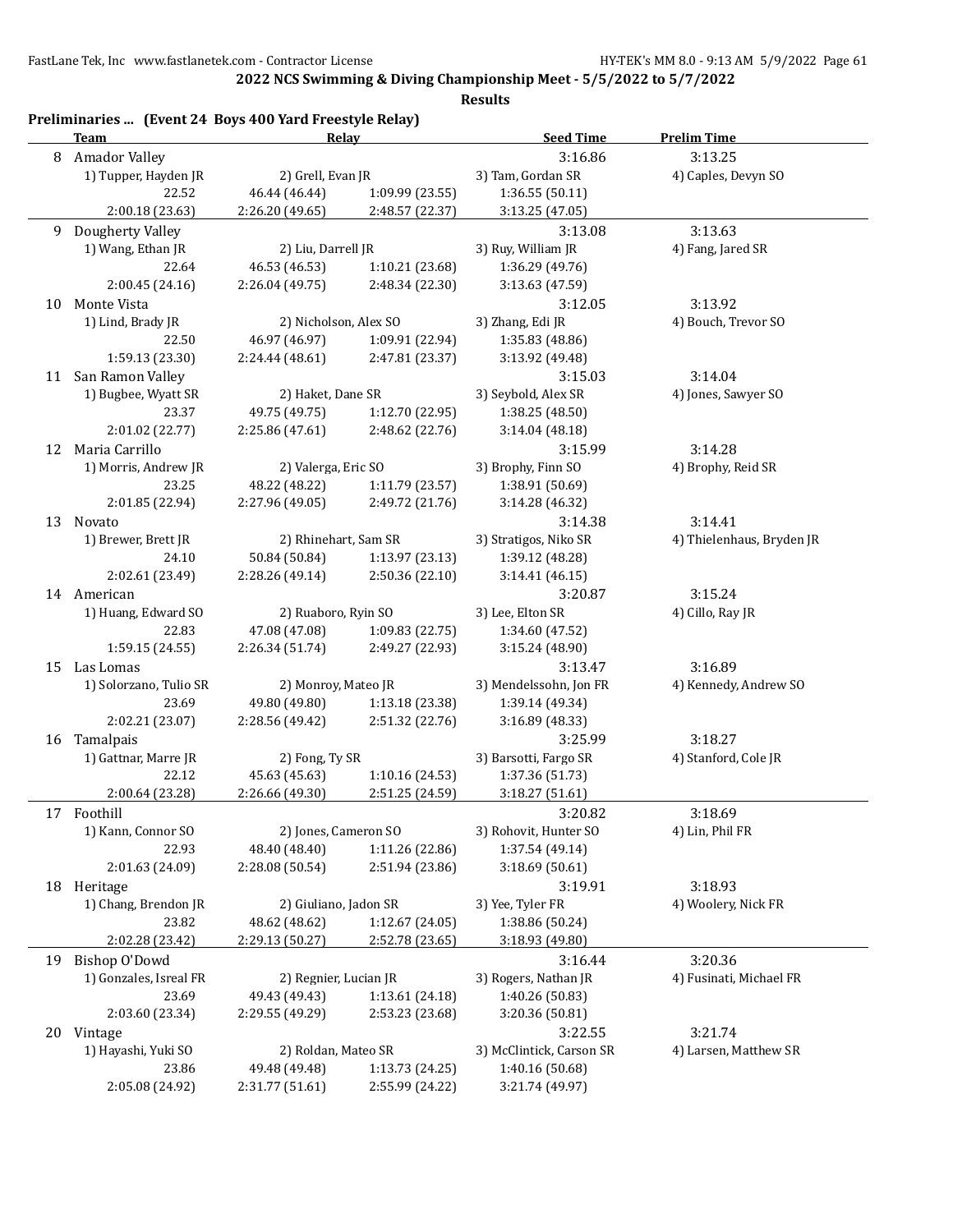**2022 NCS Swimming & Diving Championship Meet - 5/5/2022 to 5/7/2022**

|    | Preliminaries  (Event 24 Boys 400 Yard Freestyle Relay)<br>Team | Relay                  |                             | <b>Seed Time</b>                        | <b>Prelim Time</b>           |
|----|-----------------------------------------------------------------|------------------------|-----------------------------|-----------------------------------------|------------------------------|
|    | 21 Piedmont                                                     |                        |                             | 3:24.80                                 | 3:21.87                      |
|    | 1) Lins, Simon JR                                               | 2) Rolefson, Thomas SO |                             | 3) Saffouri, Farris JR                  | 4) Stokes, Ryan JR           |
|    | 21.68                                                           | 45.76 (45.76)          | 1:02.95 (17.19)             | 1:36.73 (50.97)                         |                              |
|    | 2:01.66 (24.93)                                                 | 2:29.48 (52.75)        | 2:54.31 (24.83)             | 3:21.87 (52.39)                         |                              |
|    | 22 California                                                   |                        |                             | 3:19.80                                 | 3:22.18                      |
|    | 1) Berry, Owen JR                                               |                        | 2) Chandrasekaran, Rishi JR | 3) Biondi, Nicholas JR                  | 4) Bryant, Ian JR            |
|    | 22.55                                                           | 47.29 (47.29)          | 1:10.85 (23.56)             | 1:36.92 (49.63)                         |                              |
|    | 2:02.12 (25.20)                                                 | 2:30.11 (53.19)        | 2:54.72 (24.61)             | 3:22.18 (52.07)                         |                              |
|    |                                                                 |                        |                             |                                         |                              |
| 23 | <b>College Preparatory</b><br>2) Medina, David SR               |                        |                             | 3:22.36                                 | 3:22.56                      |
|    | 1) Zener, Zachary JR                                            |                        |                             | 3) Cook, Quinn SO                       | 4) Hou, Devin SR             |
|    | 23.64                                                           | 49.51 (49.51)          | 1:12.70 (23.19)             | 1:38.53 (49.02)                         |                              |
|    | 2:03.31 (24.78)                                                 | 2:31.18(52.65)         | 2:55.53 (24.35)             | 3:22.56 (51.38)                         |                              |
|    | 24 American Canyon                                              |                        |                             | 3:22.82                                 | 3:23.94                      |
|    | 1) Patocchi, Joseph JR                                          |                        | 2) Valladares, Rowen SO     | 3) Santiago, Elijah SR                  | 4) Cueva, Gabriel JR         |
|    | 24.60                                                           | 52.00 (52.00)          | 1:15.91 (23.91)             | 1:42.17 (50.17)                         |                              |
|    | 2:07.91 (25.74)                                                 | 2:35.62 (53.45)        | 2:58.92 (23.30)             | 3:23.94 (48.32)                         |                              |
| 25 | Miramonte                                                       |                        |                             | 3:14.92                                 | 3:25.01                      |
|    | 1) Kaelle, Ryan JR                                              | 2) Washburn, Loron SO  |                             | 3) Wisk, Ryan JR                        | 4) Stice, Pat FR             |
|    | 23.65                                                           | 50.31 (50.31)          | 1:14.09 (23.78)             | 1:41.48 (51.17)                         |                              |
|    | 2:05.73 (24.25)                                                 | 2:33.32 (51.84)        | 2:57.64 (24.32)             | 3:25.01 (51.69)                         |                              |
|    | 26 Marin Academy                                                |                        |                             | 3:28.97                                 | 3:25.24                      |
|    | 1) Smith, Ewan SO                                               | 2) Joyce, Dillon SR    |                             | 3) Byrne, Thomas FR                     | 4) Rewick, Schuyler SO       |
|    | 24.67                                                           | 51.76 (51.76)          | 1:15.87 (24.11)             | 1:42.26 (50.50)                         |                              |
|    | 2:07.62 (25.36)                                                 | 2:34.63 (52.37)        | 2:58.76 (24.13)             | 3:25.24 (50.61)                         |                              |
|    | 27 College Park                                                 |                        |                             | 3:22.30                                 | 3:25.52                      |
|    | 1) Stanton, Soren SR<br>2) Wendling, Nate JR                    |                        |                             | 3) Mariolle, James SO                   | 4) Barnacal, Jackson JR      |
|    | 24.50                                                           | 51.21 (51.21)          | 1:15.42 (24.21)             | 1:42.98 (51.77)                         |                              |
|    | 2:07.39 (24.41)                                                 | 2:34.13 (51.15)        | 2:58.79 (24.66)             | 3:25.52 (51.39)                         |                              |
|    | 28 Irvington                                                    |                        |                             | 3:29.97                                 | 3:25.58                      |
|    | 1) Dong, Ryan JR                                                | 2) Lau, Alex JR        |                             | 3) Abel, Ashley SR                      | 4) Lam, Ivan JR              |
|    | 24.85                                                           | 50.47 (50.47)          | 1:15.13 (24.66)             | 1:43.03 (52.56)                         |                              |
|    | 2:07.36 (24.33)                                                 | 2:34.61 (51.58)        | 2:59.00 (24.39)             | 3:25.58 (50.97)                         |                              |
| 29 | Alameda                                                         |                        |                             | 3:25.64                                 | 3:28.07                      |
|    | 1) Giang, Ethan FR                                              | 2) Kaci, Sami FR       |                             | 3) Nguyen, Andrew FR                    | 4) Saulsbury, Hugh FR        |
|    | 24.09                                                           | 49.85 (49.85)          | 1:15.28 (25.43)             | 1:43.27 (53.42)                         |                              |
|    | 2:08.68 (25.41)                                                 | 2:36.13 (52.86)        | 3:00.69 (24.56)             | 3:28.07 (51.94)                         |                              |
|    |                                                                 |                        |                             |                                         | 3:28.37                      |
| 30 | Head Royce<br>1) Chang, Nicholas SR                             |                        | 2) Raghavan, Chetan FR      | 3:22.07                                 | 4) Reader, Gabriel FR        |
|    | 23.65                                                           | 49.23 (49.23)          | 1:12.84(23.61)              | 3) Dong, Jonathan SO<br>1:39.64 (50.41) |                              |
|    |                                                                 |                        |                             |                                         |                              |
|    | 2:04.98 (25.34)                                                 | 2:34.15 (54.51)        | 2:59.38 (25.23)             | 3:28.37 (54.22)                         |                              |
| 31 | Berkeley                                                        |                        |                             | 3:31.05                                 | 3:28.71                      |
|    | 1) Swiggett, Luke JR                                            | 2) Childs, Lucas JR    |                             | 3) Gabriele, Samuele SR                 | 4) Leichter Wilson, Jacob SR |
|    | 22.49                                                           | 46.78 (46.78)          | 1:12.57 (25.79)             | 1:41.38 (54.60)                         |                              |
|    | 2:06.83 (25.45)                                                 | 2:35.48 (54.10)        | 3:00.45 (24.97)             | 3:28.71 (53.23)                         |                              |
|    | 32 James Logan                                                  |                        | 3:29.10                     | 3:28.76                                 |                              |
|    | 2) Massoth, Nathan JR<br>1) Lee, Sean SR                        |                        | 3) Maboloc, Adam SR         | 4) Taplin, Fabian SR                    |                              |
|    | 24.43                                                           | 51.03 (51.03)          | 1:15.97 (24.94)             | 1:44.61 (53.58)                         |                              |
|    | 2:09.64 (25.03)                                                 | 2:37.53 (52.92)        | 3:01.70 (24.17)             | 3:28.76 (51.23)                         |                              |
| 33 | Dublin                                                          |                        |                             | 3:20.46                                 | 3:28.90                      |
|    | 1) Wang, Conan SR                                               | 2) Nguyen, Khoa SR     |                             | 3) Borrelli, Logan JR                   | 4) Lim, Jacob FR             |
|    | 25.10                                                           | 52.77 (52.77)          | 1:17.20 (24.43)             | 1:46.09 (53.32)                         |                              |
|    | 2:11.14 (25.05)                                                 | 2:38.55 (52.46)        | 3:02.83 (24.28)             | 3:28.90 (50.35)                         |                              |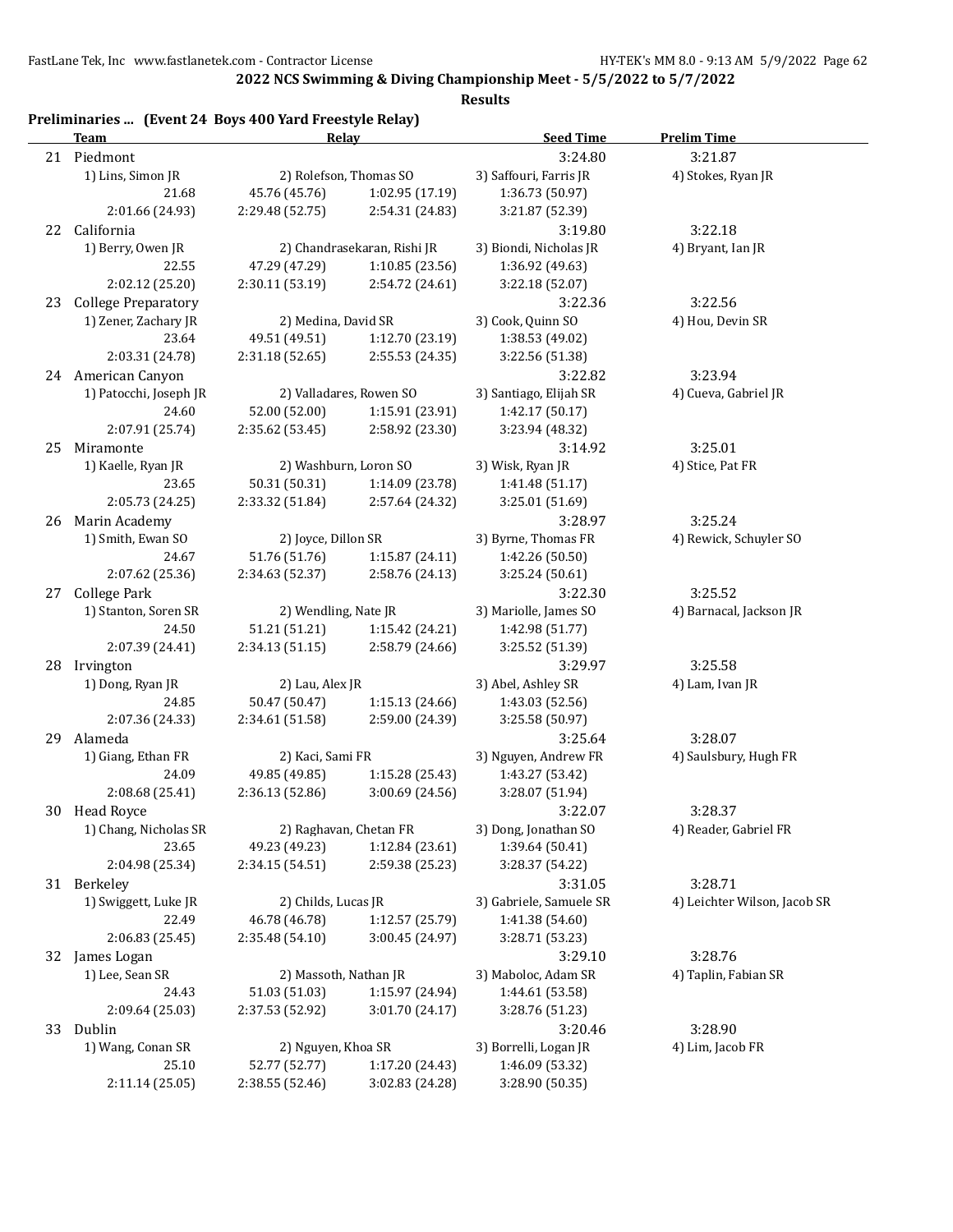**2022 NCS Swimming & Diving Championship Meet - 5/5/2022 to 5/7/2022**

|    | Preliminaries  (Event 24 Boys 400 Yard Freestyle Relay)<br>Team                    | Relay                            |                           | <b>Seed Time</b>                  | <b>Prelim Time</b>        |               |
|----|------------------------------------------------------------------------------------|----------------------------------|---------------------------|-----------------------------------|---------------------------|---------------|
|    | 34 Pinole Valley                                                                   |                                  |                           | 3:28.99                           | 3:29.57                   |               |
|    | 1) Banuelos, Jack SR                                                               | 2) Shalz, David SO               |                           | 3) Ng, Eric SR                    | 4) Rarmirez, Corey FR     |               |
|    | 24.35                                                                              | 51.80 (51.80)                    | 1:16.01(24.21)            | 1:44.19 (52.39)                   |                           |               |
|    | 2:10.12 (25.93)                                                                    | 2:39.04 (54.85)                  | 3:02.86 (23.82)           | 3:29.57 (50.53)                   |                           |               |
| 35 | Mission San Jose                                                                   |                                  |                           | 3:33.09                           | 3:30.58                   |               |
|    | 1) Wong, Ryan SR                                                                   | 2) Lau, Matthew JR               |                           | 3) Tran, Kaidinh SO               | 4) Lau, Kasper SR         |               |
|    | 24.81                                                                              | 51.43 (51.43)<br>1:16.25 (24.82) |                           | 1:44.90 (53.47)                   |                           |               |
|    | 2:10.23 (25.33)                                                                    | 2:38.40 (53.50)                  | 3:02.99 (24.59)           | 3:30.58 (52.18)                   |                           |               |
|    | 36 Washington                                                                      |                                  |                           | 3:29.34                           | 3:30.76                   |               |
|    | 1) Gao, Leo SO                                                                     | 2) Javier, Jaden SR              |                           | 3) Jauregui, Alejandro SR         | 4) Arnett, Benjamin JR    |               |
|    | 25.35                                                                              | 52.52 (52.52)                    | 1:17.76 (25.24)           | 1:45.65 (53.13)                   |                           |               |
|    | 2:10.96 (25.31)                                                                    | 2:40.19 (54.54)                  | 3:04.42 (24.23)           | 3:30.76 (50.57)                   |                           |               |
| 37 | <b>Castro Valley</b>                                                               |                                  |                           | 3:33.12                           | 3:30.77                   |               |
|    | 1) Orem, Travis SR                                                                 | 2) Thai, Marcus SO               |                           | 3) Willits, Gavin JR              | 4) Mognagna, Kyle JR      |               |
|    | 25.75                                                                              | 54.92 (54.92)                    | 1:20.50 (25.58)           | 1:48.31 (53.39)                   |                           |               |
|    | 2:12.26 (23.95)                                                                    | 2:40.03 (51.72)                  | 3:03.70 (23.67)           | 3:30.77 (50.74)                   |                           |               |
|    |                                                                                    |                                  |                           |                                   |                           |               |
| 38 | Terra Linda                                                                        |                                  |                           | 3:31.23                           | 3:30.90                   |               |
|    | 1) Jessen, Soren FR                                                                | 2) Chong, Andrew FR              |                           | 3) Conway, Jackson SO             | 4) Arinduque, Nicholas FR |               |
|    | 26.59                                                                              | 54.48 (54.48)                    | 1:19.27 (24.79)           | 1:46.27 (51.79)                   |                           |               |
|    | 2:10.62 (24.35)                                                                    | 2:39.45 (53.18)                  | 3:03.91 (24.46)           | 3:30.90 (51.45)                   |                           |               |
|    | 39 Liberty                                                                         |                                  |                           | 3:34.90                           | 3:34.74                   |               |
|    | 1) Bennett-Nava, Adrian SO                                                         | 2) Venables, Seth SO             |                           | 3) Metez, David FR                | 4) Gunderman, Luke SO     |               |
|    | 26.14                                                                              | 55.70 (55.70)                    | 1:21.54 (25.84)           | 1:50.42 (54.72)                   |                           |               |
|    | 2:16.00 (25.58)                                                                    | 2:44.59(54.17)                   | 3:08.16 (23.57)           | 3:34.74 (50.15)                   |                           |               |
|    | Napa                                                                               |                                  |                           | 3:30.24                           | DQ                        |               |
|    | 1) Scargle, Camerone SO                                                            | 2) Dillon, Andrew SO             |                           | 3) Hattori, Kai JR                | 4) Hattori, Noah FR       |               |
|    | 25.71                                                                              | 53.66 (53.66)                    | 1:18.87 (25.21)           | 1:47.14 (53.48)                   |                           |               |
|    | 2:12.52 (25.38)                                                                    | 2:40.54(53.40)                   | 3:04.33 (23.79)           | DQ (49.74)                        |                           |               |
|    | Event 25 Girls 100 Yard Freestyle Paralympic<br>2:11.01 N 2017<br><b>NCS Meet:</b> |                                  |                           |                                   |                           |               |
|    | Name                                                                               | Yr School                        | <b>Shannon Dugdale</b>    | <b>Novato</b><br><b>Seed Time</b> | <b>Finals Time</b>        | Points        |
|    |                                                                                    |                                  |                           |                                   |                           |               |
|    | 1 Southern, Addison                                                                | So Foothill                      |                           | 1:01.28                           | 1:00.96N                  | 20            |
|    | 29.14                                                                              | 1:00.96 (31.82)<br>Sr Northgate  |                           |                                   |                           |               |
|    | 2 Barambani, Isabella                                                              |                                  |                           | 1:16.94                           | 1:18.06N                  | 17            |
|    | 35.74                                                                              | 1:18.06 (42.32)                  |                           |                                   |                           |               |
|    | 3 Elder, Diamond                                                                   | So Liberty                       |                           | 1:46.40                           | 1:44.18N                  | 16            |
|    | 47.09                                                                              | 1:44.18 (57.09)                  |                           |                                   |                           |               |
|    | Event 26 Boys 100 Yard Freestyle Paralympic                                        |                                  |                           |                                   |                           |               |
|    | <b>NCS Meet:</b>                                                                   | 57.61 N 2018                     | Jaloni Lafort             | Heritage                          |                           |               |
|    | <b>Name</b>                                                                        | Yr School                        |                           | <b>Seed Time</b>                  | <b>Finals Time</b>        | <b>Points</b> |
|    | 1 Boland, Shawn                                                                    |                                  | SO Clayton Valley Charter | 53.60                             | 53.17N                    | 20            |
|    | 25.25                                                                              | 53.17 (27.92)                    |                           |                                   |                           |               |
|    | 2 McMillan, Tyler                                                                  | Fr Northgate                     |                           | 1:12.03                           | 1:10.19                   | 17            |
|    | 33.71                                                                              | 1:10.19 (36.48)                  |                           |                                   |                           |               |
|    | Event 27 Girls 50 Yard Freestyle Paralympic                                        |                                  |                           |                                   |                           |               |
|    | <b>NCS Meet:</b><br>1:02.08 N 2018                                                 |                                  | <b>Anaiss Arreola</b>     |                                   | <b>Moreau Catholic</b>    |               |
|    | <b>Name</b>                                                                        | Yr School                        |                           | <b>Seed Time</b>                  | <b>Finals Time</b>        | <b>Points</b> |
|    |                                                                                    |                                  |                           |                                   |                           |               |
|    | 1 Southern, Addison                                                                | So Foothill                      |                           | 27.75                             | 27.72N                    | 20            |
| 2  | Barambani, Isabella                                                                | Sr Northgate                     |                           | 34.50                             | 35.40N                    | 17            |